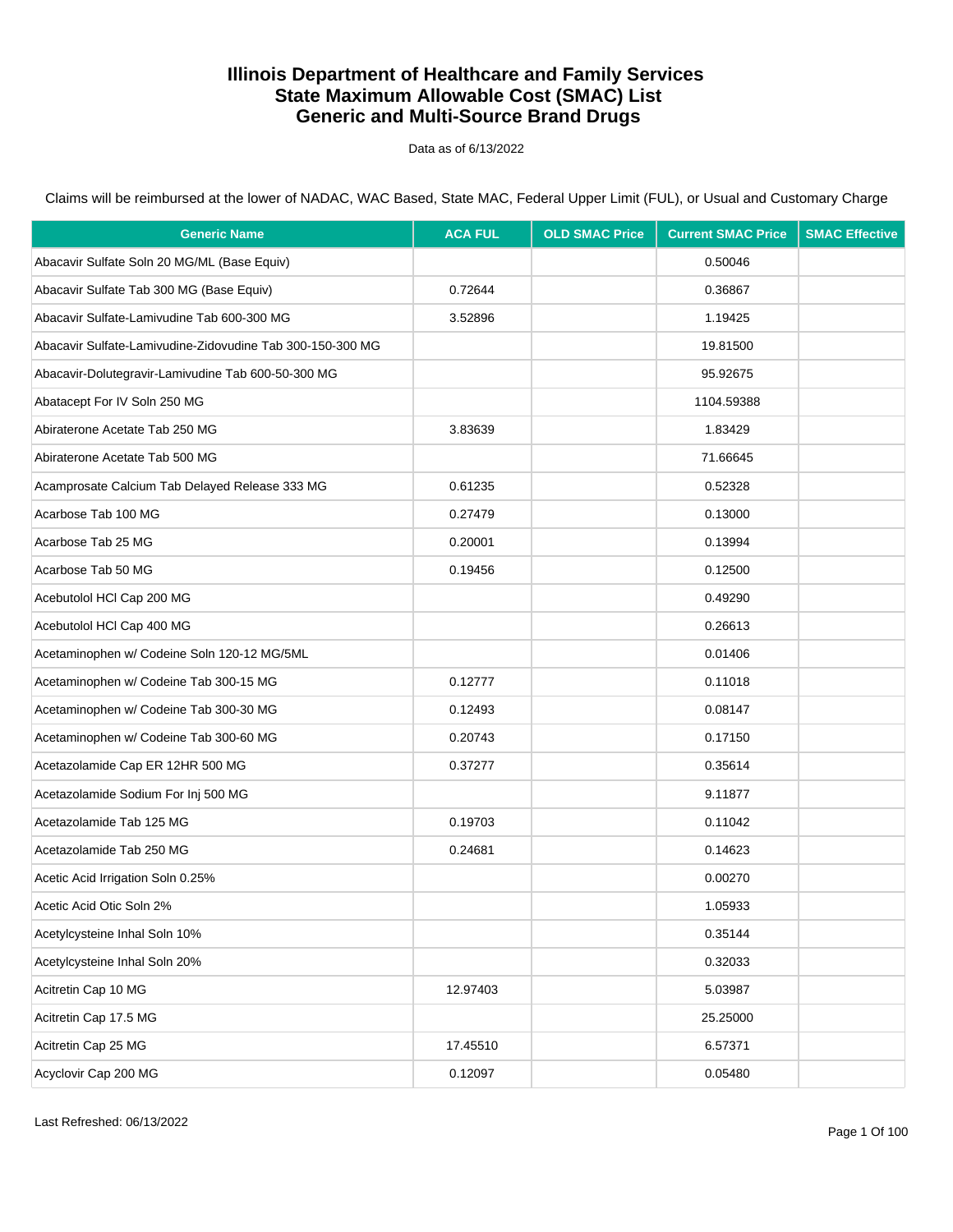Data as of 6/13/2022

| <b>Generic Name</b>                                         | <b>ACA FUL</b> | <b>OLD SMAC Price</b> | <b>Current SMAC Price</b> | <b>SMAC Effective</b> |
|-------------------------------------------------------------|----------------|-----------------------|---------------------------|-----------------------|
| Acyclovir Cream 5%                                          | 42.10025       |                       | 39.47900                  |                       |
| Acyclovir Oint 5%                                           |                |                       | 0.97167                   |                       |
| Acyclovir Susp 200 MG/5ML                                   | 0.24100        |                       | 0.37206                   |                       |
| Acyclovir Tab 400 MG                                        | 0.10709        |                       | 0.05732                   |                       |
| Acyclovir Tab 800 MG                                        | 0.19697        |                       | 0.13520                   |                       |
| Adalimumab Pen-injector Kit 80 MG/0.8ML                     |                |                       | 5762.18413                |                       |
| Adalimumab Pen-injector Kit 80 MG/0.8ML & 40 MG/0.4ML       |                |                       | 3442.50120                |                       |
| Adalimumab Prefilled Syringe Kit 10 MG/0.1ML                |                |                       | 2581.87091                |                       |
| Adalimumab Prefilled Syringe Kit 10 MG/0.2ML                |                |                       | 2581.87091                |                       |
| Adalimumab Prefilled Syringe Kit 20 MG/0.2ML                |                |                       | 2581.87091                |                       |
| Adalimumab Prefilled Syringe Kit 20 MG/0.4ML                |                |                       | 2581.87091                |                       |
| Adalimumab Prefilled Syringe Kit 40 MG/0.4ML                |                |                       | 2539.63722                |                       |
| Adalimumab Prefilled Syringe Kit 40 MG/0.8ML                |                |                       | 2520.56115                |                       |
| Adalimumab Prefilled Syringe Kit 80 MG/0.8ML                |                |                       | 5163.75846                |                       |
| Adalimumab Prefilled Syringe Kit 80 MG/0.8ML & 40 MG/0.4ML  |                |                       | 3872.81884                |                       |
| Adapalene Cream 0.1%                                        |                |                       | 2.88667                   |                       |
| Adapalene Gel 0.1%                                          |                |                       | 1.51887                   |                       |
| Adapalene Gel 0.3%                                          | 0.94883        |                       | 1.28511                   |                       |
| Adapalene-Benzoyl Peroxide Gel 0.1-2.5%                     | 0.72933        |                       | 1.08104                   |                       |
| Adapalene-Benzoyl Peroxide Gel 0.3-2.5%                     | 12.09619       |                       | 8.18889                   |                       |
| Adefovir Dipivoxil Tab 10 MG                                |                |                       | 22.87983                  |                       |
| Albendazole Tab 200 MG                                      | 16.31625       |                       | 28.82360                  |                       |
| Albumin, Human Inj 25%                                      |                |                       | 1.39750                   |                       |
| Albuterol Sulfate Inhal Aero 108 MCG/ACT (90MCG Base Equiv) |                |                       | 3.38934                   |                       |
| Albuterol Sulfate Soln Nebu 0.083% (2.5 MG/3ML)             |                |                       | 0.03173                   |                       |
| Albuterol Sulfate Soln Nebu 0.5% (5 MG/ML)                  |                |                       | 0.34743                   |                       |
| Albuterol Sulfate Soln Nebu 0.63 MG/3ML (Base Equiv)        |                |                       | 0.19507                   |                       |
| Albuterol Sulfate Soln Nebu 1.25 MG/3ML (Base Equiv)        |                |                       | 0.15240                   |                       |
| Albuterol Sulfate Syrup 2 MG/5ML                            |                |                       | 0.01017                   |                       |
| Albuterol Sulfate Tab 2 MG                                  | 0.67057        |                       | 0.08000                   |                       |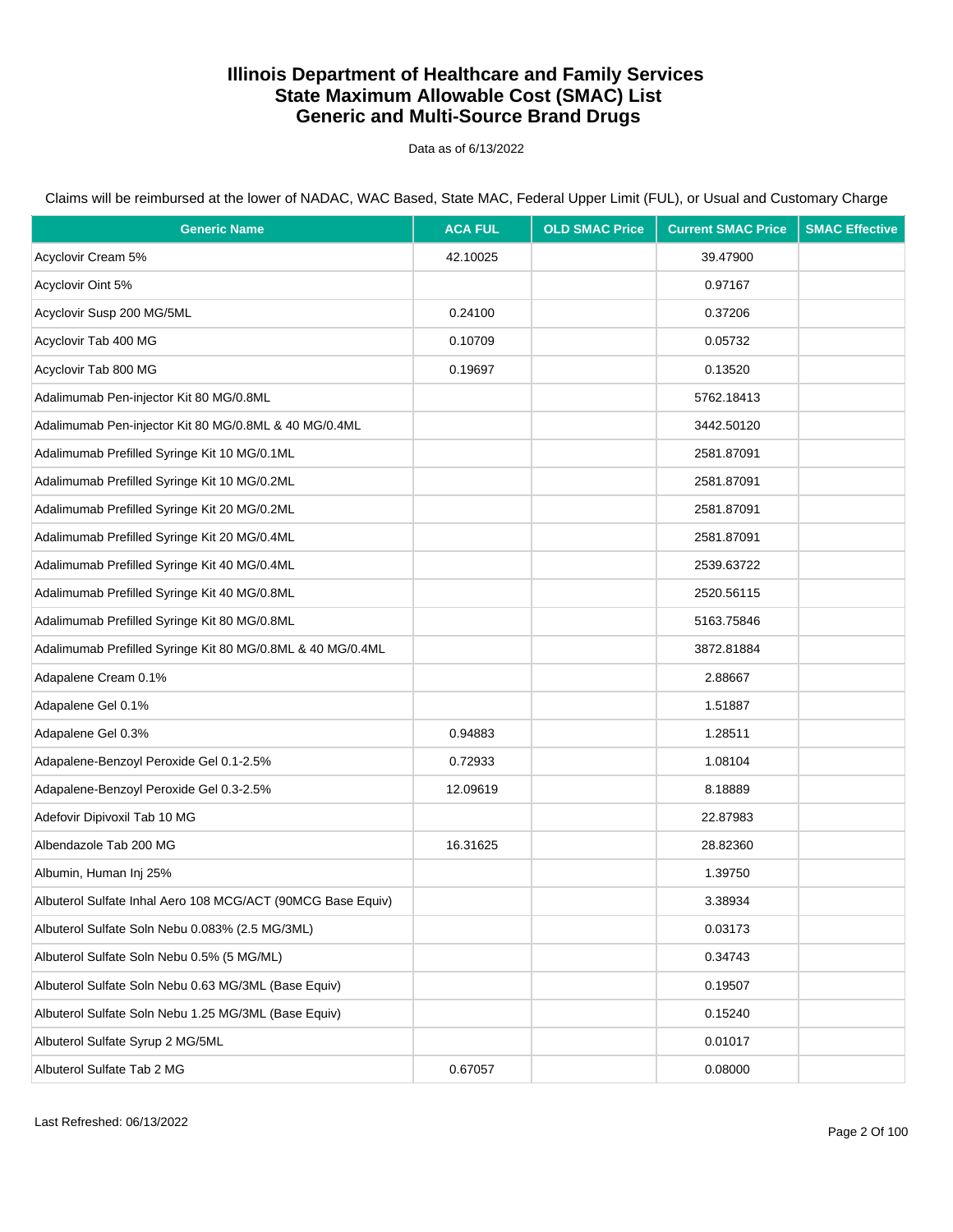Data as of 6/13/2022

| <b>Generic Name</b>                             | <b>ACA FUL</b> | <b>OLD SMAC Price</b> | <b>Current SMAC Price</b> | <b>SMAC Effective</b> |
|-------------------------------------------------|----------------|-----------------------|---------------------------|-----------------------|
| Albuterol Sulfate Tab 4 MG                      | 0.68397        |                       | 0.51642                   |                       |
| Albuterol Sulfate Tab ER 12HR 4 MG              |                |                       | 0.83750                   |                       |
| Alclometasone Dipropionate Cream 0.05%          |                |                       | 0.62717                   |                       |
| Alclometasone Dipropionate Oint 0.05%           | 1.00567        |                       | 0.62411                   |                       |
| Alcohol Swabs***                                |                |                       | 0.01500                   |                       |
| Alendronate Sodium Oral Soln 70 MG/75ML         |                |                       | 0.48500                   |                       |
| Alendronate Sodium Tab 10 MG                    |                |                       | 0.13200                   |                       |
| Alendronate Sodium Tab 35 MG                    | 0.36610        |                       | 0.23750                   |                       |
| Alendronate Sodium Tab 5 MG                     |                |                       | 0.14633                   |                       |
| Alendronate Sodium Tab 70 MG                    | 0.31487        |                       | 0.23250                   |                       |
| Alfuzosin HCl Tab ER 24HR 10 MG                 | 0.12636        |                       | 0.05870                   |                       |
| Aliskiren Fumarate Tab 150 MG (Base Equivalent) |                |                       | 5.54267                   |                       |
| Aliskiren Fumarate Tab 300 MG (Base Equivalent) |                |                       | 7.46570                   |                       |
| Allopurinol Tab 100 MG                          | 0.05991        |                       | 0.04100                   |                       |
| Allopurinol Tab 300 MG                          | 0.15601        |                       | 0.05230                   |                       |
| Almotriptan Malate Tab 12.5 MG                  |                |                       | 16.05429                  |                       |
| Alosetron HCl Tab 0.5 MG (Base Equiv)           | 3.98973        |                       | 10.07880                  |                       |
| Alosetron HCl Tab 1 MG (Base Equiv)             | 8.58181        |                       | 9.57338                   |                       |
| Alprazolam Orally Disintegrating Tab 0.5 MG     |                |                       | 1.28974                   |                       |
| Alprazolam Tab 0.25 MG                          | 0.04475        |                       | 0.01612                   |                       |
| Alprazolam Tab 0.5 MG                           | 0.04661        |                       | 0.01385                   |                       |
| Alprazolam Tab 1 MG                             | 0.06084        |                       | 0.01660                   |                       |
| Alprazolam Tab 2 MG                             | 0.15980        |                       | 0.03917                   |                       |
| Alprazolam Tab ER 24HR 0.5 MG                   | 0.18316        |                       | 0.18083                   |                       |
| Alprazolam Tab ER 24HR 1 MG                     | 0.26778        |                       | 0.17943                   |                       |
| Alprazolam Tab ER 24HR 2 MG                     | 0.32563        |                       | 0.18687                   |                       |
| Alprazolam Tab ER 24HR 3 MG                     |                |                       | 0.25192                   |                       |
| Amantadine HCl Cap 100 MG                       | 0.30232        |                       | 0.17195                   |                       |
| Amantadine HCl Soln 50 MG/5ML                   |                |                       | 0.01839                   |                       |
| Amantadine HCl Syrup 50 MG/5ML                  |                |                       | 0.01886                   |                       |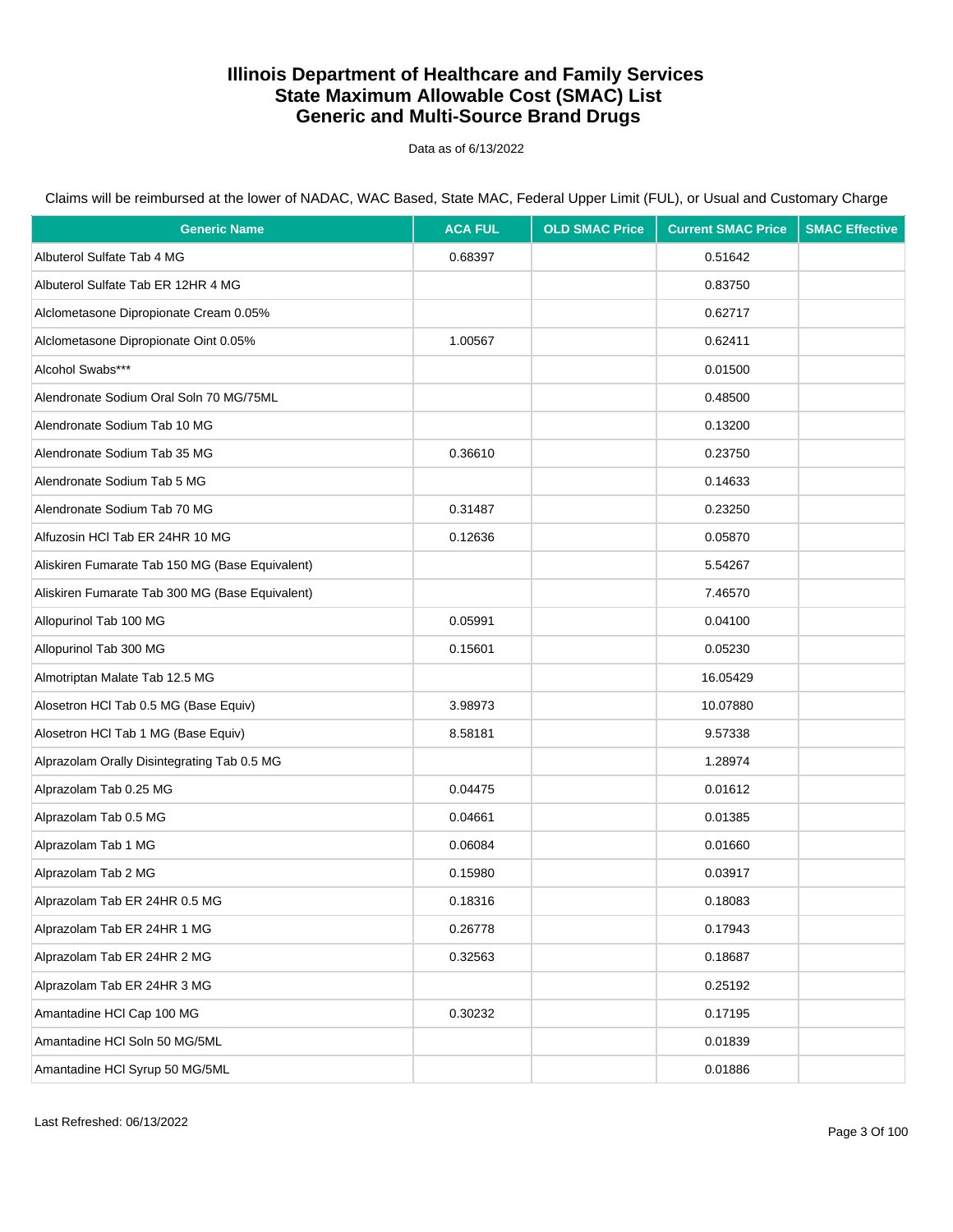Data as of 6/13/2022

Claims will be reimbursed at the lower of NADAC, WAC Based, State MAC, Federal Upper Limit (FUL), or Usual and Customary Charge

| <b>Generic Name</b>                                    | <b>ACA FUL</b> | <b>OLD SMAC Price</b> | <b>Current SMAC Price</b> | <b>SMAC Effective</b> |
|--------------------------------------------------------|----------------|-----------------------|---------------------------|-----------------------|
| Amantadine HCl Tab 100 MG                              | 0.77089        |                       | 0.59535                   |                       |
| Ambrisentan Tab 10 MG                                  |                |                       | 38.40133                  |                       |
| Ambrisentan Tab 5 MG                                   |                |                       | 38.40133                  |                       |
| Amiloride & Hydrochlorothiazide Tab 5-50 MG            |                |                       | 0.28000                   |                       |
| Amiloride HCI Tab 5 MG                                 | 0.22547        |                       | 0.13230                   |                       |
| Aminocaproic Acid Tab 500 MG                           |                |                       | 1.80000                   |                       |
| Amiodarone HCI Tab 100 MG                              | 1.18944        |                       | 1.24662                   |                       |
| Amiodarone HCI Tab 200 MG                              | 0.12806        |                       | 0.09890                   |                       |
| Amiodarone HCI Tab 400 MG                              | 2.65054        |                       | 2.20300                   |                       |
| Amitriptyline HCI Tab 10 MG                            | 0.03996        |                       | 0.02220                   |                       |
| Amitriptyline HCI Tab 100 MG                           | 0.28924        |                       | 0.23970                   |                       |
| Amitriptyline HCI Tab 150 MG                           | 0.57663        |                       | 0.29900                   |                       |
| Amitriptyline HCI Tab 25 MG                            | 0.09156        |                       | 0.04890                   |                       |
| Amitriptyline HCI Tab 50 MG                            | 0.12760        |                       | 0.04370                   |                       |
| Amitriptyline HCI Tab 75 MG                            | 0.21017        |                       | 0.12500                   |                       |
| Amlodipine Besylate Tab 10 MG (Base Equivalent)        | 0.02758        |                       | 0.01026                   |                       |
| Amlodipine Besylate Tab 2.5 MG (Base Equivalent)       | 0.01813        |                       | 0.00974                   |                       |
| Amlodipine Besylate Tab 5 MG (Base Equivalent)         | 0.02068        |                       | 0.01139                   |                       |
| Amlodipine Besylate-Atorvastatin Calcium Tab 10-10 MG  | 1.58847        |                       | 1.46667                   |                       |
| Amlodipine Besylate-Atorvastatin Calcium Tab 10-20 MG  | 1.74513        |                       | 1.99467                   |                       |
| Amlodipine Besylate-Atorvastatin Calcium Tab 10-40 MG  | 2.30833        |                       | 1.94133                   |                       |
| Amlodipine Besylate-Atorvastatin Calcium Tab 10-80 MG  | 4.02680        |                       | 3.25327                   |                       |
| Amlodipine Besylate-Atorvastatin Calcium Tab 2.5-20 MG |                |                       | 4.82300                   |                       |
| Amlodipine Besylate-Atorvastatin Calcium Tab 5-10 MG   | 2.53200        |                       | 2.66894                   |                       |
| Amlodipine Besylate-Atorvastatin Calcium Tab 5-20 MG   | 1.95178        |                       | 2.74000                   |                       |
| Amlodipine Besylate-Atorvastatin Calcium Tab 5-40 MG   | 2.01767        |                       | 3.09133                   |                       |
| Amlodipine Besylate-Benazepril HCl Cap 10-20 MG        | 0.14400        |                       | 0.09755                   |                       |
| Amlodipine Besylate-Benazepril HCl Cap 10-40 MG        | 0.28523        |                       | 0.12650                   |                       |
| Amlodipine Besylate-Benazepril HCl Cap 2.5-10 MG       | 0.11819        |                       | 0.08560                   |                       |
| Amlodipine Besylate-Benazepril HCl Cap 5-10 MG         | 0.17795        |                       | 0.07450                   |                       |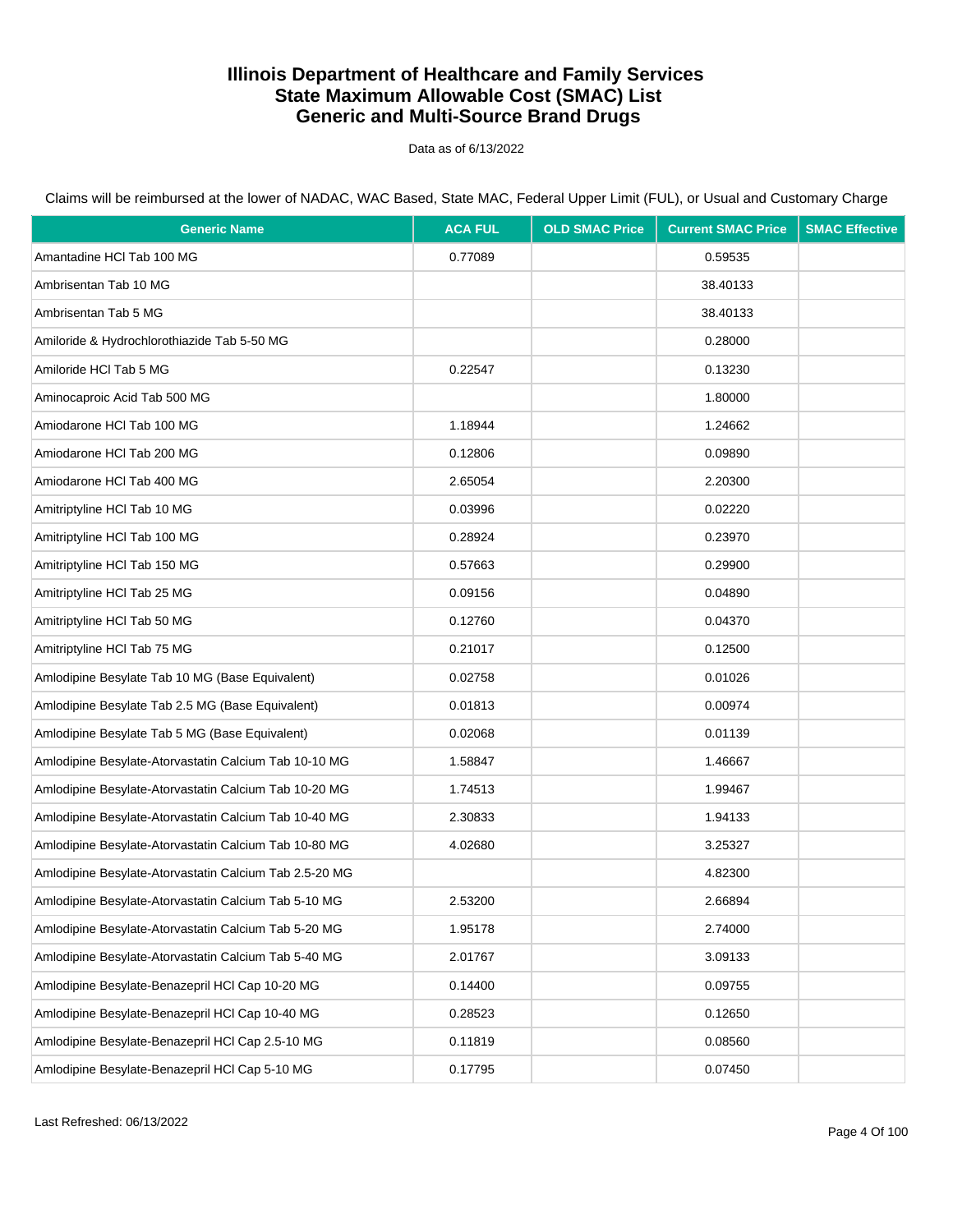Data as of 6/13/2022

Claims will be reimbursed at the lower of NADAC, WAC Based, State MAC, Federal Upper Limit (FUL), or Usual and Customary Charge

| <b>Generic Name</b>                                         | <b>ACA FUL</b> | <b>OLD SMAC Price</b> | <b>Current SMAC Price</b> | <b>SMAC Effective</b> |
|-------------------------------------------------------------|----------------|-----------------------|---------------------------|-----------------------|
| Amlodipine Besylate-Benazepril HCl Cap 5-20 MG              | 0.25236        |                       | 0.09650                   |                       |
| Amlodipine Besylate-Benazepril HCl Cap 5-40 MG              | 0.15422        |                       | 0.08980                   |                       |
| Amlodipine Besylate-Olmesartan Medoxomil Tab 10-20 MG       | 0.43745        |                       | 0.31333                   |                       |
| Amlodipine Besylate-Olmesartan Medoxomil Tab 10-40 MG       | 0.42925        |                       | 0.49867                   |                       |
| Amlodipine Besylate-Olmesartan Medoxomil Tab 5-20 MG        | 0.45243        |                       | 0.44433                   |                       |
| Amlodipine Besylate-Olmesartan Medoxomil Tab 5-40 MG        | 0.56461        |                       | 0.72308                   |                       |
| Amlodipine Besylate-Valsartan Tab 10-160 MG                 | 0.70747        |                       | 0.34522                   |                       |
| Amlodipine Besylate-Valsartan Tab 10-320 MG                 | 0.73193        |                       | 0.43333                   |                       |
| Amlodipine Besylate-Valsartan Tab 5-160 MG                  | 0.85313        |                       | 0.33484                   |                       |
| Amlodipine Besylate-Valsartan Tab 5-320 MG                  | 0.86049        |                       | 0.37667                   |                       |
| Amlodipine-Valsartan-Hydrochlorothiazide Tab 10-160-12.5 MG |                |                       | 1.15467                   |                       |
| Amlodipine-Valsartan-Hydrochlorothiazide Tab 10-160-25 MG   |                |                       | 0.91533                   |                       |
| Amlodipine-Valsartan-Hydrochlorothiazide Tab 10-320-25 MG   |                |                       | 0.94400                   |                       |
| Amlodipine-Valsartan-Hydrochlorothiazide Tab 5-160-12.5 MG  |                |                       | 0.82914                   |                       |
| Amlodipine-Valsartan-Hydrochlorothiazide Tab 5-160-25 MG    |                |                       | 1.04403                   |                       |
| Amoxapine Tab 100 MG                                        |                |                       | 0.80600                   |                       |
| Amoxapine Tab 50 MG                                         |                |                       | 0.47021                   |                       |
| Amoxicillin & K Clavulanate Chew Tab 400-57 MG              |                |                       | 2.33412                   |                       |
| Amoxicillin & K Clavulanate For Susp 200-28.5 MG/5ML        | 0.05750        |                       | 0.04850                   |                       |
| Amoxicillin & K Clavulanate For Susp 250-62.5 MG/5ML        |                |                       | 0.30000                   |                       |
| Amoxicillin & K Clavulanate For Susp 400-57 MG/5ML          |                |                       | 0.05520                   |                       |
| Amoxicillin & K Clavulanate For Susp 600-42.9 MG/5ML        |                |                       | 0.06147                   |                       |
| Amoxicillin & K Clavulanate Tab 250-125 MG                  | 1.89917        |                       | 2.00000                   |                       |
| Amoxicillin & K Clavulanate Tab 500-125 MG                  | 0.31172        |                       | 0.21250                   |                       |
| Amoxicillin & K Clavulanate Tab 875-125 MG                  | 0.27033        |                       | 0.24000                   |                       |
| Amoxicillin & K Clavulanate Tab ER 12HR 1000-62.5 MG        |                |                       | 4.70250                   |                       |
| Amoxicillin (Trihydrate) Cap 250 MG                         | 0.06407        |                       | 0.04196                   |                       |
| Amoxicillin (Trihydrate) Cap 500 MG                         | 0.07834        |                       | 0.05190                   |                       |
| Amoxicillin (Trihydrate) Chew Tab 125 MG                    |                |                       | 0.17329                   |                       |
| Amoxicillin (Trihydrate) Chew Tab 250 MG                    |                |                       | 0.29980                   |                       |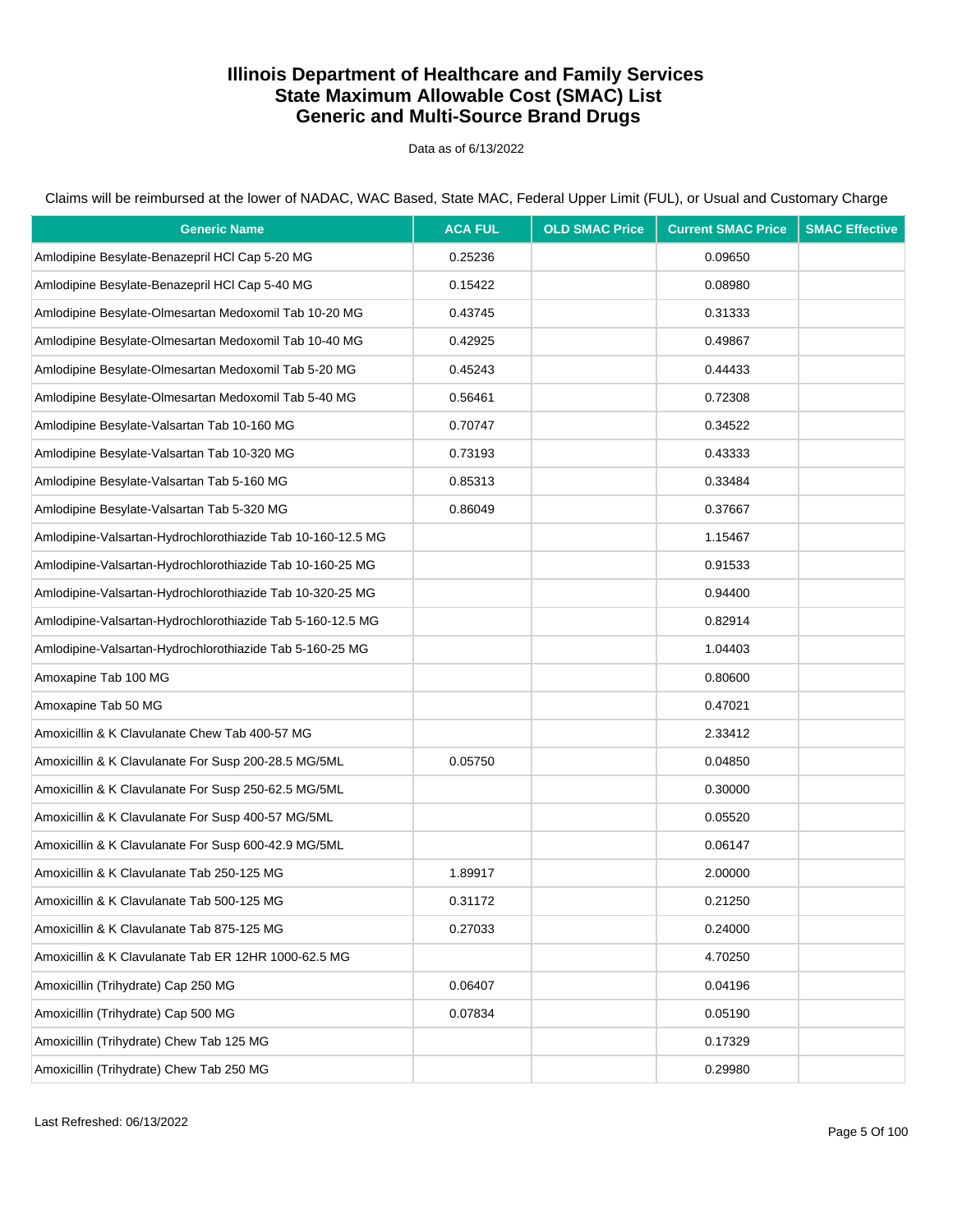Data as of 6/13/2022

Claims will be reimbursed at the lower of NADAC, WAC Based, State MAC, Federal Upper Limit (FUL), or Usual and Customary Charge

| <b>Generic Name</b>                                         | <b>ACA FUL</b> | <b>OLD SMAC Price</b> | <b>Current SMAC Price</b> | <b>SMAC Effective</b> |
|-------------------------------------------------------------|----------------|-----------------------|---------------------------|-----------------------|
| Amoxicillin (Trihydrate) Chew Tab 400 MG                    |                |                       | 0.34880                   |                       |
| Amoxicillin (Trihydrate) For Susp 125 MG/5ML                |                |                       | 0.02037                   |                       |
| Amoxicillin (Trihydrate) For Susp 200 MG/5ML                |                |                       | 0.01700                   |                       |
| Amoxicillin (Trihydrate) For Susp 250 MG/5ML                |                |                       | 0.01628                   |                       |
| Amoxicillin (Trihydrate) For Susp 400 MG/5ML                |                |                       | 0.01956                   |                       |
| Amoxicillin (Trihydrate) Tab 500 MG                         | 0.16324        |                       | 0.13125                   |                       |
| Amoxicillin (Trihydrate) Tab 875 MG                         | 0.14794        |                       | 0.08600                   |                       |
| Amoxicillin Cap-Clarithro Tab-Lansopraz Cap DR Therapy Pack |                |                       | 2.57209                   |                       |
| Amphetamine Sulfate Tab 10 MG                               | 0.93480        |                       | 0.67830                   |                       |
| Amphetamine-Dextroamphetamine 3-Bead Cap ER 24HR 12.5 MG    |                |                       | 8.97643                   |                       |
| Amphetamine-Dextroamphetamine 3-Bead Cap ER 24HR 25 MG      |                |                       | 8.94741                   |                       |
| Amphetamine-Dextroamphetamine 3-Bead Cap ER 24HR 37.5 MG    |                |                       | 8.93356                   |                       |
| Amphetamine-Dextroamphetamine 3-Bead Cap ER 24HR 50 MG      |                |                       | 8.91497                   |                       |
| Amphetamine-Dextroamphetamine Cap ER 24HR 10 MG             | 3.65335        |                       | 0.54748                   |                       |
| Amphetamine-Dextroamphetamine Cap ER 24HR 15 MG             | 4.03717        |                       | 0.53692                   |                       |
| Amphetamine-Dextroamphetamine Cap ER 24HR 20 MG             | 3.95130        |                       | 0.93570                   |                       |
| Amphetamine-Dextroamphetamine Cap ER 24HR 25 MG             | 4.06164        |                       | 0.54315                   |                       |
| Amphetamine-Dextroamphetamine Cap ER 24HR 30 MG             | 4.04643        |                       | 0.50000                   |                       |
| Amphetamine-Dextroamphetamine Cap ER 24HR 5 MG              | 4.06831        |                       | 0.81560                   |                       |
| Amphetamine-Dextroamphetamine Tab 10 MG                     | 0.27409        |                       | 0.21760                   |                       |
| Amphetamine-Dextroamphetamine Tab 12.5 MG                   | 0.47067        |                       | 0.52640                   |                       |
| Amphetamine-Dextroamphetamine Tab 15 MG                     | 0.31400        |                       | 0.22335                   |                       |
| Amphetamine-Dextroamphetamine Tab 20 MG                     | 0.31130        |                       | 0.28790                   |                       |
| Amphetamine-Dextroamphetamine Tab 30 MG                     | 0.32023        |                       | 0.32948                   |                       |
| Amphetamine-Dextroamphetamine Tab 5 MG                      | 0.28621        |                       | 0.19617                   |                       |
| Amphetamine-Dextroamphetamine Tab 7.5 MG                    | 0.44574        |                       | 0.51550                   |                       |
| Ampicillin & Sulbactam Sodium For Inj 1.5 (1-0.5) GM        |                |                       | 3.41900                   |                       |
| Ampicillin & Sulbactam Sodium For Inj 10-5 GM               |                |                       | 41.79500                  |                       |
| Ampicillin & Sulbactam Sodium For Inj 3 (2-1) GM            |                |                       | 6.43500                   |                       |
| Ampicillin & Sulbactam Sodium For IV Soln 1.5 (1-0.5) GM    |                |                       | 4.75800                   |                       |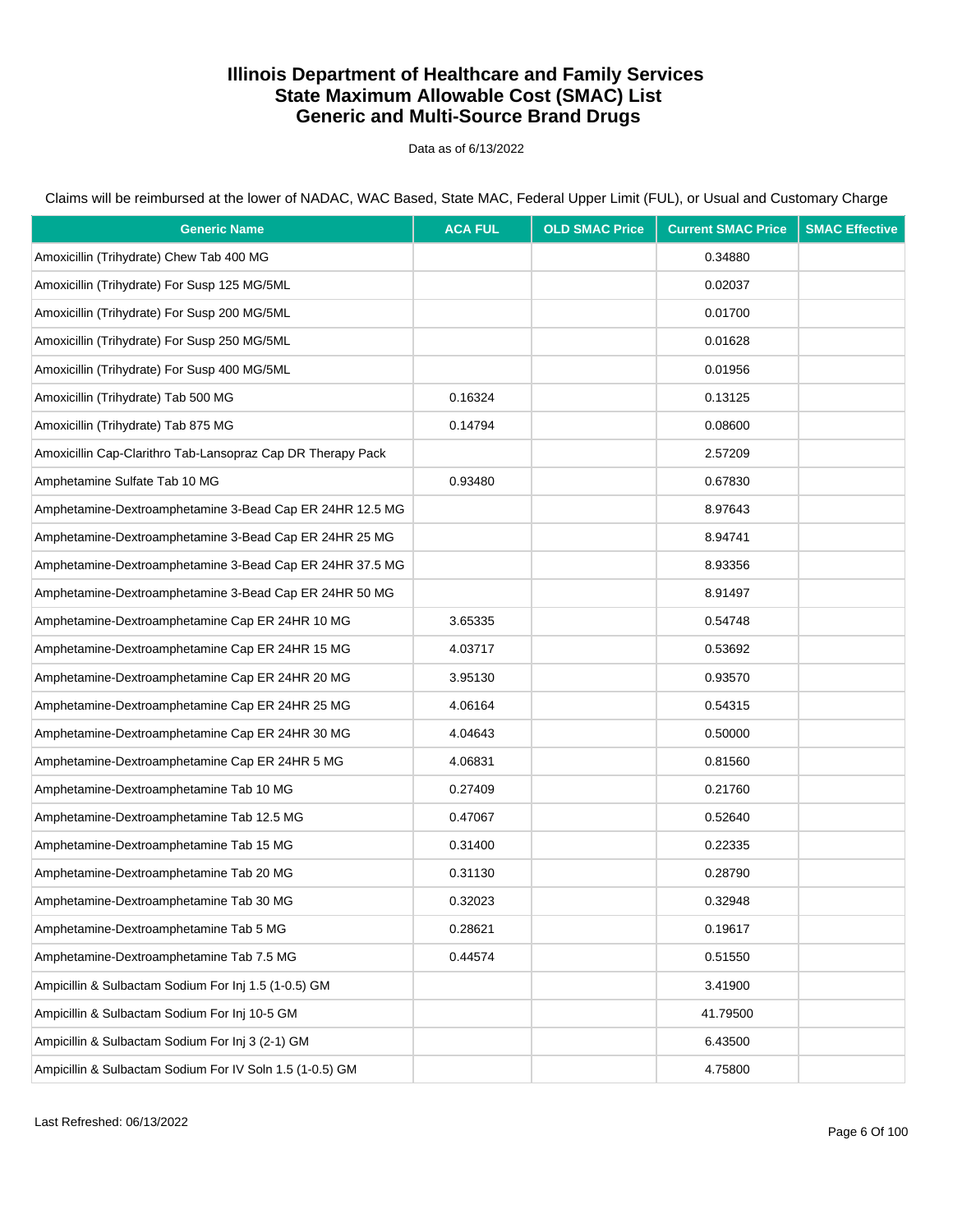Data as of 6/13/2022

| <b>Generic Name</b>                                           | <b>ACA FUL</b> | <b>OLD SMAC Price</b> | <b>Current SMAC Price</b> | <b>SMAC Effective</b> |
|---------------------------------------------------------------|----------------|-----------------------|---------------------------|-----------------------|
| Ampicillin & Sulbactam Sodium For IV Soln 15 (10-5) GM        |                |                       | 33.00000                  |                       |
| Ampicillin & Sulbactam Sodium For IV Soln 3 (2-1) GM          |                |                       | 7.86500                   |                       |
| Ampicillin Cap 250 MG                                         |                |                       | 0.08700                   |                       |
| Ampicillin Cap 500 MG                                         |                |                       | 0.25110                   |                       |
| Ampicillin Sodium For Inj 1 GM                                |                |                       | 5.46000                   |                       |
| Ampicillin Sodium For Inj 2 GM                                |                |                       | 4.68125                   |                       |
| Ampicillin Sodium For Inj 500 MG                              |                |                       | 2.73000                   |                       |
| Ampicillin Sodium For IV Soln 2 GM                            |                |                       | 4.68125                   |                       |
| Anagrelide HCI Cap 0.5 MG                                     | 1.18093        |                       | 0.13560                   |                       |
| Anagrelide HCl Cap 1 MG                                       |                |                       | 0.76180                   |                       |
| Anastrozole Tab 1 MG                                          | 0.25106        |                       | 0.04100                   |                       |
| Antihemophil Fact Rcmb (BDD-rFVIII, mor) For Inj Kit 250 Unit |                |                       | 0.93000                   |                       |
| Antihemophil Fact Rcmb (BDD-rFVIII,mor) For Inj Kit 500 Unit  |                |                       | 0.93000                   |                       |
| Antihemophil Fact Rcmb(BDD-rFVIII, mor) For Inj Kit 1000 Unit |                |                       | 0.93000                   |                       |
| Antihemophil Fact Rcmb(BDD-rFVIII,mor) For Inj Kit 2000 Unit  |                |                       | 0.93000                   |                       |
| Antihemophil Fact Rcmb(BDD-rFVIII, sim) For Inj Kit 2500 Unit |                |                       | 1.19000                   |                       |
| Antihemophil Fact Rcmb(BDD-rFVIII,sim) For Inj Kit 3000 Unit  |                |                       | 1.19000                   |                       |
| Antihemophil Fact Rcmb(BDD-rFVIII, sim) For Inj Kit 4000 Unit |                |                       | 1.19000                   |                       |
| Antihemophilic Fact Rcmb (BDD-rFVIII,sim) For Inj 2500 Unit   |                |                       | 1.19000                   |                       |
| Antihemophilic Fact Rcmb (BDD-rFVIII, sim) For Inj 3000 Unit  |                |                       | 1.19000                   |                       |
| Antihemophilic Fact Rcmb (BDD-rFVIII, sim) For Inj 4000 Unit  |                |                       | 1.19000                   |                       |
| Antihemophilic Fact Rcmb Single Chain For Inj Kit 1500 Unit   |                |                       | 1.19000                   |                       |
| Antihemophilic Fact Rcmb Single Chain For Inj Kit 2500 Unit   |                |                       | 1.19000                   |                       |
| Antihemophilic Factor Rcmb (BDD-rFVIIIFc) For Inj 1000 Unit   |                |                       | 1.48000                   |                       |
| Antihemophilic Factor Rcmb (BDD-rFVIIIFc) For Inj 1500 Unit   |                |                       | 1.48000                   |                       |
| Antihemophilic Factor Rcmb (BDD-rFVIIIFc) For Inj 2000 Unit   |                |                       | 1.48000                   |                       |
| Antihemophilic Factor Rcmb (BDD-rFVIIIFc) For Inj 250 Unit    |                |                       | 1.48000                   |                       |
| Antihemophilic Factor Rcmb (BDD-rFVIIIFc) For Inj 3000 Unit   |                |                       | 1.48000                   |                       |
| Antihemophilic Factor Rcmb (BDD-rFVIIIFc) For Inj 4000 Unit   |                |                       | 1.48000                   |                       |
| Antihemophilic Factor Rcmb (BDD-rFVIIIFc) For Inj 500 Unit    |                |                       | 1.48000                   |                       |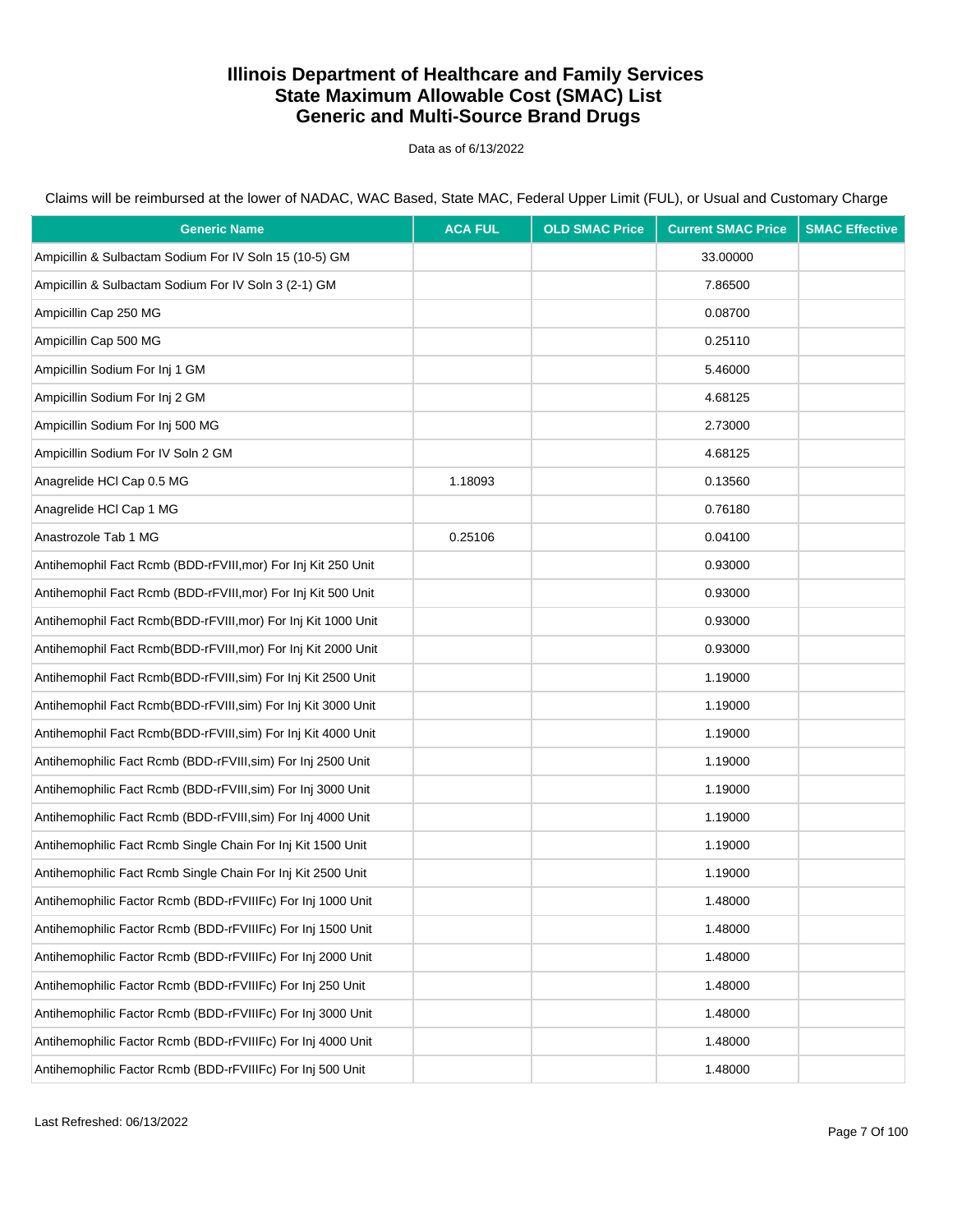Data as of 6/13/2022

Claims will be reimbursed at the lower of NADAC, WAC Based, State MAC, Federal Upper Limit (FUL), or Usual and Customary Charge

| <b>Generic Name</b>                                          | <b>ACA FUL</b> | <b>OLD SMAC Price</b> | <b>Current SMAC Price</b> | <b>SMAC Effective</b> |
|--------------------------------------------------------------|----------------|-----------------------|---------------------------|-----------------------|
| Antihemophilic Factor Rcmb (BDD-rFVIIIFc) For Inj 5000 Unit  |                |                       | 1.48000                   |                       |
| Antihemophilic Factor Rcmb (BDD-rFVIIIFc) For Inj 6000 Unit  |                |                       | 1.48000                   |                       |
| Antihemophilic Factor Rcmb (BDD-rFVIIIFc) For Inj 750 Unit   |                |                       | 1.48000                   |                       |
| Antihemophilic Factor Recomb (rAHF-PFM) For Inj 1000 Unit    |                |                       | 0.87000                   |                       |
| Antihemophilic Factor Recomb (rAHF-PFM) For Inj 1500 Unit    |                |                       | 1.00000                   |                       |
| Antihemophilic Factor Recomb (rAHF-PFM) For Inj 2000 Unit    |                |                       | 0.87000                   |                       |
| Antihemophilic Factor Recomb (rAHF-PFM) For Inj 250 Unit     |                |                       | 0.87000                   |                       |
| Antihemophilic Factor Recomb (rAHF-PFM) For Inj 3000 Unit    |                |                       | 0.87000                   |                       |
| Antihemophilic Factor Recomb (rAHF-PFM) For Inj 500 Unit     |                |                       | 0.87000                   |                       |
| Antihemophilic Factor Recomb Glycopeg-exei For Inj 1000 Unit |                |                       | 1.48000                   |                       |
| Antihemophilic Factor Recomb Glycopeg-exei For Inj 1500 Unit |                |                       | 1.48000                   |                       |
| Antihemophilic Factor Recomb Glycopeg-exei For Inj 2000 Unit |                |                       | 1.48000                   |                       |
| Antihemophilic Factor Recomb Glycopeg-exei For Inj 3000 Unit |                |                       | 1.48000                   |                       |
| Antihemophilic Factor Recomb Glycopeg-exei For Inj 500 Unit  |                |                       | 1.48000                   |                       |
| Antihemophilic Factor Recomb Pegylated For Inj 1000 Unit     |                |                       | 1.36000                   |                       |
| Antihemophilic Factor Recomb Pegylated For Inj 1500 Unit     |                |                       | 1.36000                   |                       |
| Antihemophilic Factor Recomb Pegylated For Inj 2000 Unit     |                |                       | 1.36000                   |                       |
| Antihemophilic Factor Recomb Pegylated For Inj 250 Unit      |                |                       | 1.36000                   |                       |
| Antihemophilic Factor Recomb Pegylated For Inj 3000 Unit     |                |                       | 1.36000                   |                       |
| Antihemophilic Factor Recomb Pegylated For Inj 500 Unit      |                |                       | 1.36000                   |                       |
| Antihemophilic Factor Recomb Pegylated For Inj 750 Unit      |                |                       | 1.36000                   |                       |
| Antihemophilic Factor/VWF (Human) For Inj 1000 Unit          |                |                       | 0.72000                   |                       |
| Antihemophilic Factor/VWF (Human) For Inj 1000-2400 Unit     |                |                       | 0.74000                   |                       |
| Antihemophilic Factor/VWF (Human) For Inj 1500 Unit          |                |                       | 0.72000                   |                       |
| Antihemophilic Factor/VWF (Human) For Inj 2000 Unit          |                |                       | 0.72000                   |                       |
| Antihemophilic Factor/VWF (Human) For Inj 250 Unit           |                |                       | 0.72000                   |                       |
| Antihemophilic Factor/VWF (Human) For Inj 250-600 Unit       |                |                       | 0.74000                   |                       |
| Antihemophilic Factor/VWF (Human) For Inj 500 Unit           |                |                       | 0.72000                   |                       |
| Antihemophilic Factor/VWF (Human) For Inj 500-1200 Unit      |                |                       | 0.74000                   |                       |
| Antiinhibitor Coagulant Complex For IV Soln 1000 Unit        |                |                       | 1.47000                   |                       |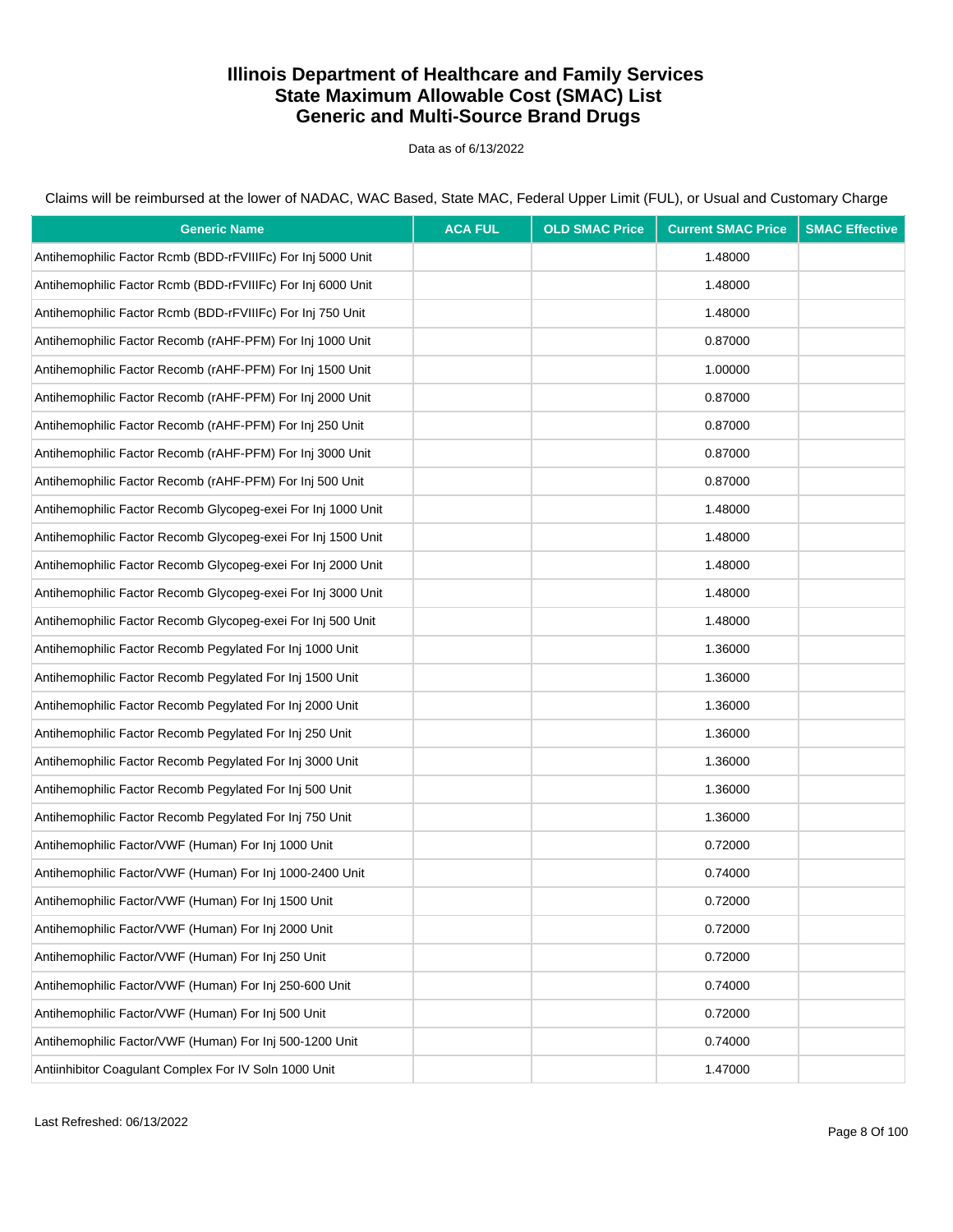Data as of 6/13/2022

| <b>Generic Name</b>                                       | <b>ACA FUL</b> | <b>OLD SMAC Price</b> | <b>Current SMAC Price</b> | <b>SMAC Effective</b> |
|-----------------------------------------------------------|----------------|-----------------------|---------------------------|-----------------------|
| Antiinhibitor Coagulant Complex For IV Soln 2500 Unit     |                |                       | 1.47000                   |                       |
| Antiinhibitor Coagulant Complex For IV Soln 500 Unit      |                |                       | 1.47000                   |                       |
| Antiseptic Products Misc - Pads**                         |                |                       | 0.01500                   |                       |
| Antithrombin III (Human) For Inj 500 Unit                 |                |                       | 1.69000                   |                       |
| Apraclonidine HCl Ophth Soln 0.5% (Base Equivalent)       |                |                       | 11.88400                  |                       |
| Apremilast Tab 30 MG                                      |                |                       | 56.40680                  |                       |
| Apremilast Tab Starter Therapy Pack 10 MG & 20 MG & 30 MG |                |                       | 61.53469                  |                       |
| Aprepitant Capsule 40 MG                                  | 67.66543       |                       | 41.82856                  |                       |
| Aripiprazole Oral Solution 1 MG/ML                        | 1.23024        |                       | 1.15040                   |                       |
| Aripiprazole Tab 10 MG                                    | 0.21777        |                       | 0.13115                   |                       |
| Aripiprazole Tab 15 MG                                    | 0.29407        |                       | 0.15039                   |                       |
| Aripiprazole Tab 2 MG                                     | 0.19196        |                       | 0.08355                   |                       |
| Aripiprazole Tab 20 MG                                    | 0.42845        |                       | 0.20576                   |                       |
| Aripiprazole Tab 30 MG                                    | 0.59023        |                       | 0.16745                   |                       |
| Aripiprazole Tab 5 MG                                     | 0.17234        |                       | 0.10533                   |                       |
| Armodafinil Tab 150 MG                                    | 2.19554        |                       | 1.09107                   |                       |
| Armodafinil Tab 200 MG                                    | 0.80915        |                       | 0.83889                   |                       |
| Armodafinil Tab 250 MG                                    | 4.61231        |                       | 1.08200                   |                       |
| Armodafinil Tab 50 MG                                     | 0.90380        |                       | 0.33919                   |                       |
| Asenapine Maleate SL Tab 10 MG (Base Equiv)               | 8.71300        |                       | 3.43853                   |                       |
| Asenapine Maleate SL Tab 2.5 MG (Base Equiv)              |                |                       | 4.18014                   |                       |
| Asenapine Maleate SL Tab 5 MG (Base Equiv)                | 11.55703       |                       | 2.97048                   |                       |
| Aspirin-Caff-Butalbital w/ Codeine Cap 200-40-50-30 MG    |                |                       | 1.65624                   |                       |
| Aspirin-Dipyridamole Cap ER 12HR 25-200 MG                | 0.84623        |                       | 0.74217                   |                       |
| Atazanavir Sulfate Cap 150 MG (Base Equiv)                |                |                       | 6.80917                   |                       |
| Atazanavir Sulfate Cap 200 MG (Base Equiv)                |                |                       | 2.49167                   |                       |
| Atazanavir Sulfate Cap 300 MG (Base Equiv)                |                |                       | 5.41367                   |                       |
| Atenolol & Chlorthalidone Tab 100-25 MG                   | 0.46857        |                       | 0.36700                   |                       |
| Atenolol & Chlorthalidone Tab 50-25 MG                    | 0.34251        |                       | 0.32543                   |                       |
| Atenolol Tab 100 MG                                       | 0.04647        |                       | 0.02990                   |                       |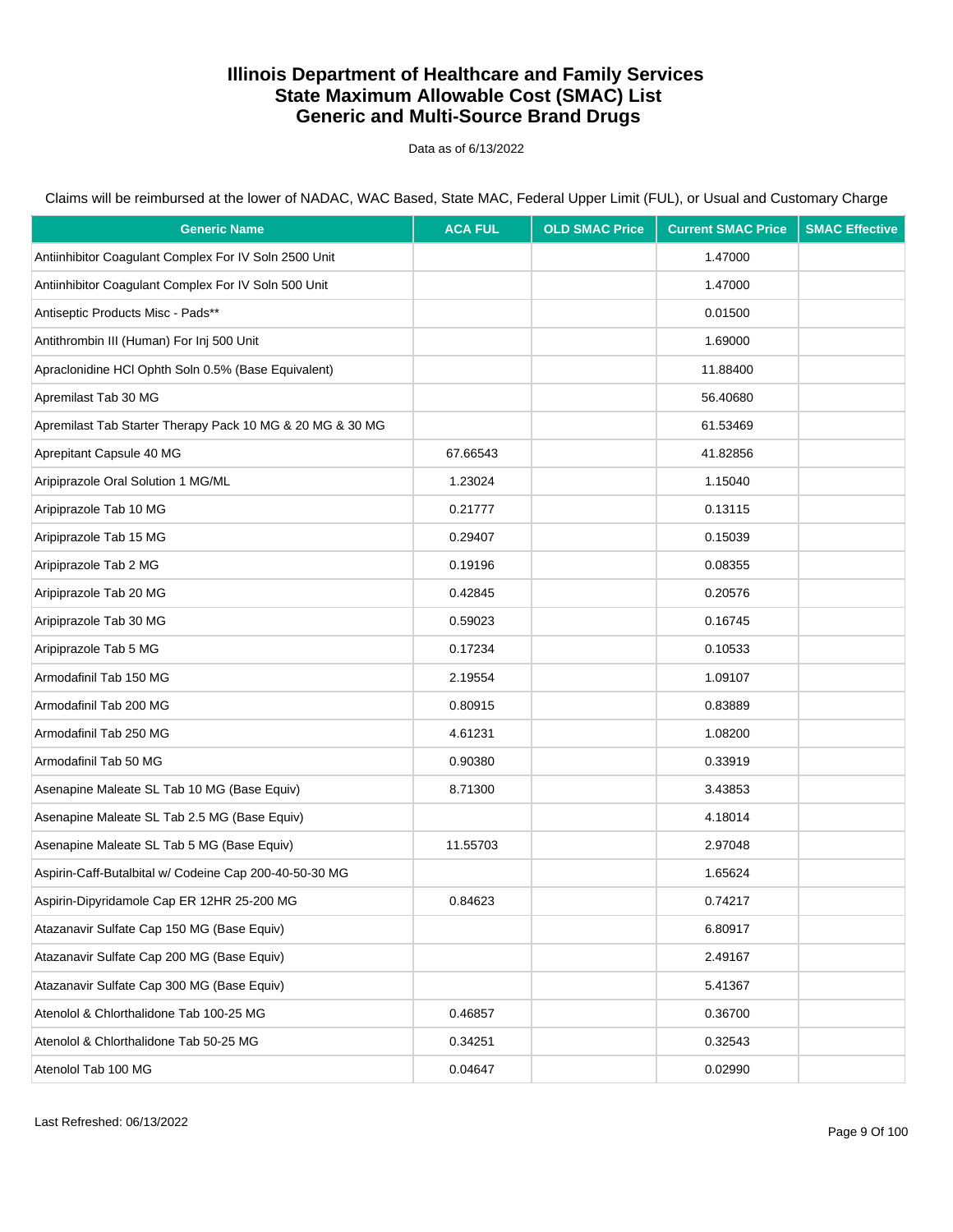Data as of 6/13/2022

Claims will be reimbursed at the lower of NADAC, WAC Based, State MAC, Federal Upper Limit (FUL), or Usual and Customary Charge

| <b>Generic Name</b>                                        | <b>ACA FUL</b> | <b>OLD SMAC Price</b> | <b>Current SMAC Price</b> | <b>SMAC Effective</b> |
|------------------------------------------------------------|----------------|-----------------------|---------------------------|-----------------------|
| Atenolol Tab 25 MG                                         | 0.02824        |                       | 0.01620                   |                       |
| Atenolol Tab 50 MG                                         | 0.02872        |                       | 0.02811                   |                       |
| Atomoxetine HCI Cap 10 MG (Base Equiv)                     | 1.40179        |                       | 1.83300                   |                       |
| Atomoxetine HCI Cap 100 MG (Base Equiv)                    | 1.46929        |                       | 1.66900                   |                       |
| Atomoxetine HCI Cap 18 MG (Base Equiv)                     | 1.18552        |                       | 0.82333                   |                       |
| Atomoxetine HCI Cap 25 MG (Base Equiv)                     | 0.91557        |                       | 1.01728                   |                       |
| Atomoxetine HCI Cap 40 MG (Base Equiv)                     | 1.04278        |                       | 1.18329                   |                       |
| Atomoxetine HCI Cap 60 MG (Base Equiv)                     | 1.17217        |                       | 1.09000                   |                       |
| Atomoxetine HCI Cap 80 MG (Base Equiv)                     | 1.11166        |                       | 1.43228                   |                       |
| Atorvastatin Calcium Tab 10 MG (Base Equivalent)           | 0.05436        |                       | 0.02891                   |                       |
| Atorvastatin Calcium Tab 20 MG (Base Equivalent)           | 0.21942        |                       | 0.04133                   |                       |
| Atorvastatin Calcium Tab 40 MG (Base Equivalent)           | 0.07401        |                       | 0.04889                   |                       |
| Atorvastatin Calcium Tab 80 MG (Base Equivalent)           | 0.19926        |                       | 0.08612                   |                       |
| Atovaquone Susp 750 MG/5ML                                 | 1.22532        |                       | 1.42857                   |                       |
| Atovaquone-Proquanil HCl Tab 250-100 MG                    | 2.52970        |                       | 2.19550                   |                       |
| Atovaquone-Proguanil HCl Tab 62.5-25 MG                    |                |                       | 1.25680                   |                       |
| Atropine Sulfate Ophth Soln 1%                             |                |                       | 9.21410                   |                       |
| Azathioprine Tab 50 MG                                     | 0.21972        |                       | 0.18135                   |                       |
| Azelaic Acid Gel 15%                                       | 1.07984        |                       | 1.97380                   |                       |
| Azelastine HCl Nasal Spray 0.1% (137 MCG/SPRAY)            |                |                       | 0.27350                   |                       |
| Azelastine HCl Nasal Spray 0.15% (205.5 MCG/SPRAY)         |                |                       | 0.49656                   |                       |
| Azelastine HCI Ophth Soln 0.05%                            | 1.20501        |                       | 1.03791                   |                       |
| Azelastine HCl-Fluticasone Prop Nasal Spray 137-50 MCG/ACT | 4.19496        |                       | 4.41696                   |                       |
| Azithromycin For Susp 100 MG/5ML                           | 0.49887        |                       | 0.42933                   |                       |
| Azithromycin For Susp 200 MG/5ML                           |                |                       | 0.29600                   |                       |
| Azithromycin IV For Soln 500 MG                            |                |                       | 6.80550                   |                       |
| Azithromycin Tab 250 MG                                    | 0.39860        |                       | 0.22000                   |                       |
| Azithromycin Tab 500 MG                                    | 0.68109        |                       | 0.56111                   |                       |
| Azithromycin Tab 600 MG                                    | 1.41957        |                       | 1.25500                   |                       |
| B-Complex w/ C & Folic Acid Cap 1 MG***                    |                |                       | 0.09660                   |                       |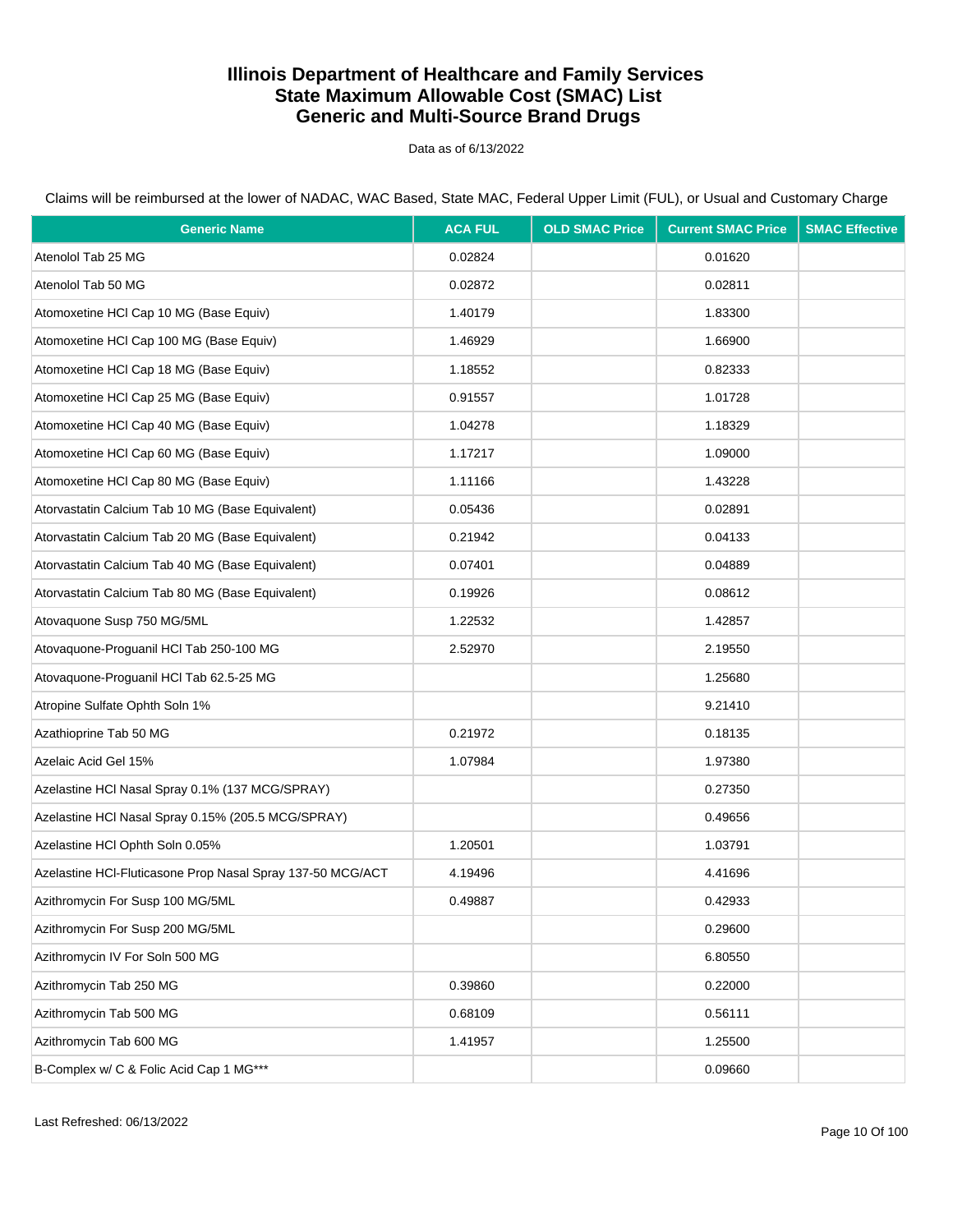Data as of 6/13/2022

| <b>Generic Name</b>                             | <b>ACA FUL</b> | <b>OLD SMAC Price</b> | <b>Current SMAC Price</b> | <b>SMAC Effective</b> |
|-------------------------------------------------|----------------|-----------------------|---------------------------|-----------------------|
| B-Complex w/ C & Folic Acid Tab 1 MG***         |                |                       | 0.10190                   |                       |
| Bacitracin Intramuscular For Soln 50000 Unit    |                |                       | 6.50000                   |                       |
| Bacitracin Zinc Oint 500 Unit/GM                |                |                       | 0.18693                   |                       |
| Bacitracin-Polymyxin B Ophth Oint               |                |                       | 2.05714                   |                       |
| Bacitracin-Polymyxin-Neomycin-HC Ophth Oint 1%  |                |                       | 6.88857                   |                       |
| Baclofen Tab 10 MG                              | 0.06891        |                       | 0.05341                   |                       |
| Baclofen Tab 20 MG                              | 0.10061        |                       | 0.10450                   |                       |
| Baclofen Tab 5 MG                               | 0.57451        |                       | 0.58245                   |                       |
| Bacteriostatic Sodium Chloride Inj Soln 0.9%*** |                |                       | 0.03033                   |                       |
| Balsalazide Disodium Cap 750 MG                 | 0.45148        |                       | 0.36714                   |                       |
| Benazepril & Hydrochlorothiazide Tab 10-12.5 MG | 0.41139        |                       | 0.49990                   |                       |
| Benazepril & Hydrochlorothiazide Tab 20-12.5 MG | 0.54400        |                       | 0.19990                   |                       |
| Benazepril & Hydrochlorothiazide Tab 20-25 MG   | 0.51715        |                       | 0.25423                   |                       |
| Benazepril & Hydrochlorothiazide Tab 5-6.25 MG  |                |                       | 0.89470                   |                       |
| Benazepril HCl Tab 10 MG                        | 0.07035        |                       | 0.01900                   |                       |
| Benazepril HCl Tab 20 MG                        | 0.08815        |                       | 0.04278                   |                       |
| Benazepril HCl Tab 40 MG                        | 0.11365        |                       | 0.05240                   |                       |
| Benazepril HCl Tab 5 MG                         | 0.06016        |                       | 0.04180                   |                       |
| Benzonatate Cap 100 MG                          | 0.08980        |                       | 0.08170                   |                       |
| Benzonatate Cap 200 MG                          | 0.12300        |                       | 0.08920                   |                       |
| Benzoyl Peroxide Gel 10%                        |                |                       | 0.13362                   |                       |
| Benzoyl Peroxide Gel 5%                         |                |                       | 0.25312                   |                       |
| Benzoyl Peroxide Liq 10%                        |                |                       | 0.06582                   |                       |
| Benzoyl Peroxide Liq 2.5%                       |                |                       | 0.10652                   |                       |
| Benzoyl Peroxide Liq 5%                         |                |                       | 0.06483                   |                       |
| Benzoyl Peroxide-Erythromycin Gel 5-3%          |                |                       | 1.44505                   |                       |
| Benzphetamine HCl Tab 50 MG                     |                |                       | 0.35330                   |                       |
| Benztropine Mesylate Inj 1 MG/ML                |                |                       | 18.50133                  |                       |
| Benztropine Mesylate Tab 0.5 MG                 | 0.08501        |                       | 0.05798                   |                       |
| Benztropine Mesylate Tab 1 MG                   | 0.08498        |                       | 0.06904                   |                       |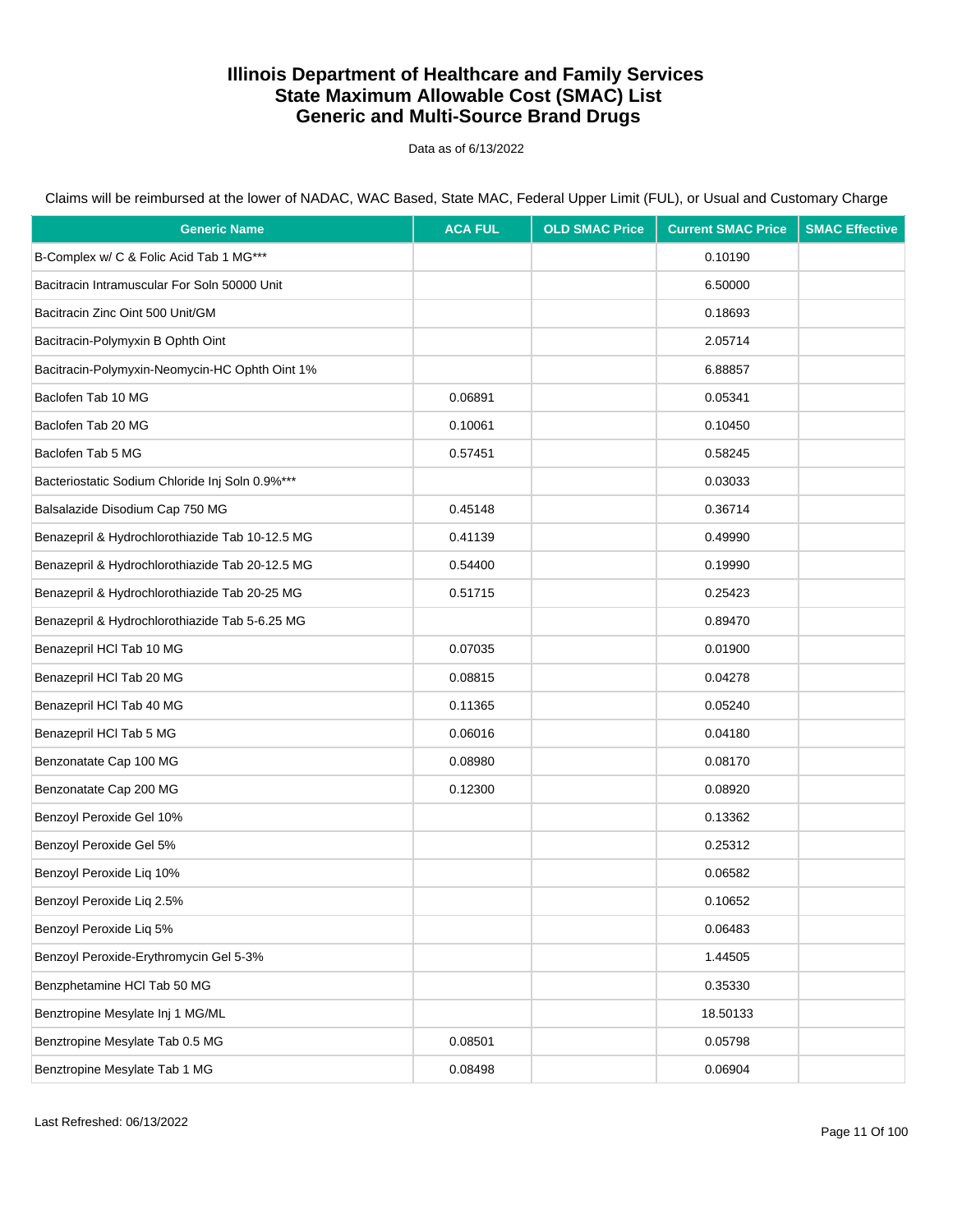Data as of 6/13/2022

| <b>Generic Name</b>                                          | <b>ACA FUL</b> | <b>OLD SMAC Price</b> | <b>Current SMAC Price</b> | <b>SMAC Effective</b> |
|--------------------------------------------------------------|----------------|-----------------------|---------------------------|-----------------------|
| Benztropine Mesylate Tab 2 MG                                | 0.11677        |                       | 0.08160                   |                       |
| Bepotastine Besilate Ophth Soln 1.5%                         |                |                       | 29.95494                  |                       |
| Betamethasone Dipropionate Augmented Cream 0.05%             |                |                       | 0.15427                   |                       |
| Betamethasone Dipropionate Augmented Gel 0.05%               |                |                       | 0.40432                   |                       |
| Betamethasone Dipropionate Augmented Lotion 0.05%            |                |                       | 1.59583                   |                       |
| Betamethasone Dipropionate Augmented Oint 0.05%              |                |                       | 1.29440                   |                       |
| Betamethasone Dipropionate Cream 0.05%                       |                |                       | 0.64593                   |                       |
| Betamethasone Dipropionate Lotion 0.05%                      | 0.42546        |                       | 0.06980                   |                       |
| Betamethasone Dipropionate Oint 0.05%                        |                |                       | 1.26527                   |                       |
| Betamethasone Sod Phosphate & Acetate Inj Susp 6 (3-3) MG/ML |                |                       | 8.35933                   |                       |
| Betamethasone Valerate Aerosol Foam 0.12%                    |                |                       | 2.11408                   |                       |
| Betamethasone Valerate Cream 0.1% (Base Equivalent)          |                |                       | 0.16667                   |                       |
| Betamethasone Valerate Lotion 0.1% (Base Equivalent)         |                |                       | 0.26967                   |                       |
| Betamethasone Valerate Oint 0.1% (Base Equivalent)           |                |                       | 0.56667                   |                       |
| Betaxolol HCl Ophth Soln 0.5%                                |                |                       | 8.13900                   |                       |
| Betaxolol HCl Tab 10 MG                                      |                |                       | 0.56150                   |                       |
| Betaxolol HCl Tab 20 MG                                      |                |                       | 1.24790                   |                       |
| Bethanechol Chloride Tab 10 MG                               | 0.29030        |                       | 0.13610                   |                       |
| Bethanechol Chloride Tab 25 MG                               | 0.31523        |                       | 0.19520                   |                       |
| Bethanechol Chloride Tab 5 MG                                | 0.20616        |                       | 0.11570                   |                       |
| Bethanechol Chloride Tab 50 MG                               | 0.30201        |                       | 0.25990                   |                       |
| Bevacizumab IV Soln 100 MG/4ML (For Infusion)                |                |                       | 198.43806                 |                       |
| Bevacizumab IV Soln 400 MG/16ML (For Infusion)               |                |                       | 198.43806                 |                       |
| Bicalutamide Tab 50 MG                                       | 0.34503        |                       | 0.10180                   |                       |
| Bimatoprost Ophth Soln 0.03%                                 |                |                       | 26.25000                  |                       |
| Bimatoprost Soln 0.03%                                       |                |                       | 32.50000                  |                       |
| Bisoprolol & Hydrochlorothiazide Tab 10-6.25 MG              | 0.32920        |                       | 0.05313                   |                       |
| Bisoprolol & Hydrochlorothiazide Tab 2.5-6.25 MG             | 0.37455        |                       | 0.03462                   |                       |
| Bisoprolol & Hydrochlorothiazide Tab 5-6.25 MG               | 0.34708        |                       | 0.04470                   |                       |
| Bisoprolol Fumarate Tab 10 MG                                | 0.38961        |                       | 0.18530                   |                       |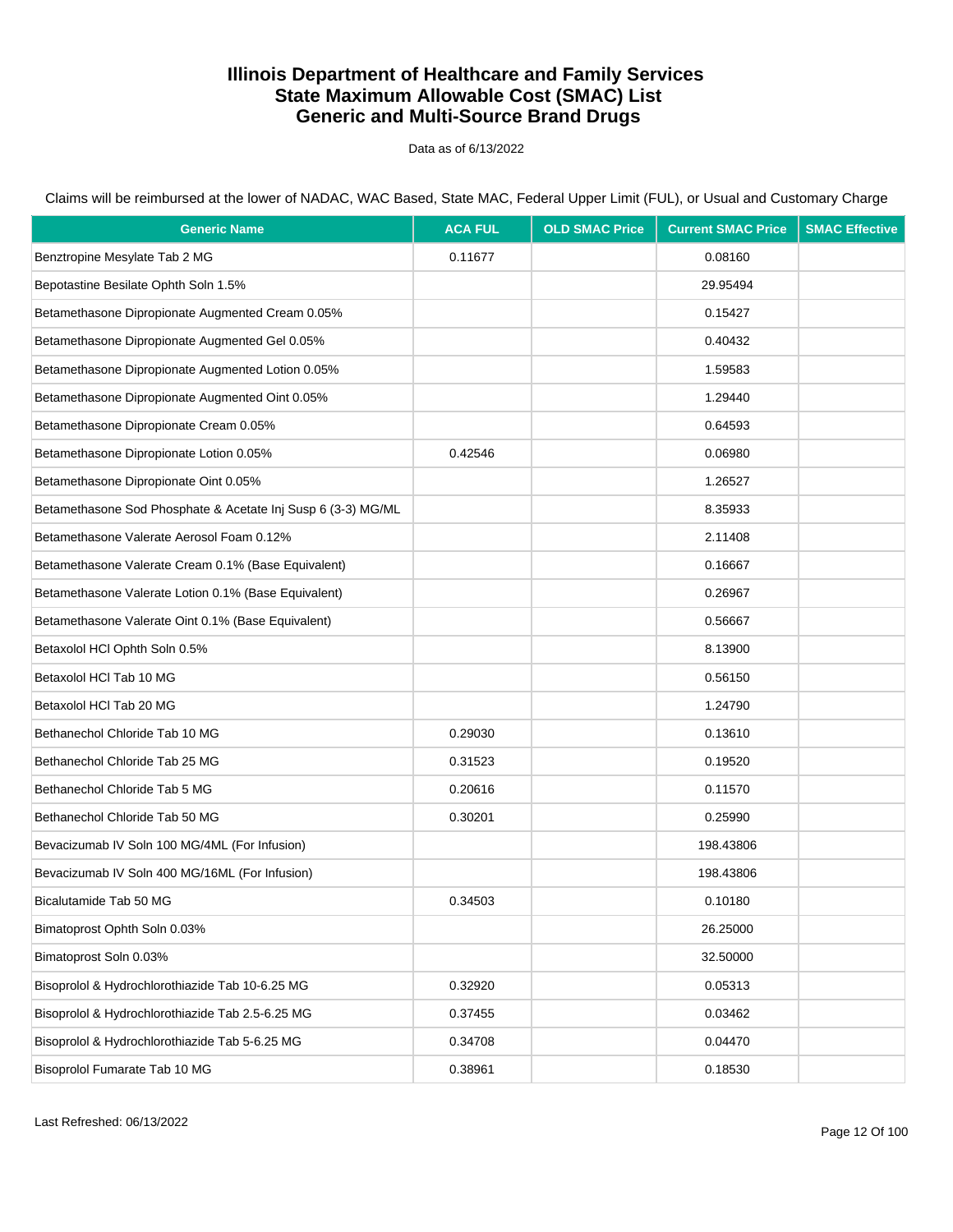Data as of 6/13/2022

Claims will be reimbursed at the lower of NADAC, WAC Based, State MAC, Federal Upper Limit (FUL), or Usual and Customary Charge

| <b>Generic Name</b>                                          | <b>ACA FUL</b> | <b>OLD SMAC Price</b> | <b>Current SMAC Price</b> | <b>SMAC Effective</b> |
|--------------------------------------------------------------|----------------|-----------------------|---------------------------|-----------------------|
| Bisoprolol Fumarate Tab 5 MG                                 | 0.34860        |                       | 0.15655                   |                       |
| Bleomycin Sulfate For Inj 15 Unit                            |                |                       | 35.41200                  |                       |
| Bleomycin Sulfate For Inj 30 Unit                            |                |                       | 72.96900                  |                       |
| Blood Glucose Monitoring Kit w/ Device***                    |                |                       | 7.50000                   |                       |
| Bosentan Tab 125 MG                                          |                |                       | 19.38600                  |                       |
| Bosentan Tab 62.5 MG                                         |                |                       | 19.38600                  |                       |
| Brimonidine Tartrate Ophth Soln 0.15%                        |                |                       | 19.22480                  |                       |
| Brimonidine Tartrate Ophth Soln 0.2%                         |                |                       | 0.42067                   |                       |
| Brinzolamide Ophth Susp 1%                                   |                |                       | 19.15814                  |                       |
| Bromfenac Sodium Ophth Soln 0.09% (Base Equiv) (Once-Daily)  |                |                       | 38.95000                  |                       |
| Bromocriptine Mesylate Cap 5 MG (Base Equivalent)            |                |                       | 3.51900                   |                       |
| Bromocriptine Mesylate Tab 2.5 MG (Base Equivalent)          | 1.73561        |                       | 1.06633                   |                       |
| Budesonide Delayed Release Particles Cap 3 MG                | 0.94385        |                       | 0.48290                   |                       |
| Budesonide Inhalation Susp 0.25 MG/2ML                       |                |                       | 0.64421                   |                       |
| Budesonide Inhalation Susp 0.5 MG/2ML                        |                |                       | 0.53365                   |                       |
| Budesonide Inhalation Susp 1 MG/2ML                          |                |                       | 4.11367                   |                       |
| Budesonide Tab ER 24HR 9 MG                                  | 33.64141       |                       | 33.33300                  |                       |
| Budesonide-Formoterol Fumarate Dihyd Aerosol 160-4.5 MCG/ACT |                |                       | 37.69433                  |                       |
| Budesonide-Formoterol Fumarate Dihyd Aerosol 80-4.5 MCG/ACT  |                |                       | 28.59280                  |                       |
| Bumetanide Inj 0.25 MG/ML                                    |                |                       | 0.20540                   |                       |
| Bumetanide Tab 0.5 MG                                        | 0.22156        |                       | 0.15810                   |                       |
| Bumetanide Tab 1 MG                                          | 0.21273        |                       | 0.21370                   |                       |
| Bumetanide Tab 2 MG                                          | 0.38787        |                       | 0.40327                   |                       |
| Bupivacaine HCI Preservative Free (PF) Inj 0.5%              |                |                       | 0.11333                   |                       |
| Buprenorphine HCI SL Tab 2 MG (Base Equiv)                   | 0.44158        |                       | 0.30700                   |                       |
| Buprenorphine HCI SL Tab 8 MG (Base Equiv)                   | 0.86843        |                       | 0.58667                   |                       |
| Buprenorphine HCI-Naloxone HCI SL Film 12-3 MG (Base Equiv)  |                |                       | 6.66891                   |                       |
| Buprenorphine HCI-Naloxone HCI SL Film 2-0.5 MG (Base Equiv) |                |                       | 2.18683                   |                       |
| Buprenorphine HCI-Naloxone HCI SL Film 4-1 MG (Base Equiv)   |                |                       | 3.51261                   |                       |
| Buprenorphine HCI-Naloxone HCI SL Film 8-2 MG (Base Equiv)   |                |                       | 3.07758                   |                       |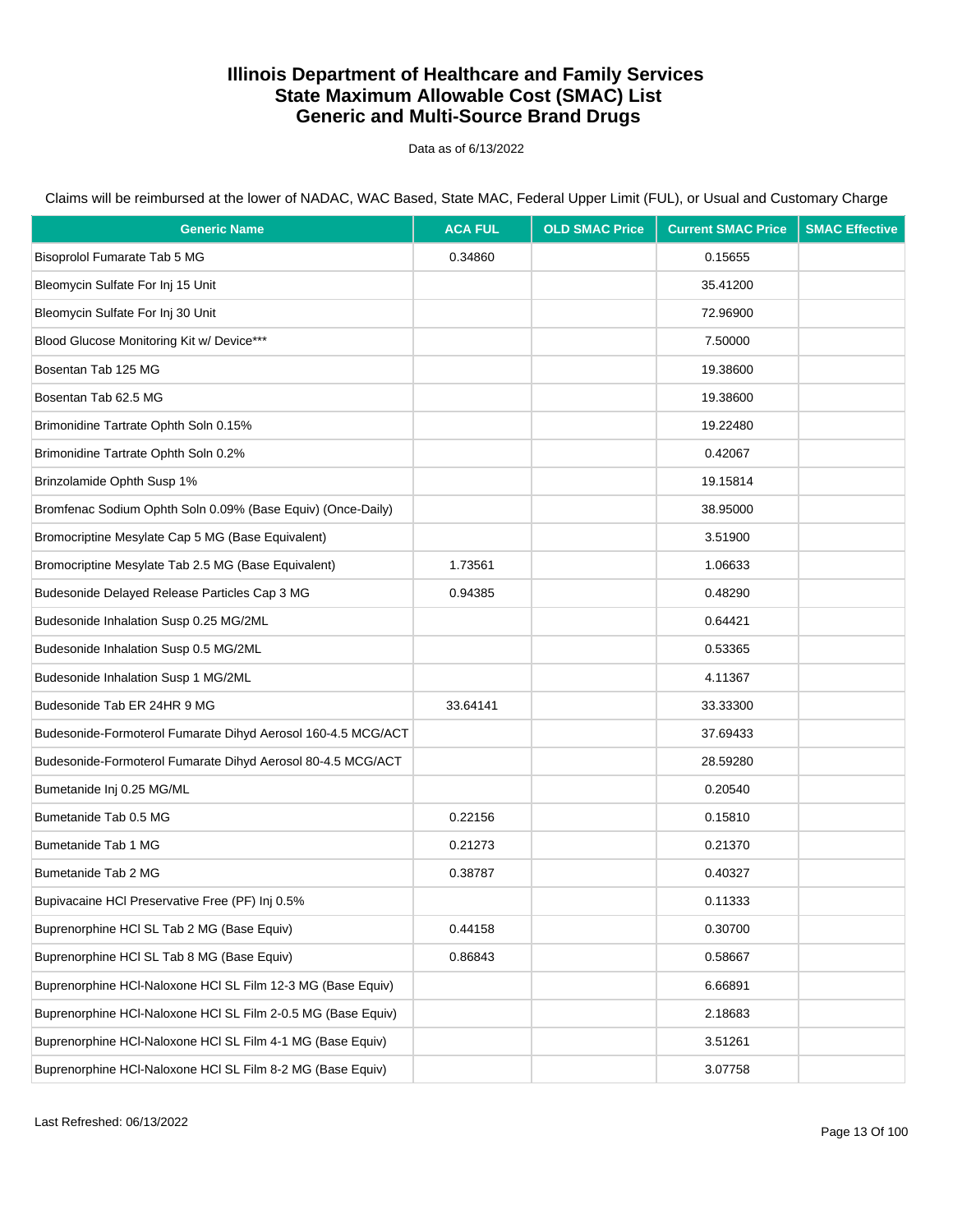Data as of 6/13/2022

Claims will be reimbursed at the lower of NADAC, WAC Based, State MAC, Federal Upper Limit (FUL), or Usual and Customary Charge

| <b>Generic Name</b>                                         | <b>ACA FUL</b> | <b>OLD SMAC Price</b> | <b>Current SMAC Price</b> | <b>SMAC Effective</b> |
|-------------------------------------------------------------|----------------|-----------------------|---------------------------|-----------------------|
| Buprenorphine HCI-Naloxone HCI SL Tab 0.7-0.18 MG (Base Eq) |                |                       | 4.13273                   |                       |
| Buprenorphine HCI-Naloxone HCI SL Tab 1.4-0.36 MG (Base Eq) |                |                       | 4.00373                   |                       |
| Buprenorphine HCI-Naloxone HCI SL Tab 11.4-2.9 MG (Base Eq) |                |                       | 16.37400                  |                       |
| Buprenorphine HCI-Naloxone HCI SL Tab 2-0.5 MG (Base Equiv) | 0.70938        |                       | 0.76859                   |                       |
| Buprenorphine HCI-Naloxone HCI SL Tab 2.9-0.71 MG (Base Eq) |                |                       | 8.43200                   |                       |
| Buprenorphine HCI-Naloxone HCI SL Tab 8-2 MG (Base Equiv)   | 1.06428        |                       | 1.03049                   |                       |
| Buprenorphine HCI-Naloxone HCI SL Tab 8.6-2.1 MG (Base Eq)  |                |                       | 13.02833                  |                       |
| Buprenorphine TD Patch Weekly 10 MCG/HR                     | 72.06998       |                       | 55.26143                  |                       |
| Buprenorphine TD Patch Weekly 20 MCG/HR                     | 146.77013      |                       | 81.29188                  |                       |
| Buprenorphine TD Patch Weekly 5 MCG/HR                      | 49.49706       |                       | 41.86250                  |                       |
| Buprenorphine TD Patch Weekly 7.5 MCG/HR                    | 55.84751       |                       | 59.45286                  |                       |
| Buprenorphine-Naloxone Buccal Film 2.1-0.3 MG (Base Equiv)  |                |                       | 8.18480                   |                       |
| Buprenorphine-Naloxone Buccal Film 4.2-0.7 MG (Base Equiv)  |                |                       | 7.42820                   |                       |
| Buprenorphine-Naloxone Buccal Film 6.3-1 MG (Base Equiv)    |                |                       | 15.45792                  |                       |
| Bupropion HCI (Smoking Deterrent) Tab ER 12HR 150 MG        |                |                       | 0.20967                   |                       |
| Bupropion HCl Tab 100 MG                                    | 0.15206        |                       | 0.09950                   |                       |
| Bupropion HCI Tab 75 MG                                     | 0.12184        |                       | 0.06050                   |                       |
| Bupropion HCI Tab ER 12HR 100 MG                            | 0.10958        |                       | 0.07644                   |                       |
| Bupropion HCI Tab ER 12HR 150 MG                            | 0.10010        |                       | 0.05360                   |                       |
| Bupropion HCI Tab ER 12HR 200 MG                            | 0.16427        |                       | 0.08069                   |                       |
| Bupropion HCI Tab ER 24HR 150 MG                            | 0.13845        |                       | 0.11400                   |                       |
| Bupropion HCI Tab ER 24HR 300 MG                            | 0.17759        |                       | 0.13644                   |                       |
| Burrow's Solution w/ Acetic Acid Otic Soln 2%               |                |                       | 0.11450                   |                       |
| Buspirone HCI Tab 10 MG                                     | 0.04048        |                       | 0.03497                   |                       |
| Buspirone HCl Tab 15 MG                                     | 0.05104        |                       | 0.05239                   |                       |
| Buspirone HCI Tab 30 MG                                     | 0.16103        |                       | 0.11717                   |                       |
| Buspirone HCI Tab 5 MG                                      | 0.02923        |                       | 0.01998                   |                       |
| Buspirone HCI Tab 7.5 MG                                    | 0.21892        |                       | 0.24170                   |                       |
| Butalbital-Acetaminophen Tab 50-300 MG                      |                |                       | 1.60000                   |                       |
| Butalbital-Acetaminophen Tab 50-325 MG                      |                |                       | 1.04112                   |                       |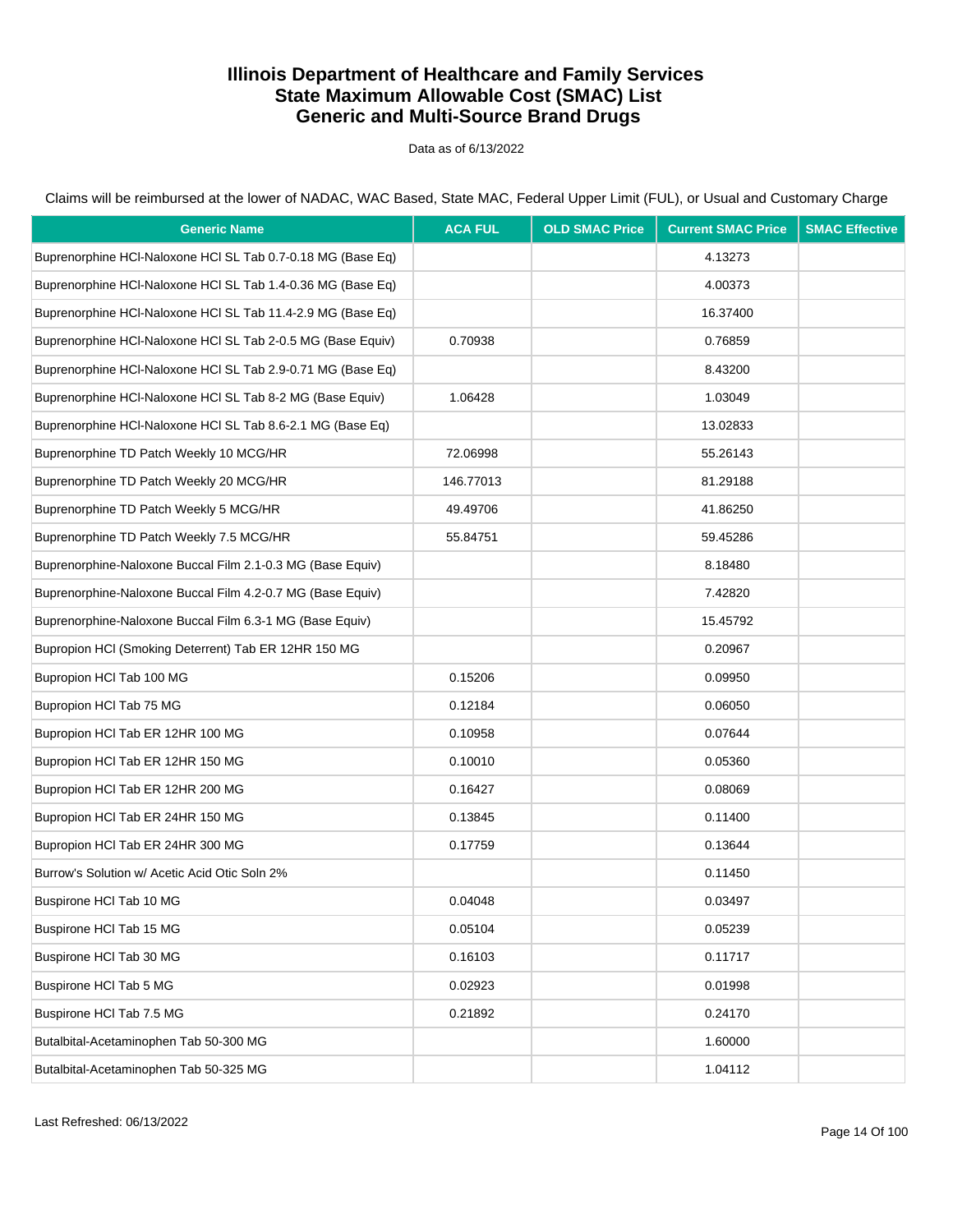Data as of 6/13/2022

Claims will be reimbursed at the lower of NADAC, WAC Based, State MAC, Federal Upper Limit (FUL), or Usual and Customary Charge

| <b>Generic Name</b>                                        | <b>ACA FUL</b> | <b>OLD SMAC Price</b> | <b>Current SMAC Price</b> | <b>SMAC Effective</b> |
|------------------------------------------------------------|----------------|-----------------------|---------------------------|-----------------------|
| Butalbital-Acetaminophen-Caff w/ COD Cap 50-300-40-30 MG   |                |                       | 5.87217                   |                       |
| Butalbital-Acetaminophen-Caff w/ COD Cap 50-325-40-30 MG   |                |                       | 0.86725                   |                       |
| Butalbital-Acetaminophen-Caffeine Cap 50-300-40 MG         | 0.53884        |                       | 0.68049                   |                       |
| Butalbital-Acetaminophen-Caffeine Cap 50-325-40 MG         | 3.07844        |                       | 0.60905                   |                       |
| Butalbital-Acetaminophen-Caffeine Tab 50-325-40 MG         | 0.19508        |                       | 0.15773                   |                       |
| Butalbital-Aspirin-Caff w/ Codeine Cap 50-325-40-30 MG     | 1.27987        |                       | 1.23660                   |                       |
| Butalbital-Aspirin-Caffeine Cap 50-325-40 MG               |                |                       | 0.88420                   |                       |
| Butorphanol Tartrate Inj 2 MG/ML                           |                |                       | 1.75500                   |                       |
| Butorphanol Tartrate Nasal Soln 10 MG/ML                   |                |                       | 6.20530                   |                       |
| Cabergoline Tab 0.5 MG                                     | 2.54795        |                       | 1.99500                   |                       |
| Caffeine Citrate Inj 60 MG/3ML (10 MG/ML Base Equiv)       |                |                       | 3.87333                   |                       |
| Caffeine Citrate Oral Soln 60 MG/3ML (10 MG/ML Base Equiv) |                |                       | 2.80000                   |                       |
| Calcipotriene Cream 0.005%                                 |                |                       | 1.08283                   |                       |
| Calcipotriene Oint 0.005%                                  |                |                       | 2.48205                   |                       |
| Calcipotriene Soln 0.005% (50 MCG/ML)                      |                |                       | 0.94983                   |                       |
| Calcipotriene-Betamethasone Dipropionate Oint 0.005-0.064% |                |                       | 7.02000                   |                       |
| Calcitonin (Salmon) Nasal Soln 200 Unit/ACT                |                |                       | 6.33784                   |                       |
| Calcitriol Cap 0.25 MCG                                    | 0.17780        |                       | 0.12704                   |                       |
| Calcitriol Cap 0.5 MCG                                     | 0.31101        |                       | 0.23930                   |                       |
| Calcitriol Oral Soln 1 MCG/ML                              |                |                       | 4.55033                   |                       |
| Calcium Acetate (Phosphate Binder) Cap 667 MG (169 MG Ca)  | 0.29597        |                       | 0.11590                   |                       |
| Calcium Acetate (Phosphate Binder) Tab 667 MG              |                |                       | 0.30825                   |                       |
| Calcium Gluconate Inj 10%                                  |                |                       | 0.17000                   |                       |
| Candesartan Cilexetil Tab 16 MG                            | 0.80546        |                       | 0.61200                   |                       |
| Candesartan Cilexetil Tab 32 MG                            | 1.07983        |                       | 1.06144                   |                       |
| Candesartan Cilexetil Tab 4 MG                             | 0.92469        |                       | 0.80284                   |                       |
| Candesartan Cilexetil Tab 8 MG                             | 0.82825        |                       | 0.61233                   |                       |
| Candesartan Cilexetil-Hydrochlorothiazide Tab 16-12.5 MG   | 1.93557        |                       | 1.36980                   |                       |
| Candesartan Cilexetil-Hydrochlorothiazide Tab 32-12.5 MG   | 1.87863        |                       | 2.02290                   |                       |
| Candesartan Cilexetil-Hydrochlorothiazide Tab 32-25 MG     | 1.85167        |                       | 1.50969                   |                       |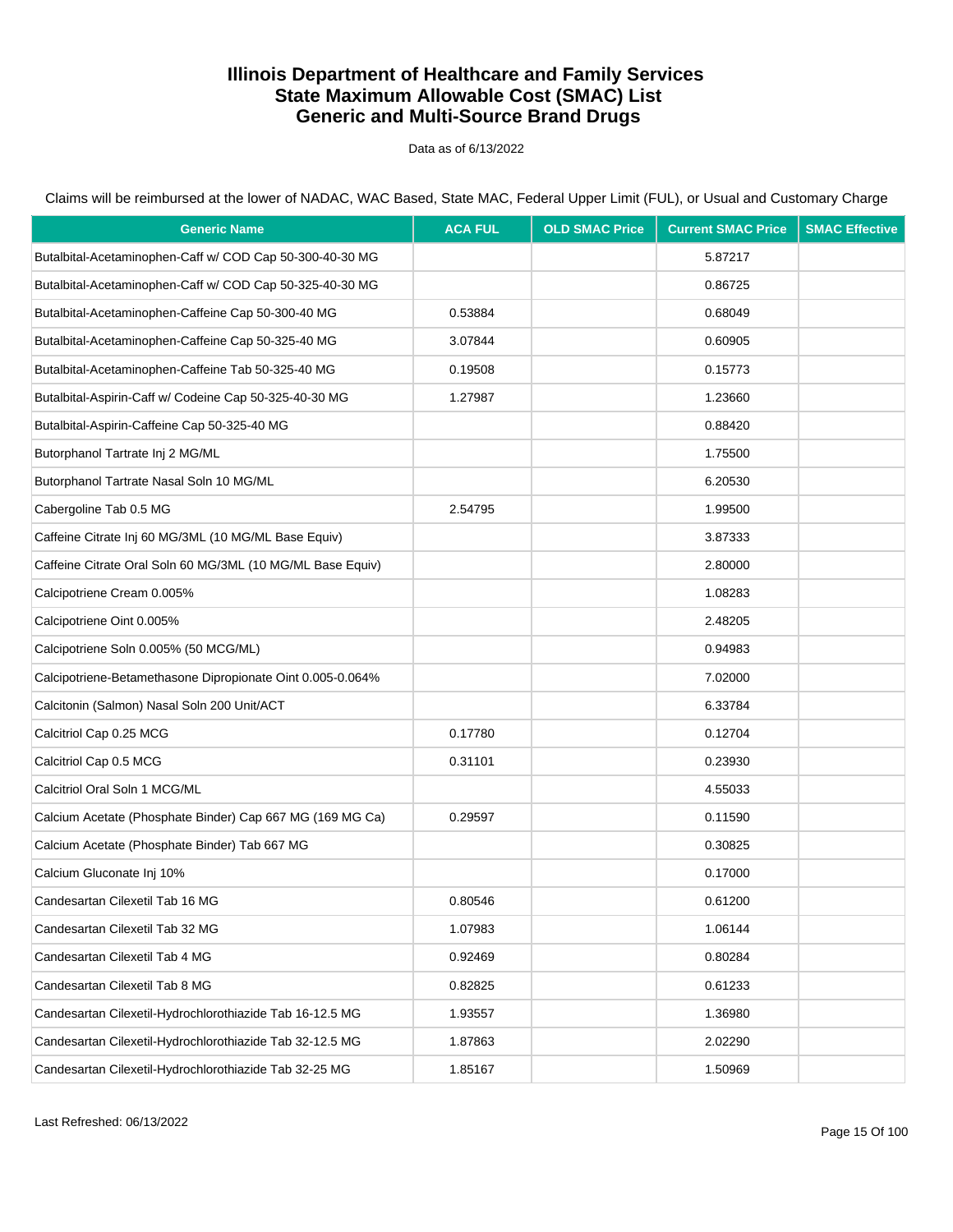Data as of 6/13/2022

| <b>Generic Name</b>                                      | <b>ACA FUL</b> | <b>OLD SMAC Price</b> | <b>Current SMAC Price</b> | <b>SMAC Effective</b> |
|----------------------------------------------------------|----------------|-----------------------|---------------------------|-----------------------|
| Cannabidiol Soln 100 MG/ML                               |                |                       | 14.12900                  |                       |
| Capecitabine Tab 150 MG                                  |                |                       | 0.34945                   |                       |
| Capecitabine Tab 500 MG                                  | 2.16879        |                       | 0.49958                   |                       |
| Capsaicin Cream 0.1%                                     |                |                       | 0.15563                   |                       |
| Captopril & Hydrochlorothiazide Tab 25-15 MG             |                |                       | 0.06265                   |                       |
| Captopril & Hydrochlorothiazide Tab 25-25 MG             |                |                       | 0.76521                   |                       |
| Captopril & Hydrochlorothiazide Tab 50-15 MG             |                |                       | 0.14030                   |                       |
| Captopril & Hydrochlorothiazide Tab 50-25 MG             |                |                       | 0.15210                   |                       |
| Captopril Tab 100 MG                                     | 1.37792        |                       | 1.32038                   |                       |
| Captopril Tab 12.5 MG                                    | 0.41597        |                       | 0.52210                   |                       |
| Captopril Tab 25 MG                                      | 0.56061        |                       | 0.12075                   |                       |
| Captopril Tab 50 MG                                      | 0.46788        |                       | 0.77990                   |                       |
| Carbamazepine Cap ER 12HR 100 MG                         | 1.25081        |                       | 0.62433                   |                       |
| Carbamazepine Cap ER 12HR 200 MG                         | 1.14039        |                       | 1.08992                   |                       |
| Carbamazepine Cap ER 12HR 300 MG                         | 1.23180        |                       | 0.75498                   |                       |
| Carbamazepine Chew Tab 100 MG                            | 0.27914        |                       | 0.21800                   |                       |
| Carbamazepine Susp 100 MG/5ML                            | 0.18763        |                       | 0.09749                   |                       |
| Carbamazepine Tab 200 MG                                 | 0.37551        |                       | 0.18497                   |                       |
| Carbamazepine Tab ER 12HR 100 MG                         | 0.68698        |                       | 0.39510                   |                       |
| Carbamazepine Tab ER 12HR 200 MG                         | 1.19611        |                       | 0.70610                   |                       |
| Carbamazepine Tab ER 12HR 400 MG                         | 2.48472        |                       | 1.48790                   |                       |
| Carbidopa & Levodopa Orally Disintegrating Tab 10-100 MG |                |                       | 0.51270                   |                       |
| Carbidopa & Levodopa Orally Disintegrating Tab 25-100 MG |                |                       | 0.67500                   |                       |
| Carbidopa & Levodopa Orally Disintegrating Tab 25-250 MG |                |                       | 0.85410                   |                       |
| Carbidopa & Levodopa Tab 10-100 MG                       | 0.14196        |                       | 0.09610                   |                       |
| Carbidopa & Levodopa Tab 25-100 MG                       | 0.13939        |                       | 0.06590                   |                       |
| Carbidopa & Levodopa Tab 25-250 MG                       | 0.16731        |                       | 0.09582                   |                       |
| Carbidopa & Levodopa Tab ER 25-100 MG                    | 0.20835        |                       | 0.11510                   |                       |
| Carbidopa & Levodopa Tab ER 50-200 MG                    | 0.28682        |                       | 0.18000                   |                       |
| Carbidopa Tab 25 MG                                      | 1.90050        |                       | 0.93340                   |                       |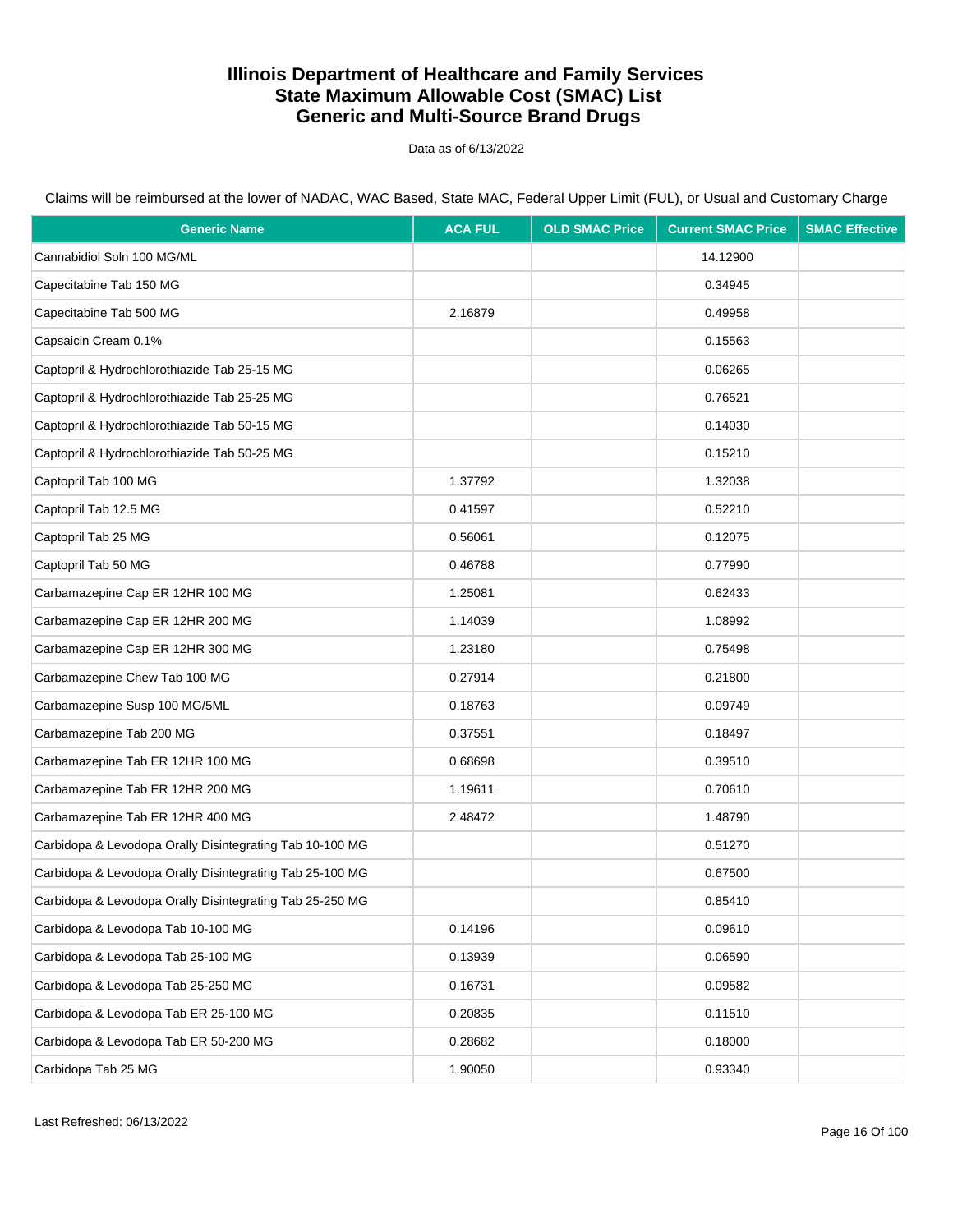Data as of 6/13/2022

| <b>Generic Name</b>                                | <b>ACA FUL</b> | <b>OLD SMAC Price</b> | <b>Current SMAC Price</b> | <b>SMAC Effective</b> |
|----------------------------------------------------|----------------|-----------------------|---------------------------|-----------------------|
| Carbidopa-Levodopa-Entacapone Tabs 18.75-75-200 MG |                |                       | 2.62496                   |                       |
| Carbidopa-Levodopa-Entacapone Tabs 25-100-200 MG   |                |                       | 2.67548                   |                       |
| Carbidopa-Levodopa-Entacapone Tabs 37.5-150-200 MG |                |                       | 3.06482                   |                       |
| Carbidopa-Levodopa-Entacapone Tabs 50-200-200 MG   |                |                       | 2.80555                   |                       |
| Carbinoxamine Maleate Soln 4 MG/5ML                |                |                       | 0.09558                   |                       |
| Carbinoxamine Maleate Tab 4 MG                     |                |                       | 0.33018                   |                       |
| Carboplatin IV For Inj 150 MG                      |                |                       | 39.00000                  |                       |
| Carboplatin IV Soln 150 MG/15ML                    |                |                       | 0.56753                   |                       |
| Carboplatin IV Soln 450 MG/45ML                    |                |                       | 0.56753                   |                       |
| Carboplatin IV Soln 50 MG/5ML                      |                |                       | 0.49016                   |                       |
| Carboplatin IV Soln 600 MG/60ML                    |                |                       | 0.56753                   |                       |
| Carisoprodol Tab 250 MG                            | 1.68121        |                       | 1.11400                   |                       |
| Carisoprodol Tab 350 MG                            | 0.13230        |                       | 0.04670                   |                       |
| Carteolol HCl Ophth Soln 1%                        |                |                       | 1.40920                   |                       |
| Carvedilol Phosphate Cap ER 24HR 10 MG             | 6.04514        |                       | 5.85267                   |                       |
| Carvedilol Phosphate Cap ER 24HR 20 MG             | 5.87979        |                       | 5.43233                   |                       |
| Carvedilol Phosphate Cap ER 24HR 40 MG             | 5.61589        |                       | 4.72533                   |                       |
| Carvedilol Phosphate Cap ER 24HR 80 MG             | 5.41813        |                       | 4.99833                   |                       |
| Carvedilol Tab 12.5 MG                             | 0.02764        |                       | 0.02125                   |                       |
| Carvedilol Tab 25 MG                               | 0.03456        |                       | 0.02294                   |                       |
| Carvedilol Tab 3.125 MG                            | 0.02085        |                       | 0.01830                   |                       |
| Carvedilol Tab 6.25 MG                             | 0.02223        |                       | 0.01794                   |                       |
| Cefaclor Cap 250 MG                                |                |                       | 1.08959                   |                       |
| Cefaclor Cap 500 MG                                |                |                       | 1.27079                   |                       |
| Cefaclor For Susp 125 MG/5ML                       |                |                       | 0.73655                   |                       |
| Cefaclor For Susp 250 MG/5ML                       |                |                       | 1.16666                   |                       |
| Cefaclor For Susp 375 MG/5ML                       |                |                       | 2.21067                   |                       |
| Cefadroxil Cap 500 MG                              | 0.19405        |                       | 0.12410                   |                       |
| Cefadroxil For Susp 250 MG/5ML                     | 0.24930        |                       | 0.20100                   |                       |
| Cefadroxil For Susp 500 MG/5ML                     | 0.25492        |                       | 0.24250                   |                       |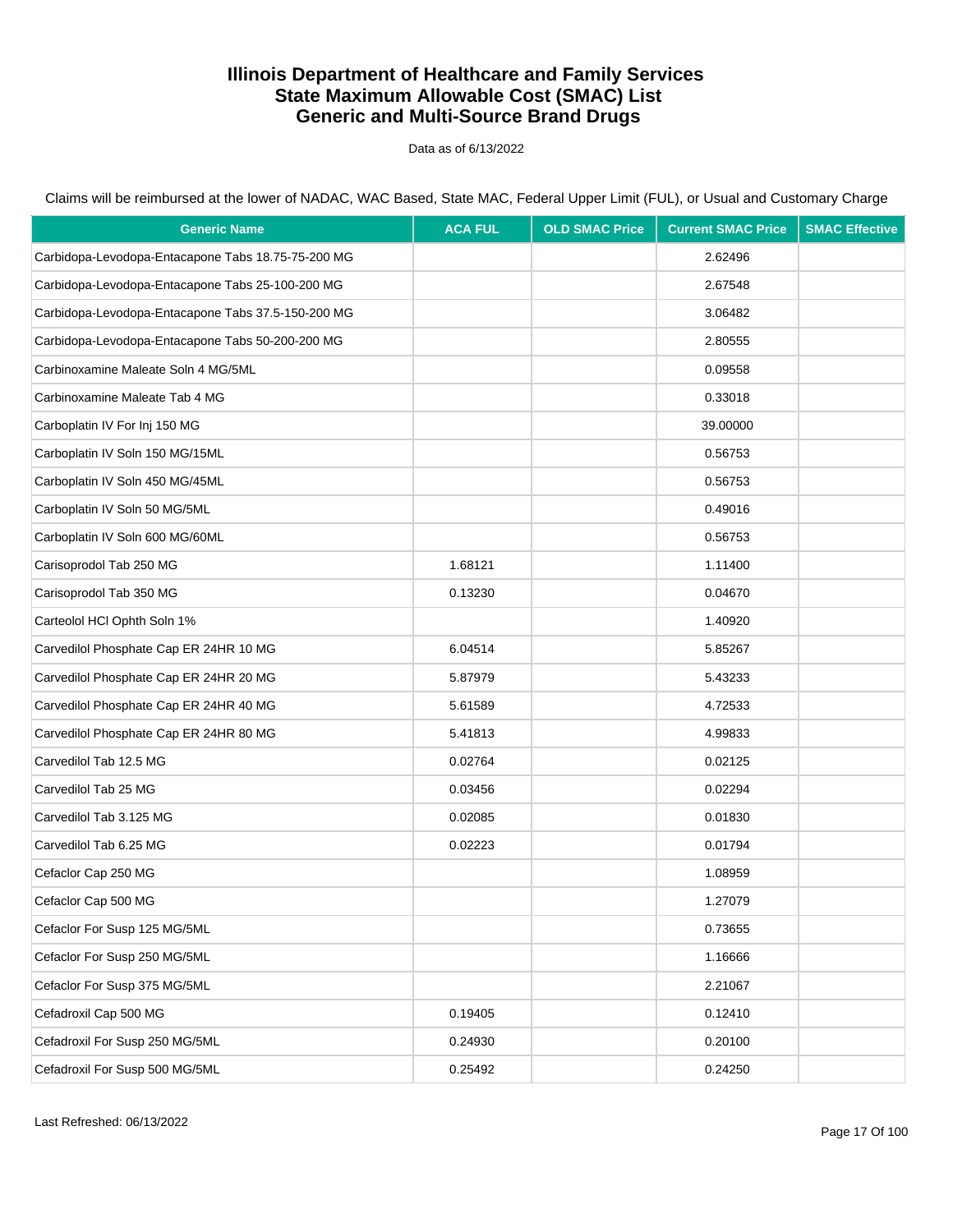Data as of 6/13/2022

| <b>Generic Name</b>                      | <b>ACA FUL</b> | <b>OLD SMAC Price</b> | <b>Current SMAC Price</b> | <b>SMAC Effective</b> |
|------------------------------------------|----------------|-----------------------|---------------------------|-----------------------|
| Cefadroxil Tab 1 GM                      |                |                       | 3.15000                   |                       |
| Cefazolin Sodium For Inj 1 GM            |                |                       | 0.92300                   |                       |
| Cefazolin Sodium For Inj 10 GM           |                |                       | 6.05100                   |                       |
| Cefdinir Cap 300 MG                      | 0.45912        |                       | 0.38283                   |                       |
| Cefdinir For Susp 125 MG/5ML             |                |                       | 0.10693                   |                       |
| Cefdinir For Susp 250 MG/5ML             |                |                       | 0.08000                   |                       |
| Cefepime HCI For Inj 1 GM                |                |                       | 3.99900                   |                       |
| Cefepime HCI For Inj 2 GM                |                |                       | 8.52600                   |                       |
| Cefixime Cap 400 MG                      |                |                       | 9.94480                   |                       |
| Cefixime For Susp 100 MG/5ML             |                |                       | 2.87712                   |                       |
| Cefixime For Susp 200 MG/5ML             |                |                       | 5.63013                   |                       |
| Cefotaxime Sodium For Inj 1 GM           |                |                       | 2.86000                   |                       |
| Cefoxitin Sodium For IV Soln 1 GM        |                |                       | 6.28160                   |                       |
| Cefoxitin Sodium For IV Soln 2 GM        |                |                       | 11.74784                  |                       |
| Cefpodoxime Proxetil For Susp 100 MG/5ML |                |                       | 1.16000                   |                       |
| Cefpodoxime Proxetil For Susp 50 MG/5ML  |                |                       | 0.47995                   |                       |
| Cefpodoxime Proxetil Tab 100 MG          |                |                       | 1.77000                   |                       |
| Cefpodoxime Proxetil Tab 200 MG          | 3.47844        |                       | 2.20000                   |                       |
| Cefprozil For Susp 125 MG/5ML            |                |                       | 0.14400                   |                       |
| Cefprozil For Susp 250 MG/5ML            |                |                       | 0.21875                   |                       |
| Cefprozil Tab 250 MG                     | 0.74623        |                       | 0.77750                   |                       |
| Cefprozil Tab 500 MG                     | 1.12571        |                       | 1.07200                   |                       |
| Ceftazidime For Inj 1 GM                 |                |                       | 3.67263                   |                       |
| Ceftazidime For Inj 2 GM                 |                |                       | 11.54400                  |                       |
| Ceftazidime For Inj 6 GM                 |                |                       | 24.36200                  |                       |
| Ceftazidime For IV Soln 1 GM             |                |                       | 8.51500                   |                       |
| Ceftriaxone Sodium For Inj 1 GM          |                |                       | 1.31000                   |                       |
| Ceftriaxone Sodium For Inj 10 GM         |                |                       | 14.68750                  |                       |
| Ceftriaxone Sodium For Inj 2 GM          |                |                       | 2.30600                   |                       |
| Ceftriaxone Sodium For Inj 250 MG        |                |                       | 0.63100                   |                       |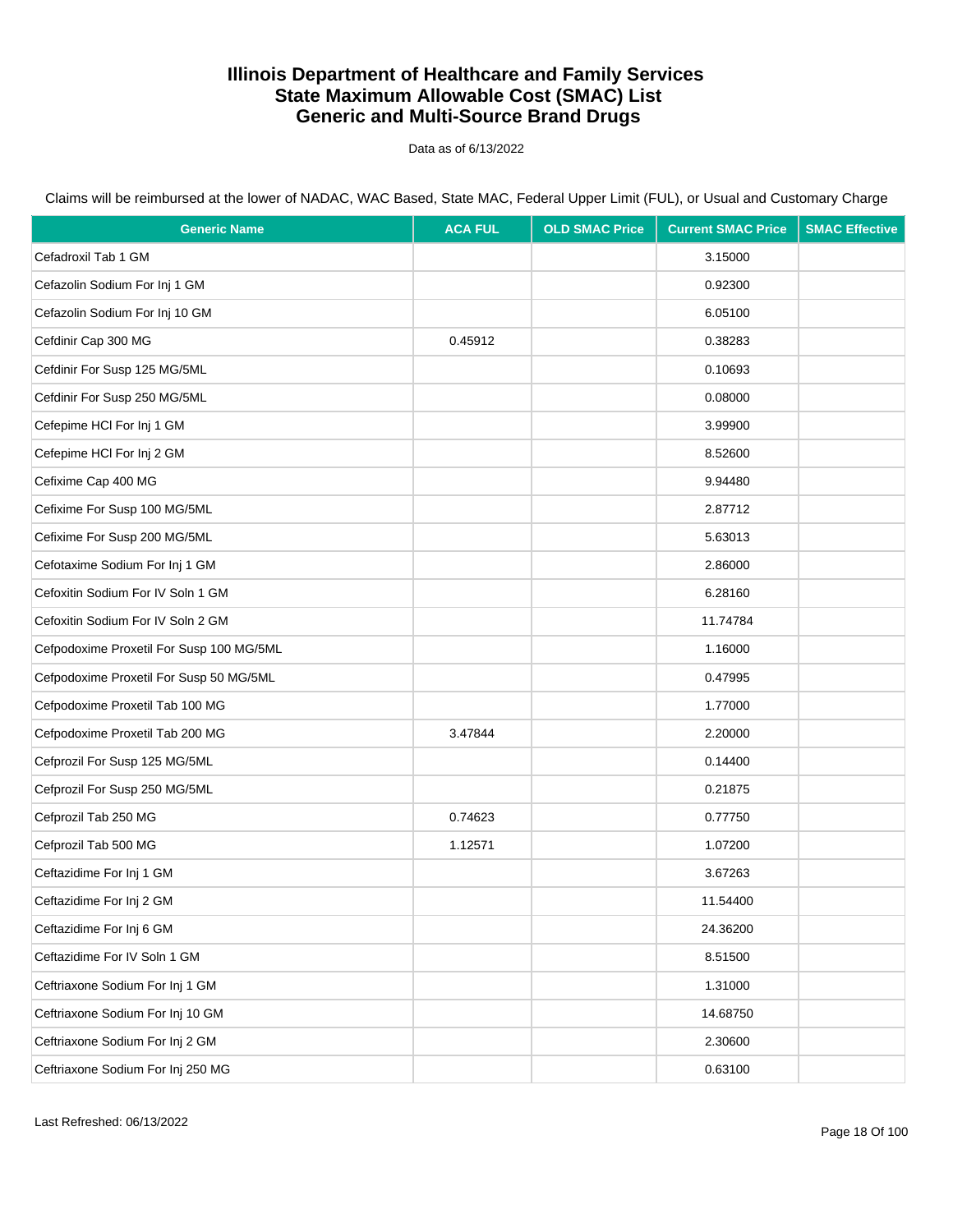Data as of 6/13/2022

| <b>Generic Name</b>                                 | <b>ACA FUL</b> | <b>OLD SMAC Price</b> | <b>Current SMAC Price</b> | <b>SMAC Effective</b> |
|-----------------------------------------------------|----------------|-----------------------|---------------------------|-----------------------|
| Ceftriaxone Sodium For Inj 500 MG                   |                |                       | 0.95190                   |                       |
| Ceftriaxone Sodium For IV Soln 1 GM                 |                |                       | 4.14500                   |                       |
| Ceftriaxone Sodium For IV Soln 2 GM                 |                |                       | 10.98500                  |                       |
| Cefuroxime Axetil Tab 250 MG                        | 0.42649        |                       | 0.26250                   |                       |
| Cefuroxime Axetil Tab 500 MG                        | 0.52220        |                       | 0.38067                   |                       |
| Cefuroxime Sodium For Inj 1.5 GM                    |                |                       | 5.72000                   |                       |
| Cefuroxime Sodium For Inj 750 MG                    |                |                       | 2.92500                   |                       |
| Cefuroxime Sodium For IV Soln 1.5 GM                |                |                       | 5.72000                   |                       |
| Celecoxib Cap 100 MG                                | 0.12379        |                       | 0.11230                   |                       |
| Celecoxib Cap 200 MG                                | 0.19790        |                       | 0.11246                   |                       |
| Celecoxib Cap 400 MG                                | 0.82367        |                       | 0.49205                   |                       |
| Celecoxib Cap 50 MG                                 | 0.10029        |                       | 0.12367                   |                       |
| Cephalexin Cap 250 MG                               | 0.09232        |                       | 0.05200                   |                       |
| Cephalexin Cap 500 MG                               | 0.12954        |                       | 0.07836                   |                       |
| Cephalexin Cap 750 MG                               |                |                       | 5.35800                   |                       |
| Cephalexin For Susp 125 MG/5ML                      |                |                       | 0.07000                   |                       |
| Cephalexin For Susp 250 MG/5ML                      |                |                       | 0.04245                   |                       |
| Cetirizine HCl Oral Soln 1 MG/ML (5 MG/5ML)         |                |                       | 0.01907                   |                       |
| Cevimeline HCl Cap 30 MG                            | 0.81330        |                       | 0.62670                   |                       |
| Chlordiazepoxide HCl Cap 10 MG                      |                |                       | 0.05930                   |                       |
| Chlordiazepoxide HCl Cap 25 MG                      |                |                       | 0.10033                   |                       |
| Chlordiazepoxide HCl Cap 5 MG                       |                |                       | 0.07574                   |                       |
| Chlordiazepoxide HCl-Clidinium Bromide Cap 5-2.5 MG |                |                       | 1.27283                   |                       |
| Chlordiazepoxide-Amitriptyline Tab 10-25 MG         |                |                       | 1.65270                   |                       |
| Chlordiazepoxide-Amitriptyline Tab 5-12.5 MG        |                |                       | 0.69002                   |                       |
| Chlorhexidine Gluconate Soln 0.12%                  |                |                       | 0.00571                   |                       |
| Chloroquine Phosphate Tab 250 MG                    |                |                       | 1.27760                   |                       |
| Chloroquine Phosphate Tab 500 MG                    |                |                       | 1.61582                   |                       |
| Chlorothiazide Tab 500 MG                           |                |                       | 0.15275                   |                       |
| Chlorpromazine HCl Inj 25 MG/ML                     |                |                       | 26.00000                  |                       |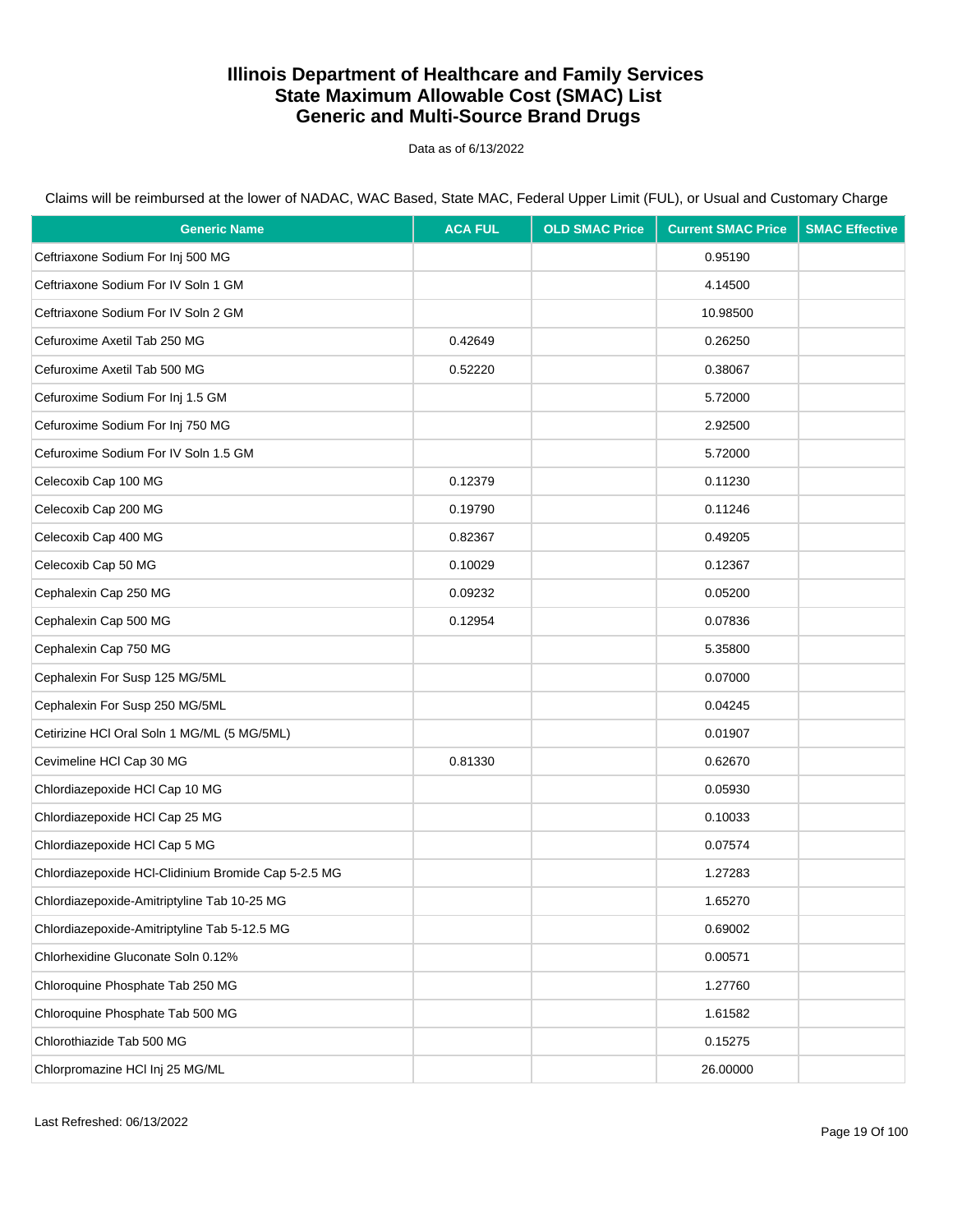Data as of 6/13/2022

Claims will be reimbursed at the lower of NADAC, WAC Based, State MAC, Federal Upper Limit (FUL), or Usual and Customary Charge

| <b>Generic Name</b>                                       | <b>ACA FUL</b> | <b>OLD SMAC Price</b> | <b>Current SMAC Price</b> | <b>SMAC Effective</b> |
|-----------------------------------------------------------|----------------|-----------------------|---------------------------|-----------------------|
| Chlorpromazine HCl Tab 10 MG                              | 1.29919        |                       | 0.88212                   |                       |
| Chlorpromazine HCl Tab 100 MG                             | 2.04148        |                       | 2.26210                   |                       |
| Chlorpromazine HCl Tab 200 MG                             | 2.96240        |                       | 4.60216                   |                       |
| Chlorpromazine HCl Tab 25 MG                              | 1.89155        |                       | 1.05040                   |                       |
| Chlorpromazine HCl Tab 50 MG                              | 1.36919        |                       | 1.96941                   |                       |
| Chlorpropamide Tab 100 MG                                 |                |                       | 0.20075                   |                       |
| Chlorpropamide Tab 250 MG                                 |                |                       | 0.34000                   |                       |
| Chlorthalidone Tab 25 MG                                  | 0.13957        |                       | 0.10290                   |                       |
| Chlorthalidone Tab 50 MG                                  | 0.21284        |                       | 0.21990                   |                       |
| Chlorzoxazone Tab 500 MG                                  | 0.25565        |                       | 0.22652                   |                       |
| Cholestyramine Light Powder 4 GM/DOSE                     |                |                       | 0.16658                   |                       |
| Cholestyramine Light Powder Packets 4 GM                  |                |                       | 0.29672                   |                       |
| Cholestyramine Powder 4 GM/DOSE                           |                |                       | 0.14640                   |                       |
| Cholestyramine Powder Packets 4 GM                        |                |                       | 0.80048                   |                       |
| Choline Fenofibrate Cap DR 135 MG (Fenofibric Acid Equiv) | 0.58885        |                       | 0.50700                   |                       |
| Choline Fenofibrate Cap DR 45 MG (Fenofibric Acid Equiv)  | 0.28700        |                       | 0.38065                   |                       |
| Ciclopirox Gel 0.77%                                      |                |                       | 0.89877                   |                       |
| Ciclopirox Olamine Cream 0.77% (Base Equiv)               |                |                       | 0.10611                   |                       |
| Ciclopirox Olamine Susp 0.77% (Base Equiv)                |                |                       | 0.76780                   |                       |
| Ciclopirox Shampoo 1%                                     | 0.31211        |                       | 0.24845                   |                       |
| Ciclopirox Solution 8%                                    | 1.94619        |                       | 1.24242                   |                       |
| Cilostazol Tab 100 MG                                     | 0.15284        |                       | 0.05433                   |                       |
| Cilostazol Tab 50 MG                                      | 0.11087        |                       | 0.07320                   |                       |
| Cimetidine HCI Soln 300 MG/5ML                            | 0.21148        |                       | 0.07052                   |                       |
| Cimetidine Tab 200 MG                                     |                |                       | 0.06613                   |                       |
| Cimetidine Tab 300 MG                                     |                |                       | 0.19250                   |                       |
| Cimetidine Tab 400 MG                                     |                |                       | 0.45283                   |                       |
| Cimetidine Tab 800 MG                                     |                |                       | 0.83477                   |                       |
| Cinacalcet HCl Tab 30 MG (Base Equiv)                     | 1.03028        |                       | 0.68699                   |                       |
| Cinacalcet HCl Tab 60 MG (Base Equiv)                     | 2.40047        |                       | 0.50000                   |                       |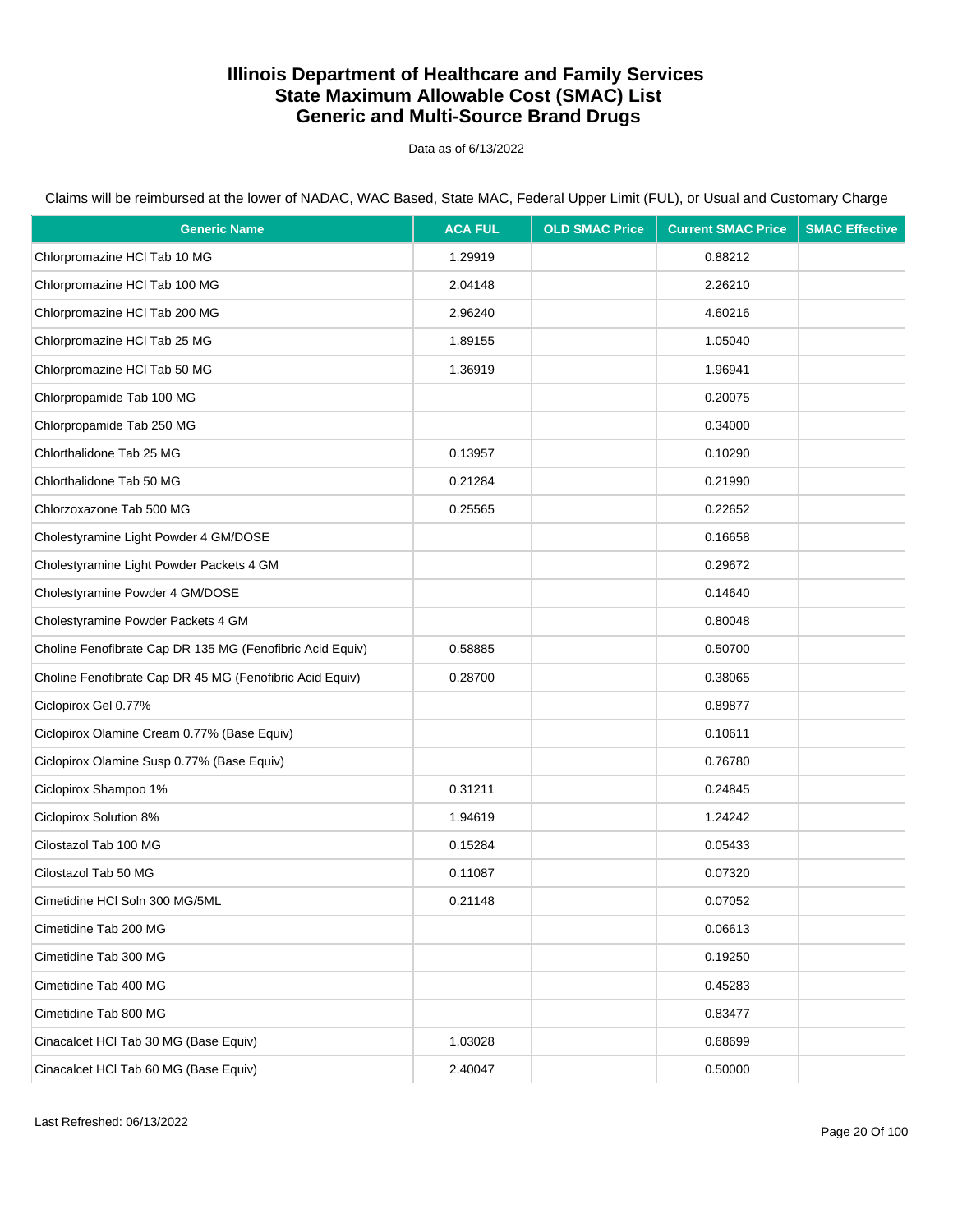Data as of 6/13/2022

| <b>Generic Name</b>                                         | <b>ACA FUL</b> | <b>OLD SMAC Price</b> | <b>Current SMAC Price</b> | <b>SMAC Effective</b> |
|-------------------------------------------------------------|----------------|-----------------------|---------------------------|-----------------------|
| Cinacalcet HCl Tab 90 MG (Base Equiv)                       | 3.64673        |                       | 4.99967                   |                       |
| Ciprofloxacin 200 MG/100ML in D5W                           |                |                       | 0.02418                   |                       |
| Ciprofloxacin 400 MG/200ML in D5W                           |                |                       | 0.01495                   |                       |
| Ciprofloxacin For Oral Susp 500 MG/5ML (10%) (10 GM/100ML)  |                |                       | 1.40410                   |                       |
| Ciprofloxacin HCl Ophth Soln 0.3% (Base Equivalent)         |                |                       | 0.56000                   |                       |
| Ciprofloxacin HCl Tab 100 MG (Base Equiv)                   |                |                       | 2.93583                   |                       |
| Ciprofloxacin HCl Tab 250 MG (Base Equiv)                   | 0.30242        |                       | 0.08880                   |                       |
| Ciprofloxacin HCl Tab 500 MG (Base Equiv)                   | 0.34073        |                       | 0.08439                   |                       |
| Ciprofloxacin HCI Tab 750 MG (Base Equiv)                   | 0.37481        |                       | 0.23220                   |                       |
| Ciprofloxacin IV Soln 400 MG/40ML (1%)                      |                |                       | 0.09230                   |                       |
| Ciprofloxacin-Dexamethasone Otic Susp 0.3-0.1%              | 25.48231       |                       | 17.51181                  |                       |
| Cisplatin Inj 100 MG/100ML (1 MG/ML)                        |                |                       | 0.31445                   |                       |
| Cisplatin Inj 50 MG/50ML (1 MG/ML)                          |                |                       | 0.31445                   |                       |
| Citalopram Hydrobromide Oral Soln 10 MG/5ML                 | 0.24691        |                       | 0.20829                   |                       |
| Citalopram Hydrobromide Tab 10 MG (Base Equiv)              | 0.02701        |                       | 0.01764                   |                       |
| Citalopram Hydrobromide Tab 20 MG (Base Equiv)              | 0.03544        |                       | 0.01978                   |                       |
| Citalopram Hydrobromide Tab 40 MG (Base Equiv)              | 0.04956        |                       | 0.02572                   |                       |
| Cladribine IV Soln 10 MG/10ML (1 MG/ML)                     |                |                       | 37.05000                  |                       |
| Clarithromycin For Susp 125 MG/5ML                          |                |                       | 0.28026                   |                       |
| Clarithromycin For Susp 250 MG/5ML                          |                |                       | 1.25000                   |                       |
| Clarithromycin Tab 250 MG                                   | 0.53132        |                       | 0.34333                   |                       |
| Clarithromycin Tab 500 MG                                   | 0.48591        |                       | 0.36436                   |                       |
| Clarithromycin Tab ER 24HR 500 MG                           |                |                       | 1.24967                   |                       |
| Clemastine Fumarate Tab 2.68 MG                             |                |                       | 0.19150                   |                       |
| Clindamycin HCl Cap 150 MG                                  | 0.12601        |                       | 0.07280                   |                       |
| Clindamycin HCl Cap 300 MG                                  | 0.27351        |                       | 0.17964                   |                       |
| Clindamycin HCl Cap 75 MG                                   |                |                       | 0.45743                   |                       |
| Clindamycin Palmitate HCI For Soln 75 MG/5ML (Base Equiv)   | 0.20976        |                       | 0.17000                   |                       |
| Clindamycin Phosph-Benzoyl Peroxide (Refrig) Gel 1.2 (1)-5% | 0.68769        |                       | 0.60222                   |                       |
| Clindamycin Phosphate Foam 1%                               |                |                       | 3.56290                   |                       |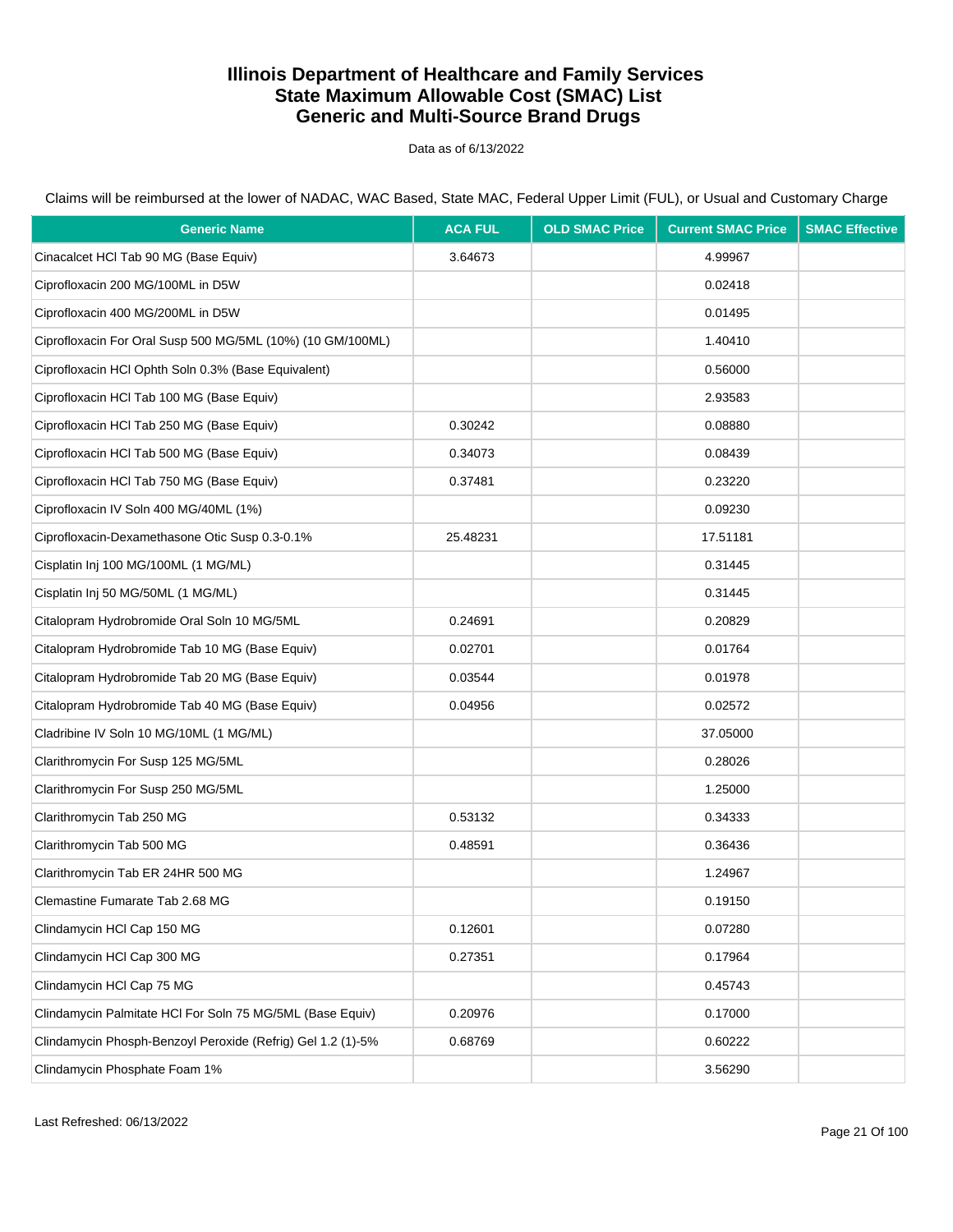Data as of 6/13/2022

| <b>Generic Name</b>                                 | <b>ACA FUL</b> | <b>OLD SMAC Price</b> | <b>Current SMAC Price</b> | <b>SMAC Effective</b> |
|-----------------------------------------------------|----------------|-----------------------|---------------------------|-----------------------|
| Clindamycin Phosphate Gel 1%                        |                |                       | 0.62129                   |                       |
| Clindamycin Phosphate Inj 300 MG/2ML                |                |                       | 0.45500                   |                       |
| Clindamycin Phosphate Inj 600 MG/4ML                |                |                       | 0.45500                   |                       |
| Clindamycin Phosphate Inj 9 GM/60ML                 |                |                       | 0.45500                   |                       |
| Clindamycin Phosphate Inj 900 MG/6ML                |                |                       | 0.45500                   |                       |
| Clindamycin Phosphate IV Soln 600 MG/4ML            |                |                       | 0.45500                   |                       |
| Clindamycin Phosphate Lotion 1%                     | 0.75668        |                       | 0.75017                   |                       |
| Clindamycin Phosphate Soln 1%                       |                |                       | 0.23674                   |                       |
| Clindamycin Phosphate Swab 1%                       |                |                       | 0.30288                   |                       |
| Clindamycin Phosphate Vaginal Cream 2%              | 1.71990        |                       | 1.54325                   |                       |
| Clindamycin Phosphate-Benzoyl Peroxide Gel 1-5%     |                |                       | 1.01279                   |                       |
| Clindamycin Phosphate-Benzoyl Peroxide Gel 1.2-2.5% | 1.58515        |                       | 1.24646                   |                       |
| Clindamycin Phosphate-Tretinoin Gel 1.2-0.025%      |                |                       | 9.25000                   |                       |
| Clobazam Oral Film 10 MG                            |                |                       | 25.94800                  |                       |
| Clobazam Oral Film 20 MG                            |                |                       | 51.89600                  |                       |
| Clobazam Oral Film 5 MG                             |                |                       | 12.97400                  |                       |
| Clobazam Suspension 2.5 MG/ML                       | 2.37614        |                       | 0.60358                   |                       |
| Clobazam Tab 10 MG                                  | 6.87995        |                       | 0.28460                   |                       |
| Clobazam Tab 20 MG                                  | 11.94230       |                       | 0.70656                   |                       |
| Clobetasol Propionate Cream 0.05%                   |                |                       | 0.37983                   |                       |
| Clobetasol Propionate Emollient Base Cream 0.05%    |                |                       | 0.66483                   |                       |
| Clobetasol Propionate Emulsion Foam 0.05%           |                |                       | 3.10000                   |                       |
| Clobetasol Propionate Foam 0.05%                    |                |                       | 1.24600                   |                       |
| Clobetasol Propionate Gel 0.05%                     |                |                       | 1.22050                   |                       |
| Clobetasol Propionate Lotion 0.05%                  |                |                       | 1.06534                   |                       |
| Clobetasol Propionate Oint 0.05%                    |                |                       | 0.25597                   |                       |
| Clobetasol Propionate Shampoo 0.05%                 | 0.54374        |                       | 0.73288                   |                       |
| Clobetasol Propionate Soln 0.05%                    |                |                       | 0.45980                   |                       |
| Clobetasol Propionate Spray 0.05%                   |                |                       | 0.42972                   |                       |
| Clomiphene Citrate Tab 50 MG                        |                |                       | 0.51333                   |                       |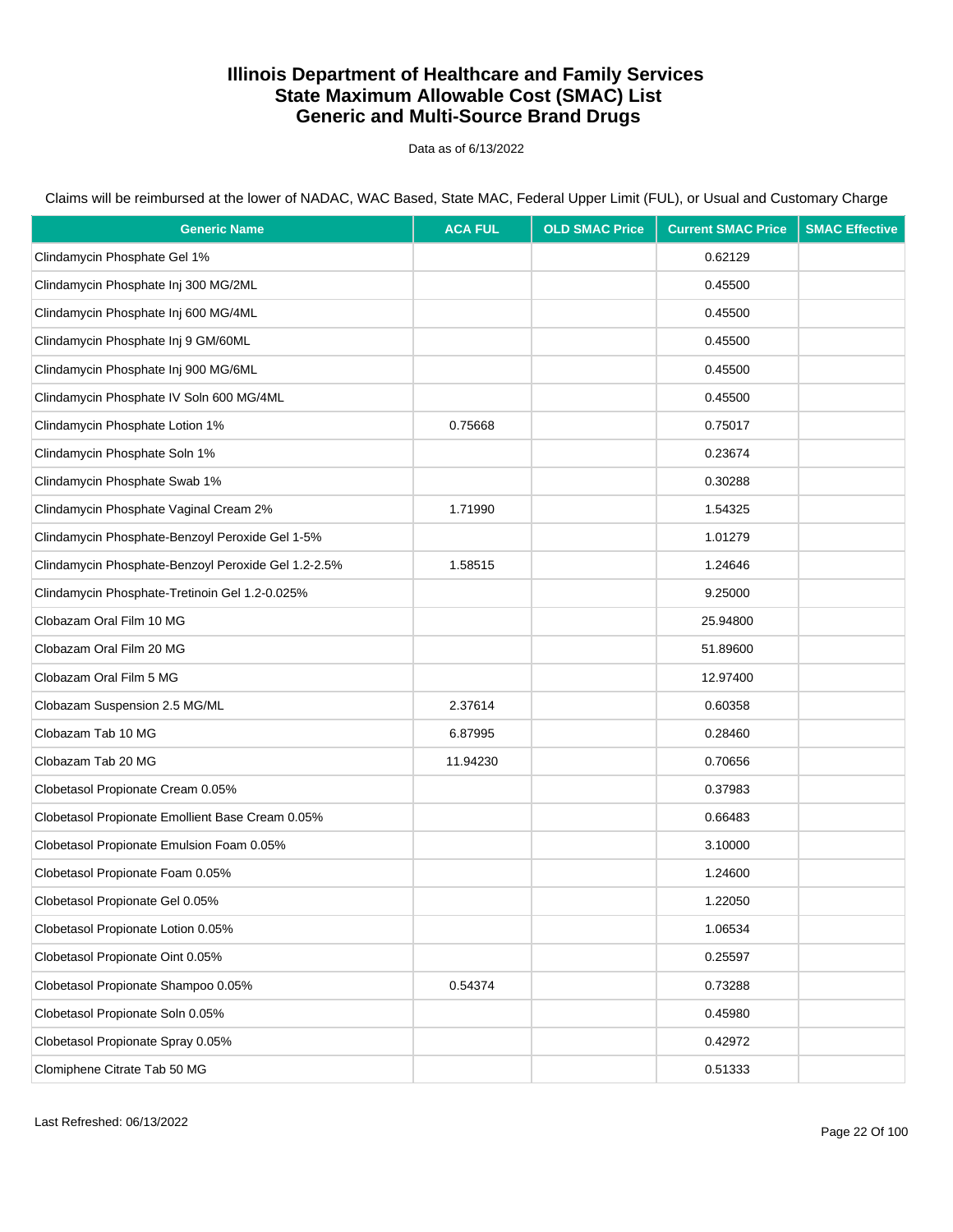Data as of 6/13/2022

Claims will be reimbursed at the lower of NADAC, WAC Based, State MAC, Federal Upper Limit (FUL), or Usual and Customary Charge

| <b>Generic Name</b>                                  | <b>ACA FUL</b> | <b>OLD SMAC Price</b> | <b>Current SMAC Price</b> | <b>SMAC Effective</b> |
|------------------------------------------------------|----------------|-----------------------|---------------------------|-----------------------|
| Clomipramine HCl Cap 25 MG                           | 0.61390        |                       | 0.61734                   |                       |
| Clomipramine HCI Cap 50 MG                           | 1.06133        |                       | 0.93129                   |                       |
| Clomipramine HCl Cap 75 MG                           | 0.87600        |                       | 0.87475                   |                       |
| Clonazepam Orally Disintegrating Tab 0.125 MG        | 0.77004        |                       | 0.61050                   |                       |
| Clonazepam Orally Disintegrating Tab 0.25 MG         | 0.75533        |                       | 0.45400                   |                       |
| Clonazepam Orally Disintegrating Tab 0.5 MG          | 0.86524        |                       | 0.51100                   |                       |
| Clonazepam Orally Disintegrating Tab 1 MG            | 0.70068        |                       | 0.58810                   |                       |
| Clonazepam Orally Disintegrating Tab 2 MG            | 1.00233        |                       | 1.01222                   |                       |
| Clonazepam Tab 0.5 MG                                | 0.04238        |                       | 0.01355                   |                       |
| Clonazepam Tab 1 MG                                  | 0.05276        |                       | 0.01922                   |                       |
| Clonazepam Tab 2 MG                                  | 0.09024        |                       | 0.03110                   |                       |
| Clonidine HCl Inj (For Epidural Infusion) 500 MCG/ML |                |                       | 9.80000                   |                       |
| Clonidine HCI Tab 0.1 MG                             | 0.02844        |                       | 0.02396                   |                       |
| Clonidine HCI Tab 0.2 MG                             | 0.04037        |                       | 0.03280                   |                       |
| Clonidine HCl Tab 0.3 MG                             | 0.05111        |                       | 0.02763                   |                       |
| Clonidine HCl Tab ER 12HR 0.1 MG                     | 0.47733        |                       | 0.42852                   |                       |
| Clonidine HCI TD Patch Weekly 0.1 MG/24HR            |                |                       | 11.20500                  |                       |
| Clonidine HCI TD Patch Weekly 0.2 MG/24HR            |                |                       | 20.60250                  |                       |
| Clonidine HCI TD Patch Weekly 0.3 MG/24HR            |                |                       | 18.99000                  |                       |
| Clonidine TD Patch Weekly 0.1 MG/24HR                | 7.62970        |                       | 5.49500                   |                       |
| Clonidine TD Patch Weekly 0.2 MG/24HR                | 12.44391       |                       | 9.36750                   |                       |
| Clonidine TD Patch Weekly 0.3 MG/24HR                | 16.89757       |                       | 11.95461                  |                       |
| Clopidogrel Bisulfate Tab 75 MG (Base Equiv)         | 0.08290        |                       | 0.05548                   |                       |
| Clorazepate Dipotassium Tab 15 MG                    |                |                       | 2.19764                   |                       |
| Clorazepate Dipotassium Tab 3.75 MG                  |                |                       | 0.87940                   |                       |
| Clorazepate Dipotassium Tab 7.5 MG                   |                |                       | 1.39350                   |                       |
| Clotrimazole Cream 1%                                |                |                       | 0.17030                   |                       |
| Clotrimazole Soln 1%                                 |                |                       | 1.32386                   |                       |
| Clotrimazole Troche 10 MG                            |                |                       | 0.29457                   |                       |
| Clotrimazole w/ Betamethasone Cream 1-0.05%          |                |                       | 0.12360                   |                       |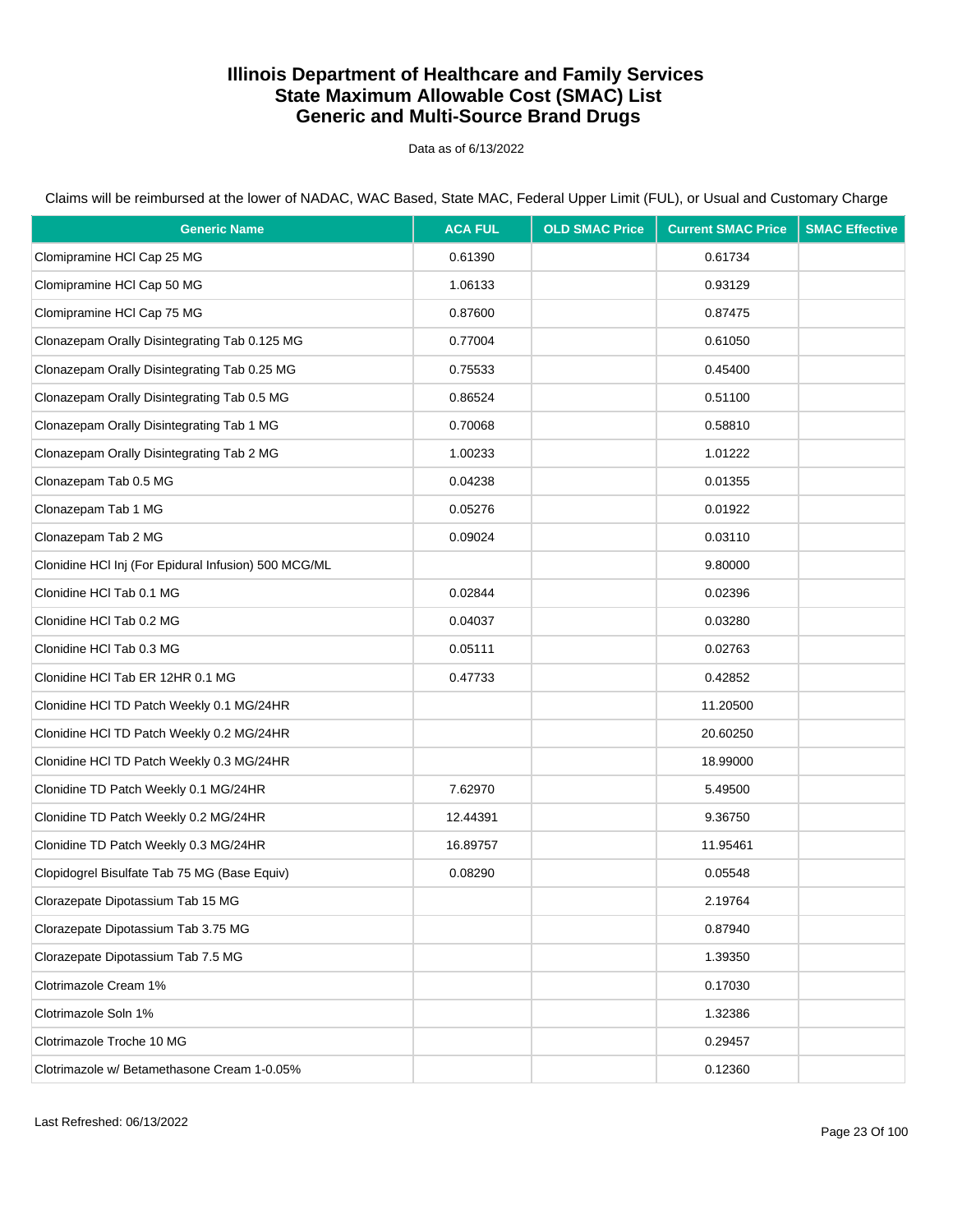Data as of 6/13/2022

| <b>Generic Name</b>                                          | <b>ACA FUL</b> | <b>OLD SMAC Price</b> | <b>Current SMAC Price</b> | <b>SMAC Effective</b> |
|--------------------------------------------------------------|----------------|-----------------------|---------------------------|-----------------------|
| Clotrimazole w/ Betamethasone Lotion 1-0.05%                 |                |                       | 0.68260                   |                       |
| Clozapine Orally Disintegrating Tab 100 MG                   |                |                       | 4.76825                   |                       |
| Clozapine Tab 100 MG                                         | 1.85167        |                       | 0.34440                   |                       |
| Clozapine Tab 200 MG                                         | 1.42351        |                       | 0.88370                   |                       |
| Clozapine Tab 25 MG                                          | 0.34760        |                       | 0.17340                   |                       |
| Clozapine Tab 50 MG                                          | 0.46360        |                       | 0.32500                   |                       |
| Coagulation Factor IX For Inj 1000 Unit                      |                |                       | 0.68500                   |                       |
| Coagulation Factor IX For Inj 1500 Unit                      |                |                       | 0.68500                   |                       |
| Coagulation Factor IX For Inj 500 Unit                       |                |                       | 0.68500                   |                       |
| Coagulation Factor VIIa (Recom)-jncw For Inj 1 MG (1000 MCG) |                |                       | 1.50000                   |                       |
| Coagulation Factor VIIa (Recom)-jncw For Inj 5 MG (5000 MCG) |                |                       | 1.50000                   |                       |
| Coagulation Factor VIIa (Recomb) For Inj 1 MG (1000 MCG)     |                |                       | 1.50000                   | 06/10/2022            |
| Coagulation Factor VIIa (Recomb) For Inj 2 MG (2000 MCG)     |                |                       | 1.50000                   | 06/10/2022            |
| Codeine Sulfate Tab 30 MG                                    |                |                       | 0.31600                   |                       |
| Colchicine Tab 0.6 MG                                        | 0.50086        |                       | 0.56477                   |                       |
| Colchicine w/ Probenecid Tab 0.5-500 MG                      |                |                       | 0.63950                   |                       |
| Colesevelam HCI Packet For Susp 3.75 GM                      |                |                       | 13.72077                  |                       |
| Colesevelam HCl Tab 625 MG                                   | 0.75465        |                       | 0.55550                   |                       |
| Colestipol HCI Granule Packets 5 GM                          |                |                       | 2.68754                   |                       |
| Colestipol HCI Tab 1 GM                                      | 0.85244        |                       | 0.42452                   |                       |
| Colistimethate Sod For Inj 150 MG (Colistin Base Activity)   |                |                       | 14.31000                  |                       |
| Colistimethate Sodium For Inj 150 MG                         |                |                       | 16.66526                  |                       |
| COVID-19 At Home Antigen Test Kit                            |                |                       | 12.00000                  | 06/03/2022            |
| COVID-19 At Home Molecular Test Kit                          |                |                       | 73.87000                  |                       |
| Cromolyn Sodium Ophth Soln 4%                                |                |                       | 0.48600                   |                       |
| Cromolyn Sodium Oral Conc 100 MG/5ML                         | 0.43012        |                       | 0.47749                   |                       |
| Cromolyn Sodium Soln Nebu 20 MG/2ML                          |                |                       | 2.17127                   |                       |
| Cyanocobalamin Inj 1000 MCG/ML                               |                |                       | 2.55480                   |                       |
| Cyclobenzaprine HCl Cap ER 24HR 15 MG                        |                |                       | 6.70000                   |                       |
| Cyclobenzaprine HCl Cap ER 24HR 30 MG                        |                |                       | 1.18481                   |                       |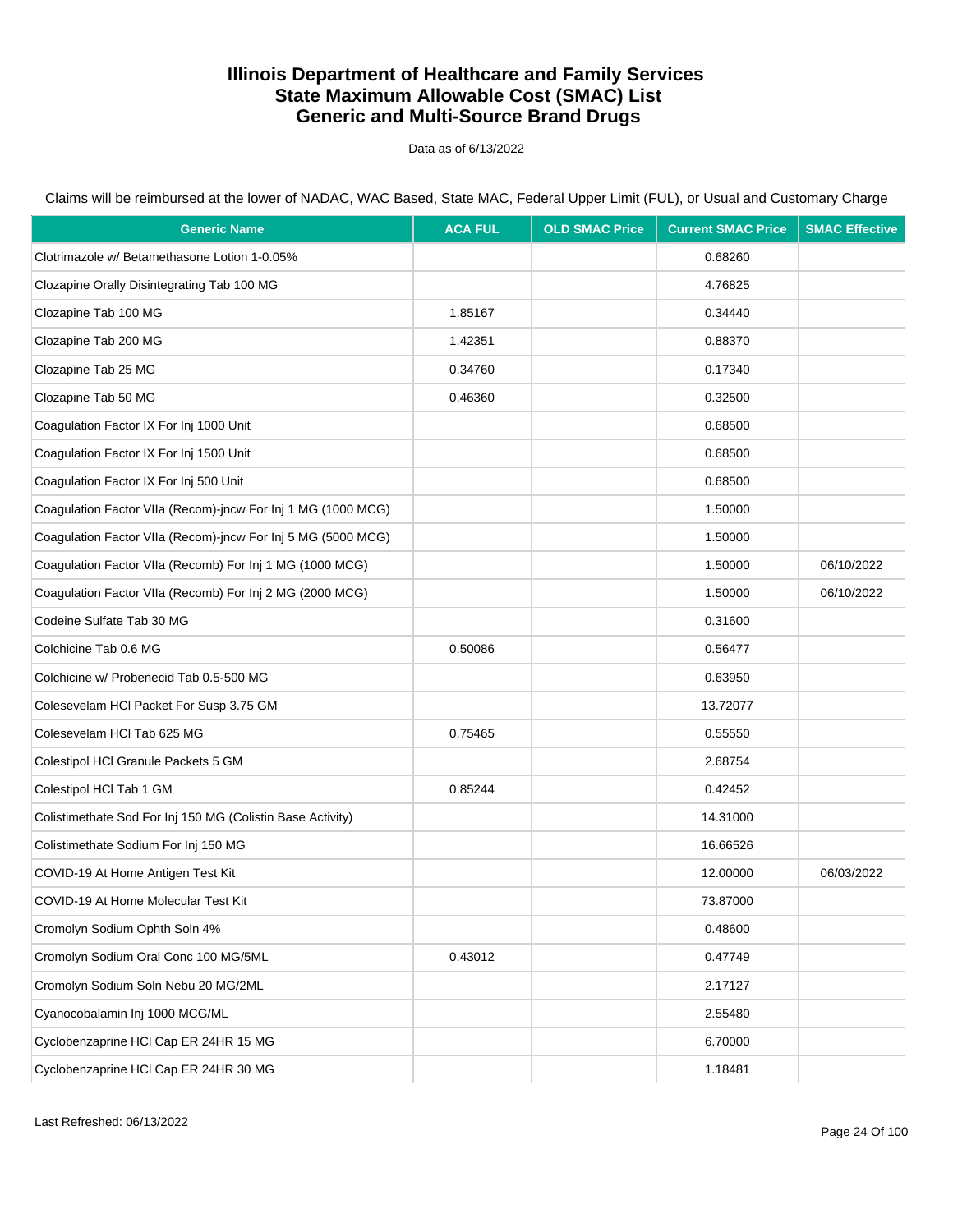Data as of 6/13/2022

| <b>Generic Name</b>                       | <b>ACA FUL</b> | <b>OLD SMAC Price</b> | <b>Current SMAC Price</b> | <b>SMAC Effective</b> |
|-------------------------------------------|----------------|-----------------------|---------------------------|-----------------------|
| Cyclobenzaprine HCl Tab 10 MG             | 0.02362        |                       | 0.01594                   |                       |
| Cyclobenzaprine HCl Tab 5 MG              | 0.02816        |                       | 0.01860                   |                       |
| Cyclobenzaprine HCl Tab 7.5 MG            | 1.29807        |                       | 1.32316                   |                       |
| Cyclopentolate HCI Ophth Soln 1%          |                |                       | 2.21500                   |                       |
| Cyclopentolate HCl Ophth Soln 2%          |                |                       | 5.65200                   |                       |
| Cyclophosphamide Cap 25 MG                |                |                       | 5.41412                   |                       |
| Cyclophosphamide Cap 50 MG                |                |                       | 5.01850                   |                       |
| Cyclophosphamide For Inj 2 GM             |                |                       | 1138.44000                |                       |
| Cyclophosphamide Tab 50 MG                |                |                       | 2.63500                   |                       |
| Cyclosporine (Ophth) Emulsion 0.05%       |                |                       | 5.55113                   |                       |
| Cyclosporine Cap 100 MG                   |                |                       | 6.95353                   |                       |
| Cyclosporine Cap 25 MG                    |                |                       | 1.77280                   |                       |
| Cyclosporine IV Soln 50 MG/ML             |                |                       | 7.13420                   |                       |
| Cyclosporine Modified Cap 100 MG          | 2.70698        |                       | 1.27353                   |                       |
| Cyclosporine Modified Cap 25 MG           | 0.56372        |                       | 0.41700                   |                       |
| Cyclosporine Modified Cap 50 MG           |                |                       | 0.82113                   |                       |
| Cyclosporine Modified Oral Soln 100 MG/ML |                |                       | 1.76740                   |                       |
| Cyproheptadine HCI Syrup 2 MG/5ML         | 0.06228        |                       | 0.06266                   |                       |
| Cyproheptadine HCl Tab 4 MG               | 0.09183        |                       | 0.08125                   |                       |
| Cysteamine Bitartrate Cap 150 MG          |                |                       | 0.82000                   |                       |
| Cysteamine Bitartrate Cap 50 MG           |                |                       | 0.28000                   |                       |
| Cysteine HCl Inj 50 MG/ML                 |                |                       | 0.31200                   |                       |
| Cytarabine For Inj 1 GM                   |                |                       | 20.80000                  |                       |
| Cytarabine Inj PF 100 MG/ML               |                |                       | 0.83850                   |                       |
| Cytarabine Inj PF 20 MG/ML                |                |                       | 1.03740                   |                       |
| Dacarbazine For Inj 200 MG                |                |                       | 8.46300                   |                       |
| Dalfampridine Tab ER 12HR 10 MG           | 1.66369        |                       | 0.82500                   |                       |
| Danazol Cap 200 MG                        |                |                       | 3.15200                   |                       |
| Dantrolene Sodium Cap 100 MG              |                |                       | 0.82590                   |                       |
| Dantrolene Sodium Cap 25 MG               | 0.46116        |                       | 0.31680                   |                       |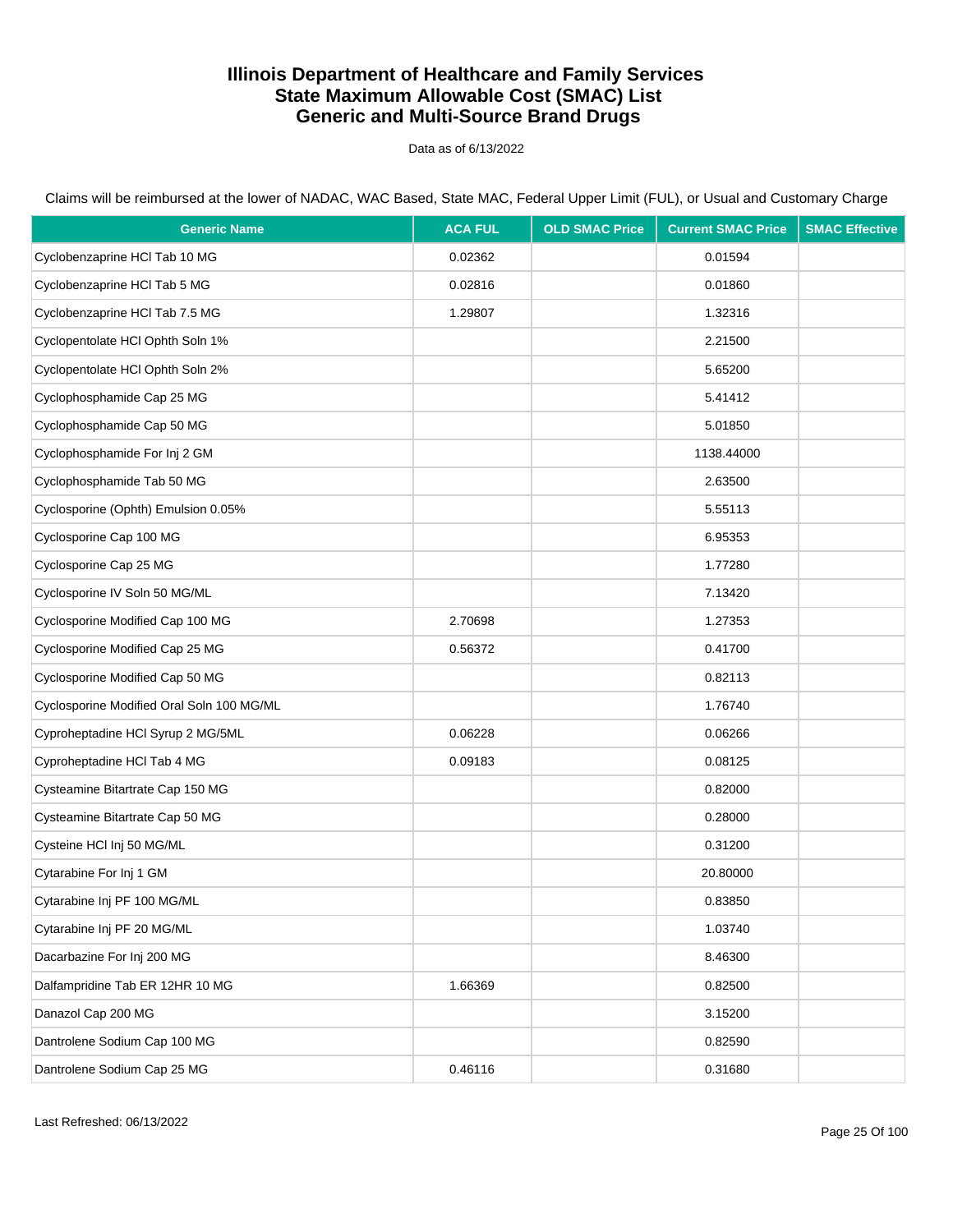Data as of 6/13/2022

| <b>Generic Name</b>                                      | <b>ACA FUL</b> | <b>OLD SMAC Price</b> | <b>Current SMAC Price</b> | <b>SMAC Effective</b> |
|----------------------------------------------------------|----------------|-----------------------|---------------------------|-----------------------|
| Dantrolene Sodium Cap 50 MG                              | 0.85889        |                       | 0.63900                   |                       |
| Dapsone Gel 5%                                           |                |                       | 3.53217                   |                       |
| Dapsone Gel 7.5%                                         |                |                       | 5.89806                   |                       |
| Dapsone Tab 100 MG                                       | 0.90630        |                       | 0.54067                   |                       |
| Dapsone Tab 25 MG                                        |                |                       | 0.33333                   |                       |
| Daptomycin For IV Soln 500 MG                            |                |                       | 33.55043                  |                       |
| Darbepoetin Alfa Soln Prefilled Syringe 200 MCG/0.4ML    |                |                       | 3854.52000                |                       |
| Darifenacin Hydrobromide Tab ER 24HR 15 MG (Base Equiv)  | 2.66011        |                       | 1.45025                   |                       |
| Darifenacin Hydrobromide Tab ER 24HR 7.5 MG (Base Equiv) | 1.83257        |                       | 2.41867                   |                       |
| Darunavir Ethanolate Tab 400 MG (Base Equiv)             |                |                       | 20.88545                  |                       |
| Darunavir Ethanolate Tab 600 MG (Base Equiv)             |                |                       | 28.04902                  |                       |
| Dasatinib Tab 70 MG                                      |                |                       | 252.11865                 |                       |
| Daunorubicin HCl Inj 5 MG/ML (Base Equiv)                |                |                       | 10.14000                  |                       |
| Deferasirox Tab 180 MG                                   |                |                       | 3.30300                   |                       |
| Deferasirox Tab 360 MG                                   | 57.41360       |                       | 1.87833                   |                       |
| Deferasirox Tab 90 MG                                    |                |                       | 0.44167                   |                       |
| Deferasirox Tab For Oral Susp 125 MG                     |                |                       | 1.67000                   |                       |
| Deferasirox Tab For Oral Susp 250 MG                     |                |                       | 3.33000                   |                       |
| Deferasirox Tab For Oral Susp 500 MG                     |                |                       | 6.67000                   |                       |
| Deferiprone Tab 500 MG                                   |                |                       | 58.19668                  |                       |
| Deferoxamine Mesylate For Inj 2 GM                       |                |                       | 31.00000                  |                       |
| Deferoxamine Mesylate For Inj 500 MG                     |                |                       | 12.16800                  |                       |
| Demeclocycline HCI Tab 150 MG                            |                |                       | 1.30000                   |                       |
| Demeclocycline HCI Tab 300 MG                            |                |                       | 5.31417                   |                       |
| Dermatological Products Misc - Cream**                   |                |                       | 1.03051                   |                       |
| Desipramine HCI Tab 10 MG                                | 0.30860        |                       | 0.57533                   |                       |
| Desipramine HCl Tab 100 MG                               |                |                       | 1.78620                   |                       |
| Desipramine HCI Tab 150 MG                               |                |                       | 2.86792                   |                       |
| Desipramine HCI Tab 25 MG                                | 0.26532        |                       | 0.42950                   |                       |
| Desipramine HCI Tab 50 MG                                | 0.41643        |                       | 0.28990                   |                       |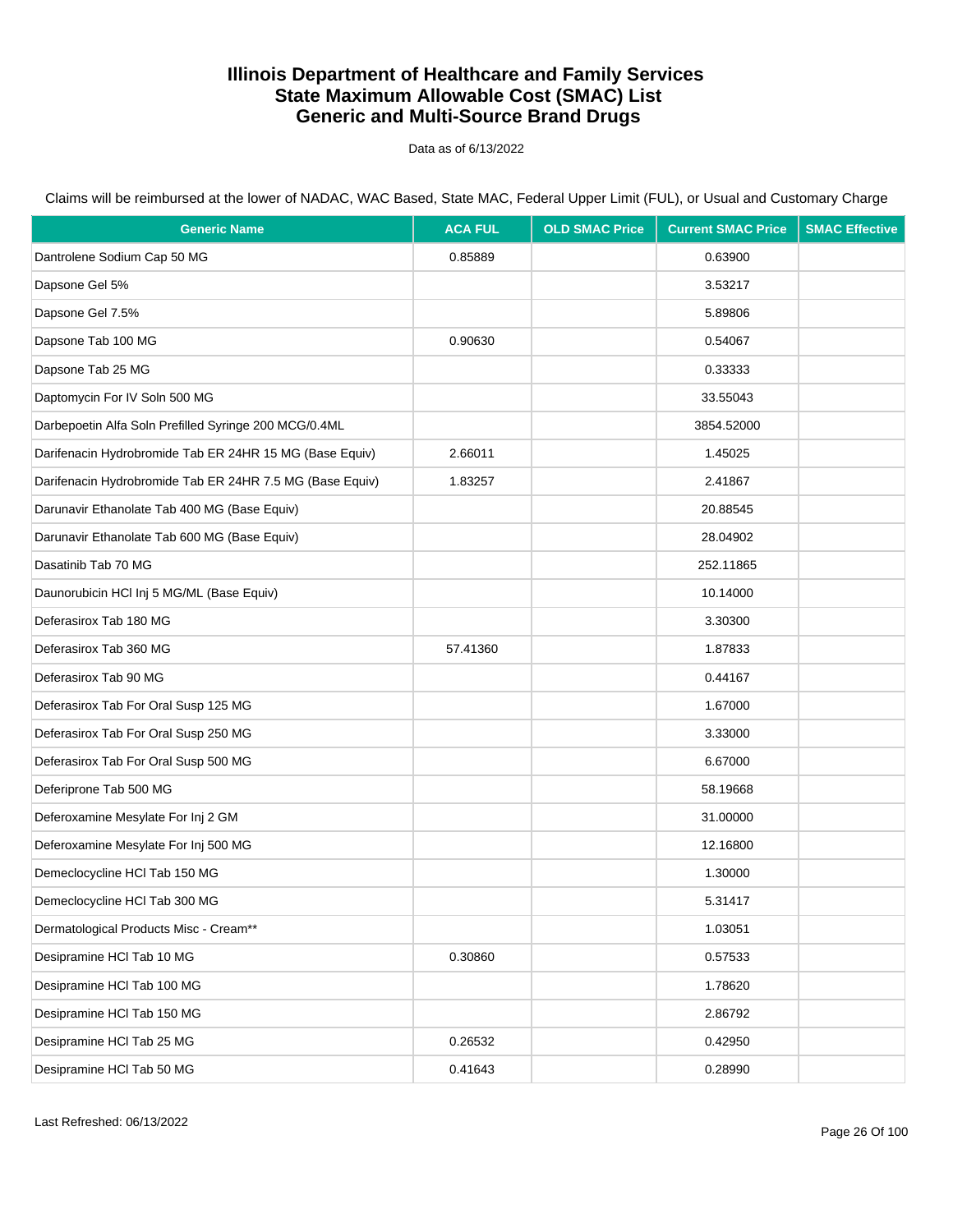Data as of 6/13/2022

| <b>Generic Name</b>                                          | <b>ACA FUL</b> | <b>OLD SMAC Price</b> | <b>Current SMAC Price</b> | <b>SMAC Effective</b> |
|--------------------------------------------------------------|----------------|-----------------------|---------------------------|-----------------------|
| Desipramine HCI Tab 75 MG                                    |                |                       | 1.75430                   |                       |
| Desloratadine Tab 5 MG                                       | 0.32360        |                       | 0.20100                   |                       |
| Desmopressin Acetate Inj 4 MCG/ML                            |                |                       | 7.67000                   |                       |
| Desmopressin Acetate Nasal Spray Soln 0.01%                  | 8.36267        |                       | 9.54200                   |                       |
| Desmopressin Acetate Nasal Spray Soln 0.01% (Refrigerated)   | 8.36267        |                       | 19.21240                  |                       |
| Desmopressin Acetate Tab 0.1 MG                              | 0.39942        |                       | 0.23400                   |                       |
| Desmopressin Acetate Tab 0.2 MG                              | 0.42398        |                       | 0.38844                   |                       |
| Desogest-Eth Estrad & Eth Estrad Tab 0.15-0.02/0.01 MG(21/5) | 0.24502        |                       | 0.23179                   |                       |
| Desogest-Ethin Est Tab 0.1-0.025/0.125-0.025/0.15-0.025MG-MG |                |                       | 0.58024                   |                       |
| Desogestrel & Ethinyl Estradiol Tab 0.15 MG-30 MCG           | 0.19427        |                       | 0.10127                   |                       |
| Desonide Cream 0.05%                                         |                |                       | 0.55433                   |                       |
| Desonide Lotion 0.05%                                        |                |                       | 0.16060                   |                       |
| Desonide Oint 0.05%                                          |                |                       | 0.90000                   |                       |
| Desoximetasone Cream 0.05%                                   |                |                       | 2.57933                   |                       |
| Desoximetasone Cream 0.25%                                   |                |                       | 0.57933                   |                       |
| Desoximetasone Gel 0.05%                                     |                |                       | 4.08233                   |                       |
| Desoximetasone Oint 0.05%                                    |                |                       | 2.58526                   |                       |
| Desoximetasone Oint 0.25%                                    |                |                       | 0.29867                   |                       |
| Desoximetasone Spray 0.25%                                   |                |                       | 1.22948                   |                       |
| Desvenlafaxine Succinate Tab ER 24HR 100 MG (Base Equiv)     | 0.76457        |                       | 0.49614                   |                       |
| Desvenlafaxine Succinate Tab ER 24HR 25 MG (Base Equiv)      | 0.67145        |                       | 0.62784                   |                       |
| Desvenlafaxine Succinate Tab ER 24HR 50 MG (Base Equiv)      | 0.93499        |                       | 0.52367                   |                       |
| Dexamethasone Elixir 0.5 MG/5ML                              |                |                       | 0.06692                   |                       |
| Dexamethasone Sodium Phosphate Inj 10 MG/ML                  |                |                       | 0.53367                   |                       |
| Dexamethasone Sodium Phosphate Inj 100 MG/10ML               |                |                       | 0.53367                   |                       |
| Dexamethasone Sodium Phosphate Inj 120 MG/30ML               |                |                       | 0.46303                   |                       |
| Dexamethasone Sodium Phosphate Inj 20 MG/5ML                 |                |                       | 0.46303                   |                       |
| Dexamethasone Sodium Phosphate Inj 4 MG/ML                   |                |                       | 0.46303                   |                       |
| Dexamethasone Sodium Phosphate Ophth Soln 0.1%               |                |                       | 9.74500                   |                       |
| Dexamethasone Tab 0.5 MG                                     |                |                       | 0.04650                   |                       |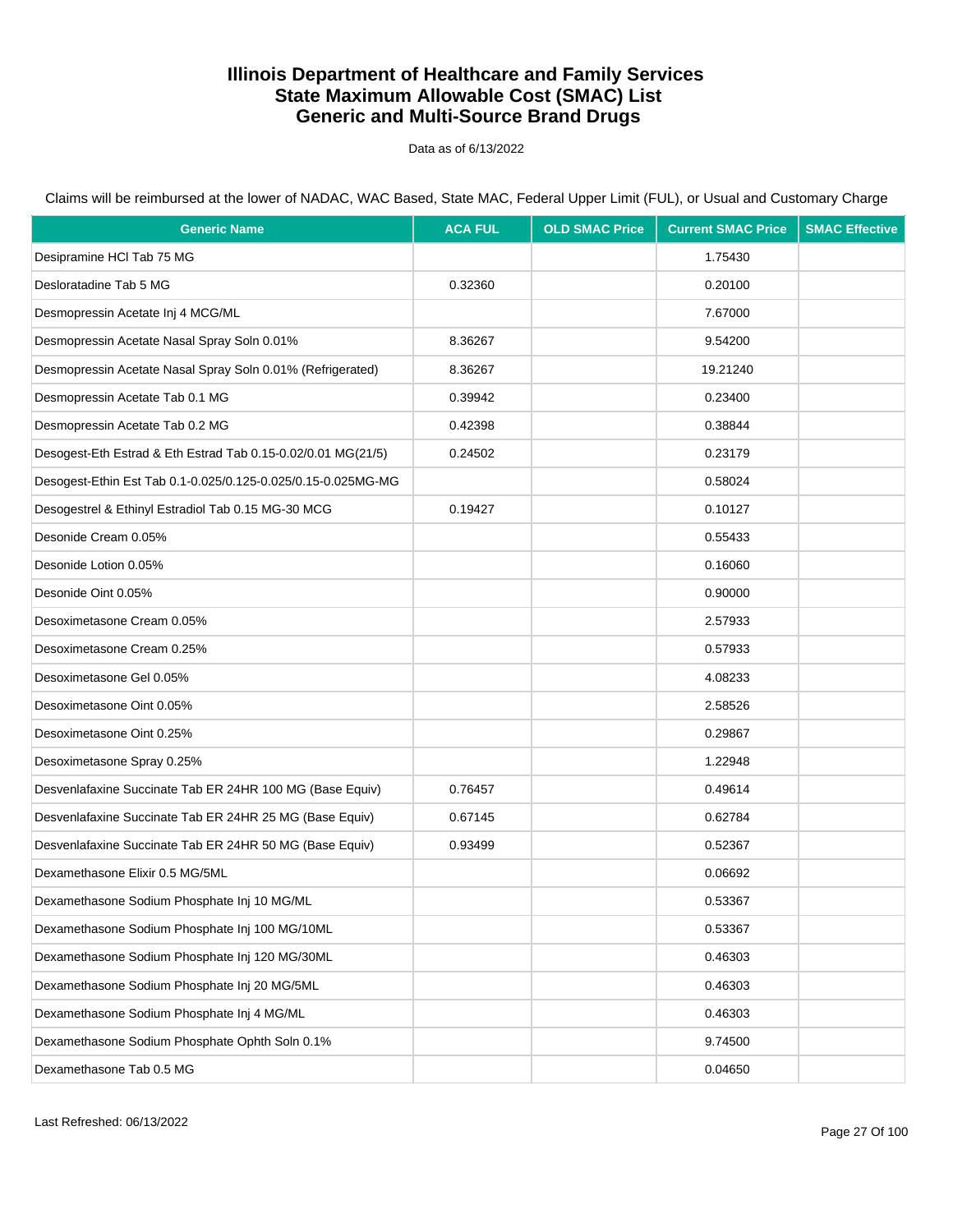Data as of 6/13/2022

Claims will be reimbursed at the lower of NADAC, WAC Based, State MAC, Federal Upper Limit (FUL), or Usual and Customary Charge

| <b>Generic Name</b>                               | <b>ACA FUL</b> | <b>OLD SMAC Price</b> | <b>Current SMAC Price</b> | <b>SMAC Effective</b> |
|---------------------------------------------------|----------------|-----------------------|---------------------------|-----------------------|
| Dexamethasone Tab 0.75 MG                         |                |                       | 0.09400                   |                       |
| Dexamethasone Tab 1.5 MG                          |                |                       | 0.11454                   |                       |
| Dexamethasone Tab 4 MG                            |                |                       | 0.32250                   |                       |
| Dexamethasone Tab 6 MG                            |                |                       | 0.37206                   |                       |
| Dexmethylphenidate HCI Cap ER 24 HR 10 MG         | 6.30662        |                       | 1.46765                   |                       |
| Dexmethylphenidate HCI Cap ER 24 HR 15 MG         | 7.65920        |                       | 0.40120                   |                       |
| Dexmethylphenidate HCI Cap ER 24 HR 20 MG         | 5.61457        |                       | 1.68026                   |                       |
| Dexmethylphenidate HCI Cap ER 24 HR 25 MG         | 7.90438        |                       | 2.41738                   |                       |
| Dexmethylphenidate HCI Cap ER 24 HR 30 MG         | 6.71322        |                       | 1.21190                   |                       |
| Dexmethylphenidate HCI Cap ER 24 HR 35 MG         | 5.99409        |                       | 2.54081                   |                       |
| Dexmethylphenidate HCI Cap ER 24 HR 40 MG         | 6.06102        |                       | 1.94380                   |                       |
| Dexmethylphenidate HCI Cap ER 24 HR 5 MG          | 4.80135        |                       | 0.59917                   |                       |
| Dexmethylphenidate HCl Tab 10 MG                  | 0.40092        |                       | 0.39990                   |                       |
| Dexmethylphenidate HCl Tab 2.5 MG                 | 0.20006        |                       | 0.20541                   |                       |
| Dexmethylphenidate HCl Tab 5 MG                   | 0.32189        |                       | 0.27054                   |                       |
| Dextroamphetamine Sulfate Cap ER 24HR 10 MG       | 1.28640        |                       | 0.46820                   |                       |
| Dextroamphetamine Sulfate Cap ER 24HR 15 MG       | 2.87879        |                       | 1.00806                   |                       |
| Dextroamphetamine Sulfate Cap ER 24HR 5 MG        | 0.91916        |                       | 1.19229                   |                       |
| Dextroamphetamine Sulfate Oral Solution 5 MG/5ML  |                |                       | 1.42901                   |                       |
| Dextroamphetamine Sulfate Tab 10 MG               | 0.74320        |                       | 0.40200                   |                       |
| Dextroamphetamine Sulfate Tab 5 MG                | 0.69083        |                       | 0.31093                   |                       |
| Dextromethorphan-Guaifenesin Liquid 10-100 MG/5ML |                |                       | 0.02035                   |                       |
| Dextrose 5% in Lactated Ringers                   |                |                       | 0.00300                   |                       |
| Dextrose 5% w/ Sodium Chloride 0.2%               |                |                       | 0.00228                   |                       |
| Dextrose 5% w/ Sodium Chloride 0.225%             |                |                       | 0.00228                   |                       |
| Dextrose 5% w/ Sodium Chloride 0.45%              |                |                       | 0.00185                   |                       |
| Dextrose 5% w/ Sodium Chloride 0.9%               |                |                       | 0.00228                   |                       |
| Dextrose Inj 10%                                  |                |                       | 0.00268                   |                       |
| Dextrose Inj 5%                                   |                |                       | 0.00449                   |                       |
| Dextrose Inj 50%                                  |                |                       | 0.13312                   |                       |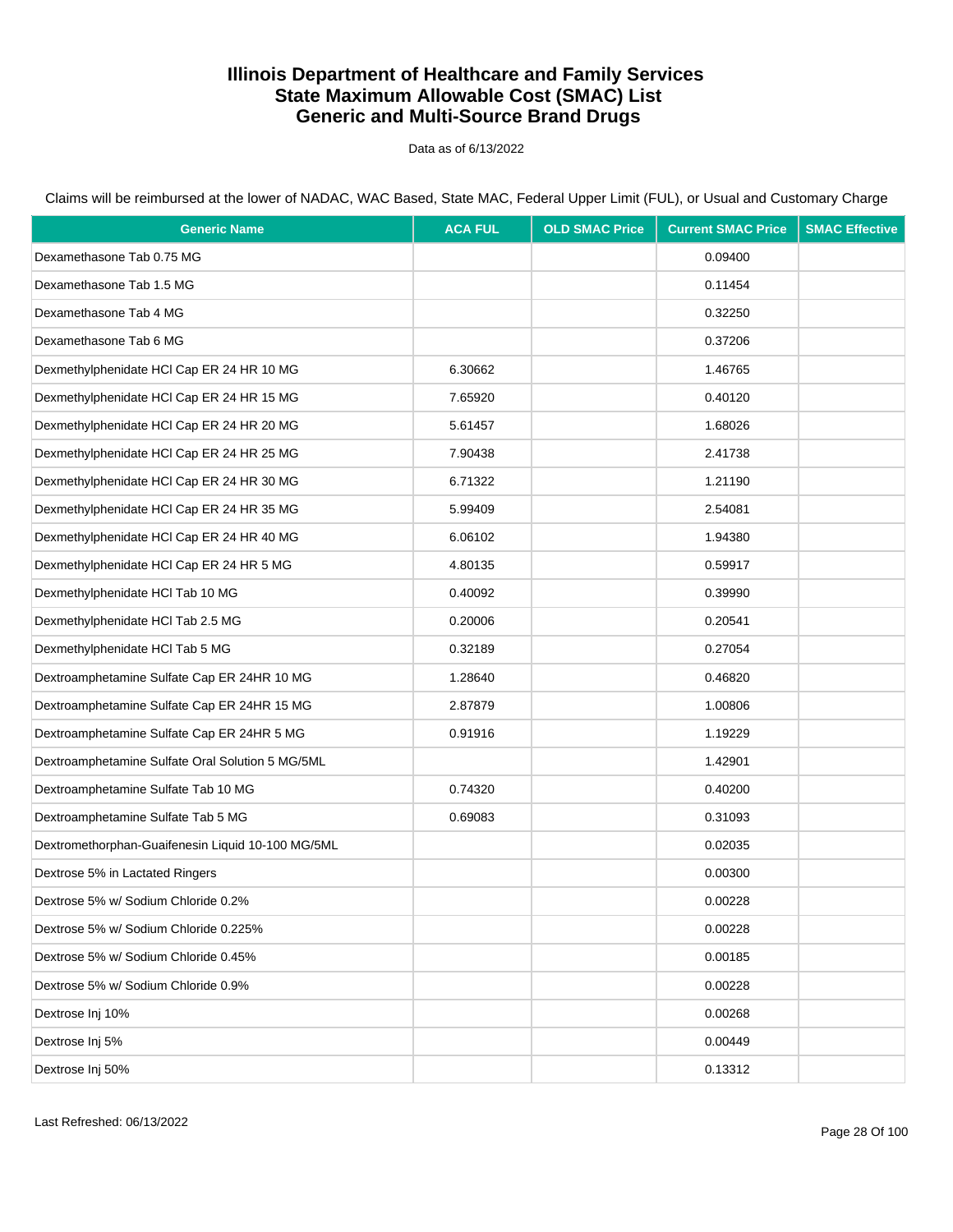Data as of 6/13/2022

| <b>Generic Name</b>                                     | <b>ACA FUL</b> | <b>OLD SMAC Price</b> | <b>Current SMAC Price</b> | <b>SMAC Effective</b> |
|---------------------------------------------------------|----------------|-----------------------|---------------------------|-----------------------|
| Dextrose Inj 70%                                        |                |                       | 0.00741                   |                       |
| Diazepam Conc 5 MG/ML                                   |                |                       | 0.88533                   |                       |
| Diazepam IM Solution Auto-inj 10 MG/2ML                 |                |                       | 1.47550                   |                       |
| Diazepam Inj 5 MG/ML                                    |                |                       | 3.48640                   |                       |
| Diazepam Oral Soln 1 MG/ML                              |                |                       | 0.10254                   |                       |
| Diazepam Rectal Gel Delivery System 2.5 MG              |                |                       | 224.50000                 |                       |
| Diazepam Tab 10 MG                                      | 0.03697        |                       | 0.02294                   |                       |
| Diazepam Tab 2 MG                                       | 0.02502        |                       | 0.01740                   |                       |
| Diazepam Tab 5 MG                                       | 0.02283        |                       | 0.01518                   |                       |
| Diazoxide Susp 50 MG/ML                                 |                |                       | 7.34950                   |                       |
| Diclofenac Potassium Tab 50 MG                          | 0.19362        |                       | 0.25630                   |                       |
| Diclofenac Sodium (Actinic Keratoses) Gel 3%            | 0.72914        |                       | 0.37480                   |                       |
| Diclofenac Sodium Gel 1%                                |                |                       | 0.09385                   |                       |
| Diclofenac Sodium Ophth Soln 0.1%                       |                |                       | 0.88800                   |                       |
| Diclofenac Sodium Soln 1.5%                             | 0.28647        |                       | 0.11873                   |                       |
| Diclofenac Sodium Tab Delayed Release 25 MG             |                |                       | 0.85301                   |                       |
| Diclofenac Sodium Tab Delayed Release 50 MG             | 0.10225        |                       | 0.07270                   |                       |
| Diclofenac Sodium Tab Delayed Release 75 MG             | 0.10067        |                       | 0.07730                   |                       |
| Diclofenac Sodium Tab ER 24HR 100 MG                    |                |                       | 0.19545                   |                       |
| Diclofenac w/ Misoprostol Tab Delayed Release 50-0.2 MG | 1.34655        |                       | 1.79467                   |                       |
| Diclofenac w/ Misoprostol Tab Delayed Release 75-0.2 MG | 1.34084        |                       | 1.59850                   |                       |
| Dicloxacillin Sodium Cap 250 MG                         |                |                       | 0.27170                   |                       |
| Dicloxacillin Sodium Cap 500 MG                         |                |                       | 0.49800                   |                       |
| Dicyclomine HCI Cap 10 MG                               | 0.10141        |                       | 0.10960                   |                       |
| Dicyclomine HCI Oral Soln 10 MG/5ML                     |                |                       | 0.19479                   |                       |
| Dicyclomine HCl Tab 20 MG                               | 0.17025        |                       | 0.09870                   |                       |
| Didanosine Delayed Release Capsule 200 MG               |                |                       | 3.64700                   |                       |
| Didanosine Delayed Release Capsule 250 MG               |                |                       | 4.63500                   |                       |
| Didanosine Delayed Release Capsule 400 MG               |                |                       | 7.21500                   |                       |
| Diethylpropion HCI Tab 25 MG                            |                |                       | 0.14407                   |                       |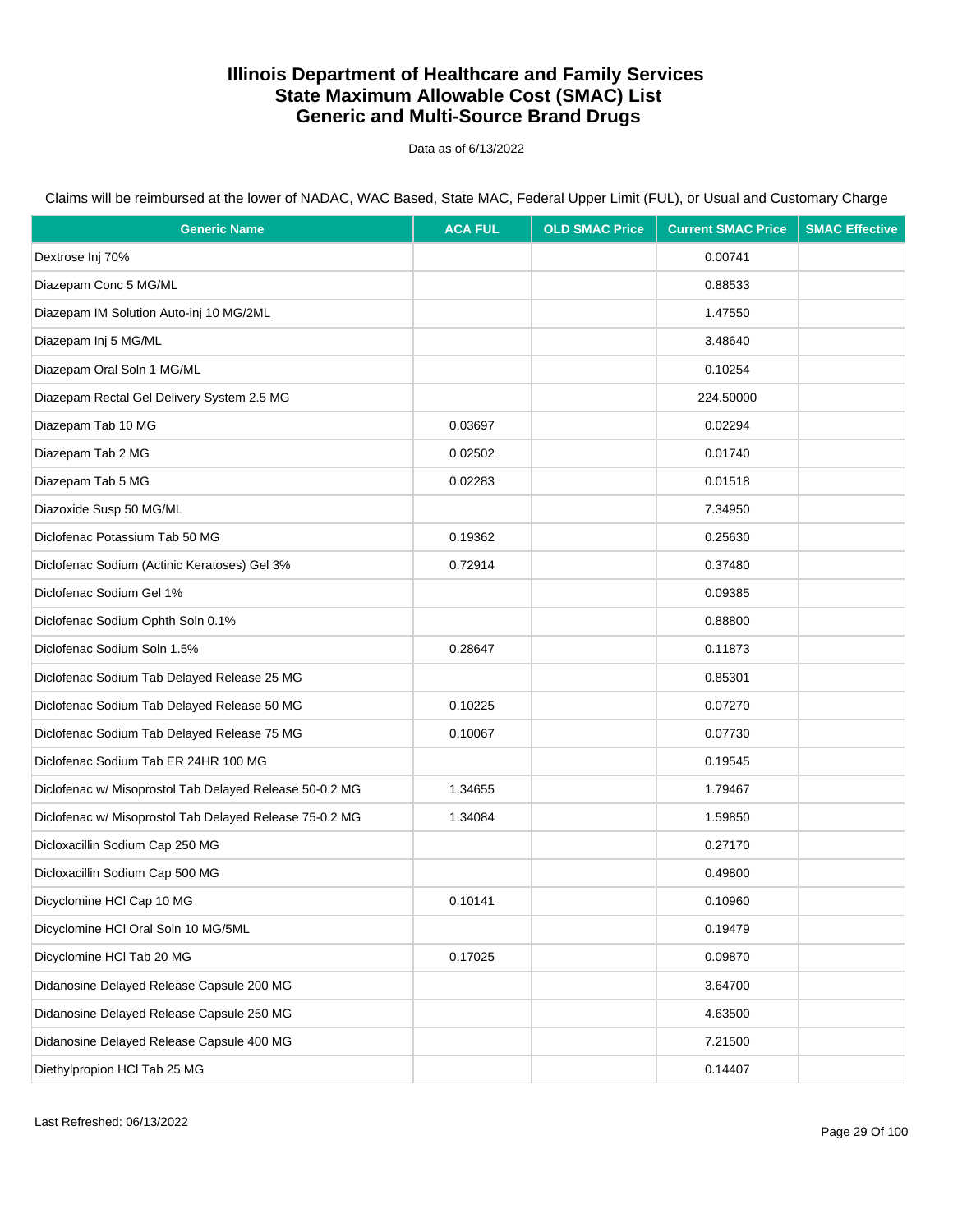Data as of 6/13/2022

Claims will be reimbursed at the lower of NADAC, WAC Based, State MAC, Federal Upper Limit (FUL), or Usual and Customary Charge

| <b>Generic Name</b>                                     | <b>ACA FUL</b> | <b>OLD SMAC Price</b> | <b>Current SMAC Price</b> | <b>SMAC Effective</b> |
|---------------------------------------------------------|----------------|-----------------------|---------------------------|-----------------------|
| Diflorasone Diacetate Cream 0.05%                       |                |                       | 11.18150                  |                       |
| Diflorasone Diacetate Oint 0.05%                        |                |                       | 4.78816                   |                       |
| Diflunisal Tab 500 MG                                   |                |                       | 1.03390                   |                       |
| Difluprednate Ophth Emulsion 0.05%                      | 22.55746       |                       | 35.27900                  |                       |
| Digoxin Oral Soln 0.05 MG/ML                            |                |                       | 1.84000                   |                       |
| Digoxin Tab 125 MCG (0.125 MG)                          | 0.23444        |                       | 0.19990                   |                       |
| Digoxin Tab 250 MCG (0.25 MG)                           | 0.24331        |                       | 0.17780                   |                       |
| Diltiazem HCl Cap ER 12HR 120 MG                        |                |                       | 2.91560                   |                       |
| Diltiazem HCl Cap ER 12HR 60 MG                         |                |                       | 2.06132                   |                       |
| Diltiazem HCl Cap ER 12HR 90 MG                         |                |                       | 0.56930                   |                       |
| Diltiazem HCl Cap ER 24HR 120 MG                        |                |                       | 0.35690                   |                       |
| Diltiazem HCl Cap ER 24HR 180 MG                        |                |                       | 0.45530                   |                       |
| Diltiazem HCl Cap ER 24HR 240 MG                        |                |                       | 0.40190                   |                       |
| Diltiazem HCl Coated Beads Cap ER 24HR 120 MG           | 0.18410        |                       | 0.14611                   |                       |
| Diltiazem HCl Coated Beads Cap ER 24HR 180 MG           | 0.20004        |                       | 0.12444                   |                       |
| Diltiazem HCl Coated Beads Cap ER 24HR 240 MG           | 0.28008        |                       | 0.21203                   |                       |
| Diltiazem HCl Coated Beads Cap ER 24HR 300 MG           | 0.37863        |                       | 0.28339                   |                       |
| Diltiazem HCl Coated Beads Cap ER 24HR 360 MG           | 1.10295        |                       | 0.85167                   |                       |
| Diltiazem HCI Coated Beads Tab ER 24HR 180 MG           |                |                       | 1.73733                   |                       |
| Diltiazem HCl Coated Beads Tab ER 24HR 240 MG           |                |                       | 1.94733                   |                       |
| Diltiazem HCI Coated Beads Tab ER 24HR 300 MG           |                |                       | 3.31911                   |                       |
| Diltiazem HCl Coated Beads Tab ER 24HR 360 MG           |                |                       | 2.40333                   |                       |
| Diltiazem HCI Coated Beads Tab ER 24HR 420 MG           |                |                       | 3.21667                   |                       |
| Diltiazem HCI Extended Release Beads Cap ER 24HR 120 MG |                |                       | 0.23822                   |                       |
| Diltiazem HCI Extended Release Beads Cap ER 24HR 180 MG |                |                       | 0.26622                   |                       |
| Diltiazem HCI Extended Release Beads Cap ER 24HR 240 MG |                |                       | 0.38018                   |                       |
| Diltiazem HCI Extended Release Beads Cap ER 24HR 300 MG |                |                       | 0.33644                   |                       |
| Diltiazem HCI Extended Release Beads Cap ER 24HR 360 MG |                |                       | 0.35344                   |                       |
| Diltiazem HCl Extended Release Beads Cap ER 24HR 420 MG |                |                       | 1.16828                   |                       |
| Diltiazem HCl Tab 120 MG                                |                |                       | 0.26220                   |                       |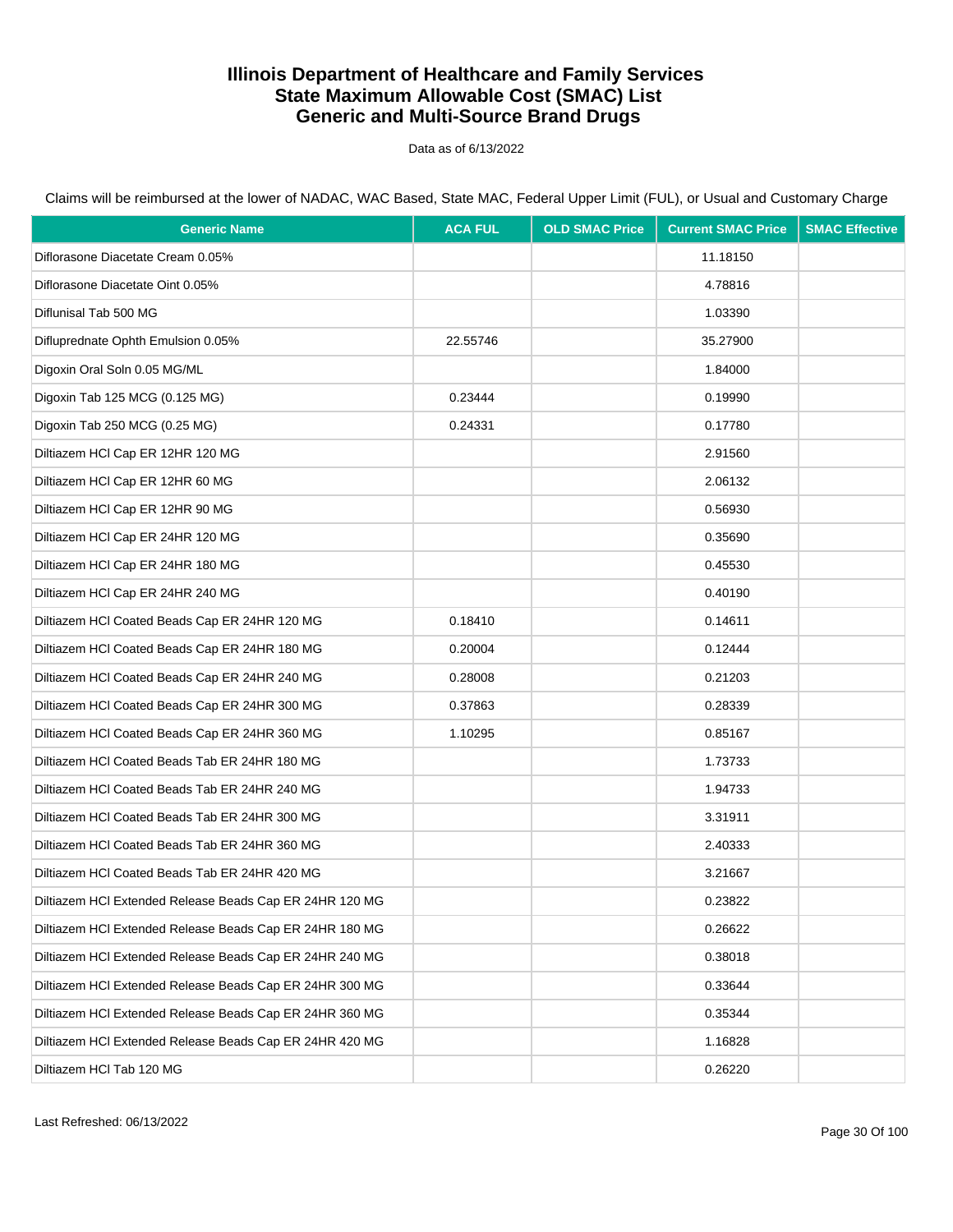Data as of 6/13/2022

Claims will be reimbursed at the lower of NADAC, WAC Based, State MAC, Federal Upper Limit (FUL), or Usual and Customary Charge

| <b>Generic Name</b>                                       | <b>ACA FUL</b> | <b>OLD SMAC Price</b> | <b>Current SMAC Price</b> | <b>SMAC Effective</b> |
|-----------------------------------------------------------|----------------|-----------------------|---------------------------|-----------------------|
| Diltiazem HCl Tab 30 MG                                   | 0.17384        |                       | 0.06520                   |                       |
| Diltiazem HCl Tab 60 MG                                   | 0.28934        |                       | 0.11684                   |                       |
| Diltiazem HCl Tab 90 MG                                   | 0.43956        |                       | 0.18460                   |                       |
| Dimethyl Fumarate Capsule Delayed Release 120 MG          | 6.92871        |                       | 5.35714                   |                       |
| Dimethyl Fumarate Capsule Delayed Release 240 MG          | 3.41421        |                       | 3.75000                   |                       |
| Dimethyl Fumarate Capsule DR Starter Pack 120 MG & 240 MG |                |                       | 3.75000                   |                       |
| Diphenhydramine HCI Cap 50 MG                             |                |                       | 0.02188                   |                       |
| Diphenhydramine HCI Elixir 12.5 MG/5ML                    |                |                       | 0.01108                   |                       |
| Diphenhydramine HCI Inj 50 MG/ML                          |                |                       | 0.52510                   |                       |
| Diphenoxylate w/ Atropine Tab 2.5-0.025 MG                | 0.19744        |                       | 0.21900                   |                       |
| Dipyridamole Tab 25 MG                                    |                |                       | 0.29450                   |                       |
| Dipyridamole Tab 50 MG                                    |                |                       | 0.20175                   |                       |
| Dipyridamole Tab 75 MG                                    |                |                       | 0.28409                   |                       |
| Disopyramide Phosphate Cap 100 MG                         |                |                       | 0.32562                   |                       |
| Disopyramide Phosphate Cap 150 MG                         |                |                       | 0.32562                   |                       |
| Disopyramide Phosphate Cap ER 12HR 150 MG                 |                |                       | 1.04950                   |                       |
| Disulfiram Tab 250 MG                                     |                |                       | 1.23333                   |                       |
| Disulfiram Tab 500 MG                                     |                |                       | 3.03000                   |                       |
| Divalproex Sodium Cap Delayed Release Sprinkle 125 MG     | 0.30697        |                       | 0.23220                   |                       |
| Divalproex Sodium Tab Delayed Release 125 MG              | 0.05566        |                       | 0.03952                   |                       |
| Divalproex Sodium Tab Delayed Release 250 MG              | 0.16023        |                       | 0.05204                   |                       |
| Divalproex Sodium Tab Delayed Release 500 MG              | 0.13997        |                       | 0.08036                   |                       |
| Divalproex Sodium Tab ER 24 HR 250 MG                     | 0.25640        |                       | 0.09345                   |                       |
| Divalproex Sodium Tab ER 24 HR 500 MG                     | 0.39377        |                       | 0.20565                   |                       |
| Docusate Sodium Cap 100 MG                                |                |                       | 0.04688                   |                       |
| Dofetilide Cap 125 MCG (0.125 MG)                         | 0.92333        |                       | 1.35570                   |                       |
| Dofetilide Cap 250 MCG (0.25 MG)                          | 0.74681        |                       | 1.06920                   |                       |
| Dofetilide Cap 500 MCG (0.5 MG)                           | 0.75208        |                       | 0.54983                   |                       |
| Donepezil Hydrochloride Orally Disintegrating Tab 10 MG   |                |                       | 0.23100                   |                       |
| Donepezil Hydrochloride Orally Disintegrating Tab 5 MG    |                |                       | 0.18000                   |                       |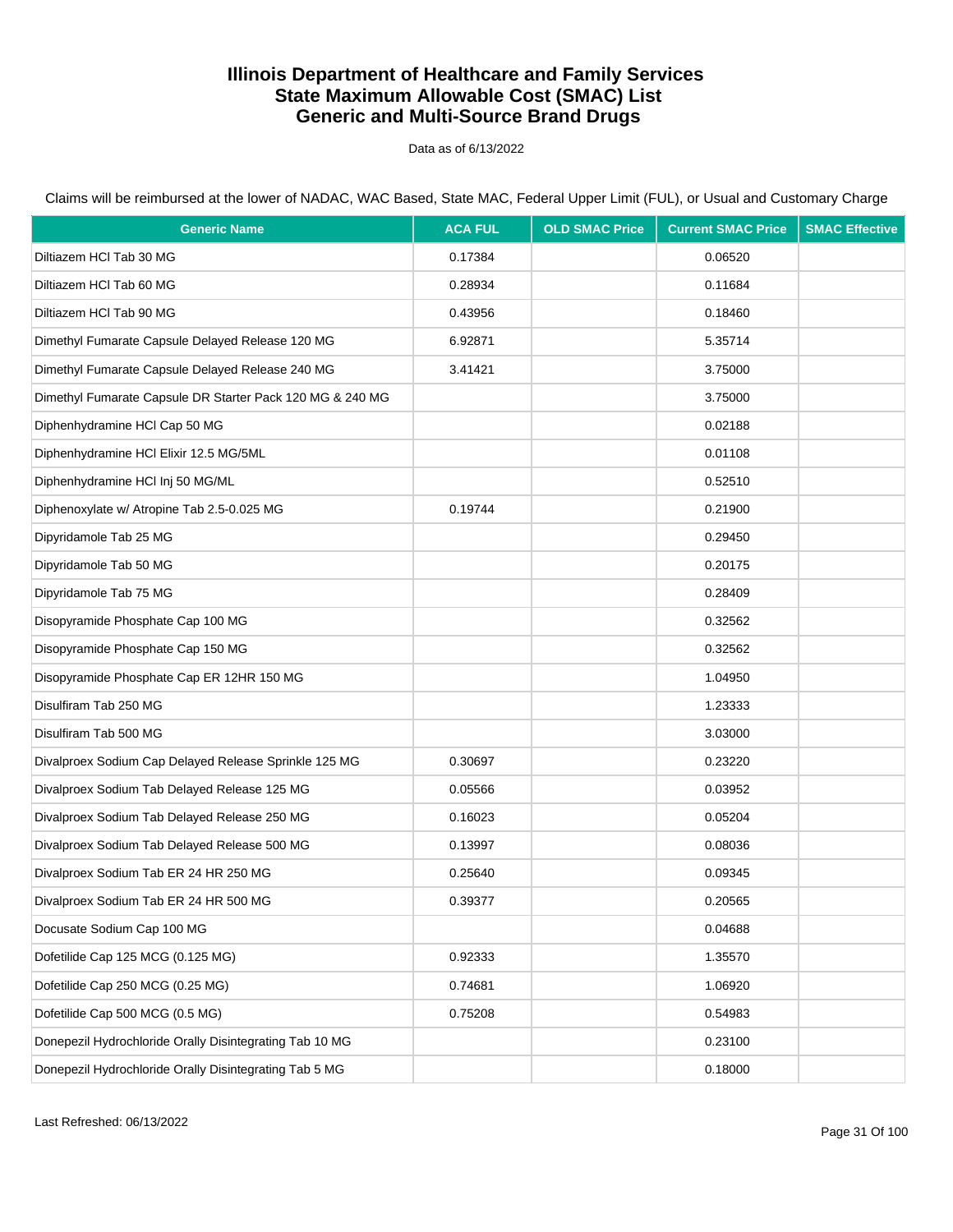Data as of 6/13/2022

Claims will be reimbursed at the lower of NADAC, WAC Based, State MAC, Federal Upper Limit (FUL), or Usual and Customary Charge

| <b>Generic Name</b>                                         | <b>ACA FUL</b> | <b>OLD SMAC Price</b> | <b>Current SMAC Price</b> | <b>SMAC Effective</b> |
|-------------------------------------------------------------|----------------|-----------------------|---------------------------|-----------------------|
| Donepezil Hydrochloride Tab 10 MG                           | 0.06285        |                       | 0.03172                   |                       |
| Donepezil Hydrochloride Tab 23 MG                           | 0.77316        |                       | 0.24733                   |                       |
| Donepezil Hydrochloride Tab 5 MG                            | 0.05333        |                       | 0.03111                   |                       |
| Dornase Alfa Inhal Soln 2.5 MG/2.5ML                        |                |                       | 44.43000                  |                       |
| Dorzolamide HCl Ophth Soln 2%                               | 1.36951        |                       | 0.82800                   |                       |
| Dorzolamide HCl-Timolol Maleate Ophth Sol 22.3-6.8 MG/ML PF |                |                       | 1.38250                   |                       |
| Dorzolamide HCl-Timolol Maleate Ophth Soln 22.3-6.8 MG/ML   | 1.75043        |                       | 0.78900                   |                       |
| Doxazosin Mesylate Tab 1 MG                                 | 0.09336        |                       | 0.04370                   |                       |
| Doxazosin Mesylate Tab 2 MG                                 | 0.08088        |                       | 0.05640                   |                       |
| Doxazosin Mesylate Tab 4 MG                                 | 0.09652        |                       | 0.05202                   |                       |
| Doxazosin Mesylate Tab 8 MG                                 | 0.10961        |                       | 0.05768                   |                       |
| Doxepin HCI (Sleep) Tab 3 MG (Base Equiv)                   | 8.09282        |                       | 6.93028                   |                       |
| Doxepin HCI (Sleep) Tab 6 MG (Base Equiv)                   | 9.44663        |                       | 7.85695                   |                       |
| Doxepin HCI Cap 10 MG                                       | 0.20946        |                       | 0.13390                   |                       |
| Doxepin HCI Cap 100 MG                                      | 0.47289        |                       | 0.45580                   |                       |
| Doxepin HCI Cap 150 MG                                      |                |                       | 0.64000                   |                       |
| Doxepin HCI Cap 25 MG                                       | 0.25355        |                       | 0.21910                   |                       |
| Doxepin HCI Cap 50 MG                                       | 0.35254        |                       | 0.29678                   |                       |
| Doxepin HCI Cap 75 MG                                       | 0.45054        |                       | 0.47309                   |                       |
| Doxepin HCI Conc 10 MG/ML                                   |                |                       | 0.04509                   |                       |
| Doxercalciferol Cap 0.5 MCG                                 |                |                       | 5.75840                   |                       |
| Doxercalciferol Cap 1 MCG                                   |                |                       | 9.18400                   |                       |
| Doxercalciferol Cap 2.5 MCG                                 |                |                       | 10.71500                  |                       |
| Doxorubicin HCI For Inj 50 MG                               |                |                       | 39.00000                  |                       |
| Doxorubicin HCl Inj 2 MG/ML                                 |                |                       | 0.64529                   |                       |
| Doxycycline Hyclate Cap 100 MG                              | 0.14499        |                       | 0.10060                   |                       |
| Doxycycline Hyclate Cap 50 MG                               | 0.23457        |                       | 0.16100                   |                       |
| Doxycycline Hyclate Tab 100 MG                              | 0.16348        |                       | 0.09980                   |                       |
| Doxycycline Hyclate Tab 150 MG                              |                |                       | 10.05523                  |                       |
| Doxycycline Hyclate Tab 20 MG                               | 0.18335        |                       | 0.14400                   |                       |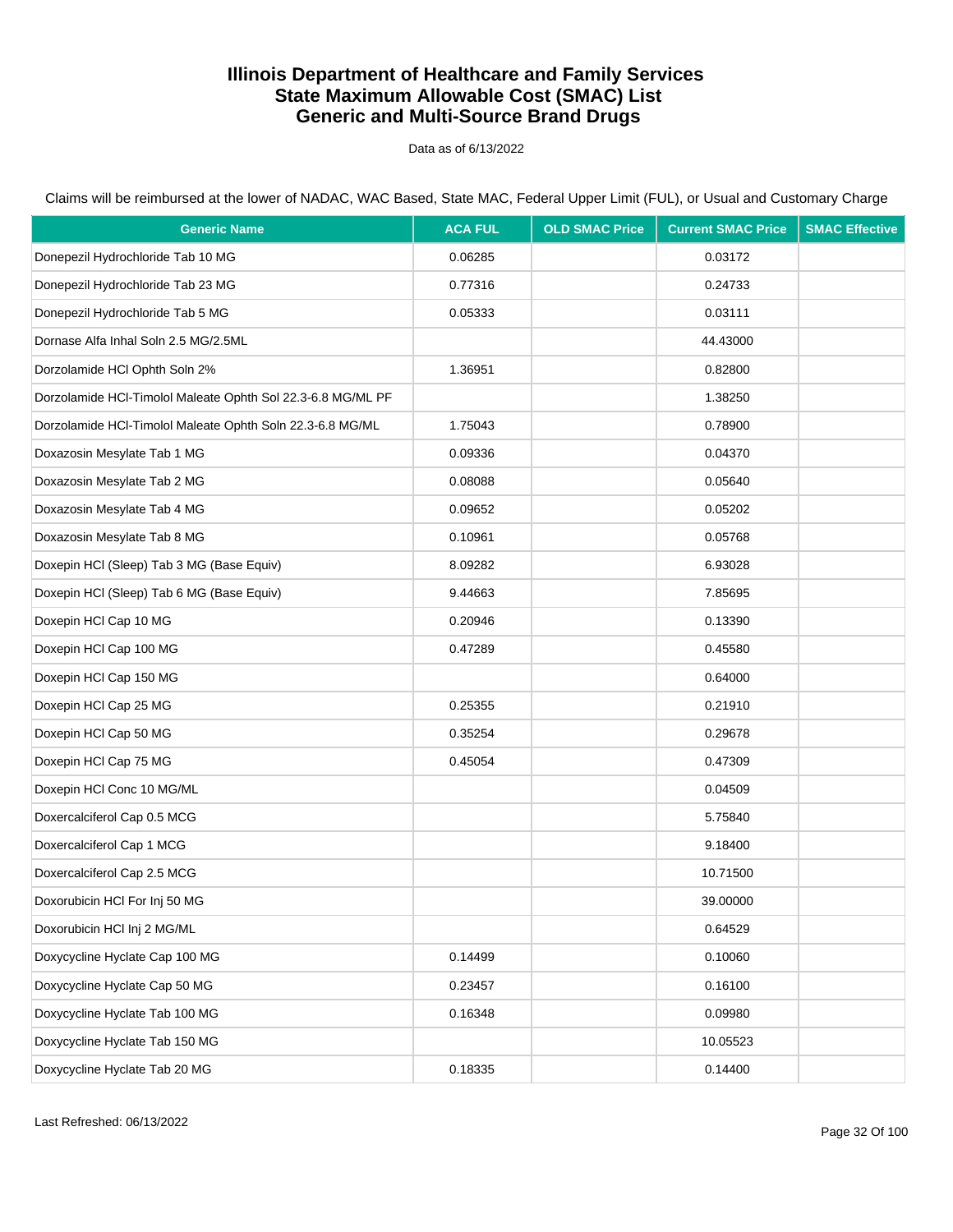Data as of 6/13/2022

Claims will be reimbursed at the lower of NADAC, WAC Based, State MAC, Federal Upper Limit (FUL), or Usual and Customary Charge

| <b>Generic Name</b>                                          | <b>ACA FUL</b> | <b>OLD SMAC Price</b> | <b>Current SMAC Price</b> | <b>SMAC Effective</b> |
|--------------------------------------------------------------|----------------|-----------------------|---------------------------|-----------------------|
| Doxycycline Hyclate Tab 50 MG                                |                |                       | 10.83317                  |                       |
| Doxycycline Hyclate Tab 75 MG                                |                |                       | 14.21567                  |                       |
| Doxycycline Hyclate Tab Delayed Release 100 MG               |                |                       | 5.37004                   |                       |
| Doxycycline Hyclate Tab Delayed Release 150 MG               |                |                       | 5.65250                   |                       |
| Doxycycline Monohydrate Cap 100 MG                           |                |                       | 0.17980                   |                       |
| Doxycycline Monohydrate Cap 150 MG                           |                |                       | 13.80000                  |                       |
| Doxycycline Monohydrate Cap 50 MG                            | 0.18453        |                       | 0.12490                   |                       |
| Doxycycline Monohydrate For Susp 25 MG/5ML                   |                |                       | 0.21400                   |                       |
| Doxycycline Monohydrate Tab 100 MG                           | 0.32067        |                       | 0.22315                   |                       |
| Doxycycline Monohydrate Tab 150 MG                           |                |                       | 4.38400                   |                       |
| Doxycycline Monohydrate Tab 50 MG                            | 0.26559        |                       | 0.12322                   |                       |
| Doxylamine-Pyridoxine Tab Delayed Release 10-10 MG           | 3.64949        |                       | 3.25424                   |                       |
| Dronabinol Cap 10 MG                                         | 4.89657        |                       | 3.56967                   |                       |
| Dronabinol Cap 2.5 MG                                        | 1.39271        |                       | 1.49667                   |                       |
| Dronabinol Cap 5 MG                                          | 2.84662        |                       | 2.50000                   |                       |
| Droperidol Inj 2.5 MG/ML                                     |                |                       | 0.75400                   |                       |
| Drospirenone-Ethinyl Estrad-Levomefolate Tab 3-0.02-0.451 MG | 3.45974        |                       | 2.97274                   |                       |
| Drospirenone-Ethinyl Estradiol Tab 3-0.02 MG                 | 0.49700        |                       | 0.33708                   |                       |
| Drospirenone-Ethinyl Estradiol Tab 3-0.03 MG                 | 0.40208        |                       | 0.24209                   |                       |
| Dulaglutide Soln Pen-injector 0.75 MG/0.5ML                  |                |                       | 378.18120                 |                       |
| Dulaglutide Soln Pen-injector 1.5 MG/0.5ML                   |                |                       | 430.87000                 |                       |
| Duloxetine HCI Enteric Coated Pellets Cap 20 MG (Base Eq)    | 0.11732        |                       | 0.09200                   |                       |
| Duloxetine HCI Enteric Coated Pellets Cap 30 MG (Base Eq)    | 0.12170        |                       | 0.07333                   |                       |
| Duloxetine HCI Enteric Coated Pellets Cap 40 MG (Base Eq)    | 1.88531        |                       | 1.82628                   |                       |
| Duloxetine HCI Enteric Coated Pellets Cap 60 MG (Base Eq)    | 0.13359        |                       | 0.10200                   |                       |
| Dutasteride Cap 0.5 MG                                       | 0.21521        |                       | 0.11478                   |                       |
| Dutasteride-Tamsulosin HCl Cap 0.5-0.4 MG                    | 2.30070        |                       | 2.18000                   |                       |
| Econazole Nitrate Cream 1%                                   |                |                       | 0.24988                   |                       |
| Efavirenz Tab 600 MG                                         | 5.43893        |                       | 10.84033                  |                       |
| Efavirenz-Emtricitabine-Tenofovir DF Tab 600-200-300 MG      | 5.24296        |                       | 6.75129                   |                       |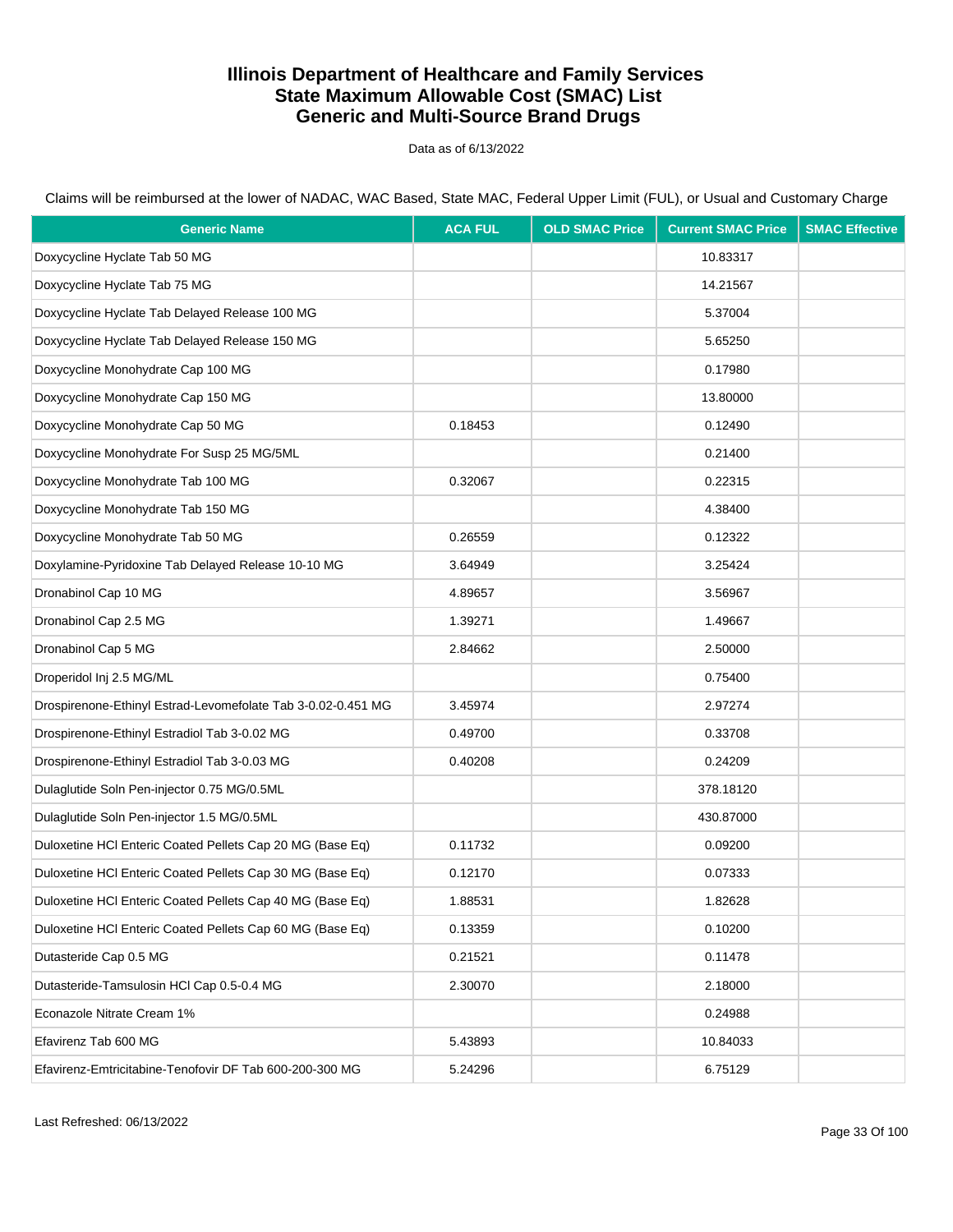Data as of 6/13/2022

| <b>Generic Name</b>                                          | <b>ACA FUL</b> | <b>OLD SMAC Price</b> | <b>Current SMAC Price</b> | <b>SMAC Effective</b> |
|--------------------------------------------------------------|----------------|-----------------------|---------------------------|-----------------------|
| Eletriptan Hydrobromide Tab 20 MG (Base Equivalent)          | 4.95236        |                       | 3.50000                   |                       |
| Eletriptan Hydrobromide Tab 40 MG (Base Equivalent)          | 7.81836        |                       | 2.92426                   |                       |
| Eltrombopag Olamine Tab 50 MG (Base Equiv)                   |                |                       | 295.98920                 |                       |
| Elvitegrav-Cobic-Emtricitab-Tenofov AF Tab 150-150-200-10 MG |                |                       | 107.24270                 |                       |
| Emicizumab-kxwh Subcutaneous Soln 105 MG/0.7ML (150 MG/ML)   |                |                       | 11160.20000               |                       |
| Emicizumab-kxwh Subcutaneous Soln 150 MG/ML                  |                |                       | 11160.20000               |                       |
| Emicizumab-kxwh Subcutaneous Soln 30 MG/ML                   |                |                       | 2232.05000                |                       |
| Emicizumab-kxwh Subcutaneous Soln 60 MG/0.4ML (150 MG/ML)    |                |                       | 11160.20000               |                       |
| Emtricitabine Caps 200 MG                                    |                |                       | 17.81246                  |                       |
| Emtricitabine-Rilpivirine-Tenofovir DF Tab 200-25-300 MG     |                |                       | 93.36272                  |                       |
| Emtricitabine-Tenofovir Disoproxil Fumarate Tab 200-300 MG   | 0.70245        |                       | 0.62256                   |                       |
| Enalapril Maleate & Hydrochlorothiazide Tab 10-25 MG         |                |                       | 0.07566                   |                       |
| Enalapril Maleate & Hydrochlorothiazide Tab 5-12.5 MG        |                |                       | 0.07613                   |                       |
| Enalapril Maleate Oral Soln 1 MG/ML                          | 3.25166        |                       | 3.26493                   |                       |
| Enalapril Maleate Tab 10 MG                                  | 0.11797        |                       | 0.05919                   |                       |
| Enalapril Maleate Tab 2.5 MG                                 | 0.10908        |                       | 0.05650                   |                       |
| Enalapril Maleate Tab 20 MG                                  | 0.13867        |                       | 0.07320                   |                       |
| Enalapril Maleate Tab 5 MG                                   | 0.13028        |                       | 0.07035                   |                       |
| Enalaprilat IV Inj 1.25 MG/ML                                |                |                       | 1.87850                   |                       |
| Enoxaparin Sodium Inj 100 MG/ML                              |                |                       | 7.75700                   |                       |
| Enoxaparin Sodium Inj 120 MG/0.8ML                           |                |                       | 14.01000                  |                       |
| Enoxaparin Sodium Inj 150 MG/ML                              |                |                       | 11.45550                  |                       |
| Enoxaparin Sodium Inj 30 MG/0.3ML                            |                |                       | 8.99667                   |                       |
| Enoxaparin Sodium Inj 300 MG/3ML                             |                |                       | 10.59000                  |                       |
| Enoxaparin Sodium Inj 40 MG/0.4ML                            |                |                       | 10.02500                  |                       |
| Enoxaparin Sodium Inj 60 MG/0.6ML                            |                |                       | 8.08667                   |                       |
| Enoxaparin Sodium Inj 80 MG/0.8ML                            |                |                       | 7.60938                   |                       |
| Enoxaparin Sodium Inj Soln Pref Syr 100 MG/ML                |                |                       | 7.11400                   |                       |
| Enoxaparin Sodium Inj Soln Pref Syr 120 MG/0.8ML             |                |                       | 13.65000                  |                       |
| Enoxaparin Sodium Inj Soln Pref Syr 150 MG/ML                |                |                       | 11.45550                  |                       |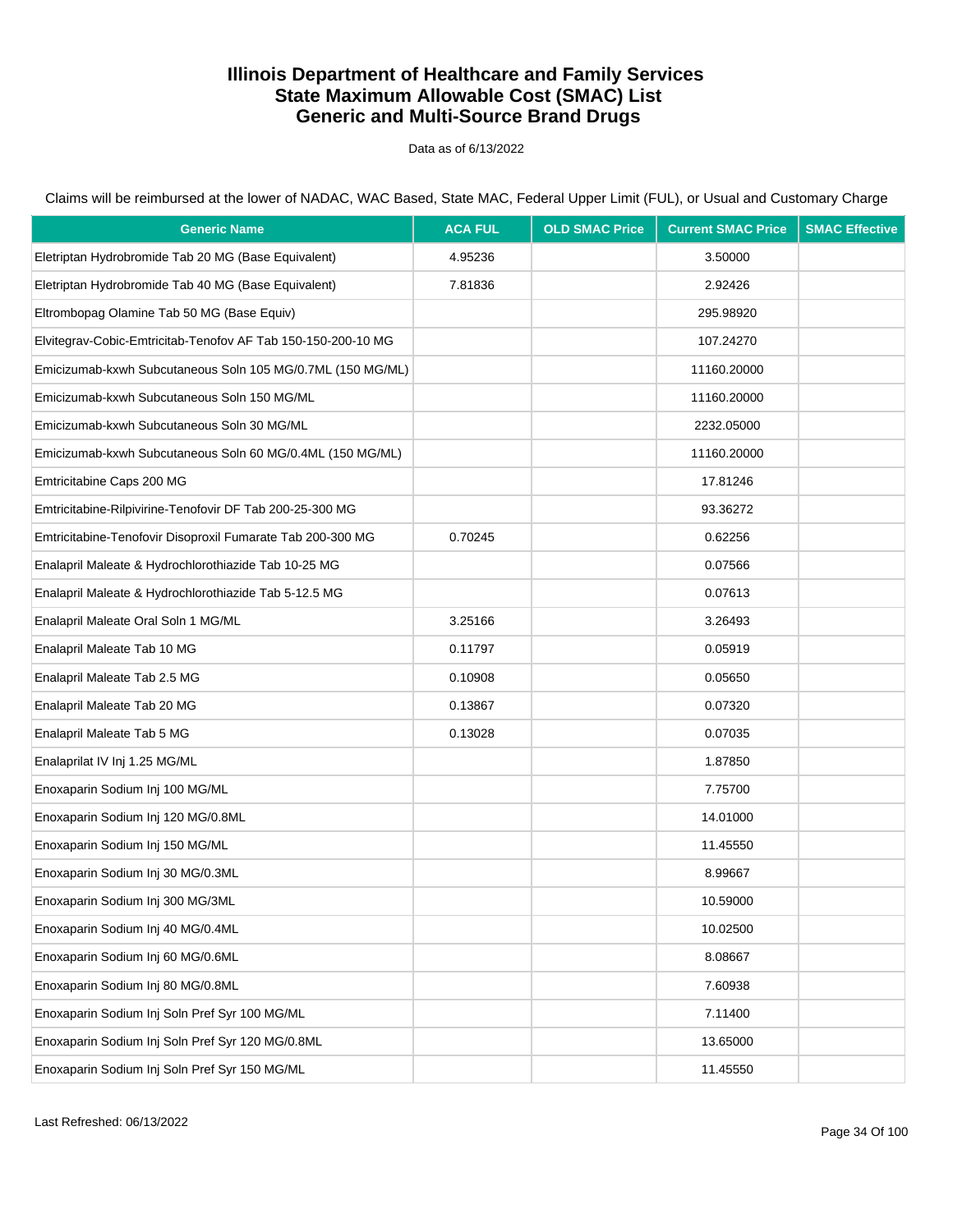Data as of 6/13/2022

| <b>Generic Name</b>                                       | <b>ACA FUL</b> | <b>OLD SMAC Price</b> | <b>Current SMAC Price</b> | <b>SMAC Effective</b> |
|-----------------------------------------------------------|----------------|-----------------------|---------------------------|-----------------------|
| Enoxaparin Sodium Inj Soln Pref Syr 30 MG/0.3ML           |                |                       | 8.09480                   |                       |
| Enoxaparin Sodium Inj Soln Pref Syr 40 MG/0.4ML           |                |                       | 8.59230                   |                       |
| Enoxaparin Sodium Inj Soln Pref Syr 60 MG/0.6ML           |                |                       | 8.72333                   |                       |
| Enoxaparin Sodium Inj Soln Pref Syr 80 MG/0.8ML           |                |                       | 8.29000                   |                       |
| Entacapone Tab 200 MG                                     | 0.45891        |                       | 0.33480                   |                       |
| Entecavir Tab 0.5 MG                                      | 1.45698        |                       | 0.69967                   |                       |
| Entecavir Tab 1 MG                                        | 1.40974        |                       | 1.61346                   |                       |
| Epinastine HCI Ophth Soln 0.05%                           |                |                       | 5.43300                   |                       |
| Epinephrine HCI Inj 1 MG/ML                               |                |                       | 1.99933                   |                       |
| Epinephrine HCI Soln Prefilled Syringe 0.1 MG/ML          |                |                       | 0.34000                   |                       |
| Epinephrine Solution Auto-injector 0.15 MG/0.3ML (1:2000) |                |                       | 142.50000                 |                       |
| Epinephrine Solution Auto-injector 0.3 MG/0.3ML (1:1000)  |                |                       | 139.95000                 |                       |
| Epirubicin HCI For IV Inj 50 MG                           |                |                       | 75.33500                  |                       |
| Epirubicin HCl IV Soln 200 MG/100ML (2 MG/ML)             |                |                       | 2.14682                   |                       |
| Epirubicin HCI IV Soln 50 MG/25ML (2 MG/ML)               |                |                       | 2.53188                   |                       |
| Eplerenone Tab 25 MG                                      | 0.74410        |                       | 0.36544                   |                       |
| Eplerenone Tab 50 MG                                      | 0.88977        |                       | 1.24967                   |                       |
| Epoprostenol Sodium For Inj 1.5 MG                        |                |                       | 36.32200                  |                       |
| Ergocalciferol Cap 1.25 MG (50000 Unit)                   | 0.14074        |                       | 0.08700                   |                       |
| Ergotamine w/ Caffeine Suppos 2-100 MG                    |                |                       | 5.57917                   |                       |
| Ergotamine w/ Caffeine Tab 1-100 MG                       |                |                       | 0.87490                   |                       |
| Ertapenem Sodium For Inj 1 GM (Base Equivalent)           |                |                       | 75.20000                  |                       |
| Erythromycin Ethylsuccinate For Susp 200 MG/5ML           | 1.70002        |                       | 1.06509                   |                       |
| Erythromycin Ethylsuccinate For Susp 400 MG/5ML           |                |                       | 5.37317                   |                       |
| Erythromycin Ethylsuccinate Tab 400 MG                    |                |                       | 9.14690                   |                       |
| Erythromycin Gel 2%                                       |                |                       | 0.68967                   |                       |
| Erythromycin Ophth Oint 5 MG/GM                           | 4.07777        |                       | 1.63247                   |                       |
| Erythromycin Pads 2%                                      |                |                       | 0.90540                   |                       |
| Erythromycin Soln 2%                                      | 0.38902        |                       | 0.32978                   |                       |
| Erythromycin Tab 250 MG                                   | 8.84241        |                       | 6.78000                   |                       |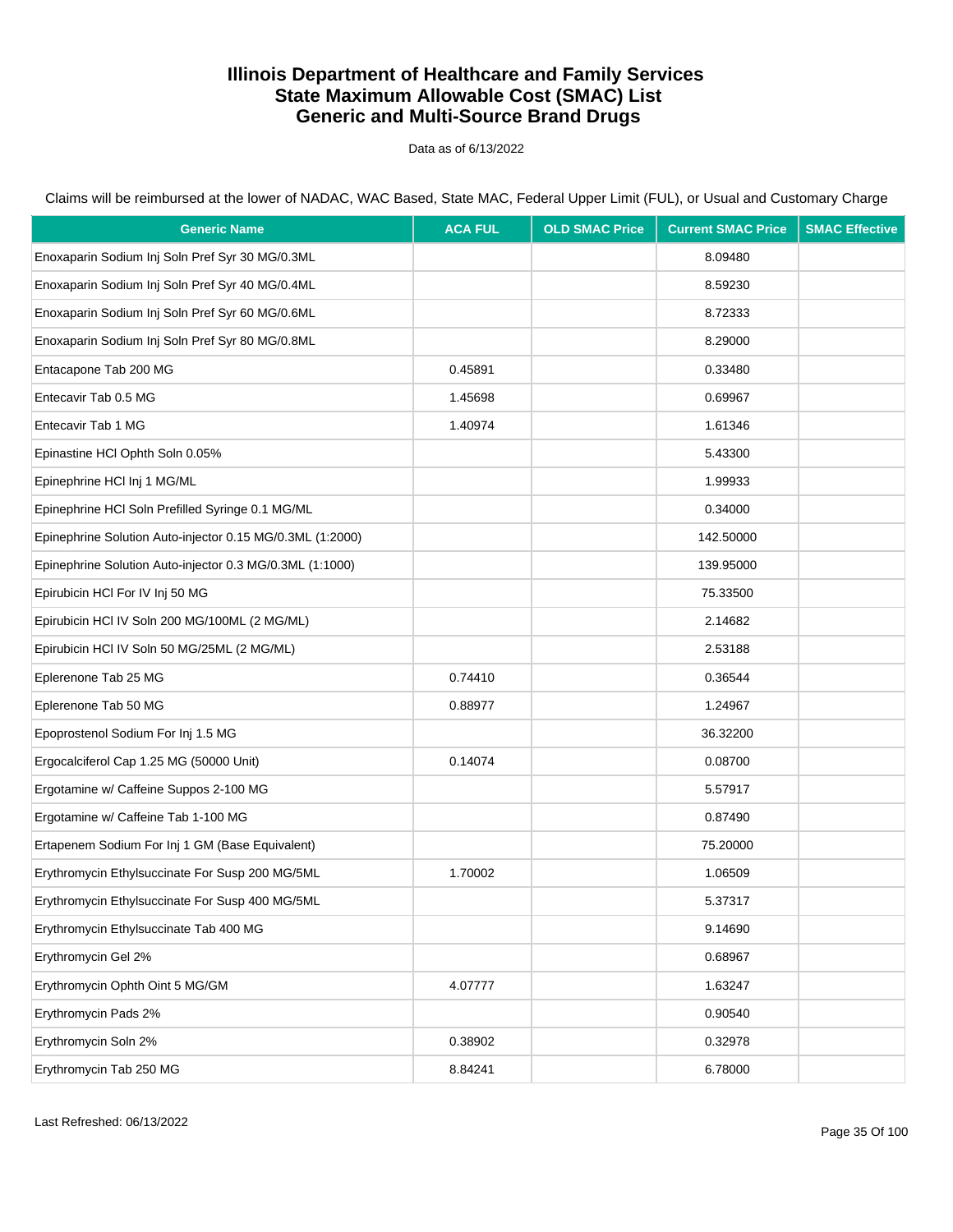Data as of 6/13/2022

Claims will be reimbursed at the lower of NADAC, WAC Based, State MAC, Federal Upper Limit (FUL), or Usual and Customary Charge

| <b>Generic Name</b>                                             | <b>ACA FUL</b> | <b>OLD SMAC Price</b> | <b>Current SMAC Price</b> | <b>SMAC Effective</b> |
|-----------------------------------------------------------------|----------------|-----------------------|---------------------------|-----------------------|
| Erythromycin Tab 500 MG                                         | 8.22517        |                       | 11.43594                  |                       |
| Erythromycin Tab Delayed Release 250 MG                         | 4.09183        |                       | 5.19191                   |                       |
| Erythromycin Tab Delayed Release 333 MG                         |                |                       | 6.28133                   |                       |
| Erythromycin Tab Delayed Release 500 MG                         | 6.37328        |                       | 7.73400                   |                       |
| Erythromycin w/ Delayed Release Particles Cap 250 MG            |                |                       | 4.37424                   |                       |
| Erythromycin-Sulfisoxazole For Susp 200-600 MG/5ML              |                |                       | 0.25716                   |                       |
| Escitalopram Oxalate Soln 5 MG/5ML (Base Equiv)                 | 0.38791        |                       | 0.20483                   |                       |
| Escitalopram Oxalate Tab 10 MG (Base Equiv)                     | 0.08426        |                       | 0.04156                   |                       |
| Escitalopram Oxalate Tab 20 MG (Base Equiv)                     | 0.13452        |                       | 0.05640                   |                       |
| Escitalopram Oxalate Tab 5 MG (Base Equiv)                      | 0.07172        |                       | 0.03020                   |                       |
| Esomeprazole Magnesium Cap Delayed Release 20 MG (Base Eq)      |                |                       | 0.15611                   |                       |
| Esomeprazole Magnesium Cap Delayed Release 40 MG (Base Eq)      | 0.95525        |                       | 0.12056                   |                       |
| Esomeprazole Magnesium For Delayed Release Susp Packet 10<br>МG |                |                       | 6.06867                   |                       |
| Esomeprazole Magnesium For Delayed Release Susp Packet 40<br>МG |                |                       | 6.61722                   |                       |
| Estazolam Tab 1 MG                                              | 2.68527        |                       | 0.51402                   |                       |
| Estazolam Tab 2 MG                                              | 2.42983        |                       | 0.31754                   |                       |
| Estradiol & Norethindrone Acetate Tab 0.5-0.1 MG                | 0.92698        |                       | 0.51236                   |                       |
| Estradiol & Norethindrone Acetate Tab 1-0.5 MG                  | 1.17513        |                       | 1.40036                   |                       |
| Estradiol Tab 0.5 MG                                            | 0.08500        |                       | 0.06180                   |                       |
| Estradiol Tab 1 MG                                              | 0.11052        |                       | 0.07130                   |                       |
| Estradiol Tab 2 MG                                              | 0.12450        |                       | 0.10090                   |                       |
| Estradiol TD Patch Twice Weekly 0.025 MG/24HR                   | 7.12538        |                       | 6.68000                   |                       |
| Estradiol TD Patch Twice Weekly 0.0375 MG/24HR                  | 7.48813        |                       | 6.68000                   |                       |
| Estradiol TD Patch Twice Weekly 0.05 MG/24HR                    | 8.27690        |                       | 6.30625                   |                       |
| Estradiol TD Patch Twice Weekly 0.075 MG/24HR                   | 8.82114        |                       | 5.29125                   |                       |
| Estradiol TD Patch Twice Weekly 0.1 MG/24HR                     | 8.21265        |                       | 5.65000                   |                       |
| Estradiol TD Patch Weekly 0.025 MG/24HR                         |                |                       | 10.76000                  |                       |
| Estradiol TD Patch Weekly 0.0375 MG/24HR (37.5 MCG/24HR)        |                |                       | 11.07000                  |                       |
| Estradiol TD Patch Weekly 0.05 MG/24HR                          |                |                       | 10.02125                  |                       |
| Estradiol TD Patch Weekly 0.06 MG/24HR                          | 15.27250       |                       | 9.01000                   |                       |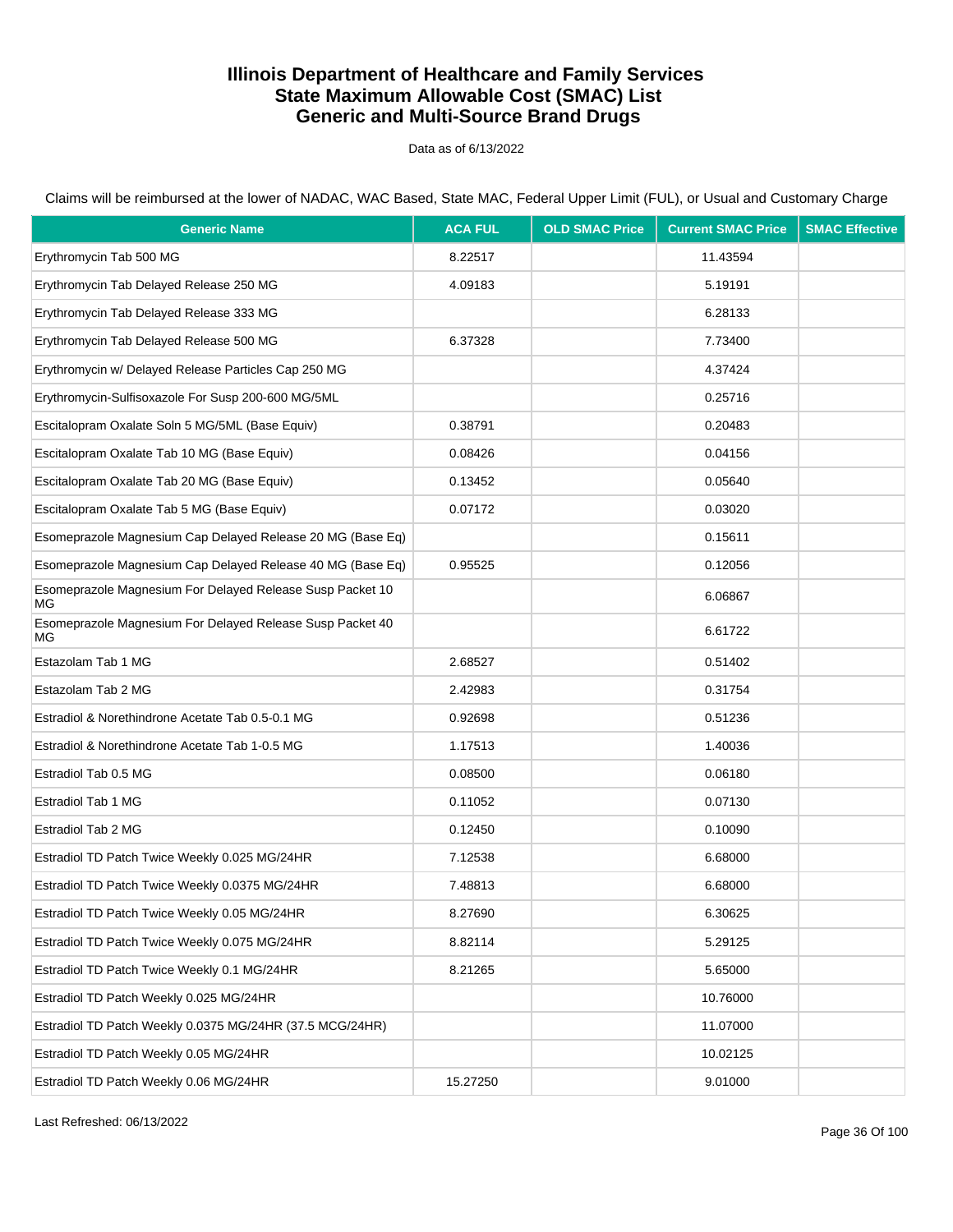Data as of 6/13/2022

| <b>Generic Name</b>                                        | <b>ACA FUL</b> | <b>OLD SMAC Price</b> | <b>Current SMAC Price</b> | <b>SMAC Effective</b> |
|------------------------------------------------------------|----------------|-----------------------|---------------------------|-----------------------|
| Estradiol TD Patch Weekly 0.075 MG/24HR                    |                |                       | 10.44900                  |                       |
| Estradiol TD Patch Weekly 0.1 MG/24HR                      |                |                       | 12.84435                  |                       |
| Estradiol Vaginal Cream 0.1 MG/GM                          | 0.91006        |                       | 0.71765                   |                       |
| Estradiol Vaginal Tab 10 MCG                               | 10.52041       |                       | 7.73889                   |                       |
| Estradiol Valerate IM in Oil 20 MG/ML                      |                |                       | 17.44200                  |                       |
| Estradiol Valerate IM In Oil 40 MG/ML                      |                |                       | 31.30000                  |                       |
| Estropipate Tab 0.75 MG                                    |                |                       | 0.14670                   |                       |
| Estropipate Tab 1.5 MG                                     |                |                       | 0.45257                   |                       |
| Estropipate Tab 3 MG                                       |                |                       | 1.24110                   |                       |
| Eszopiclone Tab 1 MG                                       | 0.21080        |                       | 0.25131                   |                       |
| Eszopiclone Tab 2 MG                                       | 0.18329        |                       | 0.14584                   |                       |
| Eszopiclone Tab 3 MG                                       | 0.30579        |                       | 0.19837                   |                       |
| Eteplirsen IV Soln 100 MG/2ML (50 MG/ML)                   |                |                       | 796.80000                 |                       |
| Eteplirsen IV Soln 500 MG/10ML (50 MG/ML)                  |                |                       | 796.80000                 |                       |
| Ethacrynic Acid Tab 25 MG                                  | 4.03341        |                       | 5.52000                   |                       |
| Ethambutol HCI Tab 400 MG                                  | 0.52843        |                       | 0.52340                   |                       |
| Ethosuximide Cap 250 MG                                    | 0.49570        |                       | 0.27530                   |                       |
| Ethosuximide Soln 250 MG/5ML                               |                |                       | 0.11248                   |                       |
| Ethynodiol Diacetate & Ethinyl Estradiol Tab 1 MG-35 MCG   | 0.51244        |                       | 0.42041                   |                       |
| Ethynodiol Diacetate & Ethinyl Estradiol Tab 1 MG-50 MCG   |                |                       | 0.58781                   |                       |
| Etodolac Cap 200 MG                                        |                |                       | 0.67124                   |                       |
| Etodolac Cap 300 MG                                        | 0.58768        |                       | 0.57610                   |                       |
| Etodolac Tab 400 MG                                        | 0.33459        |                       | 0.30493                   |                       |
| Etodolac Tab 500 MG                                        | 0.40971        |                       | 0.26330                   |                       |
| Etodolac Tab ER 24HR 400 MG                                | 1.74706        |                       | 0.75000                   |                       |
| Etodolac Tab ER 24HR 500 MG                                | 1.39968        |                       | 0.16333                   |                       |
| Etodolac Tab ER 24HR 600 MG                                |                |                       | 1.50241                   |                       |
| Etonogestrel-Ethinyl Estradiol VA Ring 0.120-0.015 MG/24HR |                |                       | 92.72505                  |                       |
| Etoposide Inj 1 GM/50ML (20 MG/ML)                         |                |                       | 1.93000                   |                       |
| Etoposide Inj 100 MG/5ML (20 MG/ML)                        |                |                       | 1.93000                   |                       |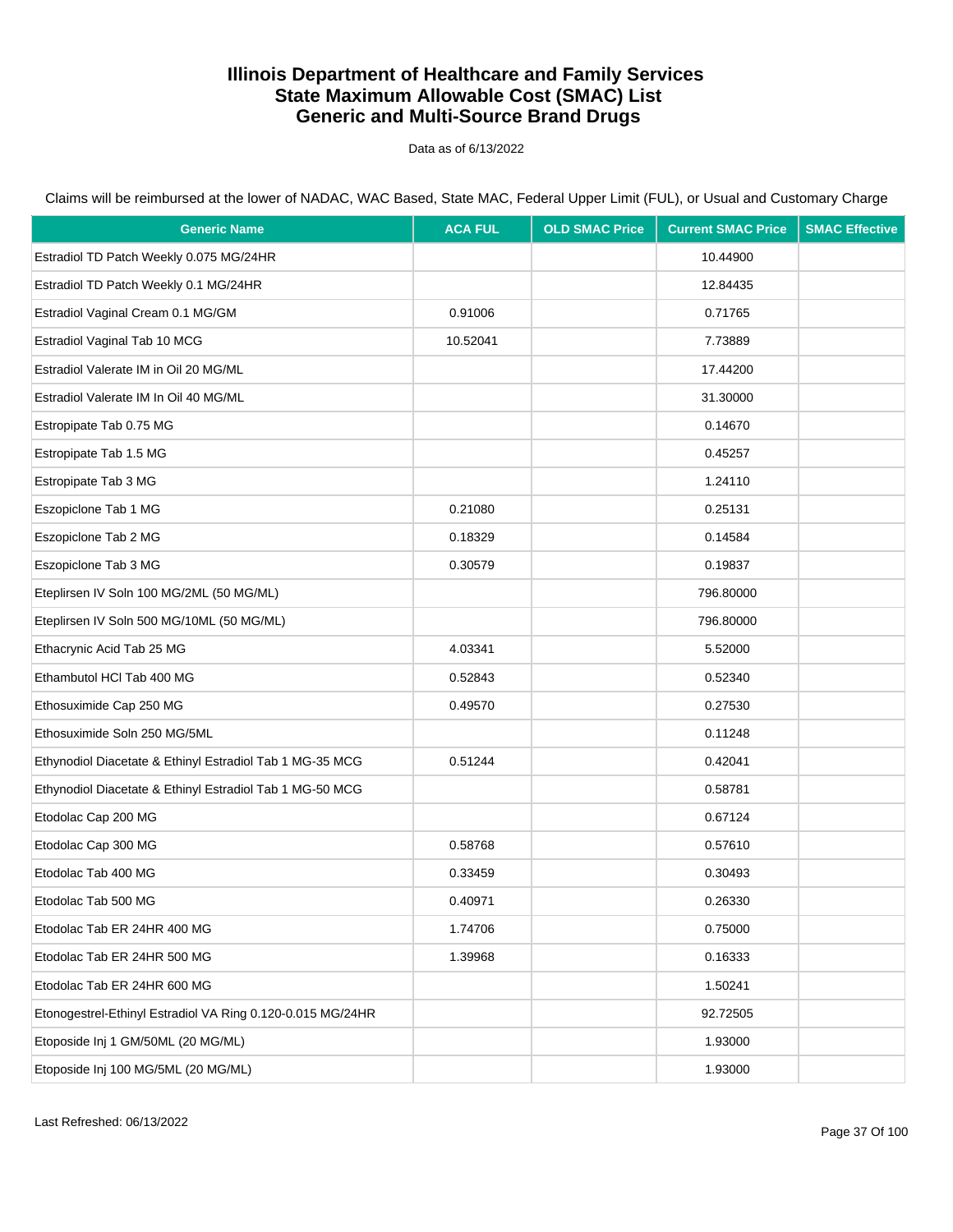Data as of 6/13/2022

| <b>Generic Name</b>                  | <b>ACA FUL</b> | <b>OLD SMAC Price</b> | <b>Current SMAC Price</b> | <b>SMAC Effective</b> |
|--------------------------------------|----------------|-----------------------|---------------------------|-----------------------|
| Etoposide Inj 500 MG/25ML (20 MG/ML) |                |                       | 1.93000                   |                       |
| Etravirine Tab 200 MG                |                |                       | 15.39481                  |                       |
| Everolimus Tab 0.25 MG               |                |                       | 5.38836                   |                       |
| Everolimus Tab 0.5 MG                |                |                       | 11.60260                  |                       |
| Everolimus Tab 0.75 MG               |                |                       | 12.50000                  |                       |
| Everolimus Tab 10 MG                 |                |                       | 517.32418                 |                       |
| Everolimus Tab 2.5 MG                |                |                       | 534.14840                 |                       |
| Everolimus Tab 5 MG                  |                |                       | 517.35228                 |                       |
| Everolimus Tab 7.5 MG                |                |                       | 558.71011                 |                       |
| Everolimus Tab for Oral Susp 2 MG    |                |                       | 492.11542                 |                       |
| Everolimus Tab for Oral Susp 3 MG    |                |                       | 497.04526                 |                       |
| Everolimus Tab for Oral Susp 5 MG    |                |                       | 517.32418                 |                       |
| Exemestane Tab 25 MG                 | 1.16845        |                       | 1.18480                   |                       |
| Ezetimibe Tab 10 MG                  | 0.12336        |                       | 0.05500                   |                       |
| Ezetimibe-Simvastatin Tab 10-10 MG   | 0.74241        |                       | 1.63098                   |                       |
| Ezetimibe-Simvastatin Tab 10-20 MG   | 0.65927        |                       | 0.48000                   |                       |
| Ezetimibe-Simvastatin Tab 10-40 MG   | 1.27662        |                       | 0.71933                   |                       |
| Ezetimibe-Simvastatin Tab 10-80 MG   | 0.59888        |                       | 2.08891                   |                       |
| Factor IX Complex For Inj 1000 Unit  |                |                       | 0.58220                   |                       |
| Factor IX Complex For Inj 1500 Unit  |                |                       | 0.58220                   |                       |
| Factor IX Complex For Inj 500 Unit   |                |                       | 0.58220                   |                       |
| Famciclovir Tab 125 MG               | 0.37633        |                       | 0.25255                   |                       |
| Famciclovir Tab 250 MG               | 0.56430        |                       | 0.33750                   |                       |
| Famciclovir Tab 500 MG               | 0.89397        |                       | 0.49467                   |                       |
| Famotidine For Susp 40 MG/5ML        | 0.79561        |                       | 1.10794                   |                       |
| Famotidine Inj 20 MG/2ML             |                |                       | 0.38350                   |                       |
| Famotidine Inj 200 MG/20ML           |                |                       | 0.29900                   |                       |
| Famotidine Inj 40 MG/4ML             |                |                       | 0.29900                   |                       |
| Famotidine Inj 500 MG/50ML           |                |                       | 0.29900                   |                       |
| Famotidine Tab 20 MG                 |                |                       | 0.03450                   |                       |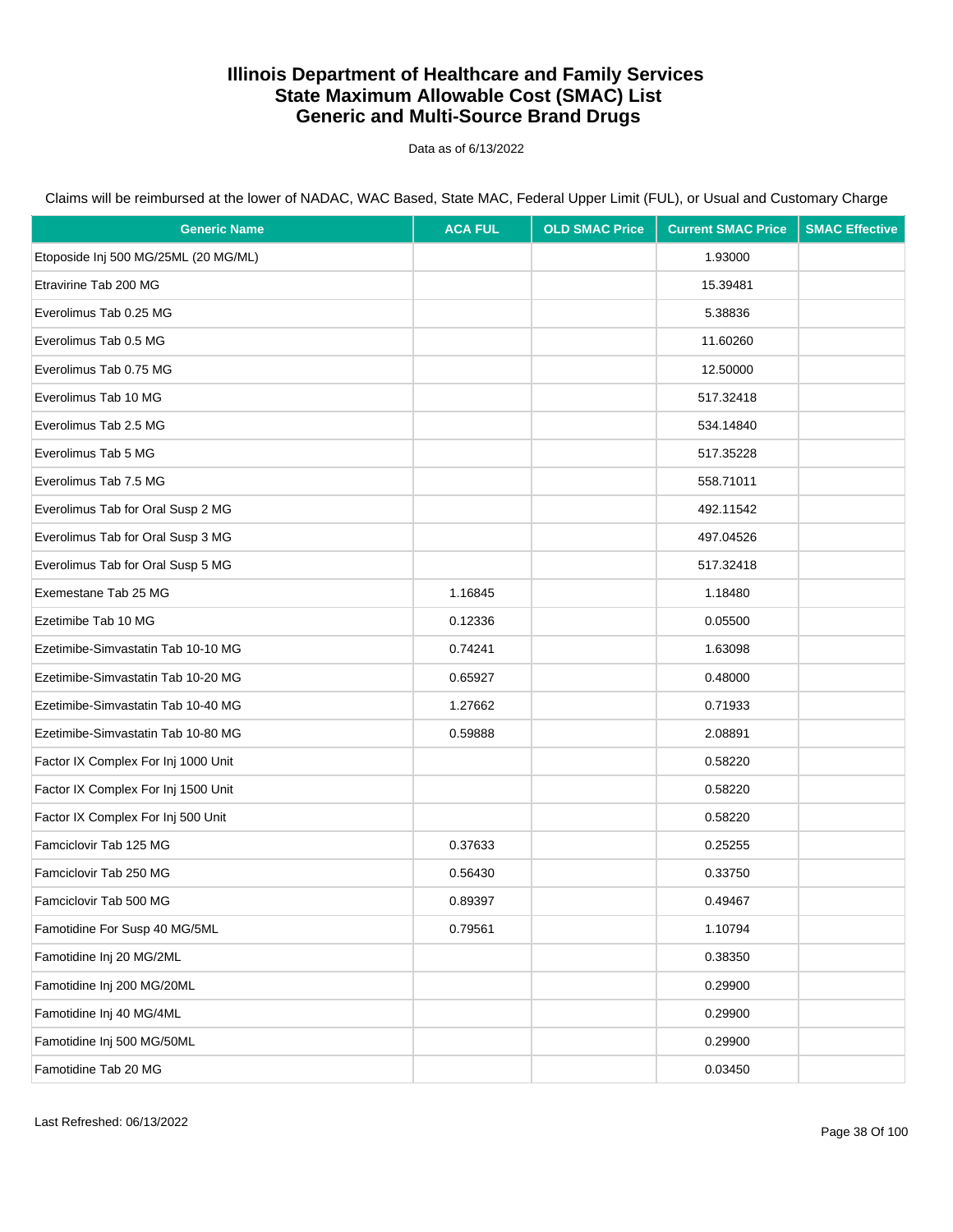Data as of 6/13/2022

| <b>Generic Name</b>                                         | <b>ACA FUL</b> | <b>OLD SMAC Price</b> | <b>Current SMAC Price</b> | <b>SMAC Effective</b> |
|-------------------------------------------------------------|----------------|-----------------------|---------------------------|-----------------------|
| Famotidine Tab 40 MG                                        | 0.06791        |                       | 0.05563                   |                       |
| Fat Emulsion IV Soln 20%                                    |                |                       | 0.03500                   |                       |
| Fe Fumarate w/ B12-Vit C-FA-IFC Cap 110-0.015-75-0.5-240 MG |                |                       | 0.22100                   |                       |
| Febuxostat Tab 40 MG                                        | 0.71858        |                       | 0.62185                   |                       |
| Febuxostat Tab 80 MG                                        | 0.83615        |                       | 1.16900                   |                       |
| Felbamate Susp 600 MG/5ML                                   |                |                       | 1.10721                   |                       |
| Felbamate Tab 400 MG                                        | 4.04832        |                       | 0.86430                   |                       |
| Felbamate Tab 600 MG                                        | 5.05736        |                       | 1.41430                   |                       |
| Felodipine Tab ER 24HR 10 MG                                | 0.27364        |                       | 0.09000                   |                       |
| Felodipine Tab ER 24HR 2.5 MG                               | 0.17579        |                       | 0.13429                   |                       |
| Felodipine Tab ER 24HR 5 MG                                 | 0.19200        |                       | 0.07260                   |                       |
| Fenofibrate Micronized Cap 130 MG                           | 1.37440        |                       | 1.14817                   |                       |
| Fenofibrate Micronized Cap 134 MG                           | 0.13969        |                       | 0.13990                   |                       |
| Fenofibrate Micronized Cap 200 MG                           | 0.28742        |                       | 0.29635                   |                       |
| Fenofibrate Micronized Cap 43 MG                            | 0.84081        |                       | 0.68921                   |                       |
| Fenofibrate Micronized Cap 67 MG                            | 0.12089        |                       | 0.11000                   |                       |
| Fenofibrate Tab 120 MG                                      |                |                       | 15.55544                  |                       |
| Fenofibrate Tab 145 MG                                      | 0.15582        |                       | 0.15267                   |                       |
| Fenofibrate Tab 160 MG                                      | 0.15773        |                       | 0.16816                   |                       |
| Fenofibrate Tab 40 MG                                       |                |                       | 8.35000                   |                       |
| Fenofibrate Tab 48 MG                                       | 0.10862        |                       | 0.08641                   |                       |
| Fenofibrate Tab 54 MG                                       | 0.11097        |                       | 0.13503                   |                       |
| Fentanyl Citrate IV Soln Prefilled Syringe 100 MCG/2ML      |                |                       | 0.16050                   |                       |
| Fentanyl Citrate Lozenge on a Handle 1200 MCG               |                |                       | 17.43853                  |                       |
| Fentanyl Citrate Lozenge on a Handle 1600 MCG               |                |                       | 24.83833                  |                       |
| Fentanyl Citrate Lozenge on a Handle 200 MCG                |                |                       | 7.47933                   |                       |
| Fentanyl Citrate Lozenge on a Handle 400 MCG                |                |                       | 10.09572                  |                       |
| Fentanyl Citrate Lozenge on a Handle 600 MCG                |                |                       | 12.90000                  |                       |
| Fentanyl Citrate Lozenge on a Handle 800 MCG                |                |                       | 16.23657                  |                       |
| Fentanyl Citrate PF Soln Cartridge 100 MCG/2ML              |                |                       | 0.16050                   |                       |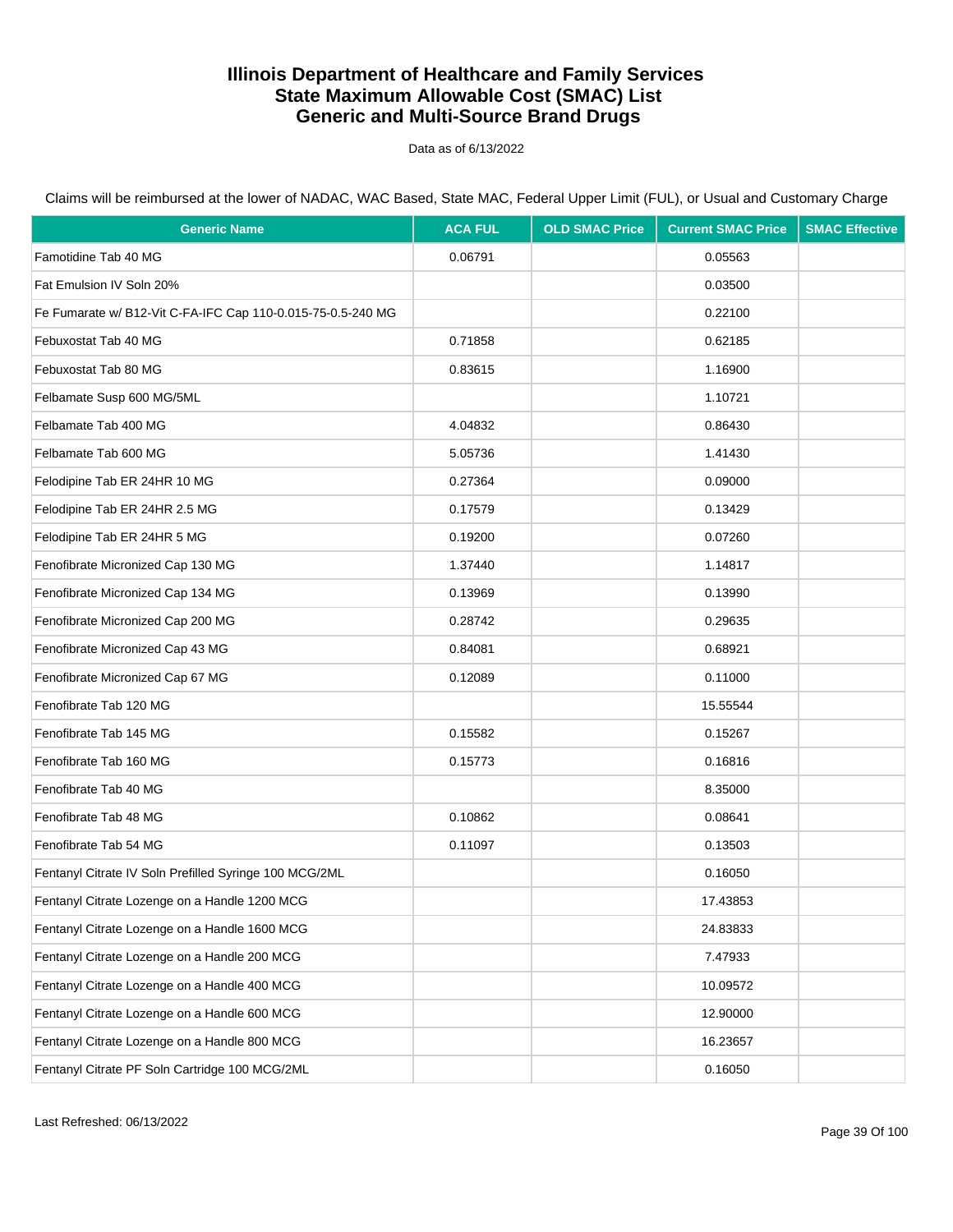Data as of 6/13/2022

| <b>Generic Name</b>                                          | <b>ACA FUL</b> | <b>OLD SMAC Price</b> | <b>Current SMAC Price</b> | <b>SMAC Effective</b> |
|--------------------------------------------------------------|----------------|-----------------------|---------------------------|-----------------------|
| Fentanyl Citrate Preservative Free (PF) Inj 100 MCG/2ML      |                |                       | 0.16050                   |                       |
| Fentanyl Citrate Preservative Free (PF) Inj 1000 MCG/20ML    |                |                       | 0.16050                   |                       |
| Fentanyl Citrate Preservative Free (PF) Inj 250 MCG/5ML      |                |                       | 0.16050                   |                       |
| Fentanyl Citrate Preservative Free (PF) Inj 2500 MCG/50ML    |                |                       | 0.16050                   |                       |
| Fentanyl Citrate Preservative Free (PF) Inj 500 MCG/10ML     |                |                       | 0.16050                   |                       |
| Fentanyl TD Patch 72HR 100 MCG/HR                            | 8.35535        |                       | 6.41480                   |                       |
| Fentanyl TD Patch 72HR 12 MCG/HR                             | 8.00330        |                       | 5.44174                   |                       |
| Fentanyl TD Patch 72HR 25 MCG/HR                             | 3.13203        |                       | 1.96240                   |                       |
| Fentanyl TD Patch 72HR 37.5 MCG/HR                           | 42.19800       |                       | 39.39600                  |                       |
| Fentanyl TD Patch 72HR 50 MCG/HR                             | 5.37773        |                       | 2.98250                   |                       |
| Fentanyl TD Patch 72HR 62.5 MCG/HR                           |                |                       | 70.94000                  |                       |
| Fentanyl TD Patch 72HR 75 MCG/HR                             | 7.36367        |                       | 4.63650                   |                       |
| Ferrous Sulfate Dried Tab 200 MG (65 MG Elemental Fe)        |                |                       | 0.03200                   |                       |
| Ferrous Sulfate Tab 325 MG (65 MG Elemental Fe)              |                |                       | 0.03200                   |                       |
| Ferrous Sulfate Tab EC 325 MG (65 MG Fe Equivalent)          |                |                       | 0.12770                   |                       |
| Fexofenadine HCI Tab 180 MG                                  | 0.28426        |                       | 0.54805                   |                       |
| Fexofenadine HCI Tab 60 MG                                   | 0.18403        |                       | 0.40750                   |                       |
| Filgrastim Inj 300 MCG/ML                                    |                |                       | 313.57068                 |                       |
| Filgrastim Soln Prefilled Syringe 300 MCG/0.5ML              |                |                       | 664.74036                 |                       |
| Filgrastim Soln Prefilled Syringe 480 MCG/0.8ML (600 MCG/ML) |                |                       | 636.01204                 |                       |
| Finasteride Tab 1 MG                                         | 0.04388        |                       | 0.12194                   |                       |
| Finasteride Tab 5 MG                                         | 0.07229        |                       | 0.05049                   |                       |
| Flavoxate HCI Tab 100 MG                                     |                |                       | 0.48641                   |                       |
| Flecainide Acetate Tab 100 MG                                | 0.22627        |                       | 0.17270                   |                       |
| Flecainide Acetate Tab 150 MG                                | 0.38002        |                       | 0.19130                   |                       |
| Flecainide Acetate Tab 50 MG                                 | 0.14630        |                       | 0.09979                   |                       |
| Fluconazole For Susp 10 MG/ML                                |                |                       | 0.22571                   |                       |
| Fluconazole For Susp 40 MG/ML                                |                |                       | 0.43343                   |                       |
| Fluconazole in Dextrose Inj 400 MG/200ML                     |                |                       | 0.15600                   |                       |
| Fluconazole in NaCl 0.9% Inj 200 MG/100ML                    |                |                       | 0.03849                   |                       |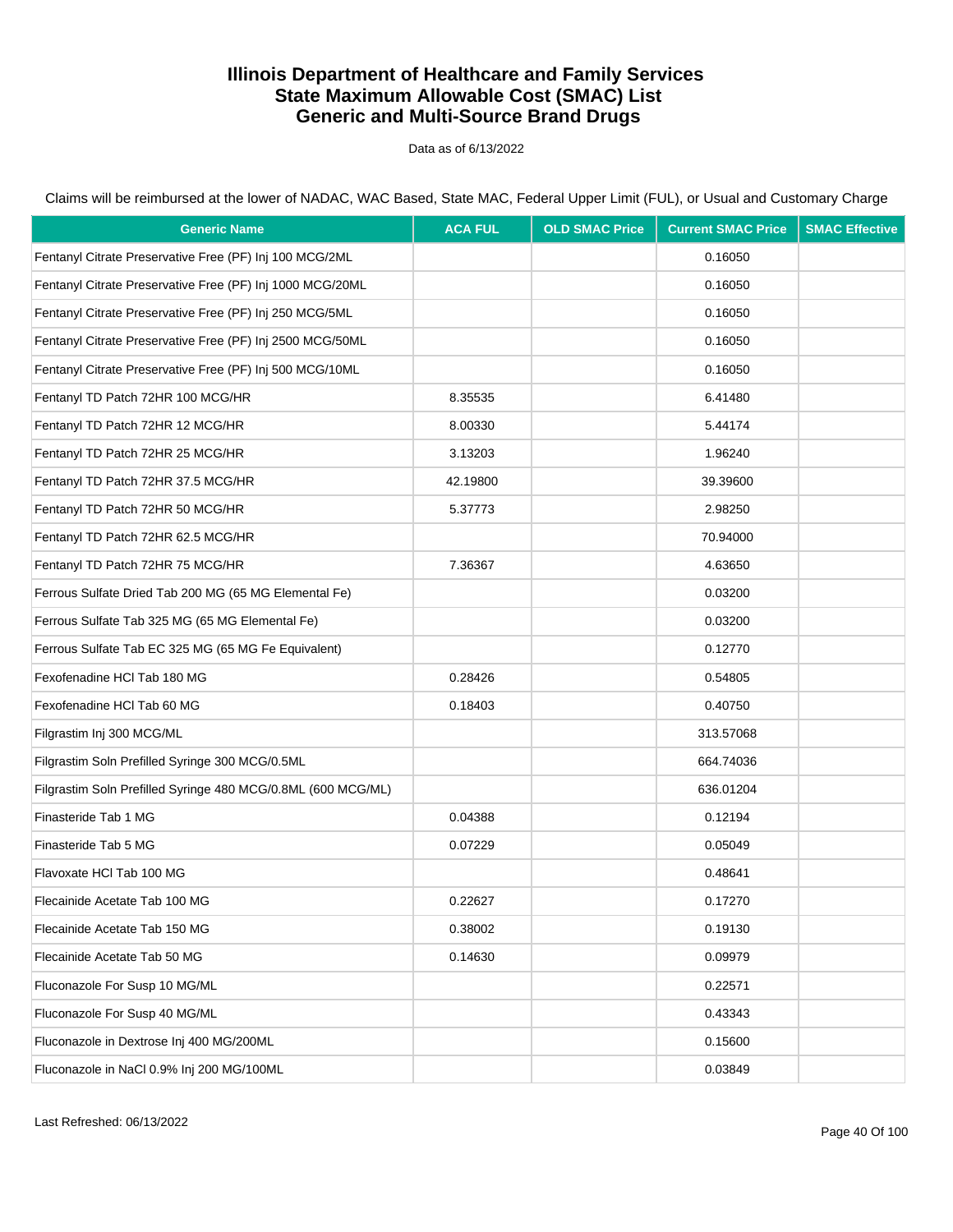Data as of 6/13/2022

| <b>Generic Name</b>                          | <b>ACA FUL</b> | <b>OLD SMAC Price</b> | <b>Current SMAC Price</b> | <b>SMAC Effective</b> |
|----------------------------------------------|----------------|-----------------------|---------------------------|-----------------------|
| Fluconazole in NaCl 0.9% Inj 400 MG/200ML    |                |                       | 0.04758                   |                       |
| Fluconazole Tab 100 MG                       | 0.34510        |                       | 0.18067                   |                       |
| Fluconazole Tab 150 MG                       | 0.74577        |                       | 0.52194                   |                       |
| Fluconazole Tab 200 MG                       | 0.48222        |                       | 0.37545                   |                       |
| Fluconazole Tab 50 MG                        | 0.41473        |                       | 0.19000                   |                       |
| Fludarabine Phosphate For Inj 50 MG          |                |                       | 94.50000                  |                       |
| Fludarabine Phosphate Inj 25 MG/ML           |                |                       | 54.37500                  |                       |
| Fludrocortisone Acetate Tab 0.1 MG           | 0.47152        |                       | 0.30660                   |                       |
| Fluocinolone Acetonide (Otic) Oil 0.01%      | 2.09315        |                       | 1.46265                   |                       |
| Fluocinolone Acetonide Cream 0.01%           |                |                       | 1.44233                   |                       |
| Fluocinolone Acetonide Cream 0.025%          |                |                       | 1.29967                   |                       |
| Fluocinolone Acetonide Oil 0.01% (Body Oil)  | 0.25497        |                       | 0.37286                   |                       |
| Fluocinolone Acetonide Oil 0.01% (Scalp Oil) | 0.22692        |                       | 0.18592                   |                       |
| Fluocinolone Acetonide Oint 0.025%           |                |                       | 1.31000                   |                       |
| Fluocinolone Acetonide Soln 0.01%            | 0.39018        |                       | 0.55169                   |                       |
| Fluocinonide Cream 0.05%                     |                |                       | 0.53592                   |                       |
| Fluocinonide Cream 0.1%                      |                |                       | 0.66167                   |                       |
| Fluocinonide Emulsified Base Cream 0.05%     |                |                       | 0.95713                   |                       |
| Fluocinonide Gel 0.05%                       |                |                       | 1.04867                   |                       |
| Fluocinonide Oint 0.05%                      |                |                       | 0.47396                   |                       |
| Fluocinonide Soln 0.05%                      |                |                       | 0.43233                   |                       |
| Fluorometholone Ophth Susp 0.1%              |                |                       | 12.50254                  |                       |
| Fluorouracil Cream 5%                        | 1.21648        |                       | 1.36683                   |                       |
| Fluorouracil IV Soln 1 GM/20ML (50 MG/ML)    |                |                       | 0.28000                   |                       |
| Fluorouracil IV Soln 2.5 GM/50ML (50 MG/ML)  |                |                       | 0.16802                   |                       |
| Fluorouracil IV Soln 500 MG/10ML (50 MG/ML)  |                |                       | 0.35500                   |                       |
| Fluoxetine HCI (PMDD) Cap 10 MG              |                |                       | 0.03692                   |                       |
| Fluoxetine HCI (PMDD) Cap 20 MG              |                |                       | 0.03142                   |                       |
| Fluoxetine HCI (PMDD) Tab 10 MG              | 0.20535        |                       | 0.54087                   |                       |
| Fluoxetine HCI (PMDD) Tab 20 MG              | 0.21062        |                       | 0.55872                   |                       |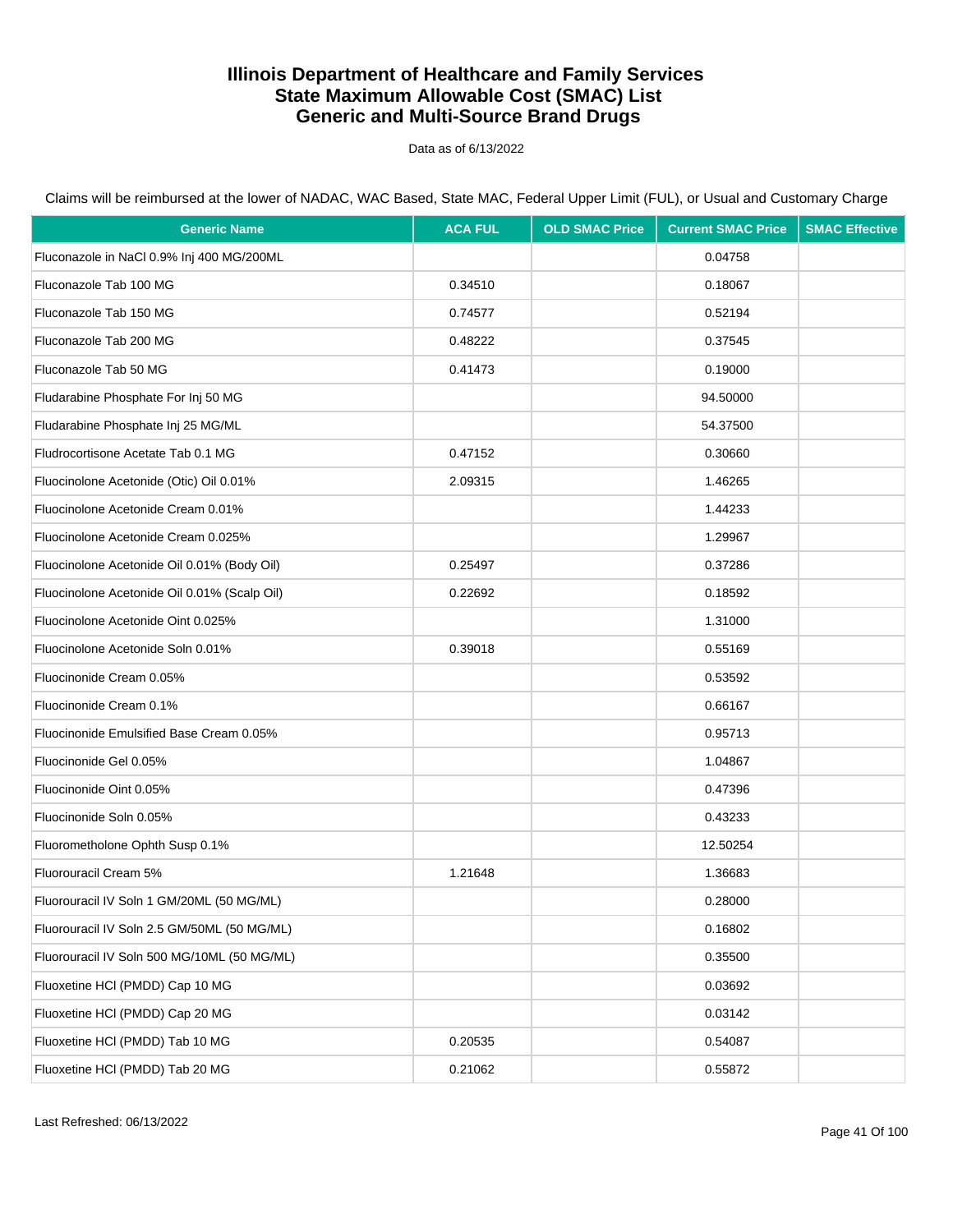Data as of 6/13/2022

Claims will be reimbursed at the lower of NADAC, WAC Based, State MAC, Federal Upper Limit (FUL), or Usual and Customary Charge

| <b>Generic Name</b>                                          | <b>ACA FUL</b> | <b>OLD SMAC Price</b> | <b>Current SMAC Price</b> | <b>SMAC Effective</b> |
|--------------------------------------------------------------|----------------|-----------------------|---------------------------|-----------------------|
| Fluoxetine HCl Cap 10 MG                                     | 0.10490        |                       | 0.02456                   |                       |
| Fluoxetine HCl Cap 20 MG                                     | 0.12691        |                       | 0.02323                   |                       |
| Fluoxetine HCl Cap 40 MG                                     | 0.11951        |                       | 0.05020                   |                       |
| Fluoxetine HCl Cap Delayed Release 90 MG                     |                |                       | 25.64000                  |                       |
| Fluoxetine HCI Solution 20 MG/5ML                            | 0.35060        |                       | 0.33759                   |                       |
| Fluoxetine HCl Tab 10 MG                                     | 0.20535        |                       | 0.16925                   |                       |
| Fluoxetine HCl Tab 20 MG                                     | 0.21062        |                       | 0.20614                   |                       |
| Fluoxetine HCI Tab 60 MG                                     | 0.87294        |                       | 0.99890                   |                       |
| Fluphenazine Decanoate Inj 25 MG/ML                          |                |                       | 12.18500                  |                       |
| Fluphenazine HCl Oral Conc 5 MG/ML                           |                |                       | 1.00155                   |                       |
| Fluphenazine HCI Tab 1 MG                                    |                |                       | 1.98230                   |                       |
| Fluphenazine HCl Tab 10 MG                                   |                |                       | 4.23180                   |                       |
| Fluphenazine HCI Tab 2.5 MG                                  |                |                       | 3.75800                   |                       |
| Fluphenazine HCI Tab 5 MG                                    |                |                       | 2.73790                   |                       |
| Flurandrenolide Lotion 0.05%                                 |                |                       | 1.46608                   |                       |
| Flurazepam HCl Cap 15 MG                                     |                |                       | 0.06130                   |                       |
| Flurazepam HCl Cap 30 MG                                     |                |                       | 0.07810                   |                       |
| Flurbiprofen Sodium Ophth Soln 0.03%                         |                |                       | 1.86816                   |                       |
| Flurbiprofen Tab 100 MG                                      |                |                       | 0.29920                   |                       |
| Flurbiprofen Tab 50 MG                                       |                |                       | 0.19500                   |                       |
| Flutamide Cap 125 MG                                         |                |                       | 0.43997                   |                       |
| Fluticasone Propionate Cream 0.05%                           |                |                       | 0.13383                   |                       |
| Fluticasone Propionate HFA Inhal Aer 110 MCG/ACT (125/Valve) |                |                       | 20.37167                  |                       |
| Fluticasone Propionate HFA Inhal Aer 220 MCG/ACT (250/Valve) |                |                       | 33.58416                  |                       |
| Fluticasone Propionate HFA Inhal Aero 44 MCG/ACT (50/Valve)  |                |                       | 18.39390                  |                       |
| Fluticasone Propionate Nasal Susp 50 MCG/ACT                 |                |                       | 0.21532                   |                       |
| Fluticasone Propionate Oint 0.005%                           |                |                       | 0.34483                   |                       |
| Fluticasone-Salmeterol Aer Powder BA 100-50 MCG/ACT          |                |                       | 1.53909                   |                       |
| Fluticasone-Salmeterol Aer Powder BA 250-50 MCG/ACT          |                |                       | 1.93568                   |                       |
| Fluticasone-Salmeterol Aer Powder BA 500-50 MCG/ACT          |                |                       | 2.63016                   |                       |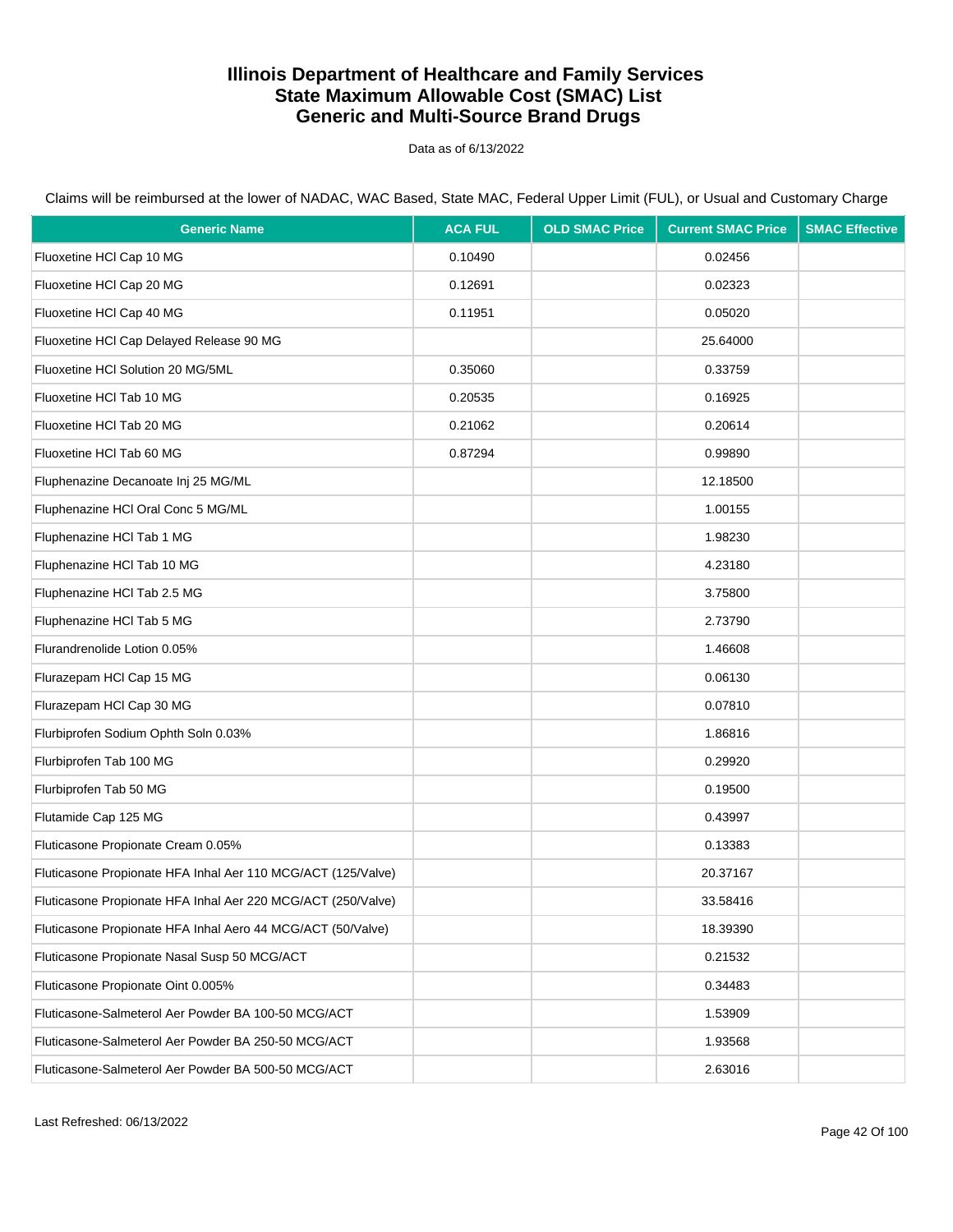Data as of 6/13/2022

| <b>Generic Name</b>                                      | <b>ACA FUL</b> | <b>OLD SMAC Price</b> | <b>Current SMAC Price</b> | <b>SMAC Effective</b> |
|----------------------------------------------------------|----------------|-----------------------|---------------------------|-----------------------|
| Fluvastatin Sodium Cap 20 MG (Base Equivalent)           |                |                       | 2.73167                   |                       |
| Fluvastatin Sodium Cap 40 MG (Base Equivalent)           |                |                       | 3.23686                   |                       |
| Fluvastatin Sodium Tab ER 24 HR 80 MG (Base Equivalent)  |                |                       | 3.83567                   |                       |
| Fluvoxamine Maleate Cap ER 24HR 100 MG                   |                |                       | 4.08433                   |                       |
| Fluvoxamine Maleate Cap ER 24HR 150 MG                   |                |                       | 5.25796                   |                       |
| Fluvoxamine Maleate Tab 100 MG                           | 0.32862        |                       | 0.16238                   |                       |
| Fluvoxamine Maleate Tab 25 MG                            | 0.19790        |                       | 0.15390                   |                       |
| Fluvoxamine Maleate Tab 50 MG                            | 0.30525        |                       | 0.23950                   |                       |
| Folic Acid Tab 1 MG                                      | 0.03152        |                       | 0.01700                   |                       |
| Folic Acid-Pyridoxine-Cyanocobalamin Tab 2.5-25-2 MG     |                |                       | 0.26489                   |                       |
| Folic Acid-Vitamin B6-Vitamin B12 Tab 2.5-25-1 MG        |                |                       | 0.47039                   |                       |
| Fondaparinux Sodium Subcutaneous Inj 10 MG/0.8ML         |                |                       | 72.62500                  |                       |
| Fondaparinux Sodium Subcutaneous Inj 2.5 MG/0.5ML        |                |                       | 25.48000                  |                       |
| Fondaparinux Sodium Subcutaneous Inj 5 MG/0.4ML          |                |                       | 145.25000                 |                       |
| Fondaparinux Sodium Subcutaneous Inj 7.5 MG/0.6ML        |                |                       | 64.06952                  |                       |
| Formoterol Fumarate Soln Nebu 20 MCG/2ML                 |                |                       | 5.44024                   |                       |
| Fosamprenavir Calcium Tab 700 MG (Base Equiv)            |                |                       | 14.06850                  |                       |
| Fosfomycin Tromethamine Powd Pack 3 GM (Base Equivalent) |                |                       | 59.95480                  |                       |
| Fosinopril Sodium & Hydrochlorothiazide Tab 10-12.5 MG   |                |                       | 0.95700                   |                       |
| Fosinopril Sodium & Hydrochlorothiazide Tab 20-12.5 MG   |                |                       | 0.88800                   |                       |
| Fosinopril Sodium Tab 10 MG                              | 0.16423        |                       | 0.10244                   |                       |
| Fosinopril Sodium Tab 20 MG                              |                |                       | 0.09833                   |                       |
| Fosinopril Sodium Tab 40 MG                              |                |                       | 0.14937                   |                       |
| Fosphenytoin Sodium Inj 100 MG/2ML (Phenytoin Equiv)     |                |                       | 0.88400                   |                       |
| Frovatriptan Succinate Tab 2.5 MG (Base Equivalent)      | 10.53289       |                       | 14.86501                  |                       |
| Furosemide Inj 10 MG/ML                                  |                |                       | 0.36590                   |                       |
| Furosemide Oral Soln 10 MG/ML                            |                |                       | 0.08325                   |                       |
| Furosemide Tab 20 MG                                     | 0.03078        |                       | 0.02282                   |                       |
| Furosemide Tab 40 MG                                     | 0.03891        |                       | 0.01631                   |                       |
| Furosemide Tab 80 MG                                     | 0.07194        |                       | 0.03013                   |                       |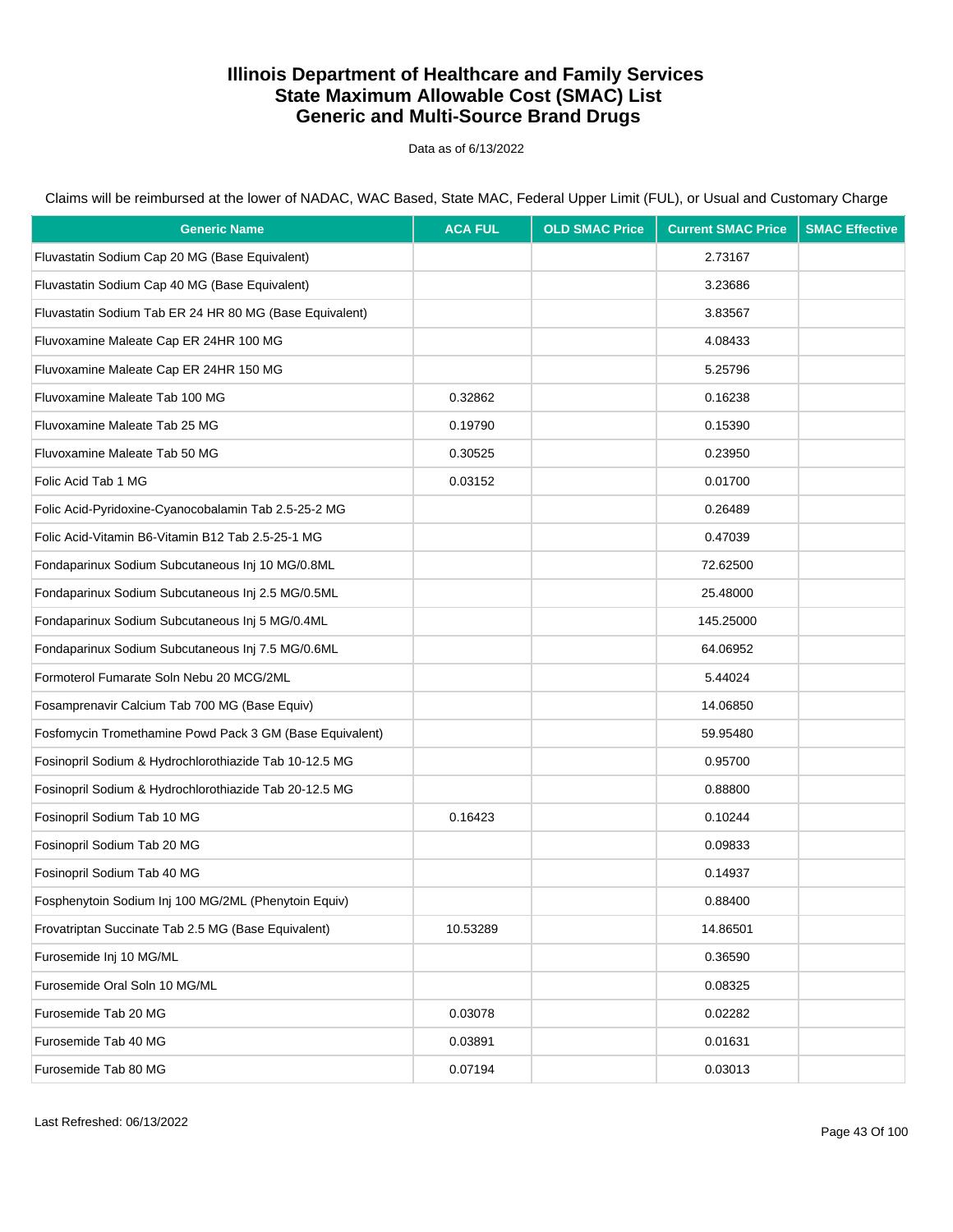Data as of 6/13/2022

| <b>Generic Name</b>                                | <b>ACA FUL</b> | <b>OLD SMAC Price</b> | <b>Current SMAC Price</b> | <b>SMAC Effective</b> |
|----------------------------------------------------|----------------|-----------------------|---------------------------|-----------------------|
| Gabapentin Cap 100 MG                              | 0.02962        |                       | 0.02291                   |                       |
| Gabapentin Cap 300 MG                              | 0.05283        |                       | 0.03899                   |                       |
| Gabapentin Cap 400 MG                              | 0.07153        |                       | 0.04698                   |                       |
| Gabapentin Oral Soln 250 MG/5ML                    | 0.13787        |                       | 0.10805                   |                       |
| Gabapentin Tab 600 MG                              | 0.12467        |                       | 0.06198                   |                       |
| Gabapentin Tab 800 MG                              | 0.14687        |                       | 0.11759                   |                       |
| Galantamine Hydrobromide Cap ER 24HR 16 MG         | 1.06824        |                       | 1.18400                   |                       |
| Galantamine Hydrobromide Cap ER 24HR 24 MG         | 1.24300        |                       | 1.31500                   |                       |
| Galantamine Hydrobromide Cap ER 24HR 8 MG          | 1.27211        |                       | 1.40000                   |                       |
| Galantamine Hydrobromide Tab 12 MG                 | 0.83193        |                       | 0.49000                   |                       |
| Galantamine Hydrobromide Tab 4 MG                  | 0.41534        |                       | 0.56661                   |                       |
| Galantamine Hydrobromide Tab 8 MG                  | 0.52428        |                       | 0.46428                   |                       |
| Galsulfase Soln For IV Infusion 1 MG/ML            |                |                       | 382.23400                 |                       |
| Gatifloxacin Ophth Soln 0.5%                       |                |                       | 12.24211                  |                       |
| Gemfibrozil Tab 600 MG                             | 0.10827        |                       | 0.08802                   |                       |
| Gentamicin Sulfate Cream 0.1%                      |                |                       | 1.08078                   |                       |
| Gentamicin Sulfate Inj 40 MG/ML                    |                |                       | 0.42084                   |                       |
| Gentamicin Sulfate Oint 0.1%                       |                |                       | 1.66667                   |                       |
| Gentamicin Sulfate Ophth Oint 0.3%                 |                |                       | 2.95143                   |                       |
| Gentamicin Sulfate Ophth Soln 0.3%                 | 0.75499        |                       | 0.52933                   |                       |
| Glatiramer Acetate Soln Prefilled Syringe 20 MG/ML |                |                       | 45.59638                  |                       |
| Glatiramer Acetate Soln Prefilled Syringe 40 MG/ML |                |                       | 121.91297                 |                       |
| Glimepiride Tab 1 MG                               | 0.03376        |                       | 0.02340                   |                       |
| Glimepiride Tab 2 MG                               | 0.03802        |                       | 0.02810                   |                       |
| Glimepiride Tab 4 MG                               | 0.04806        |                       | 0.03453                   |                       |
| Glipizide Tab 10 MG                                |                |                       | 0.03160                   |                       |
| Glipizide Tab 5 MG                                 | 0.03600        |                       | 0.01834                   |                       |
| Glipizide Tab ER 24HR 10 MG                        | 0.18199        |                       | 0.11496                   |                       |
| Glipizide Tab ER 24HR 2.5 MG                       | 0.12737        |                       | 0.10696                   |                       |
| Glipizide Tab ER 24HR 5 MG                         | 0.09773        |                       | 0.07990                   |                       |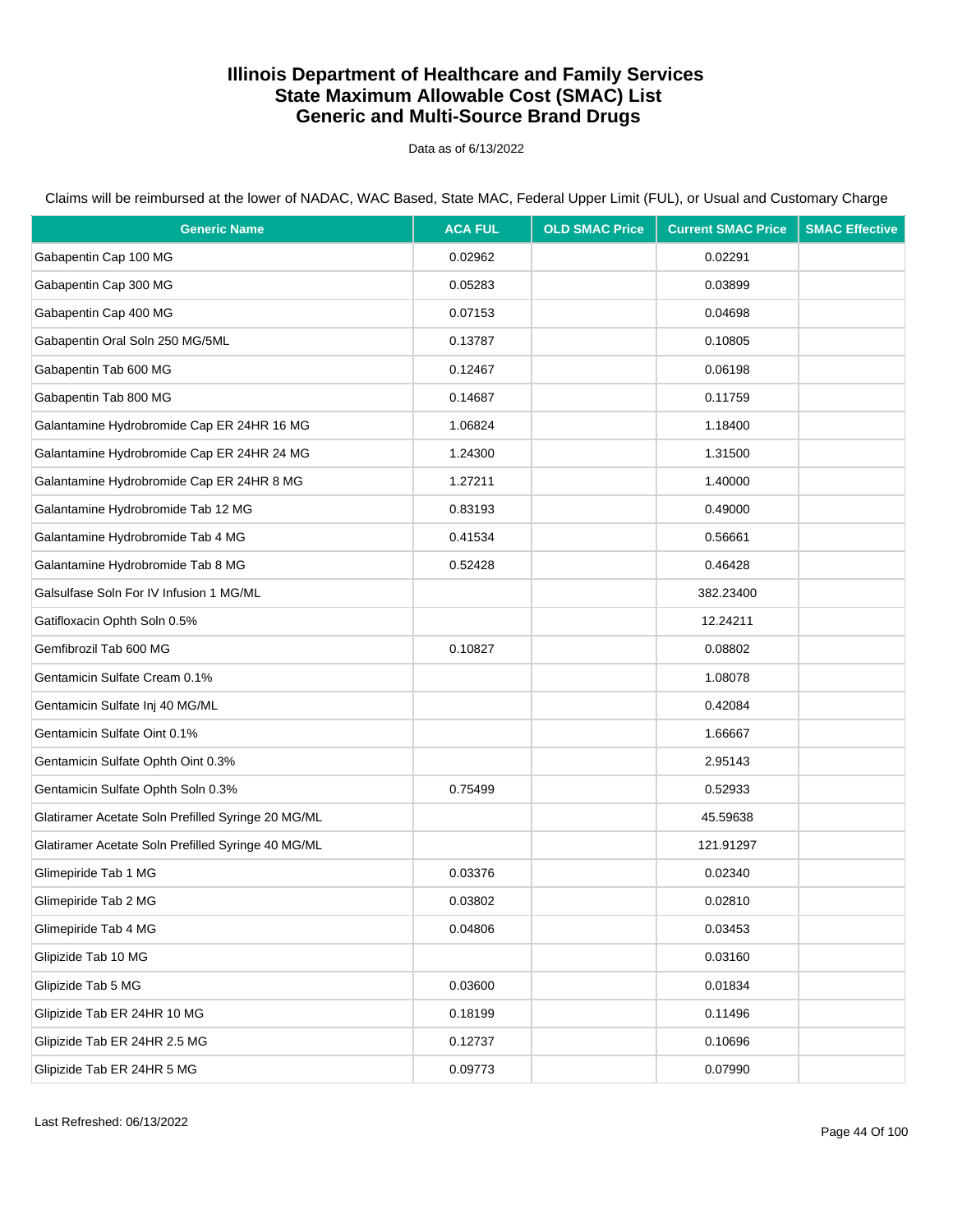Data as of 6/13/2022

| <b>Generic Name</b>                       | <b>ACA FUL</b> | <b>OLD SMAC Price</b> | <b>Current SMAC Price</b> | <b>SMAC Effective</b> |
|-------------------------------------------|----------------|-----------------------|---------------------------|-----------------------|
| Glipizide-Metformin HCl Tab 2.5-250 MG    |                |                       | 0.31596                   |                       |
| Glipizide-Metformin HCl Tab 2.5-500 MG    |                |                       | 0.27505                   |                       |
| Glipizide-Metformin HCl Tab 5-500 MG      |                |                       | 0.11384                   |                       |
| Glucagon (rDNA) For Inj Kit 1 MG          |                |                       | 268.40000                 |                       |
| <b>Glucose Blood Test Strip</b>           |                |                       | 1.20877                   |                       |
| Glyburide Micronized Tab 1.5 MG           |                |                       | 0.02580                   |                       |
| Glyburide Micronized Tab 3 MG             |                |                       | 0.03081                   |                       |
| Glyburide Micronized Tab 6 MG             |                |                       | 0.05788                   |                       |
| Glyburide Tab 1.25 MG                     |                |                       | 0.06810                   |                       |
| Glyburide Tab 2.5 MG                      | 0.07341        |                       | 0.03220                   |                       |
| Glyburide Tab 5 MG                        | 0.08981        |                       | 0.03451                   |                       |
| Glyburide-Metformin Tab 1.25-250 MG       |                |                       | 0.03860                   |                       |
| Glyburide-Metformin Tab 2.5-500 MG        |                |                       | 0.04746                   |                       |
| Glyburide-Metformin Tab 5-500 MG          |                |                       | 0.03338                   |                       |
| Glycerol Phenylbutyrate Liquid 1.1 GM/ML  |                |                       | 191.45632                 |                       |
| Glycine Diluent for Injection             |                |                       | 0.21840                   |                       |
| Glycopyrrolate Inj 0.2 MG/ML              |                |                       | 11.45400                  |                       |
| Glycopyrrolate Inj 0.4 MG/2ML (0.2 MG/ML) |                |                       | 11.45400                  |                       |
| Glycopyrrolate Inj 1 MG/5ML (0.2 MG/ML)   |                |                       | 5.40643                   |                       |
| Glycopyrrolate Inj 4 MG/20ML (0.2 MG/ML)  |                |                       | 11.45400                  |                       |
| Glycopyrrolate Tab 1 MG                   | 0.44120        |                       | 0.06670                   |                       |
| Glycopyrrolate Tab 2 MG                   | 1.29784        |                       | 0.17500                   |                       |
| Goserelin Acetate Implant 10.8 MG         |                |                       | 1898.12700                |                       |
| Goserelin Acetate Implant 3.6 MG          |                |                       | 667.42180                 |                       |
| Granisetron HCl Inj 1 MG/ML               |                |                       | 18.52500                  |                       |
| Granisetron HCl Tab 1 MG                  |                |                       | 1.88283                   |                       |
| Griseofulvin Microsize Susp 125 MG/5ML    | 0.25472        |                       | 0.13333                   |                       |
| Griseofulvin Microsize Tab 500 MG         |                |                       | 5.76313                   |                       |
| Griseofulvin Ultramicrosize Tab 125 MG    |                |                       | 2.57431                   |                       |
| Griseofulvin Ultramicrosize Tab 250 MG    |                |                       | 3.04733                   |                       |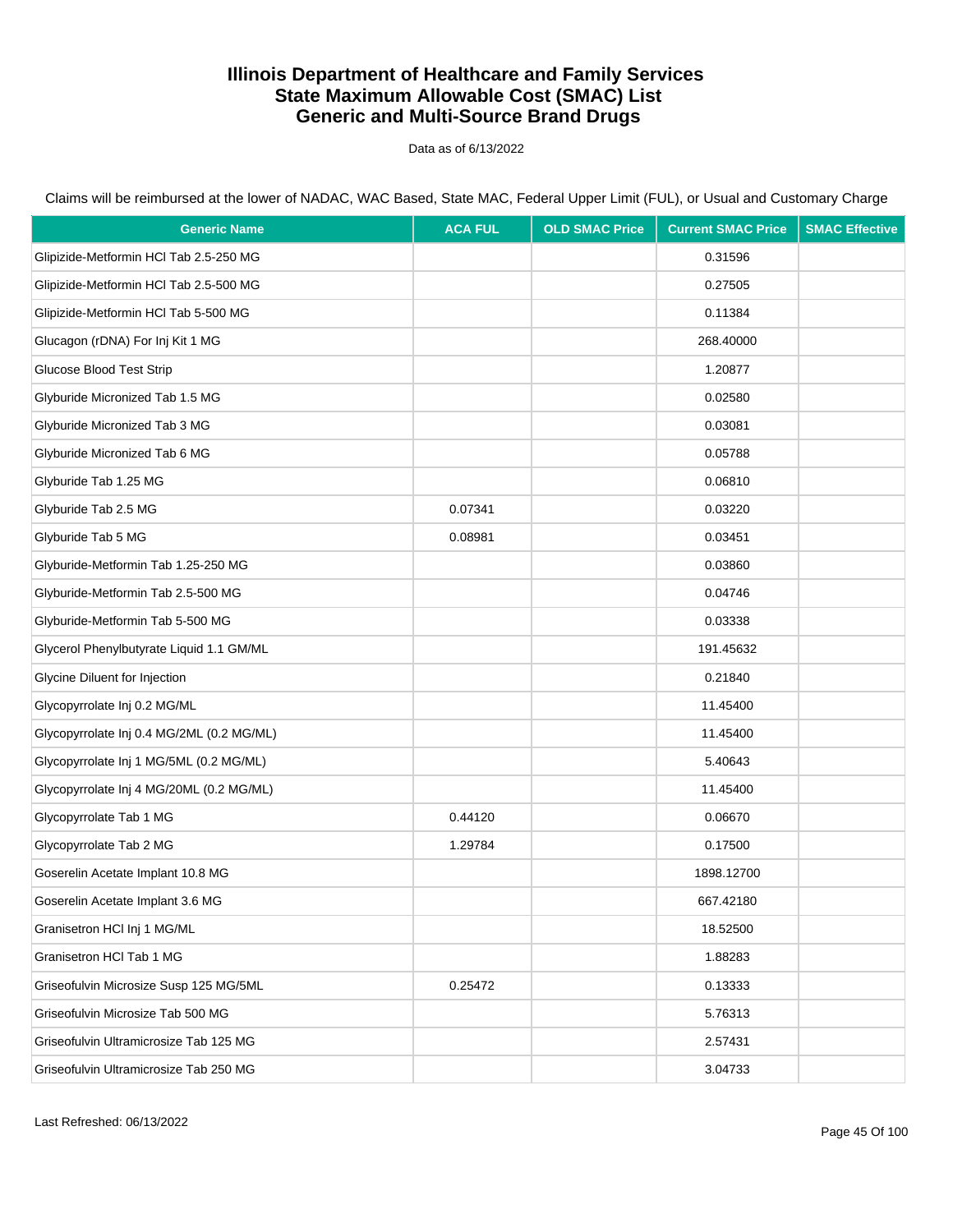Data as of 6/13/2022

Claims will be reimbursed at the lower of NADAC, WAC Based, State MAC, Federal Upper Limit (FUL), or Usual and Customary Charge

| <b>Generic Name</b>                                     | <b>ACA FUL</b> | <b>OLD SMAC Price</b> | <b>Current SMAC Price</b> | <b>SMAC Effective</b> |
|---------------------------------------------------------|----------------|-----------------------|---------------------------|-----------------------|
| Guaifenesin Liquid 100 MG/5ML                           |                |                       | 0.00657                   |                       |
| Guaifenesin Tab 200 MG                                  |                |                       | 0.03900                   |                       |
| Guaifenesin-Codeine Soln 100-10 MG/5ML                  |                |                       | 0.01088                   |                       |
| Guanfacine HCI Tab 1 MG                                 | 0.49950        |                       | 0.36780                   |                       |
| Guanfacine HCl Tab 2 MG                                 | 0.70199        |                       | 0.60180                   |                       |
| Guanfacine HCI Tab ER 24HR 1 MG (Base Equiv)            | 0.24474        |                       | 0.24130                   |                       |
| Guanfacine HCI Tab ER 24HR 2 MG (Base Equiv)            | 0.26252        |                       | 0.24000                   |                       |
| Guanfacine HCI Tab ER 24HR 3 MG (Base Equiv)            | 0.25417        |                       | 0.19281                   |                       |
| Guanfacine HCI Tab ER 24HR 4 MG (Base Equiv)            | 0.35575        |                       | 0.21390                   |                       |
| Halobetasol Propionate Cream 0.05%                      |                |                       | 0.75600                   |                       |
| Halobetasol Propionate Oint 0.05%                       |                |                       | 0.83075                   |                       |
| Haloperidol Decanoate IM Soln 100 MG/ML                 |                |                       | 29.40000                  |                       |
| Haloperidol Decanoate IM Soln 50 MG/ML                  |                |                       | 14.49000                  |                       |
| Haloperidol Lactate Inj 5 MG/ML                         |                |                       | 0.63747                   |                       |
| Haloperidol Lactate Oral Conc 2 MG/ML                   |                |                       | 0.03924                   |                       |
| Haloperidol Tab 0.5 MG                                  | 0.29479        |                       | 0.19360                   |                       |
| Haloperidol Tab 1 MG                                    | 0.33605        |                       | 0.31640                   |                       |
| Haloperidol Tab 10 MG                                   | 0.47660        |                       | 0.52480                   |                       |
| Haloperidol Tab 2 MG                                    | 0.43850        |                       | 0.37676                   |                       |
| Haloperidol Tab 20 MG                                   | 0.93339        |                       | 0.72120                   |                       |
| Haloperidol Tab 5 MG                                    | 0.44585        |                       | 0.33103                   |                       |
| Heparin Sodium (Porcine) Inj 1000 Unit/ML               |                |                       | 0.17836                   |                       |
| Heparin Sodium (Porcine) Inj 10000 Unit/ML              |                |                       | 1.99248                   |                       |
| Heparin Sodium (Porcine) Inj 20000 Unit/ML              |                |                       | 6.94193                   |                       |
| Heparin Sodium (Porcine) Inj 5000 Unit/ML               |                |                       | 0.84168                   |                       |
| Heparin Sodium (Porcine) Lock Flush IV Soln 10 Unit/ML  |                |                       | 0.20000                   |                       |
| Heparin Sodium (Porcine) Lock Flush IV Soln 100 Unit/ML |                |                       | 0.44907                   |                       |
| Histrelin Acetate Implant Kit 50 MG                     |                |                       | 4211.40672                |                       |
| Hydralazine HCl Tab 10 MG                               | 0.03444        |                       | 0.03167                   |                       |
| Hydralazine HCl Tab 100 MG                              | 0.08618        |                       | 0.06205                   |                       |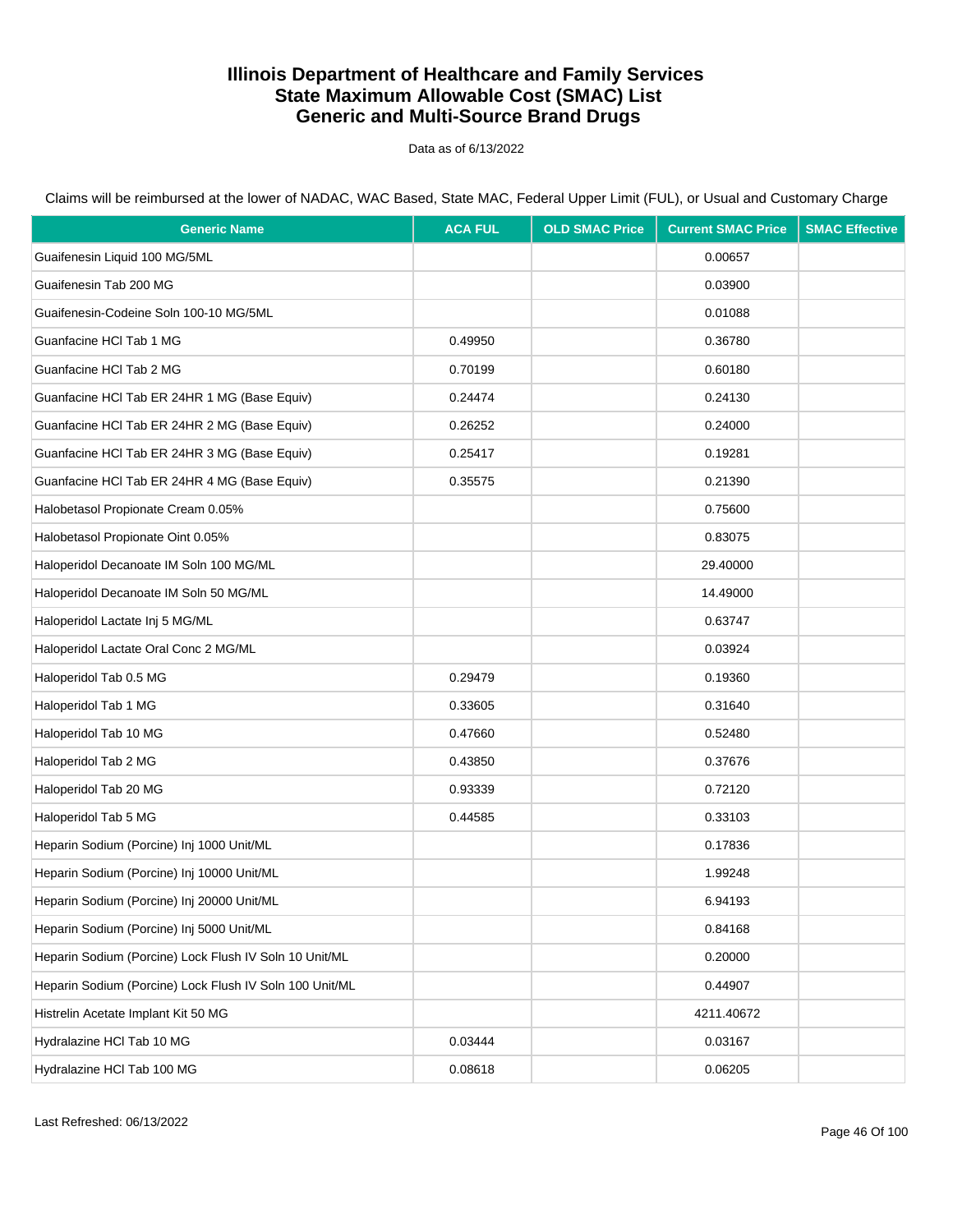Data as of 6/13/2022

| <b>Generic Name</b>                                       | <b>ACA FUL</b> | <b>OLD SMAC Price</b> | <b>Current SMAC Price</b> | <b>SMAC Effective</b> |
|-----------------------------------------------------------|----------------|-----------------------|---------------------------|-----------------------|
| Hydralazine HCl Tab 25 MG                                 | 0.04132        |                       | 0.03020                   |                       |
| Hydralazine HCl Tab 50 MG                                 | 0.05110        |                       | 0.03105                   |                       |
| Hydrochlorothiazide Cap 12.5 MG                           | 0.03339        |                       | 0.02738                   |                       |
| Hydrochlorothiazide Tab 12.5 MG                           | 0.05079        |                       | 0.03516                   |                       |
| Hydrochlorothiazide Tab 25 MG                             | 0.01329        |                       | 0.01157                   |                       |
| Hydrochlorothiazide Tab 50 MG                             | 0.02737        |                       | 0.01804                   |                       |
| Hydrocod Polst-Chlorphen Polst ER Susp 10-8 MG/5ML        |                |                       | 0.31710                   |                       |
| Hydrocodone w/ Homatropine Syrup 5-1.5 MG/5ML             |                |                       | 0.06417                   |                       |
| Hydrocodone w/ Homatropine Tab 5-1.5 MG                   |                |                       | 0.67035                   |                       |
| Hydrocodone-Acetaminophen Soln 7.5-325 MG/15ML            | 0.07754        |                       | 0.04484                   |                       |
| Hydrocodone-Acetaminophen Soln 7.5-500 MG/15ML            |                |                       | 0.03010                   |                       |
| Hydrocodone-Acetaminophen Tab 10-300 MG                   | 0.99724        |                       | 0.48977                   |                       |
| Hydrocodone-Acetaminophen Tab 10-325 MG                   | 0.13467        |                       | 0.08520                   |                       |
| Hydrocodone-Acetaminophen Tab 5-300 MG                    | 0.88015        |                       | 0.22920                   |                       |
| Hydrocodone-Acetaminophen Tab 5-325 MG                    | 0.10657        |                       | 0.07820                   |                       |
| Hydrocodone-Acetaminophen Tab 7.5-300 MG                  | 0.75728        |                       | 0.47991                   |                       |
| Hydrocodone-Acetaminophen Tab 7.5-325 MG                  | 0.12718        |                       | 0.07087                   |                       |
| Hydrocodone-Ibuprofen Tab 10-200 MG                       |                |                       | 2.25479                   |                       |
| Hydrocodone-Ibuprofen Tab 7.5-200 MG                      |                |                       | 0.15400                   |                       |
| Hydrocortisone Acetate Suppos 25 MG                       |                |                       | 2.03875                   |                       |
| Hydrocortisone Acetate w/ Pramoxine Perianal Cream 1-1%   |                |                       | 3.08300                   |                       |
| Hydrocortisone Acetate w/ Pramoxine Perianal Cream 2.5-1% |                |                       | 4.53433                   |                       |
| Hydrocortisone Butyrate Cream 0.1%                        |                |                       | 2.56852                   |                       |
| Hydrocortisone Butyrate Oint 0.1%                         |                |                       | 0.54640                   |                       |
| Hydrocortisone Butyrate Soln 0.1%                         |                |                       | 1.11000                   |                       |
| Hydrocortisone Cream 1%                                   |                |                       | 0.07000                   |                       |
| Hydrocortisone Cream 2.5%                                 |                |                       | 0.07675                   |                       |
| Hydrocortisone Enema 100 MG/60ML                          |                |                       | 0.08828                   |                       |
| Hydrocortisone Lotion 1%                                  |                |                       | 0.06599                   |                       |
| Hydrocortisone Lotion 2.5%                                |                |                       | 0.11831                   |                       |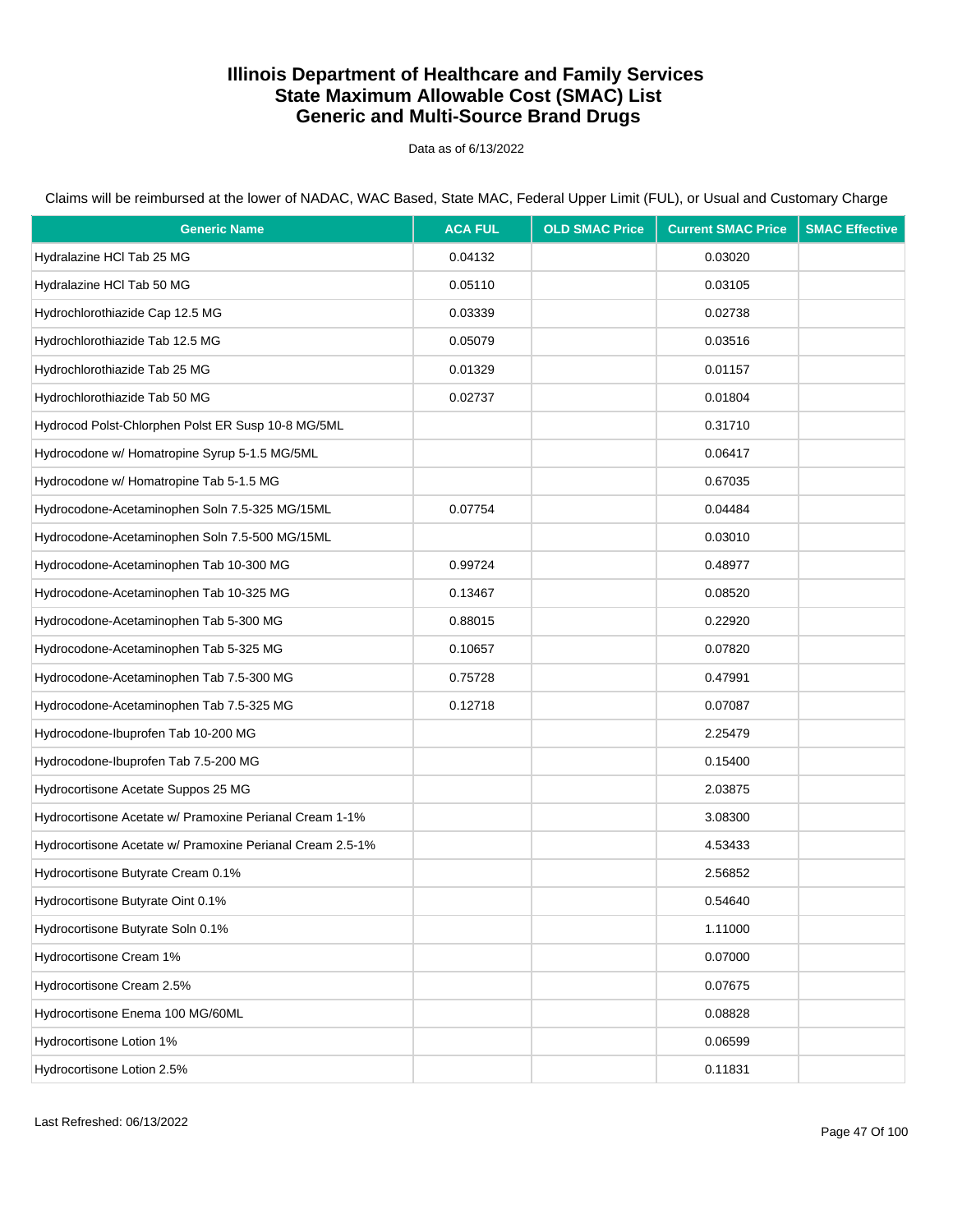Data as of 6/13/2022

| <b>Generic Name</b>                                          | <b>ACA FUL</b> | <b>OLD SMAC Price</b> | <b>Current SMAC Price</b> | <b>SMAC Effective</b> |
|--------------------------------------------------------------|----------------|-----------------------|---------------------------|-----------------------|
| Hydrocortisone Oint 1%                                       |                |                       | 0.04667                   |                       |
| Hydrocortisone Oint 2.5%                                     |                |                       | 0.09200                   |                       |
| Hydrocortisone Perianal Cream 1%                             |                |                       | 0.59650                   |                       |
| Hydrocortisone Perianal Cream 2.5%                           | 0.30048        |                       | 0.28815                   |                       |
| Hydrocortisone Sodium Succinate For Inj 100 MG               |                |                       | 2.52200                   |                       |
| Hydrocortisone Tab 10 MG                                     | 0.30310        |                       | 0.18980                   |                       |
| Hydrocortisone Tab 20 MG                                     | 0.52486        |                       | 0.13960                   |                       |
| Hydrocortisone Tab 5 MG                                      | 0.23797        |                       | 0.15309                   |                       |
| Hydrocortisone Valerate Cream 0.2%                           |                |                       | 1.04733                   |                       |
| Hydrocortisone Valerate Oint 0.2%                            |                |                       | 3.09854                   |                       |
| Hydrocortisone w/ Acetic Acid Otic Soln 1-2%                 |                |                       | 5.51733                   |                       |
| Hydromorphone HCl Inj 2 MG/ML                                |                |                       | 0.65000                   |                       |
| Hydromorphone HCl Liqd 1 MG/ML                               | 0.35429        |                       | 0.23245                   |                       |
| Hydromorphone HCI Preservative Free (PF) Inj 10 MG/ML        |                |                       | 1.67263                   |                       |
| Hydromorphone HCI Preservative Free (PF) Inj 2 MG/ML         |                |                       | 0.65000                   |                       |
| Hydromorphone HCI Tab 2 MG                                   | 0.09029        |                       | 0.05790                   |                       |
| Hydromorphone HCI Tab 4 MG                                   | 0.12985        |                       | 0.07665                   |                       |
| Hydromorphone HCI Tab 8 MG                                   | 0.29941        |                       | 0.20310                   |                       |
| Hydroquinone Cream 4%                                        |                |                       | 0.36681                   |                       |
| Hydroquinone Microspheres Cream 4%                           |                |                       | 2.49000                   |                       |
| Hydroxocobalamin Inj 1000 MCG/ML                             |                |                       | 0.83333                   |                       |
| Hydroxychloroquine Sulfate Tab 200 MG                        | 0.23240        |                       | 0.20240                   |                       |
| Hydroxyprogesterone Caproate (Bulk) Powder                   |                |                       | 160.00000                 |                       |
| Hydroxyprogesterone Caproate Soln Auto-Injector 275 MG/1.1ML |                |                       | 727.08000                 |                       |
| Hydroxyurea Cap 500 MG                                       | 0.29087        |                       | 0.18352                   |                       |
| Hydroxyzine HCI IM Soln 50 MG/ML                             |                |                       | 4.38000                   |                       |
| Hydroxyzine HCI Syrup 10 MG/5ML                              |                |                       | 0.02875                   |                       |
| Hydroxyzine HCl Tab 10 MG                                    | 0.03934        |                       | 0.03086                   |                       |
| Hydroxyzine HCl Tab 25 MG                                    | 0.05113        |                       | 0.03466                   |                       |
| Hydroxyzine HCl Tab 50 MG                                    | 0.06545        |                       | 0.03598                   |                       |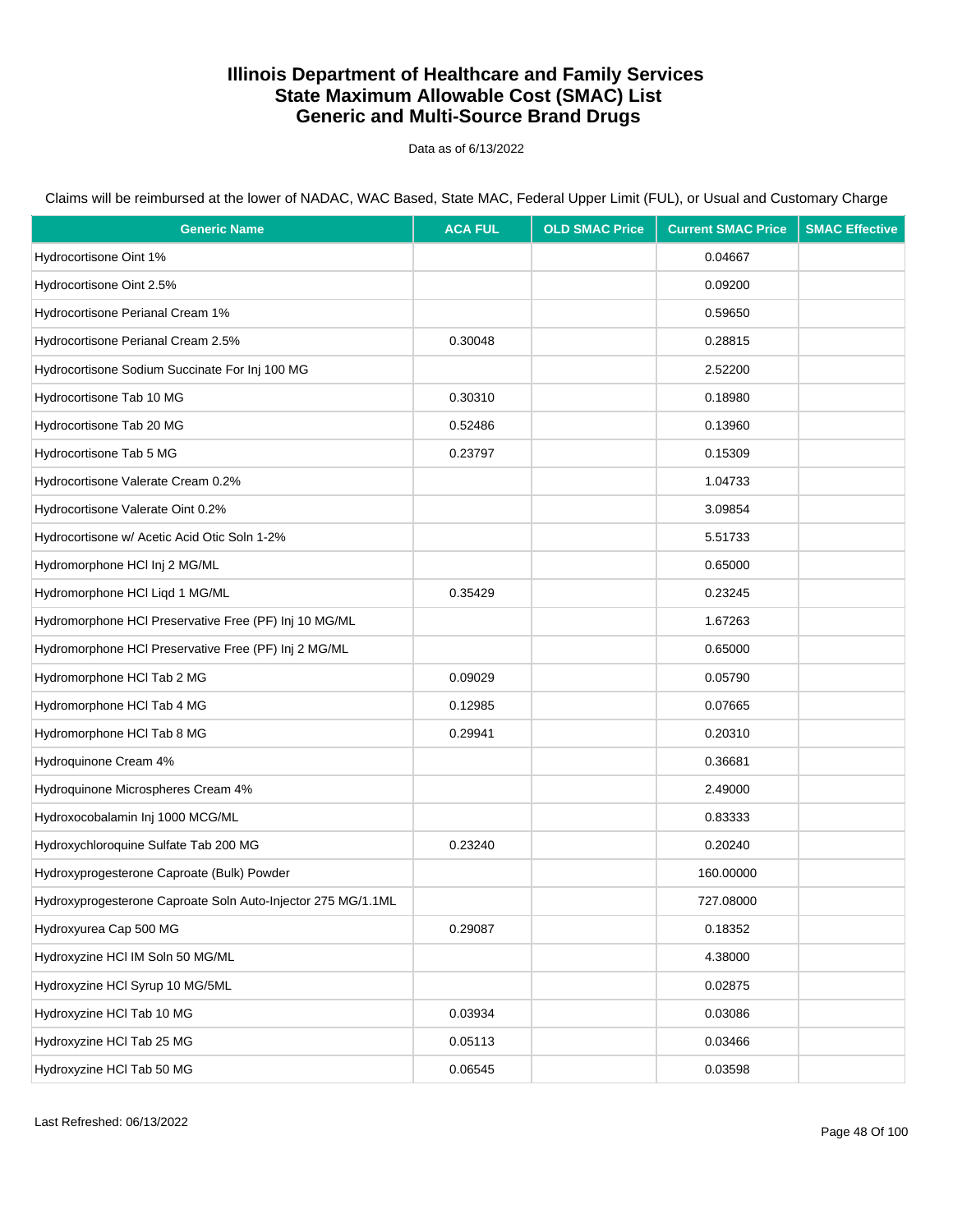Data as of 6/13/2022

Claims will be reimbursed at the lower of NADAC, WAC Based, State MAC, Federal Upper Limit (FUL), or Usual and Customary Charge

| <b>Generic Name</b>                                         | <b>ACA FUL</b> | <b>OLD SMAC Price</b> | <b>Current SMAC Price</b> | <b>SMAC Effective</b> |
|-------------------------------------------------------------|----------------|-----------------------|---------------------------|-----------------------|
| Hydroxyzine Pamoate Cap 100 MG                              |                |                       | 0.46230                   |                       |
| Hydroxyzine Pamoate Cap 25 MG                               | 0.07277        |                       | 0.05416                   |                       |
| Hydroxyzine Pamoate Cap 50 MG                               | 0.10145        |                       | 0.07790                   |                       |
| Hyoscyamine Sulfate Elixir 0.125 MG/5ML                     |                |                       | 0.08078                   |                       |
| Hyoscyamine Sulfate SL Tab 0.125 MG                         |                |                       | 0.07820                   |                       |
| Hyoscyamine Sulfate Soln 0.125 MG/ML                        |                |                       | 1.68913                   |                       |
| Hyoscyamine Sulfate Tab 0.125 MG                            |                |                       | 0.07440                   |                       |
| Hyoscyamine Sulfate Tab Disint 0.125 MG                     |                |                       | 0.12900                   |                       |
| Hyoscyamine Sulfate Tab ER 12HR 0.375 MG                    |                |                       | 0.24290                   |                       |
| Ibandronate Sodium Tab 150 MG (Base Equivalent)             | 7.92817        |                       | 3.72000                   |                       |
| Ibritumomab Tiuxetan for Yttrium-90 (Y-90) Kit 3.2 MG/2ML   |                |                       | 43608.24900               |                       |
| Ibuprofen Susp 100 MG/5ML                                   |                |                       | 0.03119                   |                       |
| Ibuprofen Tab 400 MG                                        |                |                       | 0.03286                   |                       |
| Ibuprofen Tab 600 MG                                        |                |                       | 0.03420                   |                       |
| Ibuprofen Tab 800 MG                                        |                |                       | 0.04700                   |                       |
| Icosapent Ethyl Cap 1 GM                                    |                |                       | 1.65852                   |                       |
| Ifosfamide For Inj 1 GM                                     |                |                       | 36.74000                  |                       |
| Iloprost Inhalation Solution 10 MCG/ML                      |                |                       | 134.16120                 |                       |
| Imatinib Mesylate Tab 100 MG (Base Equivalent)              |                |                       | 0.75589                   |                       |
| Imatinib Mesylate Tab 400 MG (Base Equivalent)              | 99.32887       |                       | 3.95500                   |                       |
| Imipramine HCI Tab 10 MG                                    | 0.08767        |                       | 0.06140                   |                       |
| Imipramine HCI Tab 25 MG                                    | 0.10735        |                       | 0.06780                   |                       |
| Imipramine HCI Tab 50 MG                                    | 0.13754        |                       | 0.10530                   |                       |
| Imipramine Pamoate Cap 100 MG                               |                |                       | 4.72727                   |                       |
| Imipramine Pamoate Cap 75 MG                                |                |                       | 5.26053                   |                       |
| Imiguimod Cream 5%                                          |                |                       | 0.99292                   |                       |
| Immune Globulin (Human) IV or Subcutaneous Soln 1 GM/10ML   |                |                       | 8.89895                   |                       |
| Immune Globulin (Human) IV or Subcutaneous Soln 10 GM/100ML |                |                       | 8.89895                   |                       |
| Immune Globulin (Human) IV or Subcutaneous Soln 2.5 GM/25ML |                |                       | 8.89895                   |                       |
| Immune Globulin (Human) IV or Subcutaneous Soln 20 GM/200ML |                |                       | 8.89895                   |                       |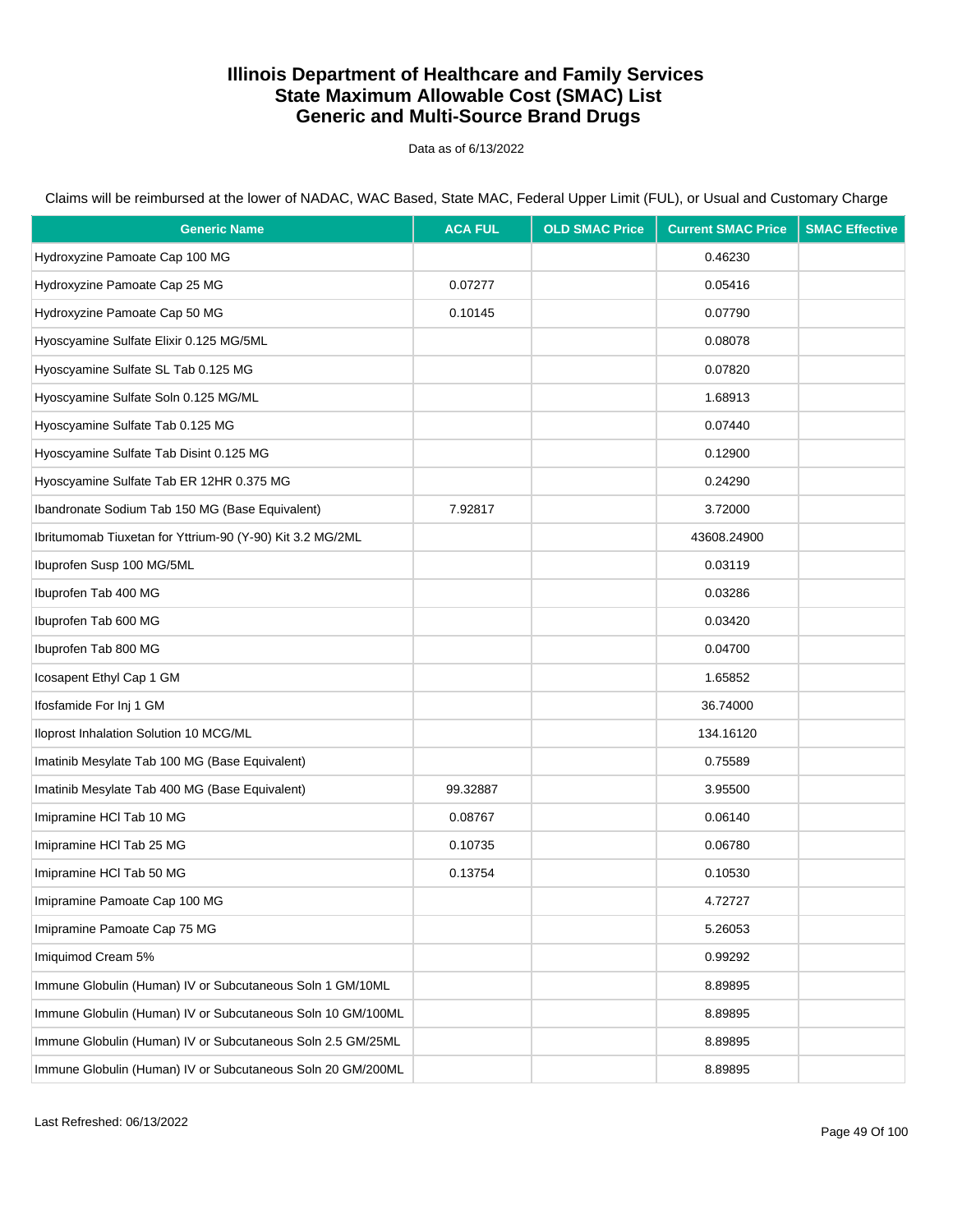Data as of 6/13/2022

Claims will be reimbursed at the lower of NADAC, WAC Based, State MAC, Federal Upper Limit (FUL), or Usual and Customary Charge

| <b>Generic Name</b>                                         | <b>ACA FUL</b> | <b>OLD SMAC Price</b> | <b>Current SMAC Price</b> | <b>SMAC Effective</b> |
|-------------------------------------------------------------|----------------|-----------------------|---------------------------|-----------------------|
| Immune Globulin (Human) IV or Subcutaneous Soln 30 GM/300ML |                |                       | 8.89895                   |                       |
| Immune Globulin (Human) IV or Subcutaneous Soln 5 GM/50ML   |                |                       | 8.89895                   |                       |
| Immune Globulin (Human) IV Soln 0.5 GM/10ML                 |                |                       | 6.91373                   |                       |
| Immune Globulin (Human) IV Soln 10 GM/100ML                 |                |                       | 8.31000                   |                       |
| Immune Globulin (Human) IV Soln 10 GM/200ML                 |                |                       | 7.59101                   |                       |
| Immune Globulin (Human) IV Soln 2.5 GM/50ML                 |                |                       | 6.91373                   |                       |
| Immune Globulin (Human) IV Soln 20 GM/200ML                 |                |                       | 8.31000                   |                       |
| Immune Globulin (Human) IV Soln 40 GM/400ML                 |                |                       | 8.31000                   |                       |
| Immune Globulin (Human) IV Soln 5 GM/100ML                  |                |                       | 7.59101                   |                       |
| Immune Globulin (Human) IV Soln 5 GM/50ML                   |                |                       | 8.31000                   |                       |
| Immune Globulin (Human) Subcutaneous Inj 1 GM/5ML           |                |                       | 19.22200                  |                       |
| Immune Globulin (Human) Subcutaneous Inj 10 GM/50ML         |                |                       | 18.82000                  |                       |
| Immune Globulin (Human) Subcutaneous Inj 2 GM/10ML          |                |                       | 19.00000                  |                       |
| Immune Globulin (Human) Subcutaneous Inj 4 GM/20ML          |                |                       | 19.22200                  |                       |
| Immune Globulin (Human) Subcutaneous Inj 8 GM/40ML          |                |                       | 19.66000                  |                       |
| Indapamide Tab 1.25 MG                                      |                |                       | 0.09380                   |                       |
| Indapamide Tab 2.5 MG                                       |                |                       | 0.14820                   |                       |
| Indomethacin Cap 25 MG                                      | 0.13496        |                       | 0.02910                   |                       |
| Indomethacin Cap 50 MG                                      | 0.15346        |                       | 0.07690                   |                       |
| Indomethacin Cap ER 75 MG                                   | 0.23732        |                       | 0.06667                   |                       |
| Infliximab For IV Inj 100 MG                                |                |                       | 1067.19408                |                       |
| Interferon Beta-1a For IM Inj Kit 30MCG (33MCG/Vial)        |                |                       | 1724.51175                |                       |
| Interferon Beta-1a IM Auto-Injector Kit 30 MCG/0.5ML        |                |                       | 6898.04700                |                       |
| Interferon Beta-1a IM Prefilled Syringe Kit 30 MCG/0.5ML    |                |                       | 6898.04700                |                       |
| Interferon Beta-1a Soln Auto-Inj 22 MCG/0.5ML               |                |                       | 1262.86824                |                       |
| Interferon Beta-1a Soln Auto-inj 44 MCG/0.5ML               |                |                       | 1262.86824                |                       |
| Interferon Beta-1a Soln Pref Syr 22 MCG/0.5ML               |                |                       | 1262.86824                |                       |
| Interferon Beta-1a Soln Pref Syr 44 MCG/0.5ML               |                |                       | 1262.86824                |                       |
| Ipratropium Bromide Inhal Soln 0.02%                        |                |                       | 0.05067                   |                       |
| Ipratropium Bromide Nasal Soln 0.03% (21 MCG/SPRAY)         | 0.80542        |                       | 0.23084                   |                       |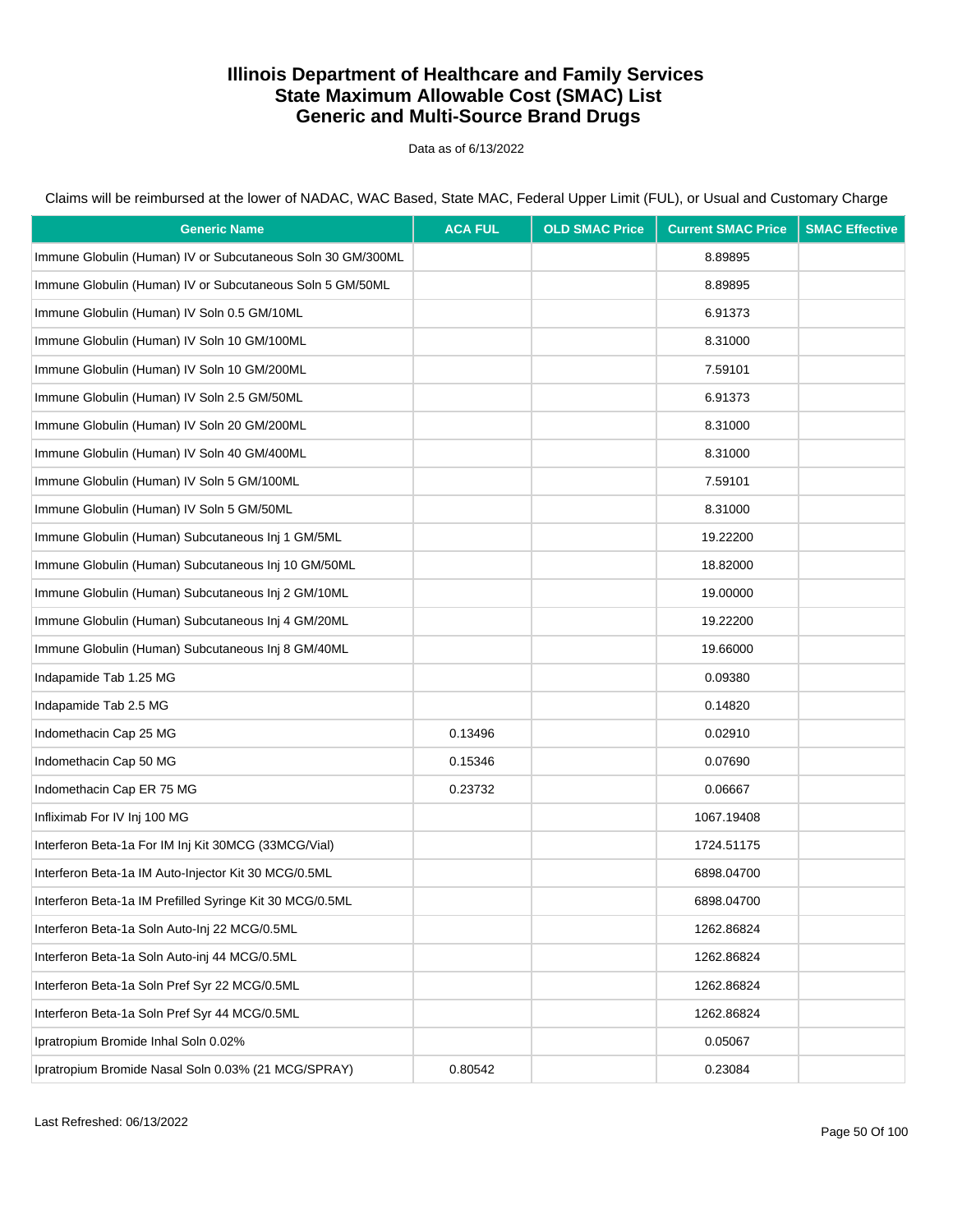Data as of 6/13/2022

| <b>Generic Name</b>                                  | <b>ACA FUL</b> | <b>OLD SMAC Price</b> | <b>Current SMAC Price</b> | <b>SMAC Effective</b> |
|------------------------------------------------------|----------------|-----------------------|---------------------------|-----------------------|
| Ipratropium Bromide Nasal Soln 0.06% (42 MCG/SPRAY)  |                |                       | 0.54166                   |                       |
| Ipratropium-Albuterol Nebu Soln 0.5-2.5(3) MG/3ML    |                |                       | 0.04222                   |                       |
| Irbesartan Tab 150 MG                                | 0.20872        |                       | 0.11244                   |                       |
| Irbesartan Tab 300 MG                                | 0.31111        |                       | 0.04367                   |                       |
| Irbesartan Tab 75 MG                                 | 0.20973        |                       | 0.08700                   |                       |
| Irbesartan-Hydrochlorothiazide Tab 150-12.5 MG       | 0.32758        |                       | 0.15667                   |                       |
| Irbesartan-Hydrochlorothiazide Tab 300-12.5 MG       | 0.30273        |                       | 0.17176                   |                       |
| Irinotecan HCI Inj 100 MG/5ML (20 MG/ML)             |                |                       | 2.63400                   |                       |
| Irinotecan HCI Inj 40 MG/2ML (20 MG/ML)              |                |                       | 3.38500                   |                       |
| Iron Polysacch Complex-Vit B12-FA Cap 150-0.025-1 MG |                |                       | 0.10283                   |                       |
| Isoniazid Syrup 50 MG/5ML                            |                |                       | 0.61734                   |                       |
| Isoniazid Tab 100 MG                                 |                |                       | 0.09150                   |                       |
| Isoniazid Tab 300 MG                                 |                |                       | 0.09990                   |                       |
| Isopropyl Alcohol Wipes 70%                          |                |                       | 0.01500                   |                       |
| Isosorbide Dinitrate Tab 10 MG                       | 0.32282        |                       | 0.29547                   |                       |
| Isosorbide Dinitrate Tab 20 MG                       | 0.31243        |                       | 0.30322                   |                       |
| Isosorbide Dinitrate Tab 30 MG                       | 0.41501        |                       | 0.26098                   |                       |
| Isosorbide Dinitrate Tab 5 MG                        | 0.34241        |                       | 0.09160                   |                       |
| Isosorbide Dinitrate Tab CR 40 MG                    |                |                       | 0.62660                   |                       |
| Isosorbide Mononitrate Tab 10 MG                     |                |                       | 0.11856                   |                       |
| Isosorbide Mononitrate Tab 20 MG                     |                |                       | 0.09070                   |                       |
| Isosorbide Mononitrate Tab ER 24HR 120 MG            | 0.25336        |                       | 0.18133                   |                       |
| Isosorbide Mononitrate Tab ER 24HR 30 MG             | 0.09087        |                       | 0.06873                   |                       |
| Isosorbide Mononitrate Tab ER 24HR 60 MG             | 0.11946        |                       | 0.06790                   |                       |
| Isotretinoin Cap 10 MG                               |                |                       | 2.13467                   |                       |
| Isotretinoin Cap 20 MG                               |                |                       | 1.92767                   |                       |
| Isotretinoin Cap 30 MG                               |                |                       | 3.79000                   |                       |
| Isotretinoin Cap 40 MG                               |                |                       | 2.12667                   |                       |
| Isradipine Cap 2.5 MG                                |                |                       | 0.96050                   |                       |
| Isradipine Cap 5 MG                                  |                |                       | 1.27072                   |                       |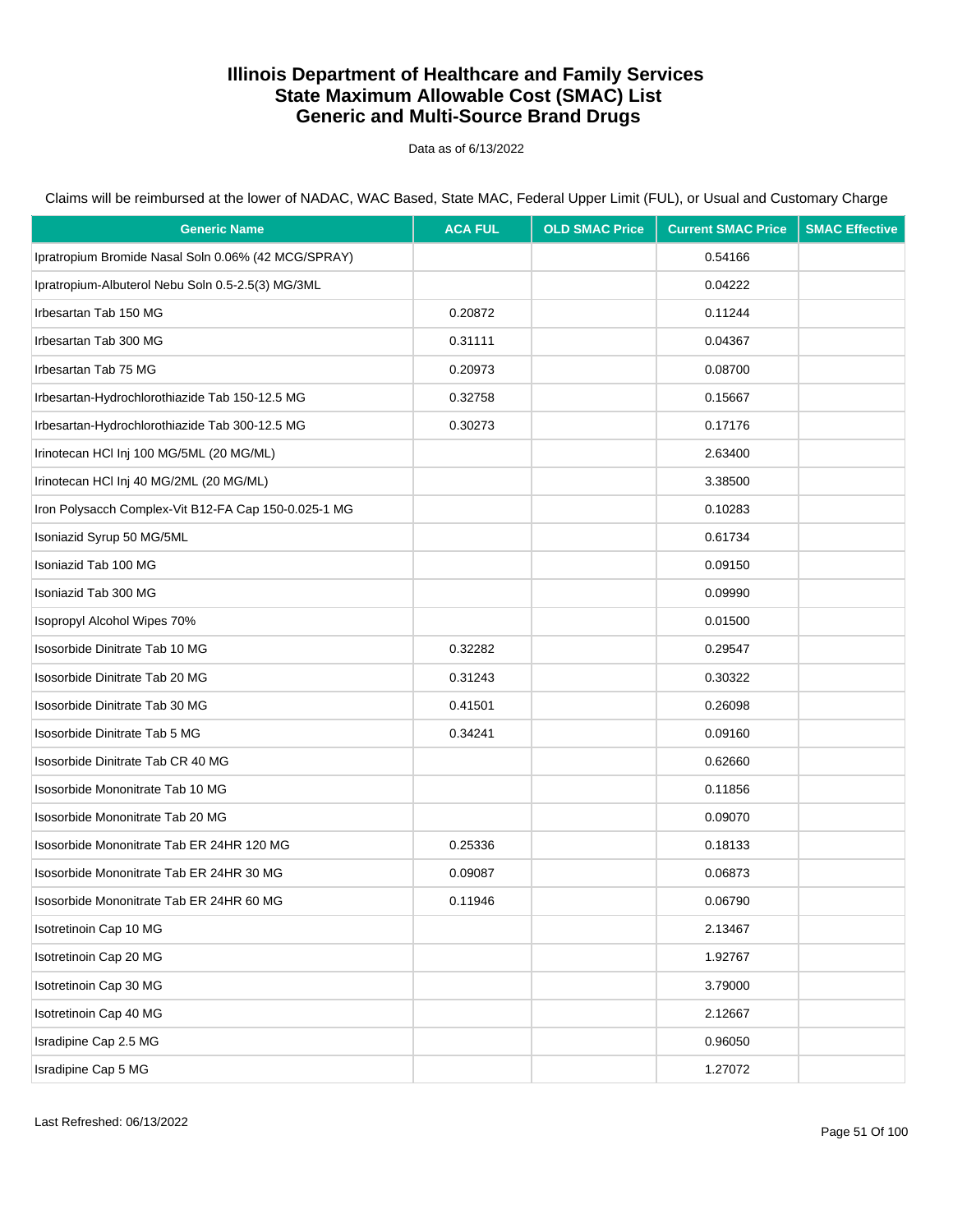Data as of 6/13/2022

| <b>Generic Name</b>                                   | <b>ACA FUL</b> | <b>OLD SMAC Price</b> | <b>Current SMAC Price</b> | <b>SMAC Effective</b> |
|-------------------------------------------------------|----------------|-----------------------|---------------------------|-----------------------|
| Itraconazole Cap 100 MG                               | 1.03389        |                       | 1.09133                   |                       |
| Itraconazole Oral Soln 10 MG/ML                       |                |                       | 1.15633                   |                       |
| Ivacaftor Packet 25 MG                                |                |                       | 425.86318                 |                       |
| Ivacaftor Packet 50 MG                                |                |                       | 425.00974                 |                       |
| Ivacaftor Packet 75 MG                                |                |                       | 425.00974                 |                       |
| Ivermectin Cream 1%                                   |                |                       | 4.60189                   |                       |
| Ivermectin Tab 3 MG                                   |                |                       | 3.46600                   |                       |
| KCI 0.15% in D5/0.33% NaCl                            |                |                       | 0.00217                   |                       |
| KCI 10 MEQ/L (0.075%) in Dextrose 5% & NaCl 0.45% Inj |                |                       | 0.00303                   |                       |
| KCI 20 MEQ/L (0.15%) in Dextrose 5% & NaCl 0.45% Inj  |                |                       | 0.00263                   |                       |
| KCl 20 MEQ/L (0.15%) in Dextrose 5% & NaCl 0.9% Inj   |                |                       | 0.00342                   |                       |
| KCI 20 MEQ/L (0.15%) in NaCl 0.45% Inj                |                |                       | 0.00380                   |                       |
| KCI 20 MEQ/L (0.15%) in NaCl 0.9% Inj                 |                |                       | 0.00325                   |                       |
| KCI 30 MEQ/L (0.224%) in Dextrose 5% & NaCl 0.45% Inj |                |                       | 0.00232                   |                       |
| KCl 40 MEQ/L (0.3%) in Dextrose 5% & NaCl 0.45% Inj   |                |                       | 0.00217                   |                       |
| KCI 40 MEQ/L (0.3%) in NaCl 0.9% Inj                  |                |                       | 0.00325                   |                       |
| Ketoconazole Cream 2%                                 |                |                       | 0.32639                   |                       |
| Ketoconazole Foam 2%                                  |                |                       | 6.99900                   |                       |
| Ketoconazole Shampoo 2%                               |                |                       | 0.05492                   |                       |
| Ketoconazole Tab 200 MG                               | 0.85099        |                       | 0.64820                   |                       |
| Ketoprofen Cap 50 MG                                  |                |                       | 0.41000                   |                       |
| Ketoprofen Cap 75 MG                                  |                |                       | 0.40251                   |                       |
| Ketoprofen Cap ER 24HR 200 MG                         |                |                       | 2.06200                   |                       |
| Ketorolac Tromethamine IM Inj 60 MG/2ML (30 MG/ML)    |                |                       | 0.73620                   |                       |
| Ketorolac Tromethamine Inj 15 MG/ML                   |                |                       | 0.97500                   |                       |
| Ketorolac Tromethamine Inj 30 MG/ML                   |                |                       | 0.79300                   |                       |
| Ketorolac Tromethamine Inj 300 MG/10ML (30 MG/ML)     |                |                       | 1.38080                   |                       |
| Ketorolac Tromethamine Inj 60 MG/2ML (30 MG/ML)       |                |                       | 0.79300                   |                       |
| Ketorolac Tromethamine Ophth Soln 0.4%                |                |                       | 7.27600                   |                       |
| Ketorolac Tromethamine Ophth Soln 0.5%                |                |                       | 0.98140                   |                       |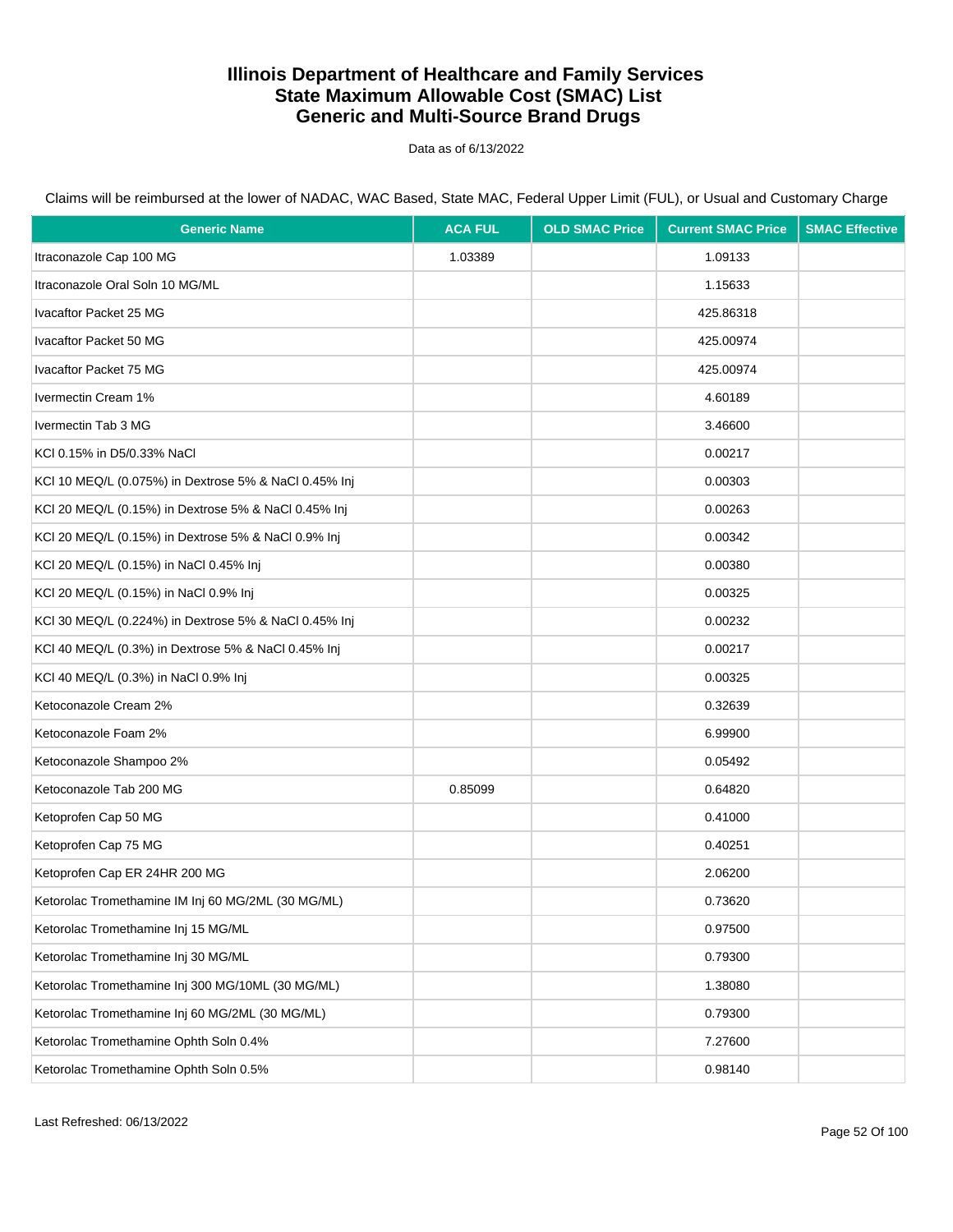Data as of 6/13/2022

| <b>Generic Name</b>                               | <b>ACA FUL</b> | <b>OLD SMAC Price</b> | <b>Current SMAC Price</b> | <b>SMAC Effective</b> |
|---------------------------------------------------|----------------|-----------------------|---------------------------|-----------------------|
| Ketorolac Tromethamine Tab 10 MG                  | 0.71217        |                       | 0.58960                   |                       |
| Ketotifen Fumarate Ophth Soln 0.025% (Base Equiv) |                |                       | 12.82400                  |                       |
| Labetalol HCl Tab 100 MG                          | 0.12092        |                       | 0.09981                   |                       |
| Labetalol HCl Tab 200 MG                          | 0.17807        |                       | 0.11565                   |                       |
| Labetalol HCl Tab 300 MG                          | 0.21458        |                       | 0.15397                   |                       |
| Lacosamide Tab 100 MG                             |                |                       | 0.59510                   |                       |
| Lacosamide Tab 150 MG                             |                |                       | 0.71410                   |                       |
| Lacosamide Tab 200 MG                             |                |                       | 0.71433                   |                       |
| Lacosamide Tab 50 MG                              |                |                       | 0.40947                   |                       |
| Lactated Ringer's Solution                        |                |                       | 0.00388                   |                       |
| Lactic Acid (Ammonium Lactate) Cream 12%          |                |                       | 0.03121                   |                       |
| Lactic Acid (Ammonium Lactate) Lotion 10%         |                |                       | 0.06869                   |                       |
| Lactic Acid (Ammonium Lactate) Lotion 12%         |                |                       | 0.05875                   |                       |
| Lactic Acid w/ Vitamin E Cream 10%-3500 Unit/30GM |                |                       | 0.12324                   |                       |
| Lactulose (Encephalopathy) Solution 10 GM/15ML    | 0.01531        |                       | 0.01127                   |                       |
| Lactulose Solution 10 GM/15ML                     |                |                       | 0.01071                   |                       |
| Lamivudine Oral Soln 10 MG/ML                     |                |                       | 0.24042                   |                       |
| Lamivudine Tab 100 MG (HBV)                       |                |                       | 2.69028                   |                       |
| Lamivudine Tab 150 MG                             | 1.55966        |                       | 0.57867                   |                       |
| Lamivudine Tab 300 MG                             | 1.87906        |                       | 1.18467                   |                       |
| Lamivudine-Zidovudine Tab 150-300 MG              | 0.92533        |                       | 0.33467                   |                       |
| Lamotrigine Orally Disintegrating Tab 100 MG      | 6.22847        |                       | 3.93467                   |                       |
| Lamotrigine Orally Disintegrating Tab 200 MG      | 8.79458        |                       | 6.31279                   |                       |
| Lamotrigine Orally Disintegrating Tab 25 MG       | 5.23714        |                       | 4.41567                   |                       |
| Lamotrigine Orally Disintegrating Tab 50 MG       | 5.17122        |                       | 3.33933                   |                       |
| Lamotrigine Tab 100 MG                            | 0.37823        |                       | 0.03635                   |                       |
| Lamotrigine Tab 150 MG                            | 0.55378        |                       | 0.05278                   |                       |
| Lamotrigine Tab 200 MG                            | 0.71256        |                       | 0.07150                   |                       |
| Lamotrigine Tab 25 MG                             | 0.18202        |                       | 0.02230                   |                       |
| Lamotrigine Tab 35 x 25 MG Starter Kit            |                |                       | 0.08574                   |                       |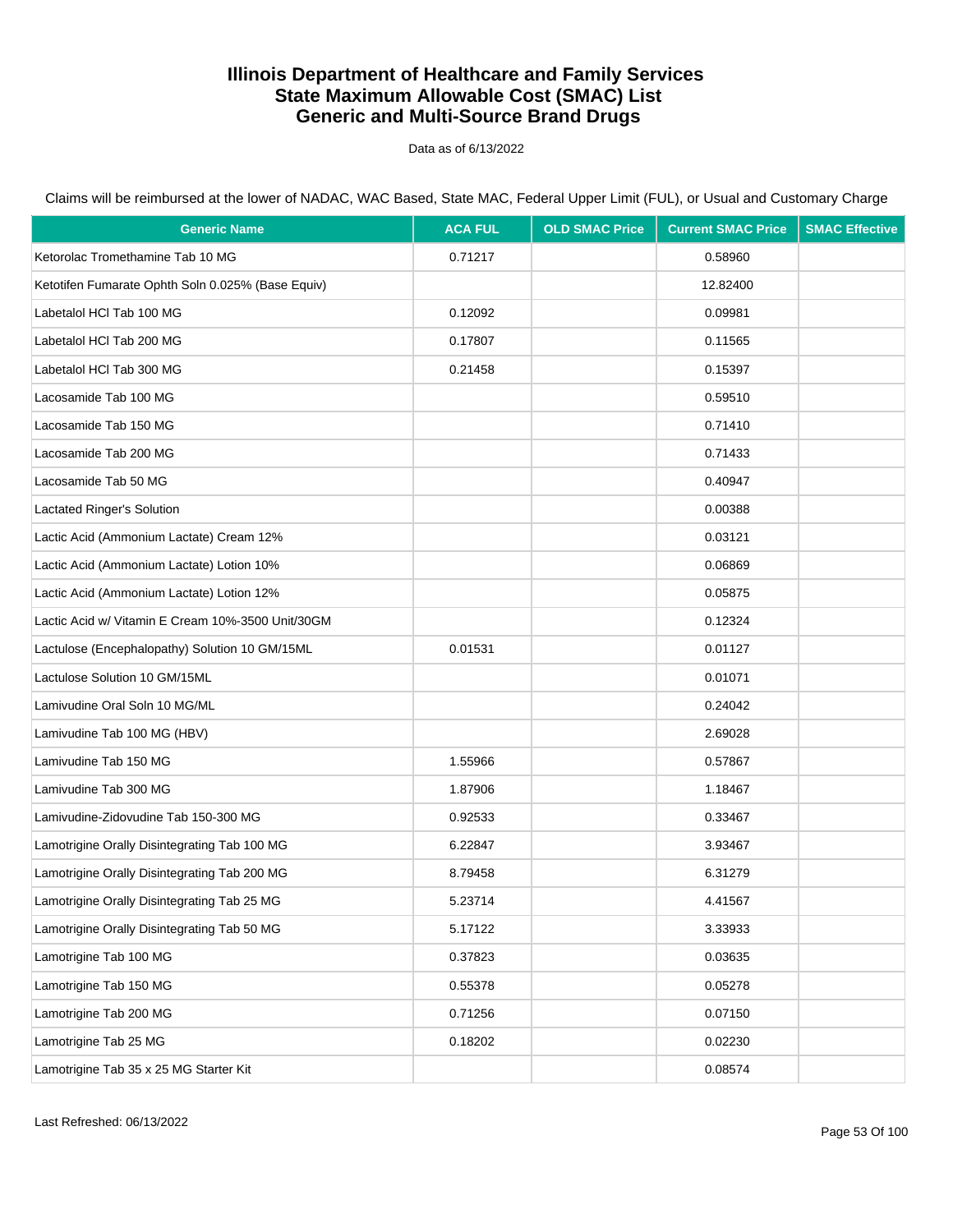Data as of 6/13/2022

Claims will be reimbursed at the lower of NADAC, WAC Based, State MAC, Federal Upper Limit (FUL), or Usual and Customary Charge

| <b>Generic Name</b>                                          | <b>ACA FUL</b> | <b>OLD SMAC Price</b> | <b>Current SMAC Price</b> | <b>SMAC Effective</b> |
|--------------------------------------------------------------|----------------|-----------------------|---------------------------|-----------------------|
| Lamotrigine Tab Chewable Dispersible 25 MG                   | 3.21685        |                       | 0.08860                   |                       |
| Lamotrigine Tab Chewable Dispersible 5 MG                    | 0.51535        |                       | 0.11000                   |                       |
| Lamotrigine Tab ER 24HR 100 MG                               | 6.69195        |                       | 1.16543                   |                       |
| Lamotrigine Tab ER 24HR 200 MG                               | 7.48216        |                       | 1.29599                   |                       |
| Lamotrigine Tab ER 24HR 25 MG                                | 1.64970        |                       | 1.55055                   |                       |
| Lamotrigine Tab ER 24HR 250 MG                               | 8.17100        |                       | 5.13930                   |                       |
| Lamotrigine Tab ER 24HR 300 MG                               | 9.90241        |                       | 2.65000                   |                       |
| Lamotrigine Tab ER 24HR 50 MG                                | 3.90057        |                       | 0.99967                   |                       |
| Lancets Misc.***                                             |                |                       | 0.07800                   |                       |
| Lancets***                                                   |                |                       | 0.07800                   |                       |
| Lansoprazole Cap Delayed Release 15 MG                       |                |                       | 0.13167                   |                       |
| Lansoprazole Cap Delayed Release 30 MG                       | 0.23481        |                       | 0.08956                   |                       |
| Lansoprazole Tab Delayed Release Orally Disintegrating 15 MG |                |                       | 4.77520                   |                       |
| Lansoprazole Tab Delayed Release Orally Disintegrating 30 MG |                |                       | 4.86054                   |                       |
| Lanthanum Carbonate Chew Tab 1000 MG (Elemental)             | 7.25704        |                       | 6.13203                   |                       |
| Lanthanum Carbonate Chew Tab 500 MG (Elemental)              |                |                       | 11.55667                  |                       |
| Latanoprost Ophth Soln 0.005%                                |                |                       | 1.20000                   |                       |
| Ledipasvir-Sofosbuvir Tab 90-400 MG                          |                |                       | 1120.50000                |                       |
| Leflunomide Tab 10 MG                                        | 0.58660        |                       | 0.76500                   |                       |
| Leflunomide Tab 20 MG                                        | 0.58377        |                       | 0.58425                   |                       |
| Letrozole Tab 2.5 MG                                         | 0.23545        |                       | 0.08978                   |                       |
| Leucovorin Calcium For Inj 200 MG                            |                |                       | 7.80000                   |                       |
| Leucovorin Calcium Inj 10 MG/ML                              |                |                       | 0.26000                   |                       |
| Leucovorin Calcium Tab 10 MG                                 | 5.14607        |                       | 5.25150                   |                       |
| Leucovorin Calcium Tab 25 MG                                 | 4.88271        |                       | 5.32387                   |                       |
| Leucovorin Calcium Tab 5 MG                                  | 0.66691        |                       | 0.60030                   |                       |
| Leuprolide Acetate Inj Kit 5 MG/ML                           |                |                       | 263.20000                 |                       |
| Levalbuterol HCI Soln Nebu 0.31 MG/3ML (Base Equiv)          |                |                       | 0.36456                   |                       |
| Levalbuterol HCI Soln Nebu 0.63 MG/3ML (Base Equiv)          |                |                       | 0.25156                   |                       |
| Levalbuterol HCI Soln Nebu 1.25 MG/3ML (Base Equiv)          |                |                       | 0.29673                   |                       |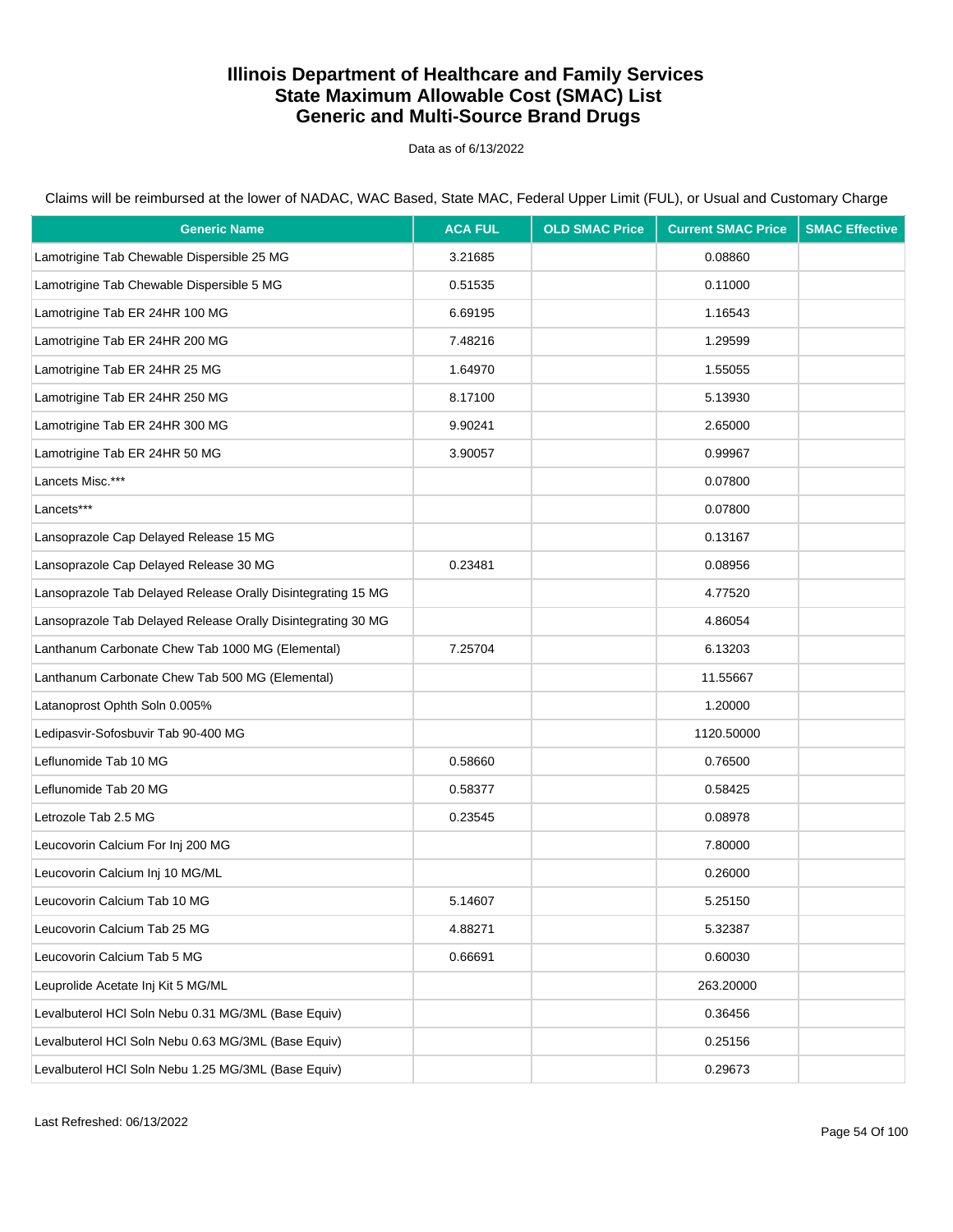Data as of 6/13/2022

Claims will be reimbursed at the lower of NADAC, WAC Based, State MAC, Federal Upper Limit (FUL), or Usual and Customary Charge

| <b>Generic Name</b>                                           | <b>ACA FUL</b> | <b>OLD SMAC Price</b> | <b>Current SMAC Price</b> | <b>SMAC Effective</b> |
|---------------------------------------------------------------|----------------|-----------------------|---------------------------|-----------------------|
| Levalbuterol HCl Soln Nebu Conc 1.25 MG/0.5ML (Base Equiv)    |                |                       | 4.77860                   |                       |
| Levetiracetam Oral Soln 100 MG/ML                             | 0.03745        |                       | 0.03030                   |                       |
| Levetiracetam Tab 1000 MG                                     | 0.22774        |                       | 0.19272                   |                       |
| Levetiracetam Tab 250 MG                                      | 0.18052        |                       | 0.05475                   |                       |
| Levetiracetam Tab 500 MG                                      | 0.27436        |                       | 0.08050                   |                       |
| Levetiracetam Tab 750 MG                                      | 0.15543        |                       | 0.14614                   |                       |
| Levetiracetam Tab ER 24HR 500 MG                              | 1.01088        |                       | 0.16667                   |                       |
| Levetiracetam Tab ER 24HR 750 MG                              | 1.08371        |                       | 0.21650                   |                       |
| Levobunolol HCl Ophth Soln 0.5%                               |                |                       | 0.59600                   |                       |
| Levocarnitine Oral Soln 1 GM/10ML (10%)                       | 0.24579        |                       | 0.19661                   |                       |
| Levocarnitine Tab 330 MG                                      |                |                       | 0.47111                   |                       |
| Levocetirizine Dihydrochloride Soln 2.5 MG/5ML (0.5 MG/ML)    |                |                       | 0.32655                   |                       |
| Levocetirizine Dihydrochloride Tab 5 MG                       |                |                       | 0.06056                   |                       |
| Levofloxacin in D5W IV Soln 750 MG/150ML                      |                |                       | 0.02000                   |                       |
| Levofloxacin Ophth Soln 0.5%                                  |                |                       | 6.40702                   |                       |
| Levofloxacin Oral Soln 25 MG/ML                               |                |                       | 0.89120                   |                       |
| Levofloxacin Tab 250 MG                                       | 0.20180        |                       | 0.12500                   |                       |
| Levofloxacin Tab 500 MG                                       | 0.27557        |                       | 0.10800                   |                       |
| Levofloxacin Tab 750 MG                                       | 0.57021        |                       | 0.22400                   |                       |
| Levonor-Eth Est Tab 0.15-0.02/0.025/0.03 MG & Eth Est 0.01 MG |                |                       | 3.68308                   |                       |
| Levonorg-Eth Est Tab 0.1-0.02MG(84) & Eth Est Tab 0.01MG(7)   | 0.36655        |                       | 0.31808                   |                       |
| Levonorg-Eth Est Tab 0.15-0.03MG(84) & Eth Est Tab 0.01MG(7)  | 0.53480        |                       | 0.29833                   |                       |
| Levonorgestrel & Ethinyl Estradiol (91-Day) Tab 0.15-0.03 MG  | 0.18016        |                       | 0.19314                   |                       |
| Levonorgestrel & Ethinyl Estradiol Tab 0.1 MG-20 MCG          | 0.22091        |                       | 0.18685                   |                       |
| Levonorgestrel & Ethinyl Estradiol Tab 0.15 MG-30 MCG         | 0.16473        |                       | 0.11607                   |                       |
| Levonorgestrel Tab 1.5 MG                                     |                |                       | 35.07625                  |                       |
| Levonorgestrel-Eth Estra Tab 0.05-30/0.075-40/0.125-30MG-MCG  | 0.41222        |                       | 0.18904                   |                       |
| Levonorgestrel-Ethinyl Estradiol (Continuous) Tab 90-20 MCG   | 1.37501        |                       | 1.17500                   |                       |
| Levothyroxine Sodium For IV Inj 200 MCG                       |                |                       | 198.55200                 |                       |
| Levothyroxine Sodium For IV Inj 500 MCG                       |                |                       | 26.00000                  |                       |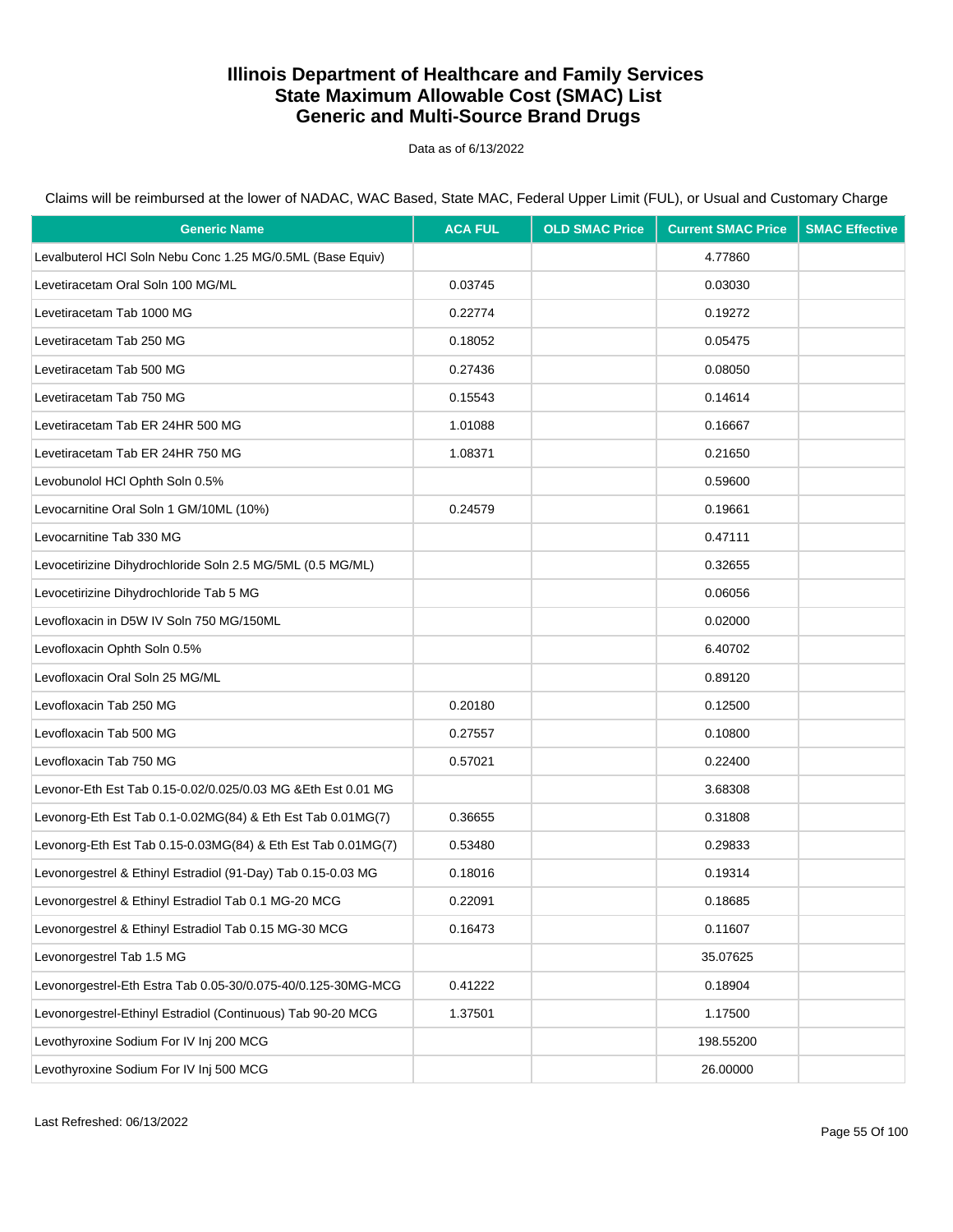Data as of 6/13/2022

| <b>Generic Name</b>                                     | <b>ACA FUL</b> | <b>OLD SMAC Price</b> | <b>Current SMAC Price</b> | <b>SMAC Effective</b> |
|---------------------------------------------------------|----------------|-----------------------|---------------------------|-----------------------|
| Levothyroxine Sodium Tab 100 MCG                        | 0.16405        |                       | 0.16942                   |                       |
| Levothyroxine Sodium Tab 112 MCG                        | 0.17175        |                       | 0.17450                   |                       |
| Levothyroxine Sodium Tab 125 MCG                        | 0.18461        |                       | 0.13411                   |                       |
| Levothyroxine Sodium Tab 137 MCG                        | 0.19605        |                       | 0.13656                   |                       |
| Levothyroxine Sodium Tab 150 MCG                        | 0.19838        |                       | 0.18088                   |                       |
| Levothyroxine Sodium Tab 175 MCG                        | 0.21869        |                       | 0.17801                   |                       |
| Levothyroxine Sodium Tab 200 MCG                        | 0.20020        |                       | 0.12768                   |                       |
| Levothyroxine Sodium Tab 25 MCG                         | 0.12092        |                       | 0.10353                   |                       |
| Levothyroxine Sodium Tab 300 MCG                        | 0.18725        |                       | 0.27478                   |                       |
| Levothyroxine Sodium Tab 50 MCG                         | 0.15418        |                       | 0.14181                   |                       |
| Levothyroxine Sodium Tab 75 MCG                         | 0.14995        |                       | 0.12827                   |                       |
| Levothyroxine Sodium Tab 88 MCG                         | 0.16213        |                       | 0.15667                   |                       |
| Lidocaine HCI Cream 3%                                  |                |                       | 0.51777                   |                       |
| Lidocaine HCI Gel 2%                                    |                |                       | 0.32194                   |                       |
| Lidocaine HCI Local Inj 1%                              |                |                       | 0.05748                   |                       |
| Lidocaine HCI Local Inj 2%                              |                |                       | 0.06146                   |                       |
| Lidocaine HCI Local Preservative Free (PF) Inj 1%       |                |                       | 0.58140                   |                       |
| Lidocaine HCI Local Preservative Free (PF) Inj 2%       |                |                       | 0.42500                   |                       |
| Lidocaine HCI Soln 4%                                   |                |                       | 0.26000                   |                       |
| Lidocaine HCI Urethral/Mucosal Gel 2%                   |                |                       | 0.69829                   |                       |
| Lidocaine HCI Urethral/Mucosal Gel Prefilled Syringe 2% |                |                       | 0.54591                   |                       |
| Lidocaine HCI Viscous Soln 2%                           | 0.06632        |                       | 0.04712                   |                       |
| Lidocaine Oint 5%                                       |                |                       | 0.20580                   |                       |
| Lidocaine Patch 5%                                      | 2.03804        |                       | 1.76667                   |                       |
| Lidocaine-Hydrocortisone Acetate Perianal Cream 3-0.5%  |                |                       | 0.65107                   |                       |
| Lidocaine-Prilocaine Cream 2.5-2.5%                     |                |                       | 0.17500                   |                       |
| Lidocaine-Prilocaine Cream Kit 2.5-2.5%                 |                |                       | 0.23130                   |                       |
| Linezolid For Susp 100 MG/5ML                           |                |                       | 4.75000                   |                       |
| Linezolid Tab 600 MG                                    | 3.09649        |                       | 1.00000                   |                       |
| Liothyronine Sodium Tab 25 MCG                          | 0.50152        |                       | 0.42480                   |                       |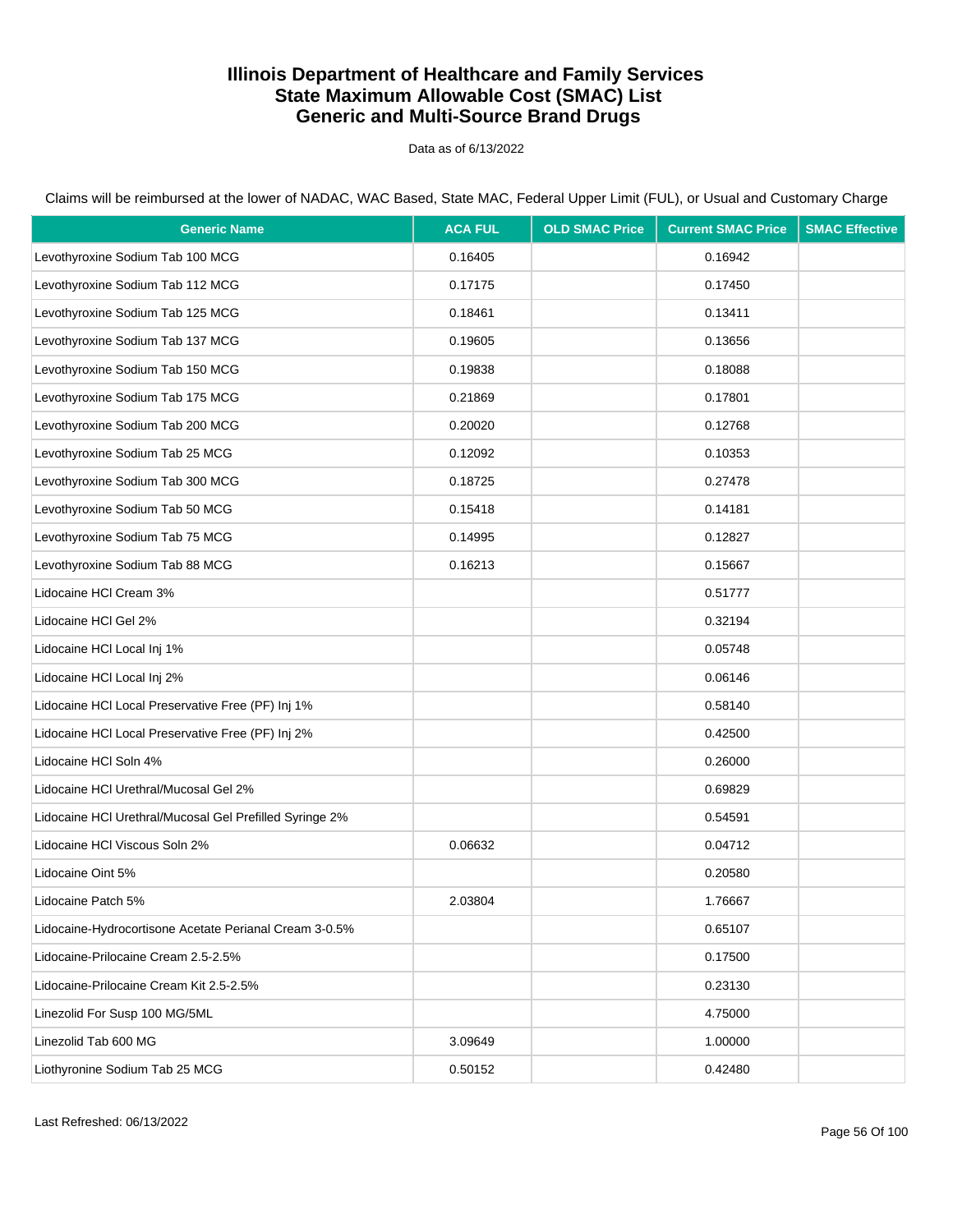Data as of 6/13/2022

| <b>Generic Name</b>                             | <b>ACA FUL</b> | <b>OLD SMAC Price</b> | <b>Current SMAC Price</b> | <b>SMAC Effective</b> |
|-------------------------------------------------|----------------|-----------------------|---------------------------|-----------------------|
| Liothyronine Sodium Tab 5 MCG                   | 0.35602        |                       | 0.26940                   |                       |
| Liothyronine Sodium Tab 50 MCG                  | 0.84028        |                       | 0.64390                   |                       |
| Lisdexamfetamine Dimesylate Chew Tab 10 MG      |                |                       | 9.72970                   |                       |
| Lisdexamfetamine Dimesylate Chew Tab 20 MG      |                |                       | 9.74889                   |                       |
| Lisdexamfetamine Dimesylate Chew Tab 30 MG      |                |                       | 10.14530                  |                       |
| Lisdexamfetamine Dimesylate Chew Tab 40 MG      |                |                       | 11.35527                  |                       |
| Lisdexamfetamine Dimesylate Chew Tab 50 MG      |                |                       | 10.10774                  |                       |
| Lisdexamfetamine Dimesylate Chew Tab 60 MG      |                |                       | 10.10774                  |                       |
| Lisinopril & Hydrochlorothiazide Tab 10-12.5 MG | 0.03454        |                       | 0.02300                   |                       |
| Lisinopril & Hydrochlorothiazide Tab 20-12.5 MG | 0.05019        |                       | 0.02280                   |                       |
| Lisinopril & Hydrochlorothiazide Tab 20-25 MG   | 0.04829        |                       | 0.03001                   |                       |
| Lisinopril Tab 10 MG                            | 0.02004        |                       | 0.01190                   |                       |
| Lisinopril Tab 2.5 MG                           | 0.01521        |                       | 0.01029                   |                       |
| Lisinopril Tab 20 MG                            | 0.02594        |                       | 0.01700                   |                       |
| Lisinopril Tab 30 MG                            | 0.05466        |                       | 0.04442                   |                       |
| Lisinopril Tab 40 MG                            | 0.18334        |                       | 0.04000                   |                       |
| Lisinopril Tab 5 MG                             | 0.01575        |                       | 0.00918                   |                       |
| Lithium Carbonate Cap 150 MG                    |                |                       | 0.03780                   |                       |
| Lithium Carbonate Cap 300 MG                    |                |                       | 0.03352                   |                       |
| Lithium Carbonate Cap 600 MG                    |                |                       | 0.09110                   |                       |
| Lithium Carbonate Tab 300 MG                    |                |                       | 0.09870                   |                       |
| Lithium Carbonate Tab ER 300 MG                 | 0.17757        |                       | 0.09970                   |                       |
| Lithium Carbonate Tab ER 450 MG                 | 0.18086        |                       | 0.09783                   |                       |
| Lithium Oral Solution 8 mEq/5ML                 |                |                       | 0.30000                   |                       |
| Lomustine Cap 40 MG                             |                |                       | 362.43444                 |                       |
| Loperamide HCl Cap 2 MG                         |                |                       | 0.20872                   |                       |
| Lopinavir-Ritonavir Tab 200-50 MG               |                |                       | 5.66667                   |                       |
| Lorazepam Conc 2 MG/ML                          | 0.60812        |                       | 0.26900                   |                       |
| Lorazepam Inj 2 MG/ML                           |                |                       | 0.46840                   |                       |
| Lorazepam Inj 4 MG/ML                           |                |                       | 1.19860                   |                       |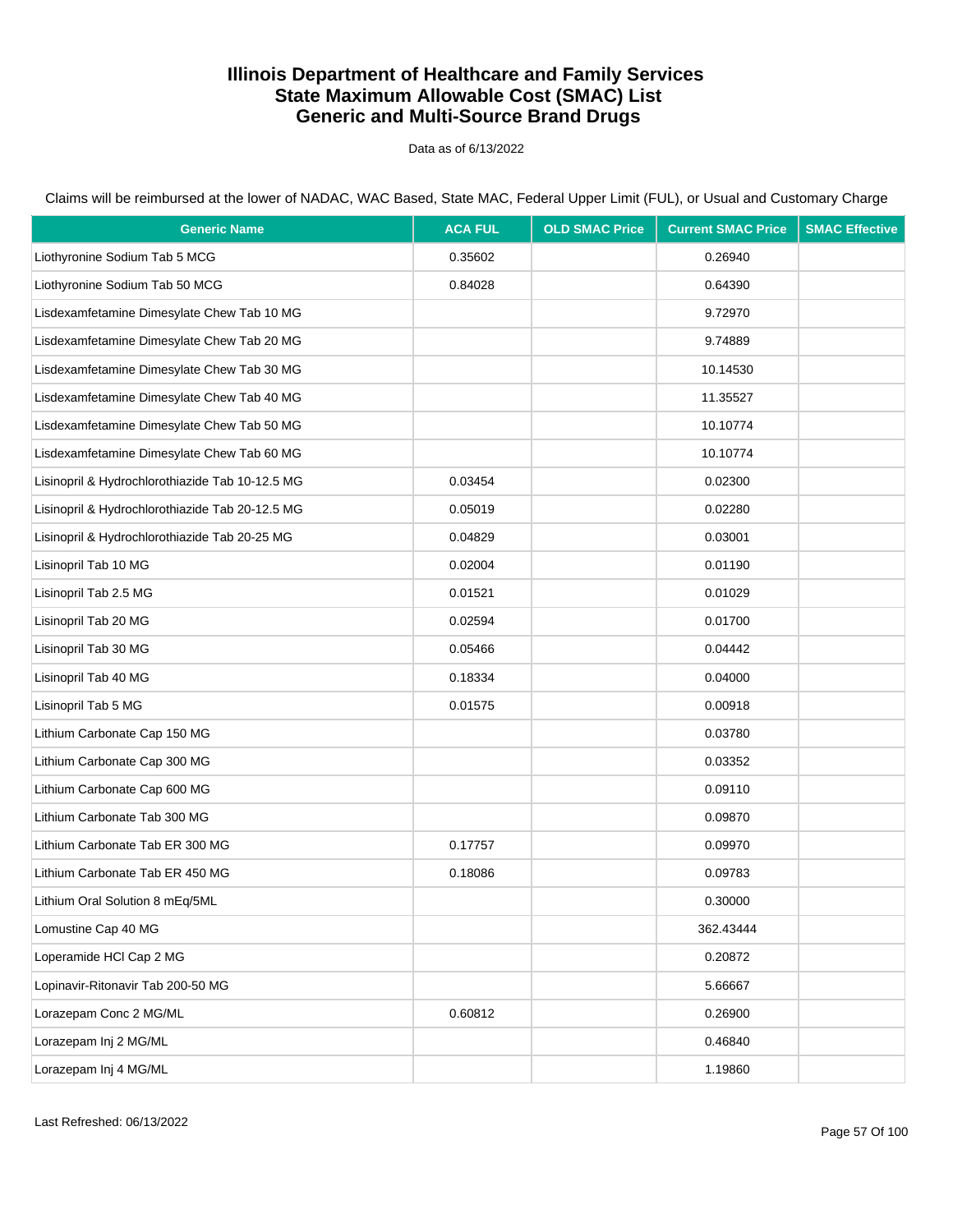Data as of 6/13/2022

Claims will be reimbursed at the lower of NADAC, WAC Based, State MAC, Federal Upper Limit (FUL), or Usual and Customary Charge

| <b>Generic Name</b>                                      | <b>ACA FUL</b> | <b>OLD SMAC Price</b> | <b>Current SMAC Price</b> | <b>SMAC Effective</b> |
|----------------------------------------------------------|----------------|-----------------------|---------------------------|-----------------------|
| Lorazepam Tab 0.5 MG                                     | 0.09633        |                       | 0.01474                   |                       |
| Lorazepam Tab 1 MG                                       | 0.10966        |                       | 0.02588                   |                       |
| Lorazepam Tab 2 MG                                       | 0.58124        |                       | 0.04021                   |                       |
| Losartan Potassium & Hydrochlorothiazide Tab 100-12.5 MG | 0.32409        |                       | 0.07169                   |                       |
| Losartan Potassium & Hydrochlorothiazide Tab 100-25 MG   | 0.45550        |                       | 0.07633                   |                       |
| Losartan Potassium & Hydrochlorothiazide Tab 50-12.5 MG  | 0.32528        |                       | 0.06191                   |                       |
| Losartan Potassium Tab 100 MG                            | 0.11115        |                       | 0.04900                   |                       |
| Losartan Potassium Tab 25 MG                             | 0.06107        |                       | 0.03240                   |                       |
| Losartan Potassium Tab 50 MG                             | 0.08139        |                       | 0.03286                   |                       |
| Loteprednol Etabonate Ophth Gel 0.5%                     |                |                       | 19.54175                  |                       |
| Loteprednol Etabonate Ophth Susp 0.5%                    |                |                       | 26.19574                  |                       |
| Lovastatin Tab 10 MG                                     | 0.07223        |                       | 0.03900                   |                       |
| Lovastatin Tab 20 MG                                     | 0.04805        |                       | 0.03900                   |                       |
| Lovastatin Tab 40 MG                                     | 0.06089        |                       | 0.04778                   |                       |
| Loxapine Succinate Cap 10 MG                             |                |                       | 0.33900                   |                       |
| Loxapine Succinate Cap 25 MG                             |                |                       | 0.26310                   |                       |
| Loxapine Succinate Cap 5 MG                              |                |                       | 0.28570                   |                       |
| Loxapine Succinate Cap 50 MG                             | 1.29955        |                       | 0.62000                   |                       |
| Lumacaftor-Ivacaftor Granules Packet 100-125 MG          |                |                       | 372.81056                 |                       |
| Lumacaftor-Ivacaftor Granules Packet 150-188 MG          |                |                       | 372.81056                 |                       |
| Lumacaftor-Ivacaftor Tab 100-125 MG                      |                |                       | 186.03172                 |                       |
| Lumacaftor-Ivacaftor Tab 200-125 MG                      |                |                       | 186.03172                 |                       |
| Lurasidone HCI Tab 20 MG                                 |                |                       | 45.46950                  |                       |
| Lurasidone HCI Tab 40 MG                                 |                | 41.00205              | 42.44833                  | 05/27/2022            |
| Lurasidone HCI Tab 60 MG                                 |                |                       | 44.92570                  |                       |
| Magnesium Hydroxide Susp 400 MG/5ML                      |                |                       | 0.00651                   |                       |
| Magnesium Sulfate Inj 50%                                |                |                       | 0.16190                   |                       |
| Malathion Lotion 0.5%                                    |                |                       | 2.68358                   |                       |
| Maraviroc Tab 150 MG                                     |                |                       | 22.91667                  |                       |
| Meclizine HCI Chew Tab 25 MG                             |                |                       | 0.17912                   |                       |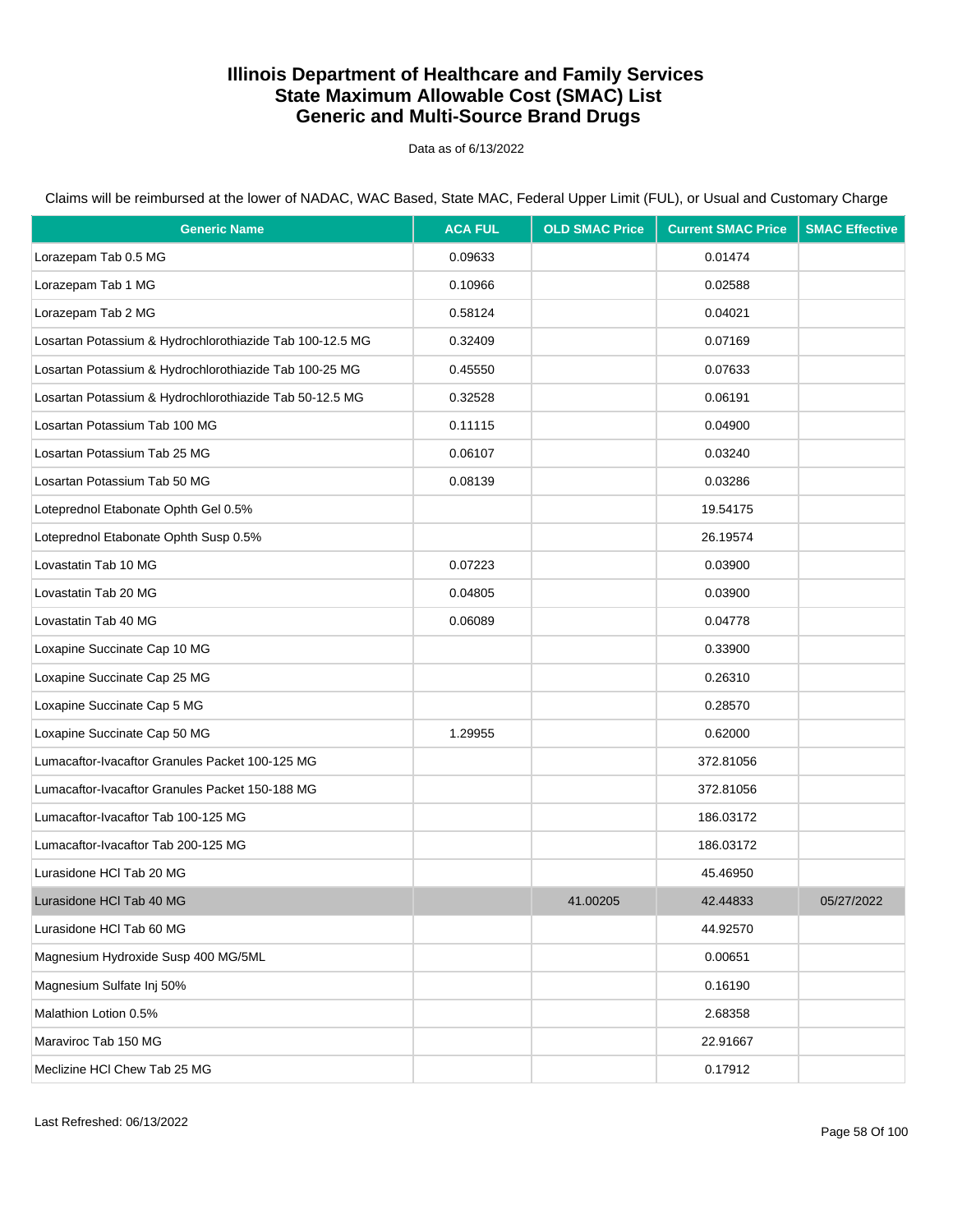Data as of 6/13/2022

| <b>Generic Name</b>                                         | <b>ACA FUL</b> | <b>OLD SMAC Price</b> | <b>Current SMAC Price</b> | <b>SMAC Effective</b> |
|-------------------------------------------------------------|----------------|-----------------------|---------------------------|-----------------------|
| Meclizine HCI Tab 12.5 MG                                   | 0.09150        |                       | 0.03010                   |                       |
| Meclizine HCI Tab 25 MG                                     | 0.11431        |                       | 0.04200                   |                       |
| Meclofenamate Sodium Cap 100 MG                             |                |                       | 1.78455                   |                       |
| Meclofenamate Sodium Cap 50 MG                              |                |                       | 0.56134                   |                       |
| Medroxyprogesterone Acetate IM Susp 150 MG/ML               |                |                       | 27.78000                  |                       |
| Medroxyprogesterone Acetate IM Susp Prefilled Syr 150 MG/ML |                |                       | 35.41980                  |                       |
| Medroxyprogesterone Acetate Tab 10 MG                       |                |                       | 0.12420                   |                       |
| Medroxyprogesterone Acetate Tab 2.5 MG                      |                |                       | 0.05330                   |                       |
| Medroxyprogesterone Acetate Tab 5 MG                        |                |                       | 0.08900                   |                       |
| Mefenamic Acid Cap 250 MG                                   |                |                       | 3.59983                   |                       |
| Mefloquine HCI Tab 250 MG                                   |                |                       | 3.32640                   |                       |
| Megestrol Acetate Susp 40 MG/ML                             |                |                       | 0.06512                   |                       |
| Megestrol Acetate Susp 625 MG/5ML                           |                |                       | 2.09993                   |                       |
| Megestrol Acetate Tab 20 MG                                 |                |                       | 0.10850                   |                       |
| Megestrol Acetate Tab 40 MG                                 | 0.20019        |                       | 0.10500                   |                       |
| Meloxicam Tab 15 MG                                         | 0.02491        |                       | 0.01567                   |                       |
| Meloxicam Tab 7.5 MG                                        | 0.02289        |                       | 0.01686                   |                       |
| Memantine HCI Cap ER 24HR 14 MG                             | 0.83127        |                       | 0.92529                   |                       |
| Memantine HCI Cap ER 24HR 21 MG                             | 0.96327        |                       | 2.41733                   |                       |
| Memantine HCI Cap ER 24HR 28 MG                             | 0.99123        |                       | 0.97767                   |                       |
| Memantine HCI Cap ER 24HR 7 MG                              | 0.85344        |                       | 1.01905                   |                       |
| Memantine HCI Oral Solution 2 MG/ML                         |                |                       | 1.30975                   |                       |
| Memantine HCI Tab 10 MG                                     | 0.08332        |                       | 0.04825                   |                       |
| Memantine HCI Tab 28 x 5 MG & 21 x 10 MG Titration Pack     |                |                       | 0.27204                   |                       |
| Memantine HCI Tab 5 MG                                      | 0.08886        |                       | 0.07000                   |                       |
| Meperidine HCI Inj 50 MG/ML                                 |                |                       | 2.00280                   |                       |
| Meperidine HCI Tab 100 MG                                   |                |                       | 0.38541                   |                       |
| Meperidine HCI Tab 50 MG                                    |                |                       | 0.20013                   |                       |
| Meprobamate Tab 400 MG                                      |                |                       | 2.78736                   |                       |
| Mercaptopurine Tab 50 MG                                    |                |                       | 0.76000                   |                       |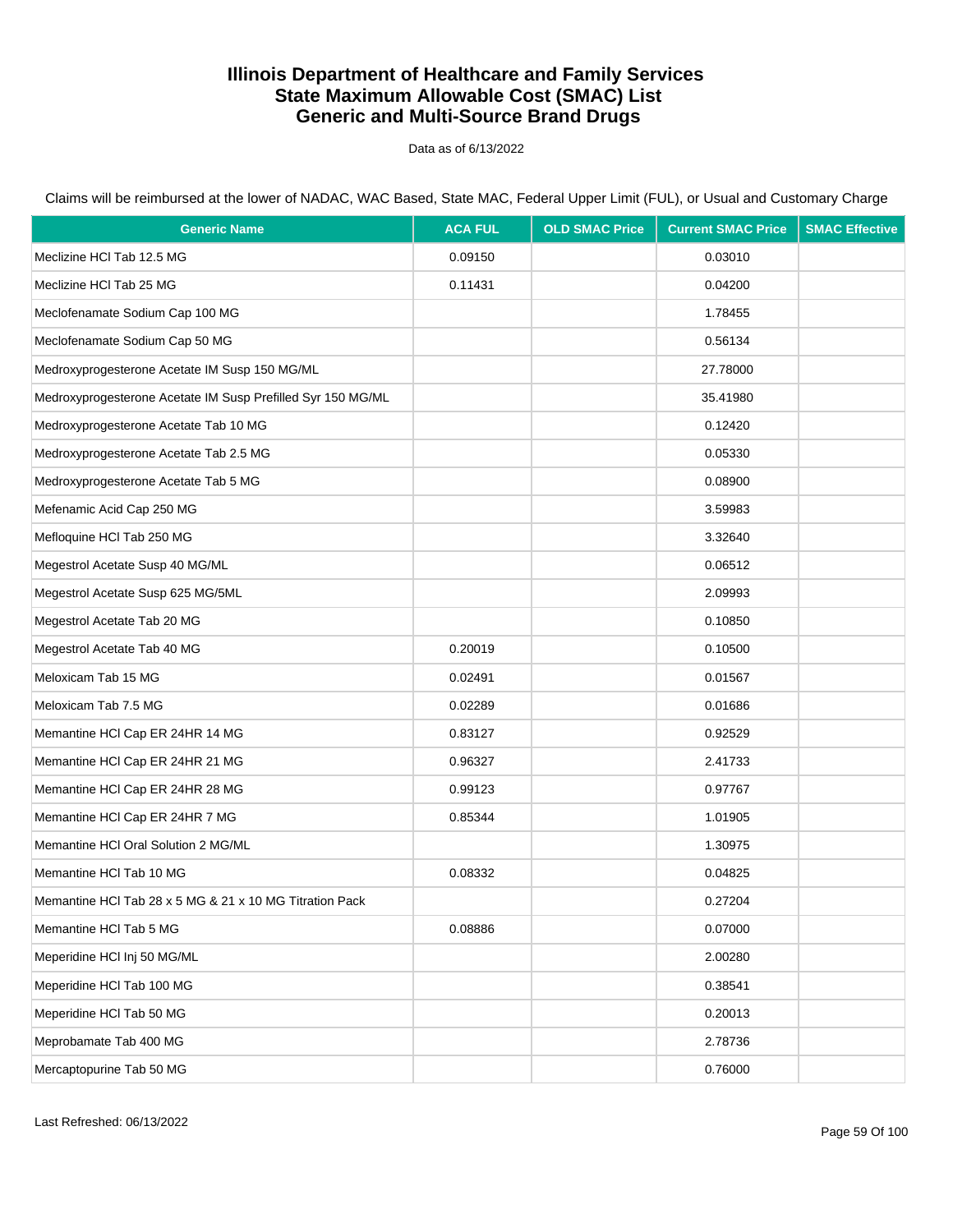Data as of 6/13/2022

| <b>Generic Name</b>                                | <b>ACA FUL</b> | <b>OLD SMAC Price</b> | <b>Current SMAC Price</b> | <b>SMAC Effective</b> |
|----------------------------------------------------|----------------|-----------------------|---------------------------|-----------------------|
| Meropenem IV For Soln 1 GM                         |                |                       | 5.71300                   |                       |
| Mesalamine Cap DR 400 MG                           | 2.32749        |                       | 1.63467                   |                       |
| Mesalamine Cap ER 24HR 0.375 GM                    | 2.59827        |                       | 2.63158                   |                       |
| Mesalamine Enema 4 GM                              | 0.14587        |                       | 0.16262                   |                       |
| Mesalamine Rectal Enema 4 GM & Cleanser Wipe Kit** |                |                       | 110.04250                 |                       |
| Mesalamine Suppos 1000 MG                          |                |                       | 3.62764                   |                       |
| Mesalamine Tab Delayed Release 1.2 GM              | 6.41960        |                       | 2.22400                   |                       |
| Mesalamine Tab Delayed Release 800 MG              |                |                       | 4.25000                   |                       |
| Mesna Inj 100 MG/ML                                |                |                       | 2.60000                   |                       |
| Metaproterenol Sulfate Syrup 10 MG/5ML             |                |                       | 0.02460                   |                       |
| Metaxalone Tab 400 MG                              |                |                       | 3.68121                   |                       |
| Metaxalone Tab 800 MG                              | 0.58036        |                       | 0.40000                   |                       |
| Metformin HCI Tab 1000 MG                          | 0.02937        |                       | 0.02328                   |                       |
| Metformin HCI Tab 500 MG                           | 0.01851        |                       | 0.01367                   |                       |
| Metformin HCI Tab 850 MG                           | 0.03176        |                       | 0.02127                   |                       |
| Metformin HCI Tab ER 24HR 500 MG                   | 0.03700        |                       | 0.02605                   |                       |
| Metformin HCl Tab ER 24HR 750 MG                   | 0.08364        |                       | 0.04510                   |                       |
| Metformin HCI Tab ER 24HR Modified Release 1000 MG | 2.63936        |                       | 5.38011                   |                       |
| Metformin HCI Tab ER 24HR Modified Release 500 MG  | 1.66813        |                       | 2.50000                   |                       |
| Metformin HCI Tab ER 24HR Osmotic 1000 MG          | 0.88502        |                       | 2.21933                   |                       |
| Metformin HCI Tab ER 24HR Osmotic 500 MG           | 1.10867        |                       | 2.17045                   |                       |
| Methadone HCI Conc 10 MG/ML                        |                |                       | 0.05102                   |                       |
| Methadone HCI Tab 10 MG                            | 0.10011        |                       | 0.08050                   |                       |
| Methadone HCI Tab 5 MG                             | 0.12785        |                       | 0.10660                   |                       |
| Methadone HCI Tab For Oral Susp 40 MG              |                |                       | 0.30600                   |                       |
| Methamphetamine HCl Tab 5 MG                       |                |                       | 5.86582                   |                       |
| Methazolamide Tab 25 MG                            | 1.60196        |                       | 2.63280                   |                       |
| Methazolamide Tab 50 MG                            | 2.72665        |                       | 2.41000                   |                       |
| Methenamine Hippurate Tab 1 GM                     | 0.59675        |                       | 0.59990                   |                       |
| Methenamine Mandelate Tab 1 GM                     |                |                       | 1.12356                   |                       |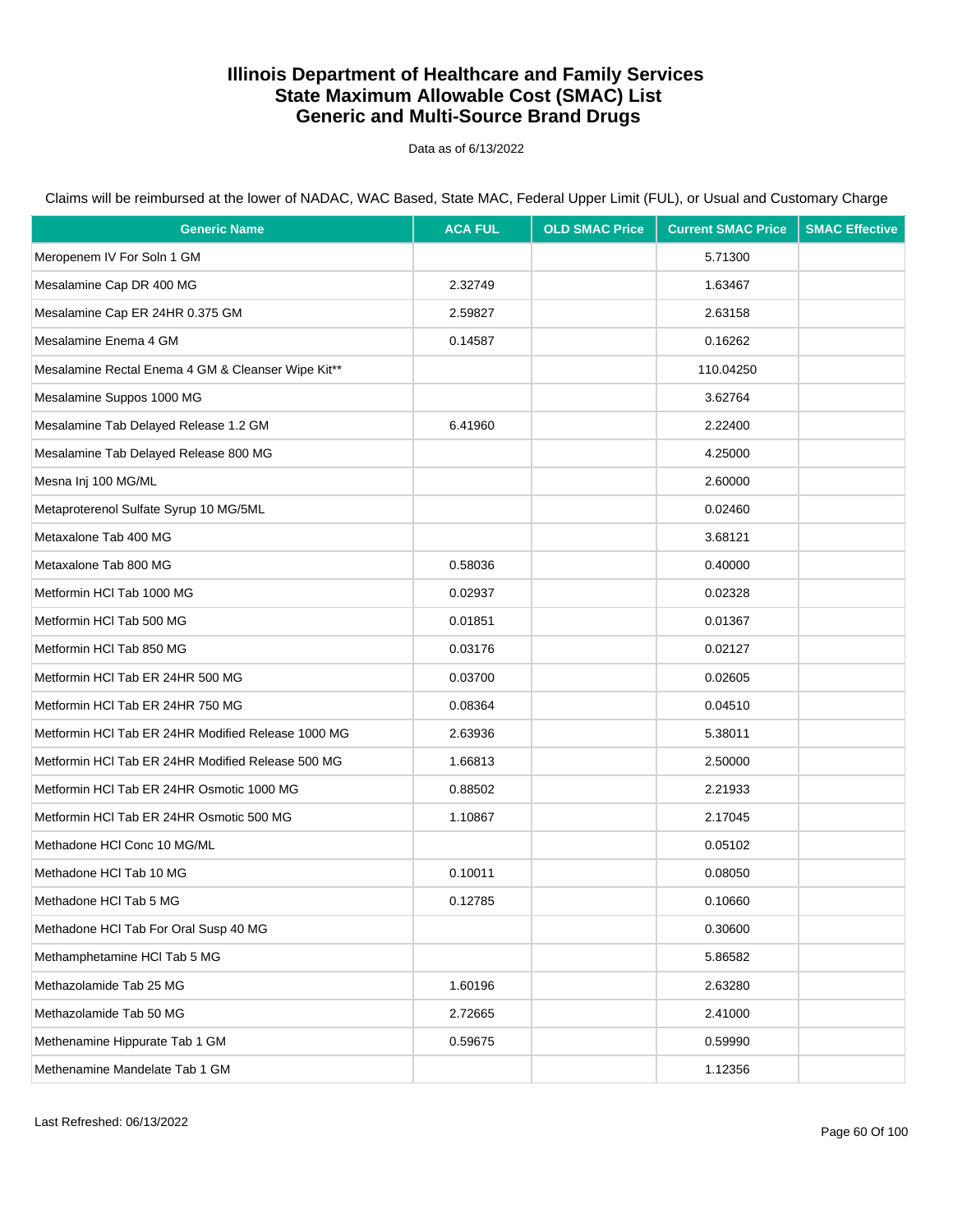Data as of 6/13/2022

| <b>Generic Name</b>                                 | <b>ACA FUL</b> | <b>OLD SMAC Price</b> | <b>Current SMAC Price</b> | <b>SMAC Effective</b> |
|-----------------------------------------------------|----------------|-----------------------|---------------------------|-----------------------|
| Methimazole Tab 10 MG                               | 0.16275        |                       | 0.07845                   |                       |
| Methimazole Tab 5 MG                                | 0.07585        |                       | 0.04205                   |                       |
| Methocarbamol Tab 500 MG                            | 0.04759        |                       | 0.05720                   |                       |
| Methocarbamol Tab 750 MG                            | 0.05500        |                       | 0.05730                   |                       |
| Methotrexate Sodium Inj 50 MG/2ML (25 MG/ML)        |                |                       | 2.70000                   |                       |
| Methotrexate Sodium Inj PF 100 MG/4ML (25 MG/ML)    |                |                       | 1.08193                   |                       |
| Methotrexate Sodium Inj PF 1000 MG/40ML (25 MG/ML)  |                |                       | 1.08193                   |                       |
| Methotrexate Sodium Inj PF 200 MG/8ML (25 MG/ML)    |                |                       | 1.08193                   |                       |
| Methotrexate Sodium Inj PF 25 MG/ML                 |                |                       | 1.08193                   |                       |
| Methotrexate Sodium Inj PF 250 MG/10ML (25 MG/ML)   |                |                       | 1.08193                   |                       |
| Methotrexate Sodium Inj PF 50 MG/2ML (25 MG/ML)     |                |                       | 1.08193                   |                       |
| Methotrexate Sodium Tab 2.5 MG (Base Equiv)         | 0.25274        |                       | 0.16100                   |                       |
| Methscopolamine Bromide Tab 2.5 MG                  |                |                       | 0.31450                   |                       |
| Methscopolamine Bromide Tab 5 MG                    |                |                       | 0.86350                   |                       |
| Methyclothiazide Tab 5 MG                           |                |                       | 0.49920                   |                       |
| Methyldopa & Hydrochlorothiazide Tab 250-15 MG      |                |                       | 0.81390                   |                       |
| Methyldopa & Hydrochlorothiazide Tab 250-25 MG      |                |                       | 0.21307                   |                       |
| Methyldopa Tab 250 MG                               |                |                       | 0.06990                   |                       |
| Methyldopa Tab 500 MG                               |                |                       | 0.16654                   |                       |
| Methylergonovine Maleate Tab 0.2 MG                 |                |                       | 27.26667                  |                       |
| Methylnaltrexone Bromide Inj 12 MG/0.6ML (20 MG/ML) |                |                       | 191.79640                 |                       |
| Methylnaltrexone Bromide Inj Kit 12 MG/0.6ML        |                |                       | 59.31180                  |                       |
| Methylphenidate HCI Cap ER 10 MG (CD)               | 1.66064        |                       | 1.44480                   |                       |
| Methylphenidate HCI Cap ER 20 MG (CD)               | 1.26717        |                       | 1.54805                   |                       |
| Methylphenidate HCl Cap ER 24HR 10 MG (LA)          |                |                       | 2.87252                   |                       |
| Methylphenidate HCl Cap ER 24HR 20 MG (LA)          |                |                       | 2.04020                   |                       |
| Methylphenidate HCl Cap ER 24HR 30 MG (LA)          |                |                       | 1.46800                   |                       |
| Methylphenidate HCl Cap ER 24HR 40 MG (LA)          |                |                       | 1.62510                   |                       |
| Methylphenidate HCI Cap ER 30 MG (CD)               | 1.49658        |                       | 1.21250                   |                       |
| Methylphenidate HCI Cap ER 40 MG (CD)               | 2.00629        |                       | 1.87890                   |                       |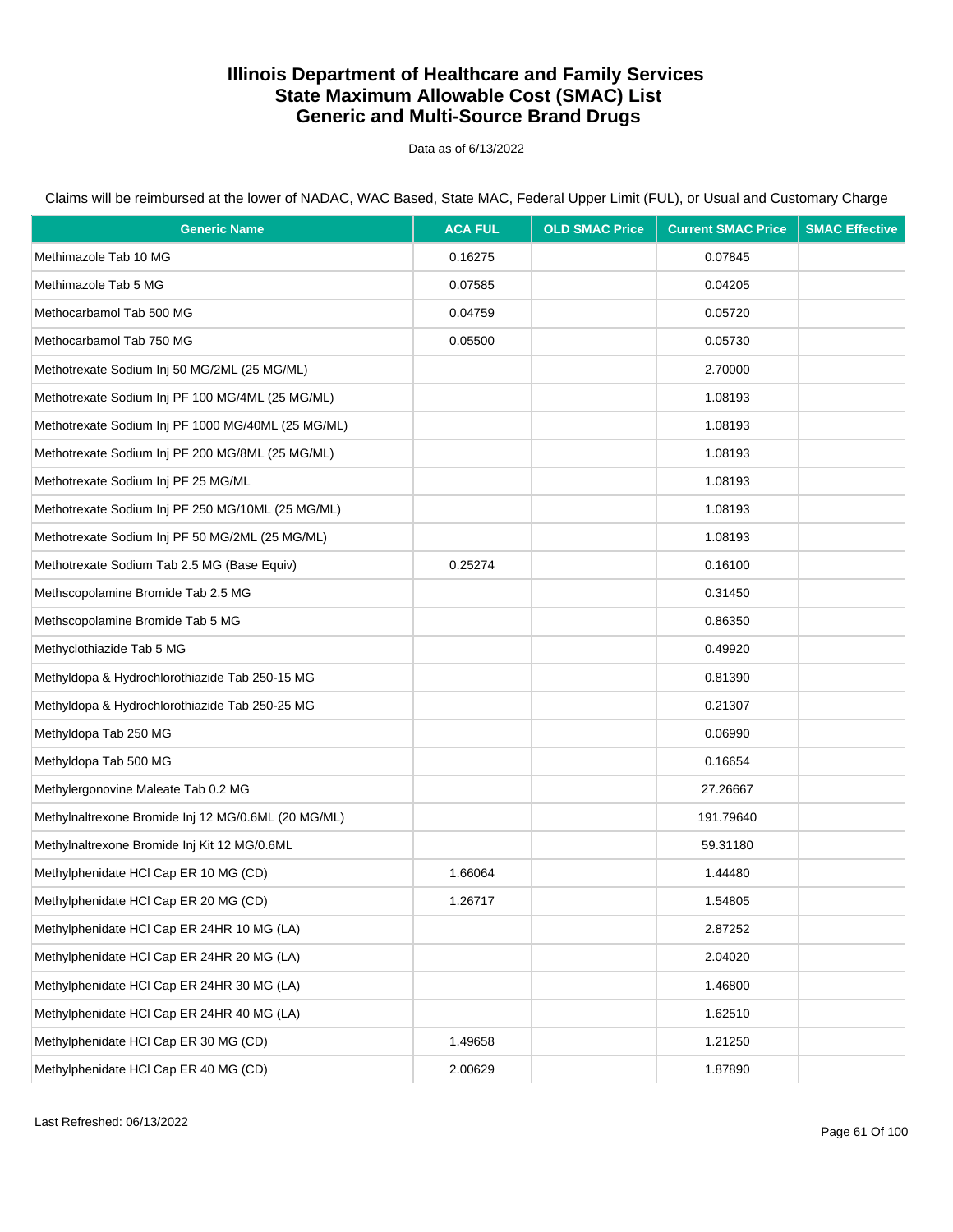Data as of 6/13/2022

Claims will be reimbursed at the lower of NADAC, WAC Based, State MAC, Federal Upper Limit (FUL), or Usual and Customary Charge

| <b>Generic Name</b>                                        | <b>ACA FUL</b> | <b>OLD SMAC Price</b> | <b>Current SMAC Price</b> | <b>SMAC Effective</b> |
|------------------------------------------------------------|----------------|-----------------------|---------------------------|-----------------------|
| Methylphenidate HCI Cap ER 50 MG (CD)                      | 2.62460        |                       | 2.20883                   |                       |
| Methylphenidate HCI Cap ER 60 MG (CD)                      | 1.91295        |                       | 2.21480                   |                       |
| Methylphenidate HCI Chew Tab 10 MG                         |                |                       | 3.06074                   |                       |
| Methylphenidate HCI Chew Tab 2.5 MG                        |                |                       | 2.22000                   |                       |
| Methylphenidate HCI Chew Tab 5 MG                          |                |                       | 3.17000                   |                       |
| Methylphenidate HCI Soln 10 MG/5ML                         | 0.20557        |                       | 0.14676                   |                       |
| Methylphenidate HCI Soln 5 MG/5ML                          | 0.14179        |                       | 0.13551                   |                       |
| Methylphenidate HCl Tab 10 MG                              | 0.15207        |                       | 0.11087                   |                       |
| Methylphenidate HCl Tab 20 MG                              | 0.19723        |                       | 0.15100                   |                       |
| Methylphenidate HCI Tab 5 MG                               | 0.10746        |                       | 0.08470                   |                       |
| Methylphenidate HCI Tab ER 10 MG                           | 0.46657        |                       | 1.14450                   |                       |
| Methylphenidate HCI Tab ER 20 MG                           | 0.48836        |                       | 0.81042                   |                       |
| Methylphenidate HCI Tab ER 24HR 18 MG                      | 7.79635        |                       | 7.09784                   |                       |
| Methylphenidate HCI Tab ER 24HR 27 MG                      | 0.61805        |                       | 2.79950                   |                       |
| Methylphenidate HCI Tab ER 24HR 36 MG                      | 11.58055       |                       | 1.97932                   |                       |
| Methylphenidate HCI Tab ER 24HR 54 MG                      | 0.80148        |                       | 1.49053                   |                       |
| Methylphenidate HCI Tab ER Osmotic Release (OSM) 18 MG     | 7.79635        |                       | 0.67320                   |                       |
| Methylphenidate HCl Tab ER Osmotic Release (OSM) 27 MG     | 0.61805        |                       | 0.67700                   |                       |
| Methylphenidate HCl Tab ER Osmotic Release (OSM) 36 MG     | 11.58055       |                       | 0.85580                   |                       |
| Methylphenidate HCI Tab ER Osmotic Release (OSM) 54 MG     | 0.80148        |                       | 0.82590                   |                       |
| Methylprednisolone Acetate Inj Susp 40 MG/ML               |                |                       | 4.68000                   |                       |
| Methylprednisolone Acetate Inj Susp 80 MG/ML               |                |                       | 11.16906                  |                       |
| Methylprednisolone Sod Succ For Inj 125 MG (Base Equiv)    |                |                       | 5.20000                   |                       |
| Methylprednisolone Sod Succ For Inj 40 MG (Base Equiv)     |                |                       | 5.72610                   |                       |
| Methylprednisolone Tab 16 MG                               | 1.78008        |                       | 1.75672                   |                       |
| Methylprednisolone Tab 32 MG                               |                |                       | 2.98680                   |                       |
| Methylprednisolone Tab 4 MG                                | 0.19516        |                       | 0.23180                   |                       |
| Methylprednisolone Tab 8 MG                                | 1.10613        |                       | 1.09045                   |                       |
| Methylprednisolone Tab Therapy Pack 4 MG (21)              | 0.16280        |                       | 0.16432                   |                       |
| Metoclopramide HCl Soln 5 MG/5ML (10 MG/10ML) (Base Equiv) |                |                       | 0.03070                   |                       |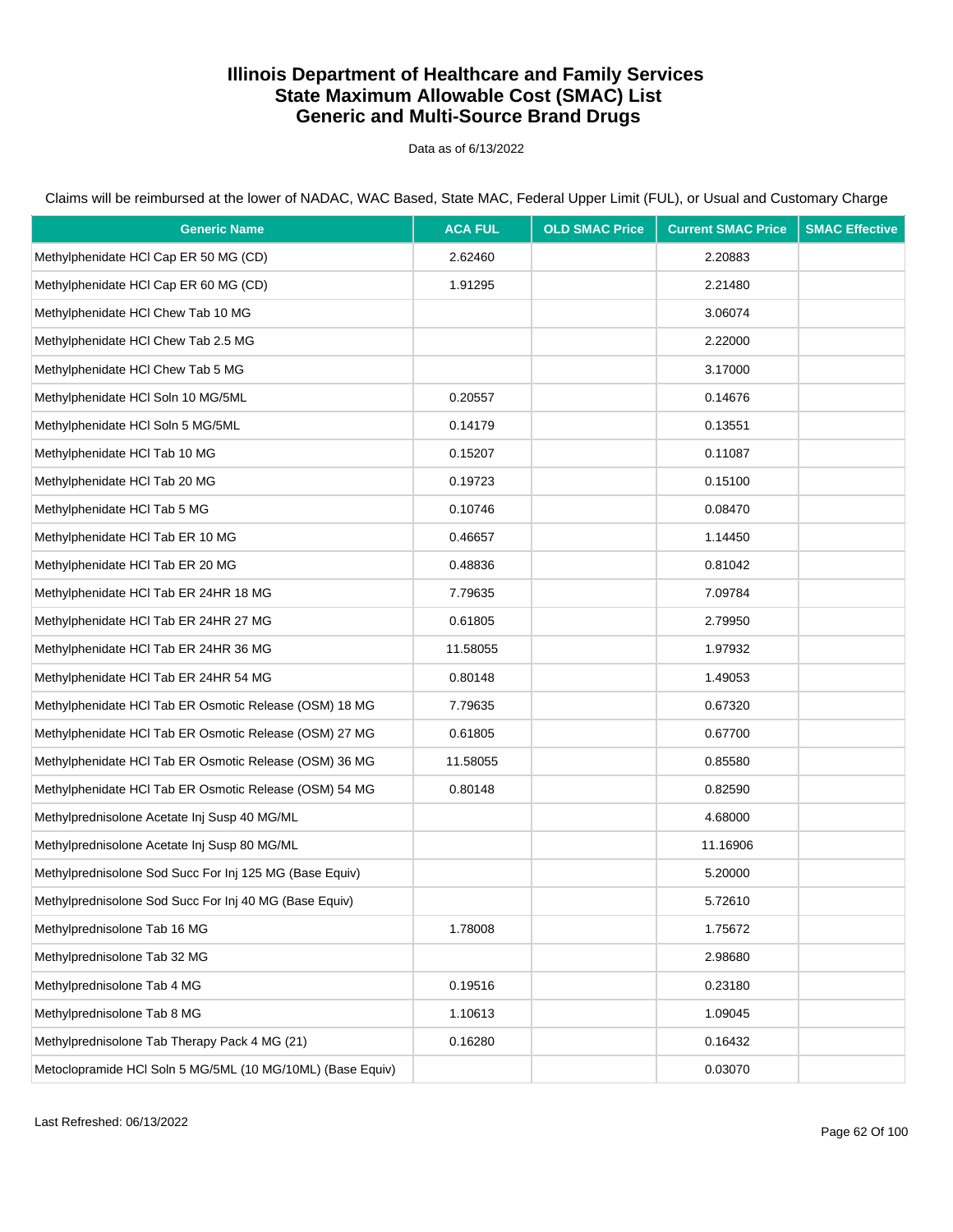Data as of 6/13/2022

Claims will be reimbursed at the lower of NADAC, WAC Based, State MAC, Federal Upper Limit (FUL), or Usual and Customary Charge

| <b>Generic Name</b>                                      | <b>ACA FUL</b> | <b>OLD SMAC Price</b> | <b>Current SMAC Price</b> | <b>SMAC Effective</b> |
|----------------------------------------------------------|----------------|-----------------------|---------------------------|-----------------------|
| Metoclopramide HCl Tab 10 MG (Base Equivalent)           | 0.05856        |                       | 0.02857                   |                       |
| Metoclopramide HCI Tab 5 MG (Base Equivalent)            | 0.04628        |                       | 0.02200                   |                       |
| Metolazone Tab 10 MG                                     | 1.46843        |                       | 1.31845                   |                       |
| Metolazone Tab 2.5 MG                                    | 0.76014        |                       | 0.66423                   |                       |
| Metolazone Tab 5 MG                                      | 0.67921        |                       | 0.72220                   |                       |
| Metoprolol & Hydrochlorothiazide Tab 100-25 MG           |                |                       | 1.53740                   |                       |
| Metoprolol & Hydrochlorothiazide Tab 50-25 MG            |                |                       | 0.67570                   |                       |
| Metoprolol Succinate Tab ER 24HR 100 MG (Tartrate Equiv) | 0.15505        |                       | 0.11025                   |                       |
| Metoprolol Succinate Tab ER 24HR 200 MG (Tartrate Equiv) | 0.21462        |                       | 0.21745                   |                       |
| Metoprolol Succinate Tab ER 24HR 25 MG (Tartrate Equiv)  | 0.08397        |                       | 0.05179                   |                       |
| Metoprolol Succinate Tab ER 24HR 50 MG (Tartrate Equiv)  | 0.09577        |                       | 0.09784                   |                       |
| Metoprolol Tartrate Tab 100 MG                           | 0.03170        |                       | 0.02334                   |                       |
| Metoprolol Tartrate Tab 25 MG                            | 0.01899        |                       | 0.01457                   |                       |
| Metoprolol Tartrate Tab 37.5 MG                          |                |                       | 0.06980                   |                       |
| Metoprolol Tartrate Tab 50 MG                            | 0.02211        |                       | 0.01363                   |                       |
| Metoprolol Tartrate Tab 75 MG                            |                |                       | 0.16500                   |                       |
| Metronidazole Cream 0.75%                                | 0.76350        |                       | 0.70934                   |                       |
| Metronidazole Gel 0.75%                                  | 0.51517        |                       | 0.55200                   |                       |
| Metronidazole Gel 1%                                     | 0.77132        |                       | 1.56383                   |                       |
| Metronidazole in NaCl 0.79% IV Soln 500 MG/100ML         |                |                       | 0.01486                   |                       |
| Metronidazole Lotion 0.75%                               |                |                       | 2.03153                   |                       |
| Metronidazole Tab 250 MG                                 | 0.11421        |                       | 0.07480                   |                       |
| Metronidazole Tab 500 MG                                 | 0.15499        |                       | 0.11483                   |                       |
| Metronidazole Vaginal Gel 0.75%                          | 0.61486        |                       | 0.45000                   |                       |
| Mexiletine HCI Cap 150 MG                                | 0.59912        |                       | 0.49466                   |                       |
| Mexiletine HCI Cap 200 MG                                | 0.67801        |                       | 0.70200                   |                       |
| Mexiletine HCI Cap 250 MG                                |                |                       | 0.82212                   |                       |
| Micafungin Sodium For IV Soln 100 MG                     |                |                       | 45.09556                  |                       |
| Miconazole Nitrate Vaginal Suppos 200 MG                 |                |                       | 13.71500                  |                       |
| Midazolam HCl Inj 10 MG/10ML (Base Equivalent)           |                |                       | 0.25160                   |                       |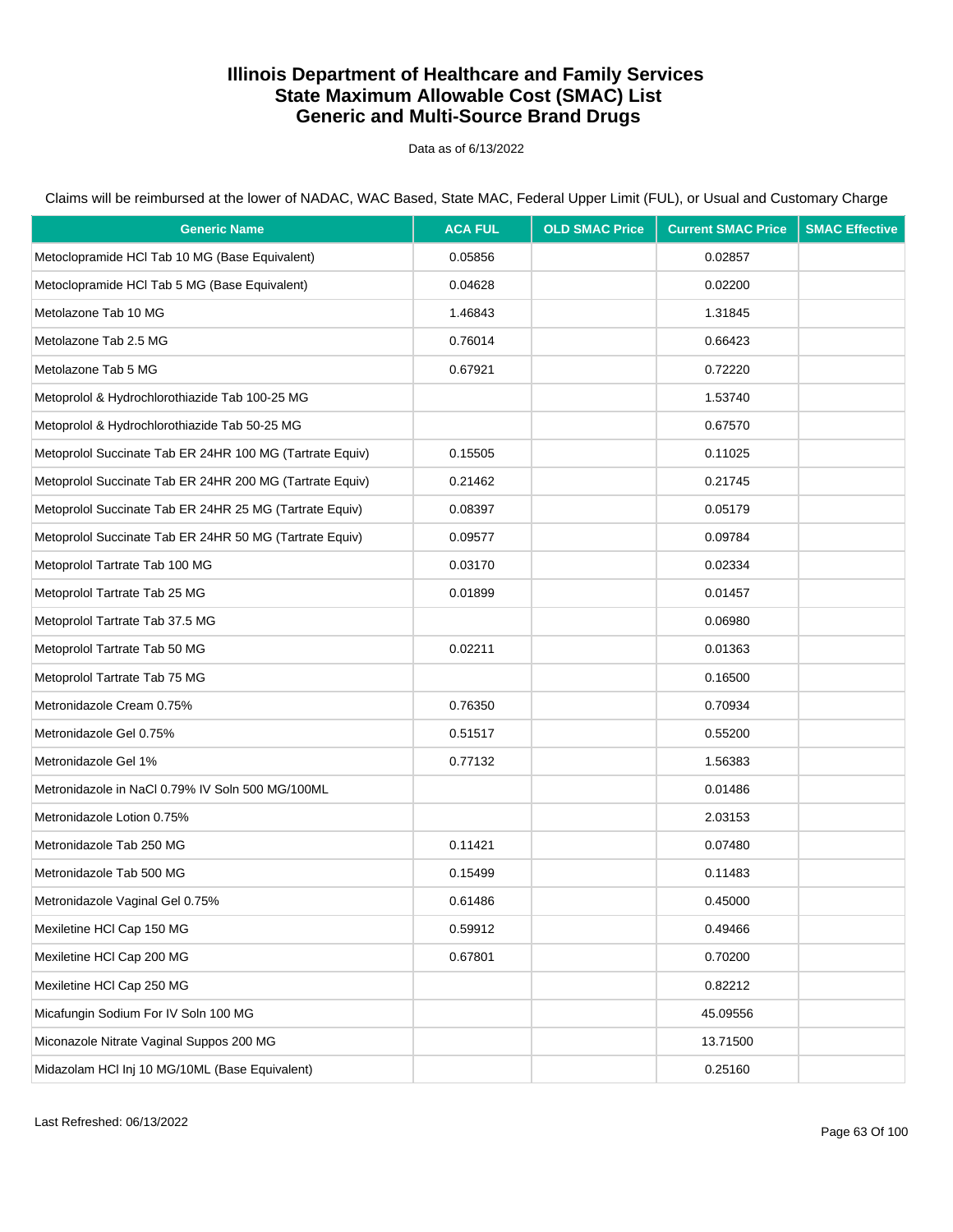Data as of 6/13/2022

| <b>Generic Name</b>                                    | <b>ACA FUL</b> | <b>OLD SMAC Price</b> | <b>Current SMAC Price</b> | <b>SMAC Effective</b> |
|--------------------------------------------------------|----------------|-----------------------|---------------------------|-----------------------|
| Midazolam HCl Inj 10 MG/2ML (Base Equivalent)          |                |                       | 0.43550                   |                       |
| Midazolam HCl Inj 2 MG/2ML (Base Equivalent)           |                |                       | 0.25160                   |                       |
| Midazolam HCl Inj 25 MG/5ML (Base Equivalent)          |                |                       | 0.43550                   |                       |
| Midazolam HCl Inj 5 MG/5ML (Base Equivalent)           |                |                       | 0.25160                   |                       |
| Midazolam HCl Inj 5 MG/ML (Base Equivalent)            |                |                       | 0.43550                   |                       |
| Midazolam HCl Inj 50 MG/10ML (Base Equivalent)         |                |                       | 0.43550                   |                       |
| Midazolam HCl Syrup 2 MG/ML (Base Equivalent)          |                |                       | 0.52224                   |                       |
| Midodrine HCI Tab 10 MG                                | 0.47949        |                       | 0.51220                   |                       |
| Midodrine HCI Tab 2.5 MG                               | 0.22282        |                       | 0.16000                   |                       |
| Midodrine HCI Tab 5 MG                                 | 0.25685        |                       | 0.23470                   |                       |
| Mifepristone Tab 200 MG                                |                |                       | 68.33000                  |                       |
| Miglustat Cap 100 MG                                   |                |                       | 267.90200                 |                       |
| Milrinone Lactate in Dextrose 5% IV Soln 40 MG/200ML   |                |                       | 0.13125                   |                       |
| Milrinone Lactate IV Soln 10 MG/10ML (Base Equivalent) |                |                       | 0.63505                   |                       |
| Milrinone Lactate IV Soln 20 MG/20ML (Base Equivalent) |                |                       | 0.24745                   |                       |
| Milrinone Lactate IV Soln 50 MG/50ML (Base Equivalent) |                |                       | 0.28073                   |                       |
| Minocycline HCI Cap 100 MG                             | 0.36988        |                       | 0.31729                   |                       |
| Minocycline HCI Cap 50 MG                              | 0.19195        |                       | 0.15200                   |                       |
| Minocycline HCI Cap 75 MG                              | 0.43903        |                       | 0.26765                   |                       |
| Minocycline HCI Tab 100 MG                             | 1.62676        |                       | 1.31168                   |                       |
| Minocycline HCI Tab 50 MG                              | 0.96668        |                       | 0.96342                   |                       |
| Minocycline HCI Tab ER 24HR 55 MG                      |                |                       | 26.20867                  |                       |
| Minocycline HCI Tab ER 24HR 65 MG                      |                |                       | 3.83871                   |                       |
| Minocycline HCI Tab ER 24HR 80 MG                      |                |                       | 4.88507                   |                       |
| Minocycline HCI Tab ER 24HR 90 MG                      |                |                       | 2.41844                   |                       |
| Minoxidil Tab 10 MG                                    |                |                       | 0.12250                   |                       |
| Minoxidil Tab 2.5 MG                                   | 0.12058        |                       | 0.08976                   |                       |
| Mirtazapine Orally Disintegrating Tab 15 MG            |                |                       | 0.38489                   |                       |
| Mirtazapine Orally Disintegrating Tab 30 MG            |                |                       | 0.49533                   |                       |
| Mirtazapine Orally Disintegrating Tab 45 MG            |                |                       | 0.76367                   |                       |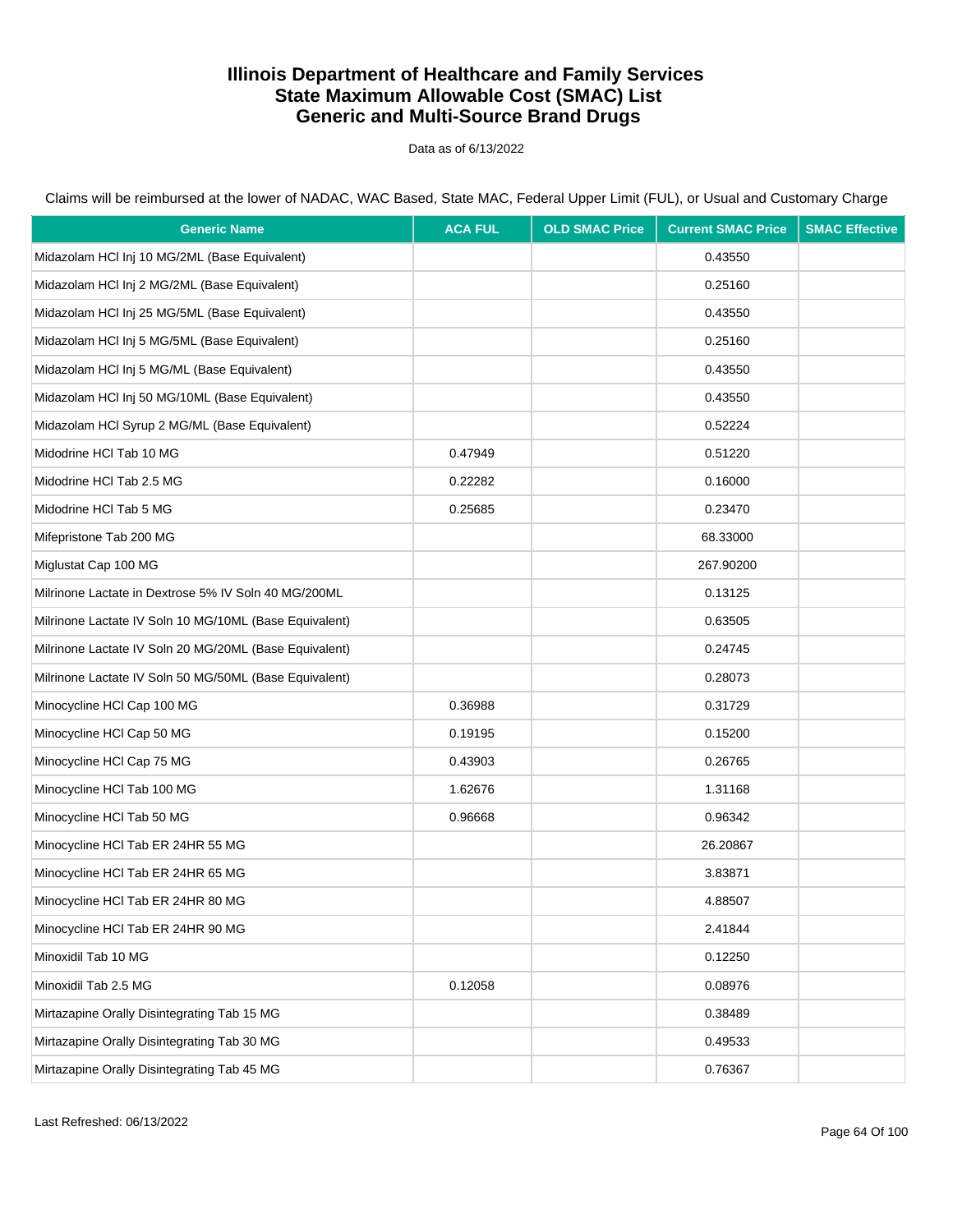Data as of 6/13/2022

| <b>Generic Name</b>                                       | <b>ACA FUL</b> | <b>OLD SMAC Price</b> | <b>Current SMAC Price</b> | <b>SMAC Effective</b> |
|-----------------------------------------------------------|----------------|-----------------------|---------------------------|-----------------------|
| Mirtazapine Tab 15 MG                                     | 0.08015        |                       | 0.05492                   |                       |
| Mirtazapine Tab 30 MG                                     | 0.09641        |                       | 0.07900                   |                       |
| Mirtazapine Tab 45 MG                                     | 0.13011        |                       | 0.07467                   |                       |
| Mirtazapine Tab 7.5 MG                                    |                |                       | 0.53922                   |                       |
| Misoprostol Tab 100 MCG                                   |                |                       | 0.36067                   |                       |
| Misoprostol Tab 200 MCG                                   |                |                       | 0.52727                   |                       |
| Mitomycin For IV Soln 20 MG                               |                |                       | 94.90000                  |                       |
| Mitomycin For IV Soln 5 MG                                |                |                       | 26.00000                  |                       |
| Mitoxantrone HCI Inj Conc 20 MG/10ML (2 MG/ML)            |                |                       | 23.65870                  |                       |
| Mitoxantrone HCl Inj Conc 25 MG/12.5ML (2 MG/ML)          |                |                       | 23.65870                  |                       |
| Mitoxantrone HCI Inj Conc 30 MG/15ML (2 MG/ML)            |                |                       | 23.65870                  |                       |
| Modafinil Tab 100 MG                                      | 0.59816        |                       | 0.25933                   |                       |
| Modafinil Tab 200 MG                                      | 2.01853        |                       | 0.35717                   |                       |
| Moexipril HCI Tab 15 MG                                   |                |                       | 0.31400                   |                       |
| Moexipril HCI Tab 7.5 MG                                  |                |                       | 0.25878                   |                       |
| Moexipril-Hydrochlorothiazide Tab 15-12.5 MG              |                |                       | 0.59644                   |                       |
| Moexipril-Hydrochlorothiazide Tab 15-25 MG                |                |                       | 0.53738                   |                       |
| Mometasone Furoate Cream 0.1%                             |                |                       | 0.27933                   |                       |
| Mometasone Furoate Nasal Susp 50 MCG/ACT                  |                |                       | 1.87728                   |                       |
| Mometasone Furoate Oint 0.1%                              |                |                       | 0.18244                   |                       |
| Mometasone Furoate Solution 0.1% (Lotion)                 |                |                       | 0.21162                   |                       |
| Montelukast Sodium Chew Tab 4 MG (Base Equiv)             | 0.10254        |                       | 0.07095                   |                       |
| Montelukast Sodium Chew Tab 5 MG (Base Equiv)             | 0.08571        |                       | 0.05211                   |                       |
| Montelukast Sodium Oral Granules Packet 4 MG (Base Equiv) |                |                       | 0.76206                   |                       |
| Montelukast Sodium Tab 10 MG (Base Equiv)                 | 0.06987        |                       | 0.04999                   |                       |
| Morphine Sulfate Cap ER 24HR 10 MG                        |                |                       | 2.59779                   |                       |
| Morphine Sulfate Cap ER 24HR 100 MG                       |                |                       | 12.65118                  |                       |
| Morphine Sulfate Cap ER 24HR 20 MG                        |                |                       | 2.02442                   |                       |
| Morphine Sulfate Cap ER 24HR 30 MG                        |                |                       | 1.18850                   |                       |
| Morphine Sulfate Cap ER 24HR 50 MG                        |                |                       | 4.53359                   |                       |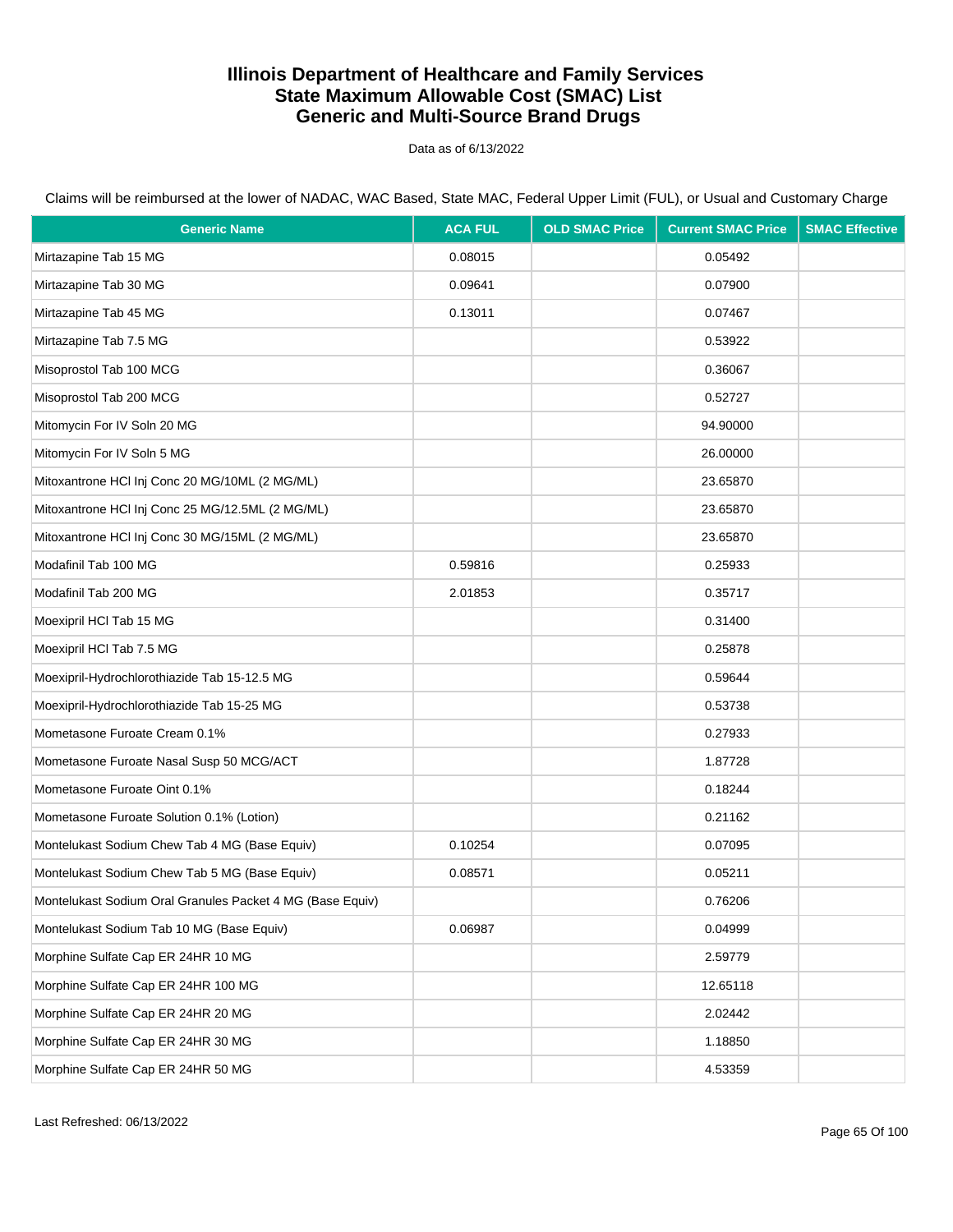Data as of 6/13/2022

| <b>Generic Name</b>                                          | <b>ACA FUL</b> | <b>OLD SMAC Price</b> | <b>Current SMAC Price</b> | <b>SMAC Effective</b> |
|--------------------------------------------------------------|----------------|-----------------------|---------------------------|-----------------------|
| Morphine Sulfate Cap ER 24HR 60 MG                           |                |                       | 4.67950                   |                       |
| Morphine Sulfate Inj 10 MG/ML                                |                |                       | 0.52000                   |                       |
| Morphine Sulfate Oral Soln 10 MG/5ML                         | 0.08984        |                       | 0.04020                   |                       |
| Morphine Sulfate Oral Soln 100 MG/5ML (20 MG/ML)             |                |                       | 0.24545                   |                       |
| Morphine Sulfate Oral Soln 20 MG/5ML                         |                |                       | 0.07870                   |                       |
| Morphine Sulfate Tab 15 MG                                   | 0.27684        |                       | 0.09000                   |                       |
| Morphine Sulfate Tab 30 MG                                   | 0.42430        |                       | 0.68000                   |                       |
| Morphine Sulfate Tab ER 100 MG                               | 0.95264        |                       | 0.70590                   |                       |
| Morphine Sulfate Tab ER 15 MG                                | 0.20625        |                       | 0.15530                   |                       |
| Morphine Sulfate Tab ER 200 MG                               | 2.54414        |                       | 1.86820                   |                       |
| Morphine Sulfate Tab ER 30 MG                                | 0.31673        |                       | 0.23720                   |                       |
| Morphine Sulfate Tab ER 60 MG                                | 0.64724        |                       | 0.54275                   |                       |
| Moxifloxacin HCl Ophth Soln 0.5% (Base Equiv)                | 5.14605        |                       | 3.66967                   |                       |
| Moxifloxacin HCl Tab 400 MG (Base Equiv)                     | 2.05084        |                       | 1.17500                   |                       |
| Multiple Vitamin Tab**                                       |                |                       | 0.02313                   |                       |
| Multiple Vitamins w/ Iron Tab**                              |                |                       | 0.02788                   |                       |
| Multiple Vitamins w/ Minerals Tab**                          |                |                       | 2.18465                   |                       |
| Mupirocin Calcium Cream 2%                                   |                |                       | 6.15926                   |                       |
| Mupirocin Oint 2%                                            |                |                       | 0.13514                   |                       |
| Mycophenolate Mofetil Cap 250 MG                             | 0.37072        |                       | 0.12520                   |                       |
| Mycophenolate Mofetil For Oral Susp 200 MG/ML                | 5.71239        |                       | 4.56844                   |                       |
| Mycophenolate Mofetil Tab 500 MG                             | 0.50828        |                       | 0.20498                   |                       |
| Mycophenolate Sodium Tab DR 180 MG (Mycophenolic Acid Equiv) | 0.72918        |                       | 0.46211                   |                       |
| Mycophenolate Sodium Tab DR 360 MG (Mycophenolic Acid Equiv) | 1.34929        |                       | 0.82018                   |                       |
| Nabumetone Tab 500 MG                                        | 0.17142        |                       | 0.10490                   |                       |
| Nabumetone Tab 750 MG                                        | 0.22321        |                       | 0.17590                   |                       |
| Nadolol Tab 20 MG                                            | 0.34478        |                       | 0.29000                   |                       |
| Nadolol Tab 40 MG                                            | 0.41628        |                       | 0.32630                   |                       |
| Nadolol Tab 80 MG                                            | 0.42471        |                       | 0.49690                   |                       |
| Naftifine HCI Cream 2%                                       |                |                       | 4.27667                   |                       |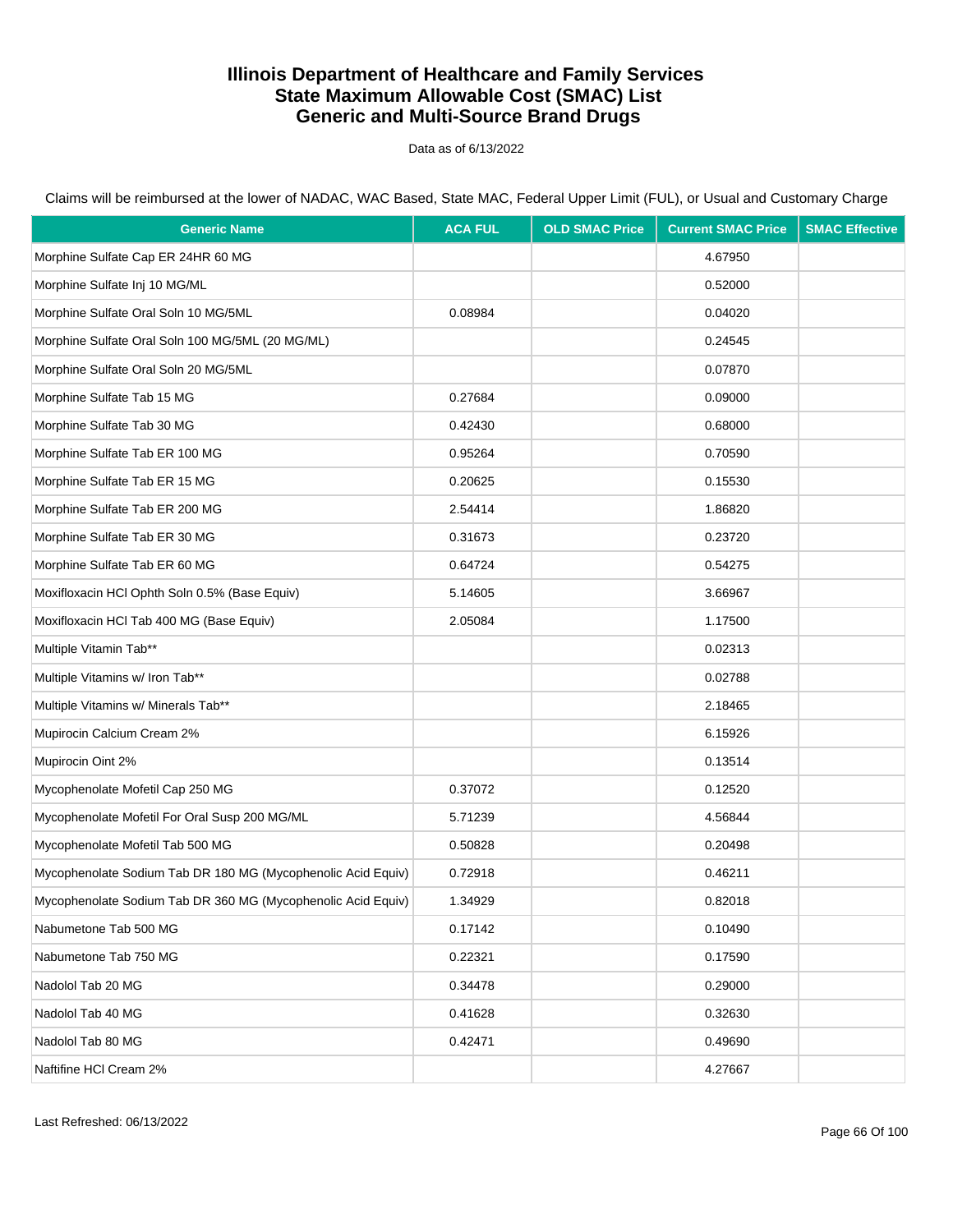Data as of 6/13/2022

| <b>Generic Name</b>                             | <b>ACA FUL</b> | <b>OLD SMAC Price</b> | <b>Current SMAC Price</b> | <b>SMAC Effective</b> |
|-------------------------------------------------|----------------|-----------------------|---------------------------|-----------------------|
| Nalbuphine HCl Inj 20 MG/ML                     |                |                       | 2.36600                   |                       |
| Naloxone HCl Inj 0.4 MG/ML                      |                |                       | 11.10000                  |                       |
| Naloxone HCl Inj 4 MG/10ML                      |                |                       | 10.10236                  |                       |
| Naloxone HCl Nasal Spray 4 MG/0.1ML             |                |                       | 37.39500                  |                       |
| Naloxone HCl Soln Prefilled Syringe 2 MG/2ML    |                |                       | 15.48117                  |                       |
| Naltrexone For IM Extended Release Susp 380 MG  |                |                       | 1434.20000                |                       |
| Naltrexone HCl Tab 50 MG                        | 0.77622        |                       | 0.50964                   |                       |
| Naproxen Sodium Tab 275 MG                      |                |                       | 0.08963                   |                       |
| Naproxen Sodium Tab 550 MG                      | 0.34739        |                       | 0.32180                   |                       |
| Naproxen Sodium Tab ER 24HR 375 MG (Base Equiv) |                |                       | 9.75680                   |                       |
| Naproxen Sodium Tab ER 24HR 500 MG (Base Equiv) |                |                       | 6.96787                   |                       |
| Naproxen Susp 125 MG/5ML                        |                |                       | 0.78000                   |                       |
| Naproxen Tab 250 MG                             | 0.05367        |                       | 0.03202                   |                       |
| Naproxen Tab 375 MG                             | 0.06942        |                       | 0.04691                   |                       |
| Naproxen Tab 500 MG                             | 0.07442        |                       | 0.05330                   |                       |
| Naproxen Tab EC 375 MG                          |                |                       | 0.11710                   |                       |
| Naproxen Tab EC 500 MG                          |                |                       | 2.53550                   |                       |
| Naratriptan HCl Tab 1 MG (Base Equiv)           | 2.55282        |                       | 2.42489                   |                       |
| Naratriptan HCl Tab 2.5 MG (Base Equiv)         | 1.90723        |                       | 0.83704                   |                       |
| Natalizumab for IV Inj Conc 300 MG/15ML         |                |                       | 439.57929                 |                       |
| Nateglinide Tab 120 MG                          | 0.35190        |                       | 0.14756                   |                       |
| Nateglinide Tab 60 MG                           | 0.28606        |                       | 0.26967                   |                       |
| Nebivolol HCl Tab 10 MG (Base Equivalent)       |                |                       | 0.58847                   |                       |
| Nebivolol HCl Tab 20 MG (Base Equivalent)       | 0.54831        |                       | 0.56675                   |                       |
| Nebivolol HCl Tab 5 MG (Base Equivalent)        |                |                       | 0.51250                   |                       |
| Nefazodone HCl Tab 100 MG                       |                |                       | 0.46100                   |                       |
| Nefazodone HCl Tab 150 MG                       |                |                       | 0.47540                   |                       |
| Nefazodone HCl Tab 200 MG                       |                |                       | 0.46900                   |                       |
| Nefazodone HCl Tab 250 MG                       |                |                       | 0.49716                   |                       |
| Nefazodone HCl Tab 50 MG                        |                |                       | 0.24500                   |                       |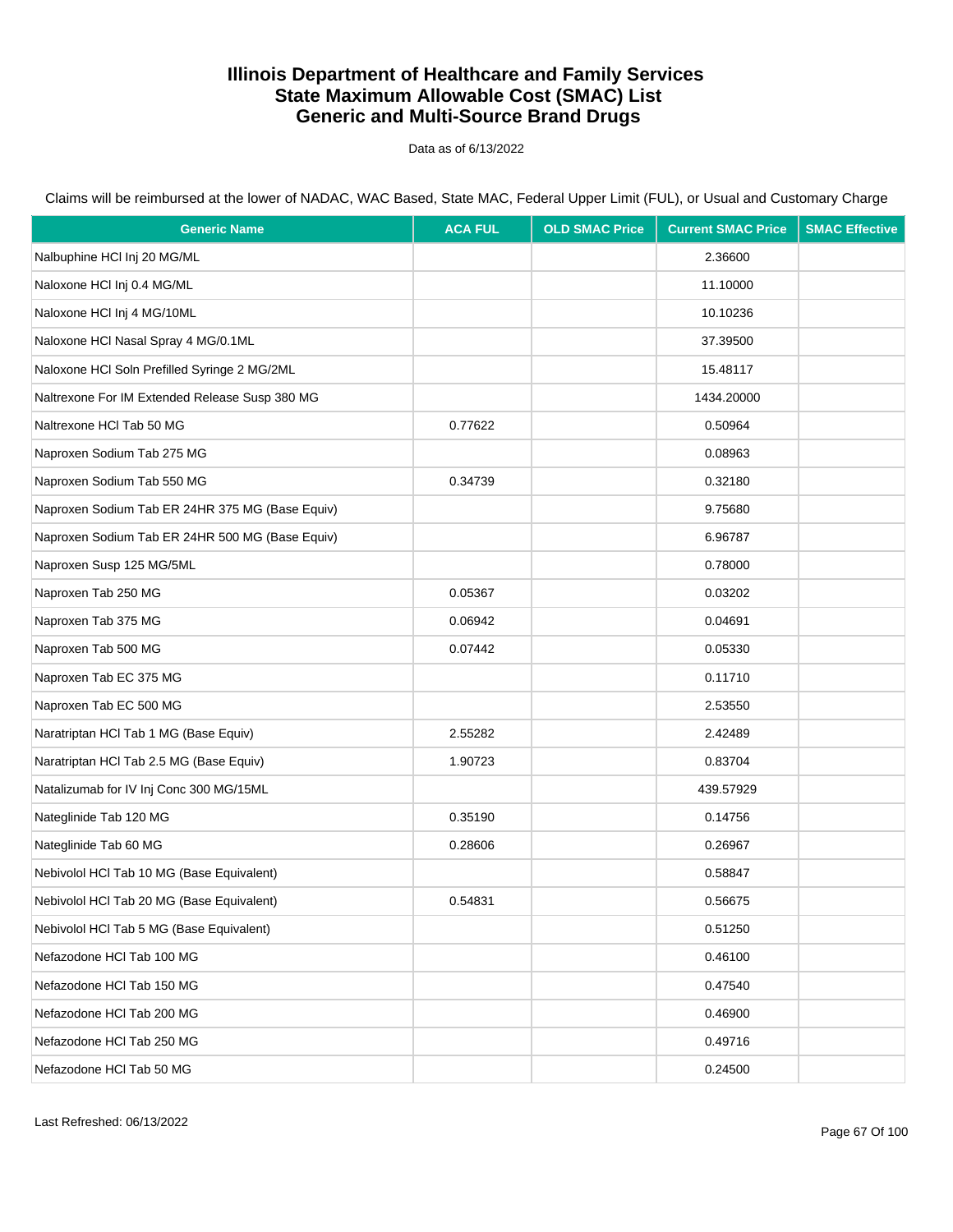Data as of 6/13/2022

Claims will be reimbursed at the lower of NADAC, WAC Based, State MAC, Federal Upper Limit (FUL), or Usual and Customary Charge

| <b>Generic Name</b>                                              | <b>ACA FUL</b> | <b>OLD SMAC Price</b> | <b>Current SMAC Price</b> | <b>SMAC Effective</b> |
|------------------------------------------------------------------|----------------|-----------------------|---------------------------|-----------------------|
| Neomycin Sulfate Tab 500 MG                                      |                |                       | 0.48150                   |                       |
| Neomycin-Bacitrac Zn-Polymyx 5(3.5)MG-400Unt-10000Unt Op Oin     | 7.92277        |                       | 3.90000                   |                       |
| Neomycin-Polymy-Gramicid Op Sol 1.75-10000-0.025MG-UNT-<br>MG/ML |                |                       | 3.30000                   |                       |
| Neomycin-Polymyxin B GU Irrigation Soln                          |                |                       | 13.36010                  |                       |
| Neomycin-Polymyxin-Dexamethasone Ophth Oint 0.1%                 | 3.12028        |                       | 1.53143                   |                       |
| Neomycin-Polymyxin-Dexamethasone Ophth Susp 0.1%                 | 2.53503        |                       | 2.28000                   |                       |
| Neomycin-Polymyxin-HC Ophth Susp                                 |                |                       | 14.80800                  |                       |
| Neomycin-Polymyxin-HC Otic Soln 1%                               |                |                       | 6.78200                   |                       |
| Neomycin-Polymyxin-HC Otic Susp 3.5 MG/ML-10000 Unit/ML-1%       | 6.01041        |                       | 4.62700                   |                       |
| Nevirapine Tab 200 MG                                            |                |                       | 0.10617                   |                       |
| Nevirapine Tab ER 24HR 400 MG                                    |                |                       | 0.44233                   |                       |
| Niacin Tab ER 1000 MG (Antihyperlipidemic)                       | 0.34776        |                       | 0.62311                   |                       |
| Niacin Tab ER 500 MG (Antihyperlipidemic)                        | 0.20365        |                       | 0.08178                   |                       |
| Niacin Tab ER 750 MG (Antihyperlipidemic)                        |                |                       | 0.93243                   |                       |
| Nicardipine HCI Cap 20 MG                                        |                |                       | 0.12545                   |                       |
| Nicardipine HCl Cap 30 MG                                        |                |                       | 1.60211                   |                       |
| Nifedipine Cap 10 MG                                             | 0.35454        |                       | 0.26340                   |                       |
| Nifedipine Cap 20 MG                                             |                |                       | 1.45000                   |                       |
| Nifedipine Tab ER 24HR 30 MG                                     |                |                       | 0.11185                   |                       |
| Nifedipine Tab ER 24HR 60 MG                                     |                |                       | 0.16950                   |                       |
| Nifedipine Tab ER 24HR 90 MG                                     |                |                       | 0.17703                   |                       |
| Nifedipine Tab ER 24HR Osmotic Release 30 MG                     | 0.14107        |                       | 0.10000                   |                       |
| Nifedipine Tab ER 24HR Osmotic Release 60 MG                     | 0.19678        |                       | 0.15000                   |                       |
| Nifedipine Tab ER 24HR Osmotic Release 90 MG                     | 0.34014        |                       | 0.15262                   |                       |
| Nilutamide Tab 150 MG                                            |                |                       | 133.33333                 |                       |
| Nimodipine Cap 30 MG                                             |                |                       | 1.58455                   |                       |
| Nisoldipine Tab ER 24HR 17 MG                                    |                |                       | 4.79755                   |                       |
| Nisoldipine Tab ER 24HR 25.5 MG                                  |                |                       | 6.55000                   |                       |
| Nisoldipine Tab ER 24HR 34 MG                                    |                |                       | 5.80000                   |                       |
| Nisoldipine Tab ER 24HR 8.5 MG                                   |                |                       | 3.75000                   |                       |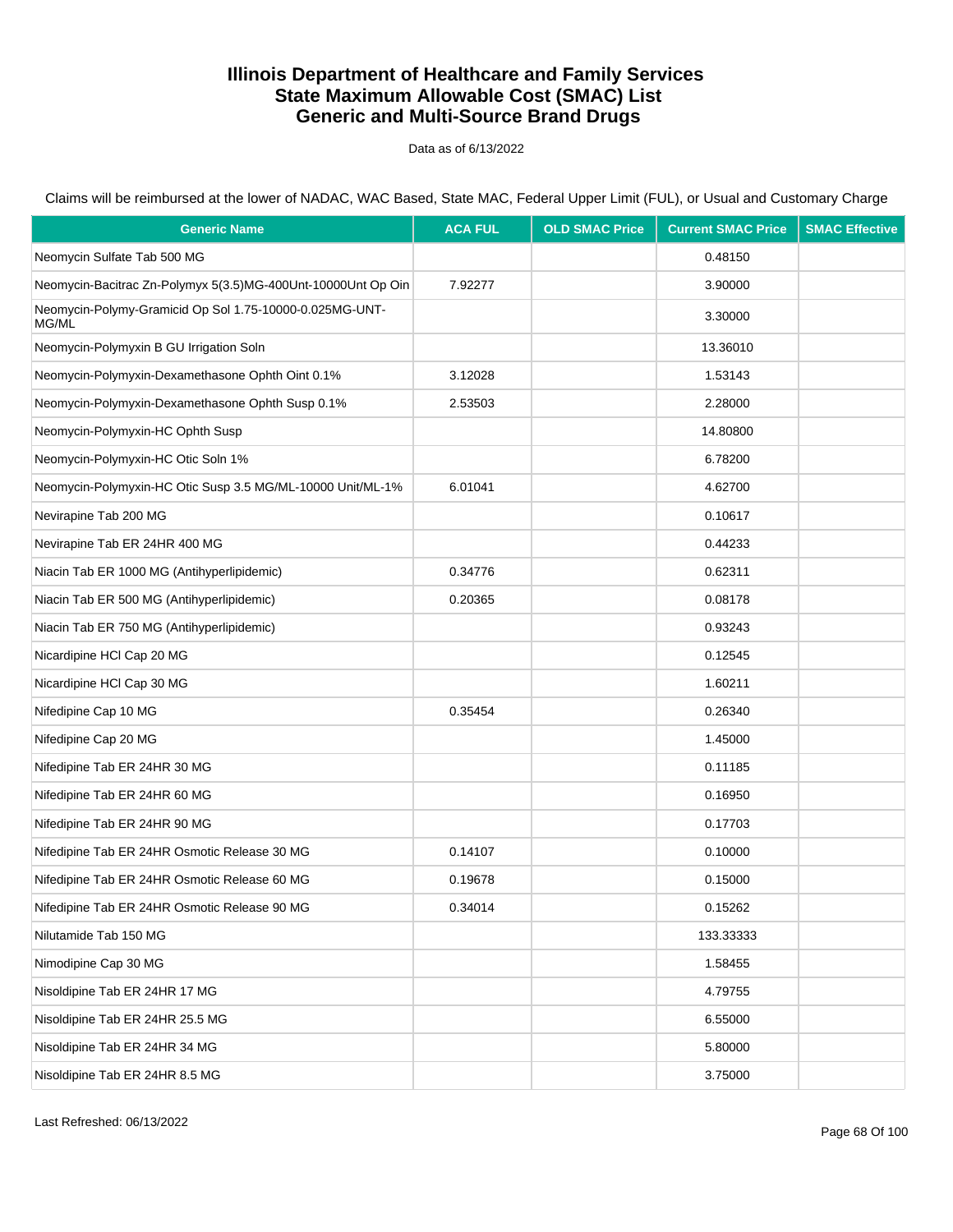Data as of 6/13/2022

Claims will be reimbursed at the lower of NADAC, WAC Based, State MAC, Federal Upper Limit (FUL), or Usual and Customary Charge

| <b>Generic Name</b>                                          | <b>ACA FUL</b> | <b>OLD SMAC Price</b> | <b>Current SMAC Price</b> | <b>SMAC Effective</b> |
|--------------------------------------------------------------|----------------|-----------------------|---------------------------|-----------------------|
| Nitrofurantoin Macrocrystalline Cap 100 MG                   | 0.48465        |                       | 0.41050                   |                       |
| Nitrofurantoin Macrocrystalline Cap 25 MG                    | 4.58426        |                       | 3.49140                   |                       |
| Nitrofurantoin Macrocrystalline Cap 50 MG                    | 0.38650        |                       | 0.29340                   |                       |
| Nitrofurantoin Monohydrate Macrocrystalline Cap 100 MG       | 0.45880        |                       | 0.40123                   |                       |
| Nitroglycerin SL Tab 0.3 MG                                  | 0.21049        |                       | 0.20820                   |                       |
| Nitroglycerin SL Tab 0.4 MG                                  |                |                       | 0.20950                   |                       |
| Nitroglycerin SL Tab 0.6 MG                                  |                |                       | 0.27649                   |                       |
| Nitroglycerin TD Patch 24HR 0.1 MG/HR                        |                |                       | 0.44189                   |                       |
| Nitroglycerin TD Patch 24HR 0.2 MG/HR                        |                |                       | 0.35275                   |                       |
| Nitroglycerin TD Patch 24HR 0.4 MG/HR                        |                |                       | 0.39678                   |                       |
| Nitroglycerin TD Patch 24HR 0.6 MG/HR                        |                |                       | 0.49433                   |                       |
| Nitroglycerin TL Soln 0.4 MG/SPRAY (400 MCG/SPRAY)           |                |                       | 16.00000                  |                       |
| Nizatidine Cap 150 MG                                        |                |                       | 0.20325                   |                       |
| Nizatidine Cap 300 MG                                        |                |                       | 0.36667                   |                       |
| Nizatidine Oral Soln 15 MG/ML                                |                |                       | 1.00510                   |                       |
| Norelgestromin-Ethinyl Estradiol TD PTWK 150-35 MCG/24HR     |                |                       | 36.83750                  |                       |
| Norethindrone & Ethinyl Estradiol Tab 0.4 MG-35 MCG          | 0.46798        |                       | 0.24429                   |                       |
| Norethindrone & Ethinyl Estradiol Tab 0.5 MG-35 MCG          | 0.59981        |                       | 0.47533                   |                       |
| Norethindrone & Ethinyl Estradiol Tab 1 MG-35 MCG            | 0.36733        |                       | 0.33595                   |                       |
| Norethindrone & Ethinyl Estradiol-Fe Chew Tab 0.4 MG-35 MCG  |                |                       | 1.32607                   |                       |
| Norethindrone & Ethinyl Estradiol-Fe Chew Tab 0.8 MG-25 MCG  | 1.77245        |                       | 1.80607                   |                       |
| Norethindrone & Mestranol Tab 1 MG-50MCG                     |                |                       | 0.92340                   |                       |
| Norethindrone Ac-Ethinyl Estrad-Fe Tab 1-20/1-30/1-35 MG-MCG |                |                       | 0.96988                   |                       |
| Norethindrone Ace & Ethinyl Estradiol Tab 1 MG-20 MCG        | 0.28451        |                       | 0.17698                   |                       |
| Norethindrone Ace & Ethinyl Estradiol Tab 1.5 MG-30 MCG      | 0.56776        |                       | 0.42460                   |                       |
| Norethindrone Ace & Ethinyl Estradiol-FE Tab 1 MG-20 MCG     | 0.21537        |                       | 0.19802                   |                       |
| Norethindrone Ace & Ethinyl Estradiol-FE Tab 1.5 MG-30 MCG   | 0.25708        |                       | 0.15557                   |                       |
| Norethindrone Ace-Eth Estradiol-FE Chew Tab 1 MG-20 MCG (24) | 0.50287        |                       | 1.54750                   |                       |
| Norethindrone Ace-Ethinyl Estradiol-FE Cap 1 MG-20 MCG (24)  |                |                       | 2.96466                   |                       |
| Norethindrone Ace-Ethinyl Estradiol-FE Tab 1 MG-20 MCG (24)  | 0.55790        |                       | 0.52805                   |                       |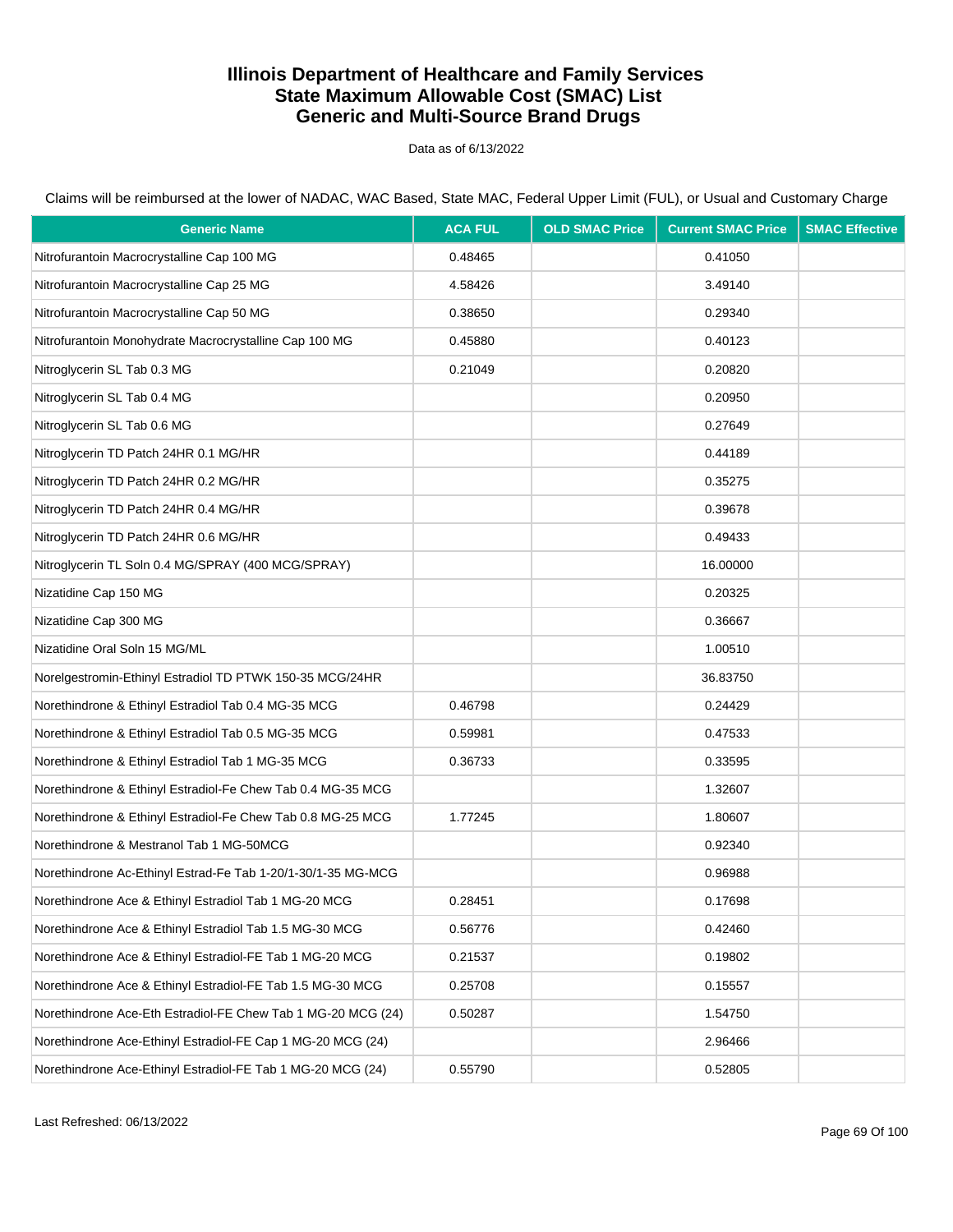Data as of 6/13/2022

| <b>Generic Name</b>                                         | <b>ACA FUL</b> | <b>OLD SMAC Price</b> | <b>Current SMAC Price</b> | <b>SMAC Effective</b> |
|-------------------------------------------------------------|----------------|-----------------------|---------------------------|-----------------------|
| Norethindrone Acetate Tab 5 MG                              | 0.47500        |                       | 0.53115                   |                       |
| Norethindrone Acetate-Ethinyl Estradiol Tab 0.5 MG-2.5 MCG  | 1.58790        |                       | 1.91320                   |                       |
| Norethindrone Acetate-Ethinyl Estradiol Tab 1 MG-5 MCG      | 1.12134        |                       | 1.01938                   |                       |
| Norethindrone Tab 0.35 MG                                   | 0.15975        |                       | 0.08214                   |                       |
| Norethindrone-Eth Estradiol Tab 0.5-35/0.75-35/1-35 MG-MCG  | 0.45793        |                       | 0.15179                   |                       |
| Norethindrone-Eth Estradiol Tab 0.5-35/1-35/0.5-35 MG-MCG   |                |                       | 0.51609                   |                       |
| Norgestimate & Ethinyl Estradiol Tab 0.25 MG-35 MCG         | 0.17058        |                       | 0.17571                   |                       |
| Norgestimate-Eth Estrad Tab 0.18-25/0.215-25/0.25-25 MG-MCG | 0.16476        |                       | 0.15456                   |                       |
| Norgestimate-Eth Estrad Tab 0.18-35/0.215-35/0.25-35 MG-MCG | 0.15149        |                       | 0.09250                   |                       |
| Norgestrel & Ethinyl Estradiol Tab 0.3 MG-30 MCG            | 0.40824        |                       | 0.26161                   |                       |
| Nortriptyline HCl Cap 10 MG                                 | 0.07136        |                       | 0.05945                   |                       |
| Nortriptyline HCl Cap 25 MG                                 | 0.09727        |                       | 0.06686                   |                       |
| Nortriptyline HCl Cap 50 MG                                 | 0.13002        |                       | 0.07767                   |                       |
| Nortriptyline HCl Cap 75 MG                                 | 0.15022        |                       | 0.12989                   |                       |
| Nortriptyline HCl Soln 10 MG/5ML                            |                |                       | 0.25084                   |                       |
| Nusinersen Intrathecal Soln 12 MG/5ML (2.4 MG/ML)           |                |                       | 24950.00000               |                       |
| Nystatin Cream 100000 Unit/GM                               |                |                       | 0.16033                   |                       |
| Nystatin Oint 100000 Unit/GM                                |                |                       | 0.22433                   |                       |
| Nystatin Susp 100000 Unit/ML                                |                |                       | 0.05010                   |                       |
| Nystatin Tab 500000 Unit                                    | 0.41523        |                       | 0.34870                   |                       |
| Nystatin Topical Powder                                     |                |                       | 0.68313                   |                       |
| Nystatin Topical Powder 100000 Unit/GM                      |                |                       | 0.22770                   |                       |
| Nystatin-Triamcinolone Cream 100000-0.1 Unit/GM-%           |                |                       | 0.38408                   |                       |
| Nystatin-Triamcinolone Oint 100000-0.1 Unit/GM-%            |                |                       | 0.18333                   |                       |
| Octreotide Acetate For IM Inj Kit 20 MG                     |                |                       | 4247.68104                |                       |
| Octreotide Acetate For IM Inj Kit 30 MG                     |                |                       | 6360.59544                |                       |
| Octreotide Acetate Inj 100 MCG/ML (0.1 MG/ML)               |                |                       | 2.69662                   |                       |
| Octreotide Acetate Inj 1000 MCG/ML (1 MG/ML)                |                |                       | 44.25000                  |                       |
| Octreotide Acetate Inj 200 MCG/ML (0.2 MG/ML)               |                |                       | 9.10000                   |                       |
| Octreotide Acetate Inj 50 MCG/ML (0.05 MG/ML)               |                |                       | 2.68182                   |                       |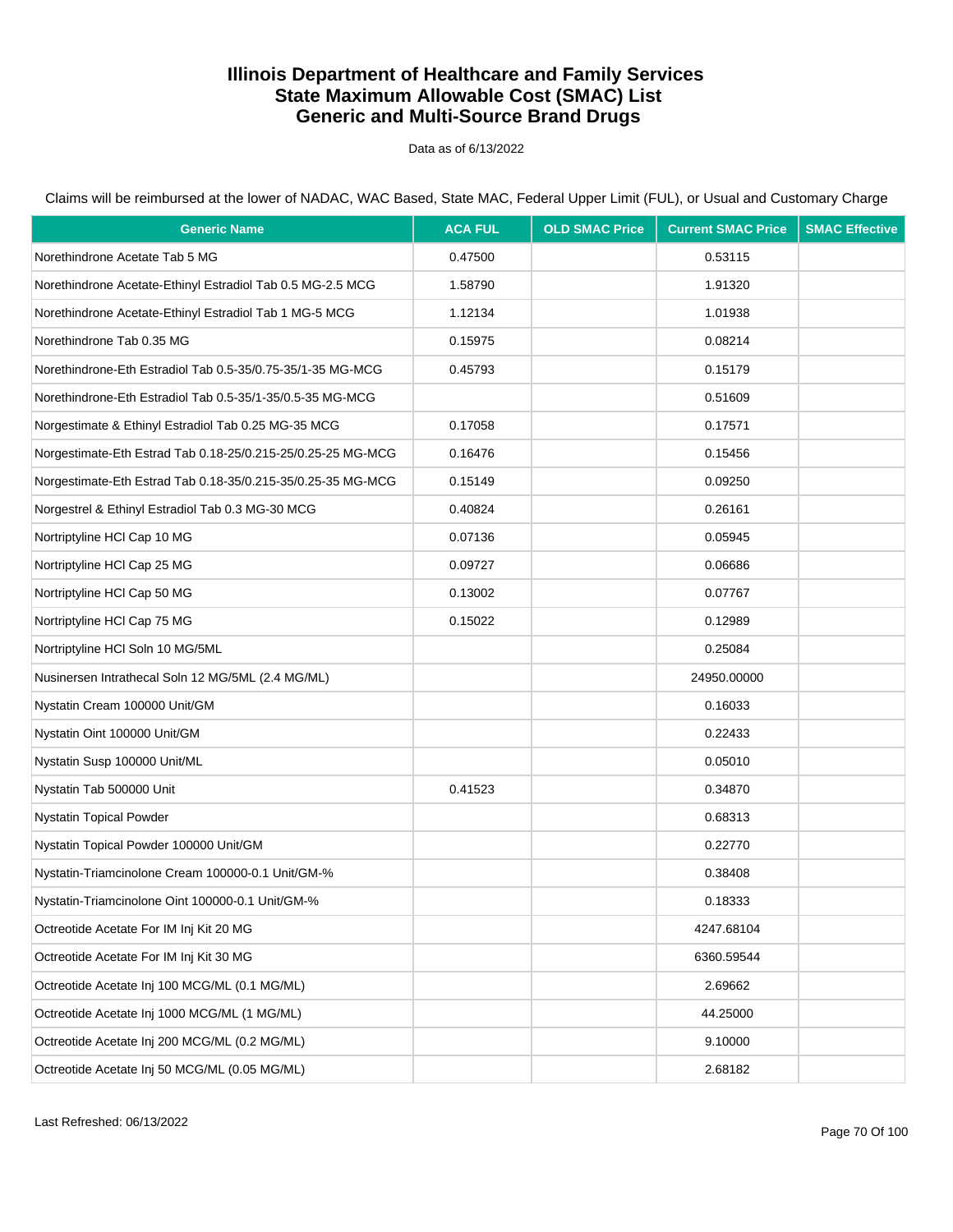Data as of 6/13/2022

Claims will be reimbursed at the lower of NADAC, WAC Based, State MAC, Federal Upper Limit (FUL), or Usual and Customary Charge

| <b>Generic Name</b>                                         | <b>ACA FUL</b> | <b>OLD SMAC Price</b> | <b>Current SMAC Price</b> | <b>SMAC Effective</b> |
|-------------------------------------------------------------|----------------|-----------------------|---------------------------|-----------------------|
| Octreotide Acetate Inj 500 MCG/ML (0.5 MG/ML)               |                |                       | 14.90000                  |                       |
| Ofloxacin Ophth Soln 0.3%                                   |                |                       | 1.45200                   |                       |
| Ofloxacin Otic Soln 0.3%                                    |                |                       | 2.16133                   |                       |
| Olanzapine For IM Inj 10 MG                                 |                |                       | 26.97600                  |                       |
| Olanzapine Orally Disintegrating Tab 10 MG                  | 0.76314        |                       | 0.35333                   |                       |
| Olanzapine Orally Disintegrating Tab 15 MG                  | 1.54192        |                       | 0.57400                   |                       |
| Olanzapine Orally Disintegrating Tab 20 MG                  | 1.76283        |                       | 0.41667                   |                       |
| Olanzapine Orally Disintegrating Tab 5 MG                   | 0.55386        |                       | 0.18167                   |                       |
| Olanzapine Tab 10 MG                                        | 0.23936        |                       | 0.08590                   |                       |
| Olanzapine Tab 15 MG                                        | 0.14672        |                       | 0.11167                   |                       |
| Olanzapine Tab 2.5 MG                                       | 0.11441        |                       | 0.05758                   |                       |
| Olanzapine Tab 20 MG                                        | 0.18962        |                       | 0.11500                   |                       |
| Olanzapine Tab 5 MG                                         | 0.12454        |                       | 0.06533                   |                       |
| Olanzapine Tab 7.5 MG                                       | 0.14400        |                       | 0.08533                   |                       |
| Olanzapine-Fluoxetine HCl Cap 12-25 MG                      |                |                       | 6.71087                   |                       |
| Olanzapine-Fluoxetine HCl Cap 12-50 MG                      |                |                       | 10.03205                  |                       |
| Olanzapine-Fluoxetine HCl Cap 3-25 MG                       | 5.27433        |                       | 4.74767                   |                       |
| Olanzapine-Fluoxetine HCl Cap 6-25 MG                       | 5.83394        |                       | 5.30145                   |                       |
| Olanzapine-Fluoxetine HCl Cap 6-50 MG                       |                |                       | 7.83104                   |                       |
| Olmesartan Medoxomil Tab 20 MG                              | 0.18608        |                       | 0.02211                   |                       |
| Olmesartan Medoxomil Tab 40 MG                              | 0.25752        |                       | 0.14348                   |                       |
| Olmesartan Medoxomil Tab 5 MG                               | 0.15320        |                       | 0.04767                   |                       |
| Olmesartan Medoxomil-Hydrochlorothiazide Tab 20-12.5 MG     | 0.35113        |                       | 0.13000                   |                       |
| Olmesartan Medoxomil-Hydrochlorothiazide Tab 40-12.5 MG     | 0.53724        |                       | 0.19648                   |                       |
| Olmesartan Medoxomil-Hydrochlorothiazide Tab 40-25 MG       | 0.55395        |                       | 0.17600                   |                       |
| Olmesartan-Amlodipine-Hydrochlorothiazide Tab 20-5-12.5 MG  | 1.25036        |                       | 1.37855                   |                       |
| Olmesartan-Amlodipine-Hydrochlorothiazide Tab 40-10-12.5 MG | 2.20895        |                       | 1.82389                   |                       |
| Olmesartan-Amlodipine-Hydrochlorothiazide Tab 40-10-25 MG   | 1.65423        |                       | 0.99833                   |                       |
| Olmesartan-Amlodipine-Hydrochlorothiazide Tab 40-5-12.5 MG  | 1.14856        |                       | 1.89000                   |                       |
| Olmesartan-Amlodipine-Hydrochlorothiazide Tab 40-5-25 MG    | 1.35606        |                       | 1.71000                   |                       |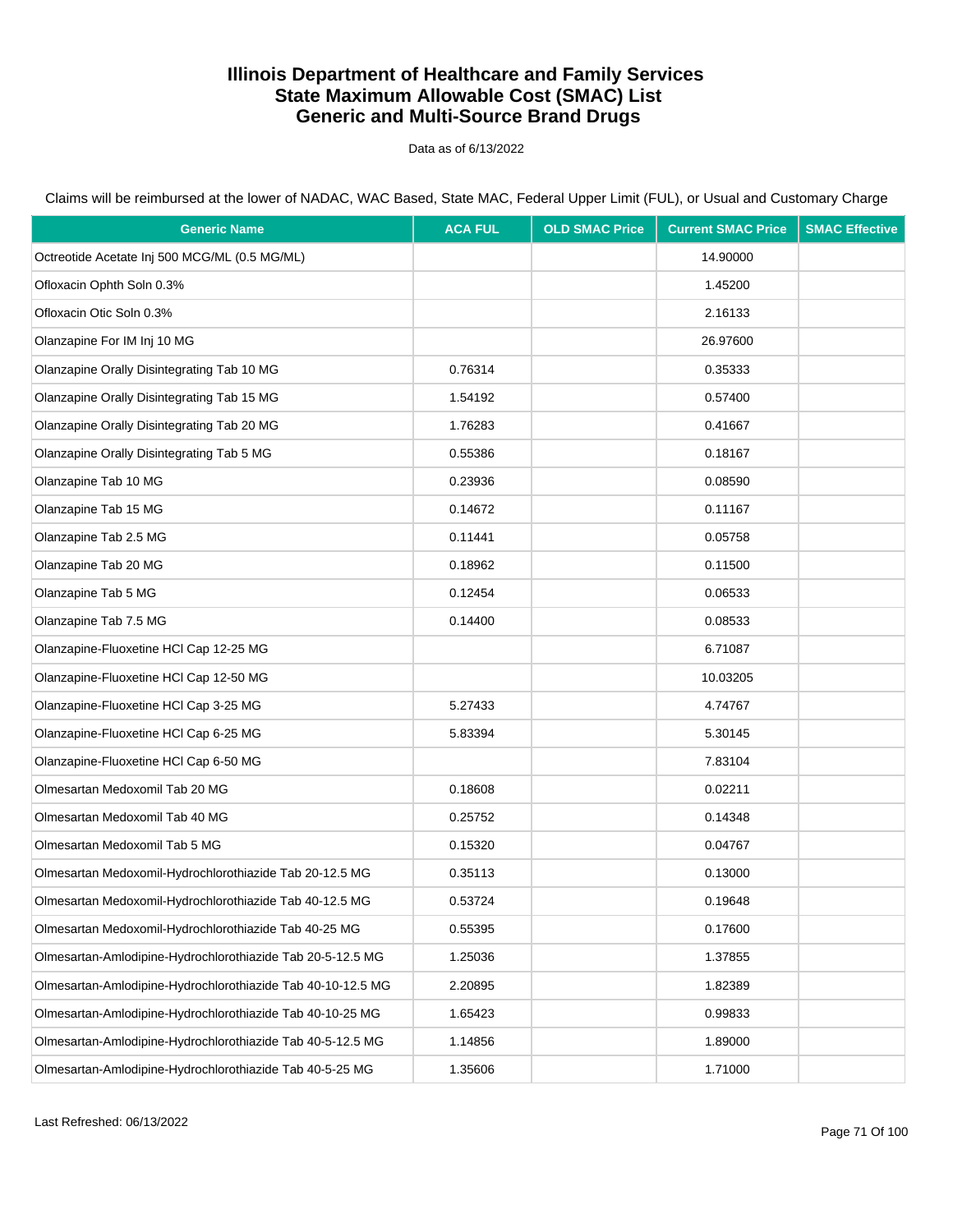Data as of 6/13/2022

Claims will be reimbursed at the lower of NADAC, WAC Based, State MAC, Federal Upper Limit (FUL), or Usual and Customary Charge

| <b>Generic Name</b>                                         | <b>ACA FUL</b> | <b>OLD SMAC Price</b> | <b>Current SMAC Price</b> | <b>SMAC Effective</b> |
|-------------------------------------------------------------|----------------|-----------------------|---------------------------|-----------------------|
| Olopatadine HCl Nasal Soln 0.6%                             |                |                       | 1.78088                   |                       |
| Olopatadine HCl Ophth Soln 0.1% (Base Equivalent)           |                |                       | 1.80956                   |                       |
| Olopatadine HCl Ophth Soln 0.2% (Base Equivalent)           |                |                       | 3.26800                   |                       |
| Omega-3-acid Ethyl Esters Cap 1 GM                          | 0.23325        |                       | 0.17763                   |                       |
| Omeprazole Cap Delayed Release 10 MG                        | 0.08562        |                       | 0.02056                   |                       |
| Omeprazole Cap Delayed Release 20 MG                        | 0.03676        |                       | 0.02317                   |                       |
| Omeprazole Cap Delayed Release 40 MG                        | 0.06114        |                       | 0.04444                   |                       |
| Omeprazole-Sodium Bicarbonate Cap 20-1100 MG                | 1.11633        |                       | 1.11772                   |                       |
| Omeprazole-Sodium Bicarbonate Cap 40-1100 MG                | 7.98158        |                       | 1.28050                   |                       |
| Omeprazole-Sodium Bicarbonate Powd Pack for Susp 40-1680 MG |                |                       | 14.33167                  |                       |
| OnabotulinumtoxinA (Cosmetic) For Inj 50 Unit               |                |                       | 329.67600                 |                       |
| Ondansetron HCI Inj 4 MG/2ML (2 MG/ML)                      |                |                       | 0.14720                   |                       |
| Ondansetron HCI Inj 40 MG/20ML (2 MG/ML)                    |                |                       | 0.10075                   |                       |
| Ondansetron HCI Oral Soln 4 MG/5ML                          | 0.23986        |                       | 0.18500                   |                       |
| Ondansetron HCI Tab 4 MG                                    | 0.07278        |                       | 0.05400                   |                       |
| Ondansetron HCI Tab 8 MG                                    | 0.09982        |                       | 0.09415                   |                       |
| Ondansetron Orally Disintegrating Tab 4 MG                  | 0.23707        |                       | 0.14295                   |                       |
| Ondansetron Orally Disintegrating Tab 8 MG                  | 0.24363        |                       | 0.22773                   |                       |
| Opium Tincture 1% (10 MG/ML) (Morphine Equiv)               |                |                       | 2.38890                   |                       |
| Oral Vehicles - Syrup***                                    |                |                       | 0.04063                   |                       |
| Oral Vehicles***                                            |                |                       | 0.04063                   |                       |
| Orphenadrine Citrate Tab ER 12HR 100 MG                     |                |                       | 0.14850                   |                       |
| Orphenadrine w/ Aspirin & Caffeine Tab 50-770-60 MG         |                |                       | 2.04000                   |                       |
| Oseltamivir Phosphate Cap 30 MG (Base Equiv)                | 2.83591        |                       | 1.59093                   |                       |
| Oseltamivir Phosphate Cap 45 MG (Base Equiv)                | 13.29884       |                       | 3.11900                   |                       |
| Oseltamivir Phosphate Cap 75 MG (Base Equiv)                | 3.01386        |                       | 1.31000                   |                       |
| Oseltamivir Phosphate For Susp 6 MG/ML (Base Equiv)         | 0.36266        |                       | 0.46858                   |                       |
| Oxacillin Sodium For Inj 2 GM (Base Equivalent)             |                |                       | 10.16600                  |                       |
| Oxaliplatin IV Soln 100 MG/20ML                             |                |                       | 2.49420                   |                       |
| Oxaliplatin IV Soln 50 MG/10ML                              |                |                       | 2.49420                   |                       |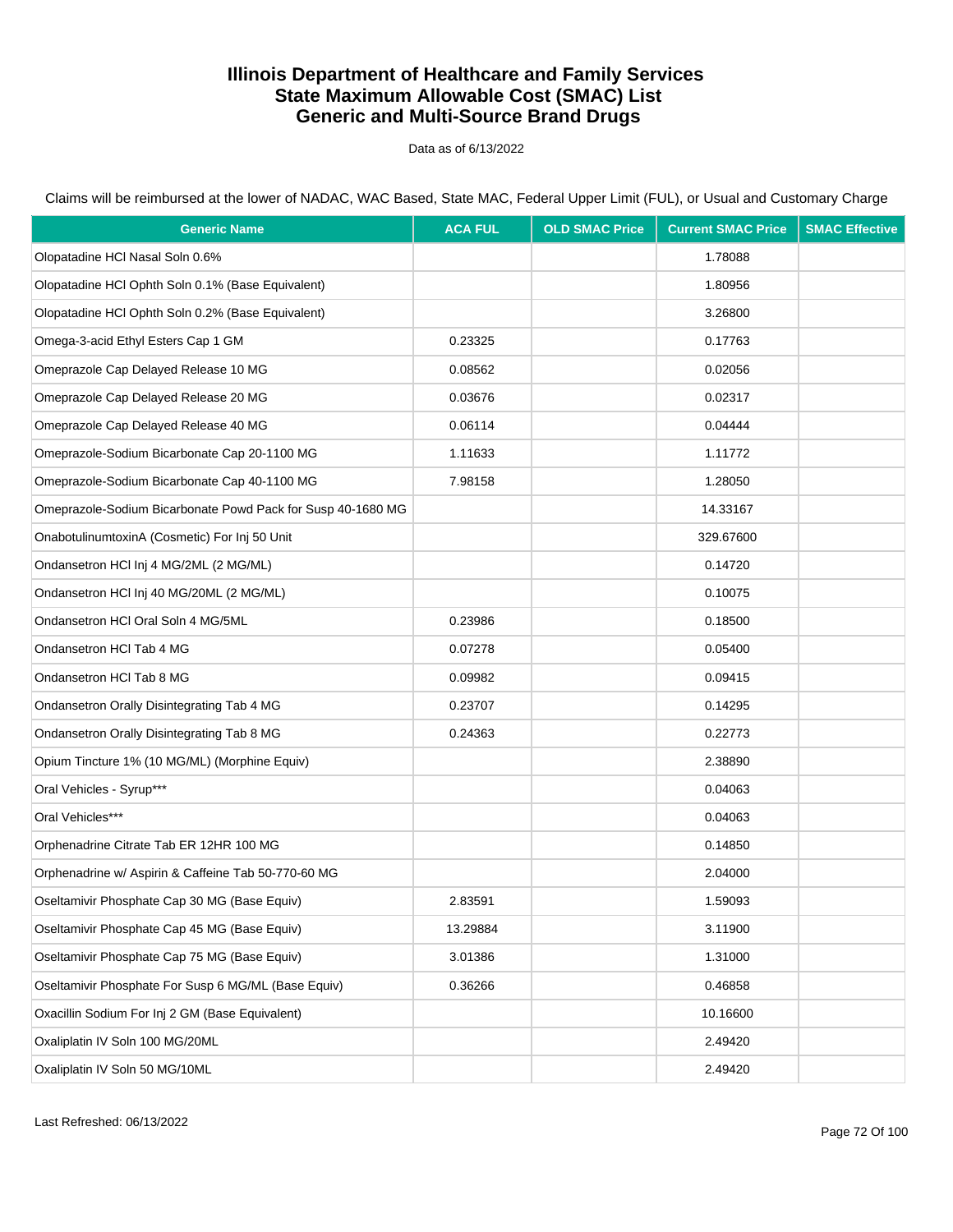Data as of 6/13/2022

| <b>Generic Name</b>                       | <b>ACA FUL</b> | <b>OLD SMAC Price</b> | <b>Current SMAC Price</b> | <b>SMAC Effective</b> |
|-------------------------------------------|----------------|-----------------------|---------------------------|-----------------------|
| Oxandrolone Tab 2.5 MG                    |                |                       | 3.19985                   |                       |
| Oxaprozin Tab 600 MG                      | 0.66156        |                       | 0.76500                   |                       |
| Oxazepam Cap 10 MG                        |                |                       | 0.50649                   |                       |
| Oxazepam Cap 15 MG                        |                |                       | 0.77050                   |                       |
| Oxazepam Cap 30 MG                        |                |                       | 1.06925                   |                       |
| Oxcarbazepine Susp 300 MG/5ML (60 MG/ML)  | 0.86495        |                       | 0.16879                   |                       |
| Oxcarbazepine Tab 150 MG                  | 0.16266        |                       | 0.08840                   |                       |
| Oxcarbazepine Tab 300 MG                  | 0.36222        |                       | 0.11990                   |                       |
| Oxcarbazepine Tab 600 MG                  | 0.78635        |                       | 0.27592                   |                       |
| Oxiconazole Nitrate Cream 1%              |                |                       | 6.03042                   |                       |
| Oxybutynin Chloride Syrup 5 MG/5ML        |                |                       | 0.01858                   |                       |
| Oxybutynin Chloride Tab 5 MG              | 0.07542        |                       | 0.06620                   |                       |
| Oxybutynin Chloride Tab ER 24HR 10 MG     | 0.14592        |                       | 0.13437                   |                       |
| Oxybutynin Chloride Tab ER 24HR 15 MG     | 0.19577        |                       | 0.15440                   |                       |
| Oxybutynin Chloride Tab ER 24HR 5 MG      | 0.13710        |                       | 0.12449                   |                       |
| Oxycodone HCl Cap 5 MG                    | 0.65366        |                       | 0.53200                   |                       |
| Oxycodone HCl Conc 100 MG/5ML (20 MG/ML)  | 2.34500        |                       | 2.61221                   |                       |
| Oxycodone HCI Soln 5 MG/5ML               |                |                       | 0.09998                   |                       |
| Oxycodone HCI Tab 10 MG                   | 0.13832        |                       | 0.09270                   |                       |
| Oxycodone HCI Tab 15 MG                   | 0.12379        |                       | 0.11260                   |                       |
| Oxycodone HCl Tab 20 MG                   | 0.22126        |                       | 0.19400                   |                       |
| Oxycodone HCI Tab 30 MG                   | 0.25868        |                       | 0.19490                   |                       |
| Oxycodone HCI Tab 5 MG                    | 0.09627        |                       | 0.06683                   |                       |
| Oxycodone HCI Tab ER 12HR Deter 10 MG     |                |                       | 2.10788                   |                       |
| Oxycodone HCl Tab ER 12HR Deter 20 MG     |                |                       | 4.51060                   |                       |
| Oxycodone HCl Tab ER 12HR Deter 40 MG     |                |                       | 6.14895                   |                       |
| Oxycodone HCl Tab ER 12HR Deter 80 MG     |                |                       | 12.00223                  |                       |
| Oxycodone w/ Acetaminophen Tab 10-325 MG  | 0.30608        |                       | 0.24612                   |                       |
| Oxycodone w/ Acetaminophen Tab 2.5-325 MG |                |                       | 1.47814                   |                       |
| Oxycodone w/ Acetaminophen Tab 5-325 MG   | 0.14647        |                       | 0.07329                   |                       |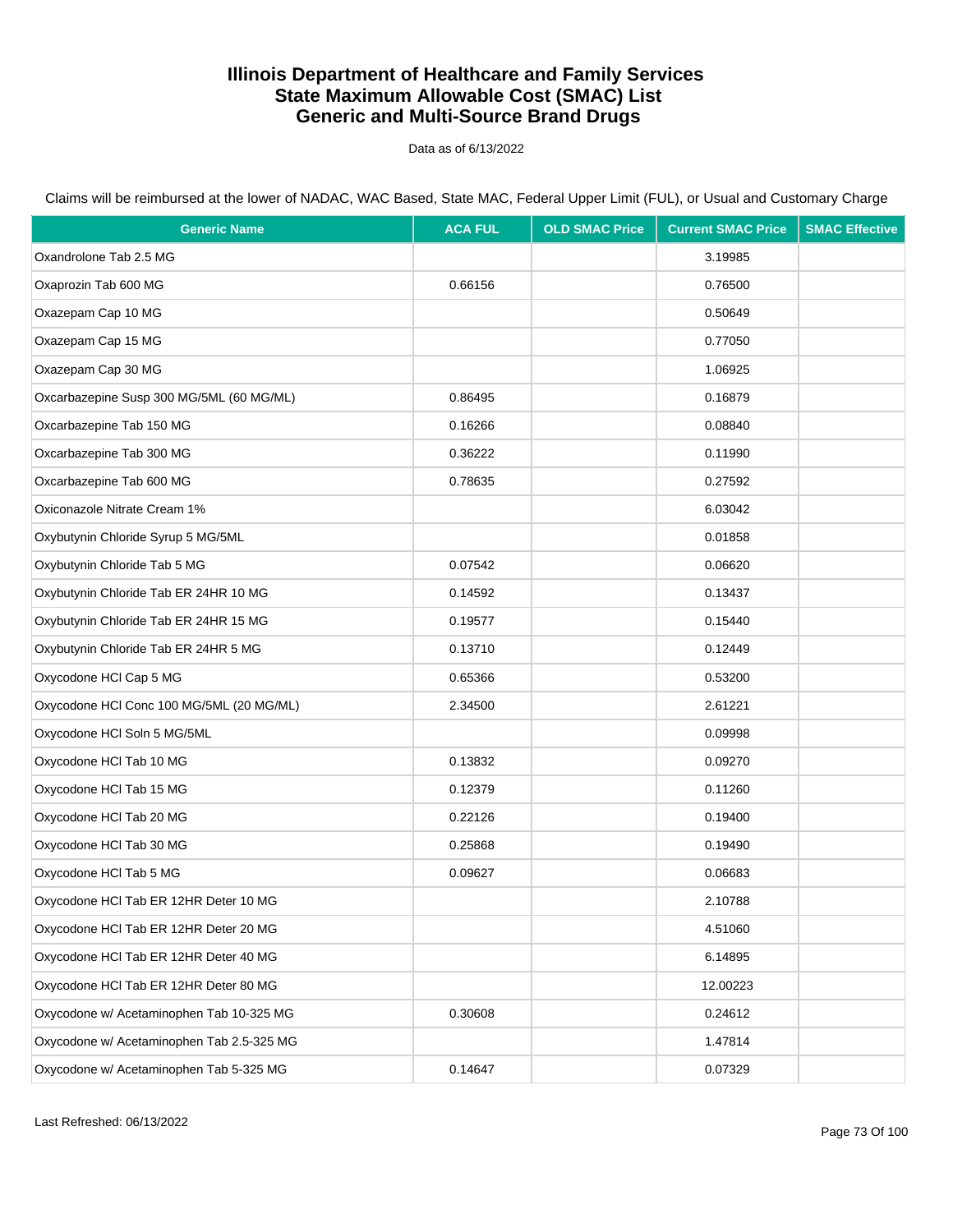Data as of 6/13/2022

| <b>Generic Name</b>                                       | <b>ACA FUL</b> | <b>OLD SMAC Price</b> | <b>Current SMAC Price</b> | <b>SMAC Effective</b> |
|-----------------------------------------------------------|----------------|-----------------------|---------------------------|-----------------------|
| Oxycodone w/ Acetaminophen Tab 7.5-325 MG                 | 0.18674        |                       | 0.08620                   |                       |
| Oxycodone-Aspirin Tab 4.8355-325 MG                       |                |                       | 0.59858                   |                       |
| Oxymorphone HCI Tab 10 MG                                 | 1.16163        |                       | 1.08716                   |                       |
| Oxymorphone HCI Tab 5 MG                                  | 0.56386        |                       | 0.77624                   |                       |
| Oxymorphone HCI Tab ER 12HR 10 MG                         |                |                       | 2.59517                   |                       |
| Paclitaxel IV Conc 100 MG/16.7ML (6 MG/ML)                |                |                       | 1.17465                   |                       |
| Paclitaxel IV Conc 150 MG/25ML (6 MG/ML)                  |                |                       | 1.17465                   |                       |
| Paclitaxel IV Conc 30 MG/5ML (6 MG/ML)                    |                |                       | 1.17465                   |                       |
| Paclitaxel IV Conc 300 MG/50ML (6 MG/ML)                  |                |                       | 1.17465                   |                       |
| Palbociclib Cap 100 MG                                    |                |                       | 592.82714                 |                       |
| Palbociclib Cap 125 MG                                    |                |                       | 592.82714                 |                       |
| Palbociclib Cap 75 MG                                     |                |                       | 562.33875                 |                       |
| Paliperidone Tab ER 24HR 1.5 MG                           | 6.13977        |                       | 4.17131                   |                       |
| Paliperidone Tab ER 24HR 3 MG                             | 5.97836        |                       | 4.40211                   |                       |
| Paliperidone Tab ER 24HR 6 MG                             | 4.75299        |                       | 3.57623                   |                       |
| Paliperidone Tab ER 24HR 9 MG                             | 7.28731        |                       | 6.95917                   |                       |
| Palivizumab IM Soln 100 MG/ML                             |                |                       | 2817.90312                |                       |
| Palivizumab IM Soln 50 MG/0.5ML                           |                |                       | 2984.61360                |                       |
| Palonosetron HCI IV Soln 0.25 MG/5ML (Base Equivalent)    |                |                       | 8.71120                   |                       |
| Pamidronate Disodium For Inj 90 MG                        |                |                       | 56.37000                  |                       |
| Pamidronate Disodium IV Soln 3 MG/ML                      |                |                       | 1.95000                   |                       |
| Pamidronate Disodium IV Soln 6 MG/ML                      |                |                       | 3.50090                   |                       |
| Pamidronate Disodium IV Soln 9 MG/ML                      |                |                       | 4.39660                   |                       |
| Pancrelipase (Lip-Prot-Amyl) DR Cap 3000-10000-14000 Unit |                |                       | 1.77275                   |                       |
| Panobinostat Lactate Cap 10 MG (Base Equivalent)          |                |                       | 1351.22838                |                       |
| Panobinostat Lactate Cap 15 MG (Base Equivalent)          |                |                       | 1351.22838                |                       |
| Panobinostat Lactate Cap 20 MG (Base Equivalent)          |                |                       | 1351.22838                |                       |
| Pantoprazole Sodium EC Tab 20 MG (Base Equiv)             | 0.05365        |                       | 0.04411                   |                       |
| Pantoprazole Sodium EC Tab 40 MG (Base Equiv)             | 0.06892        |                       | 0.04840                   |                       |
| Paricalcitol Cap 1 MCG                                    | 1.55621        |                       | 0.94067                   |                       |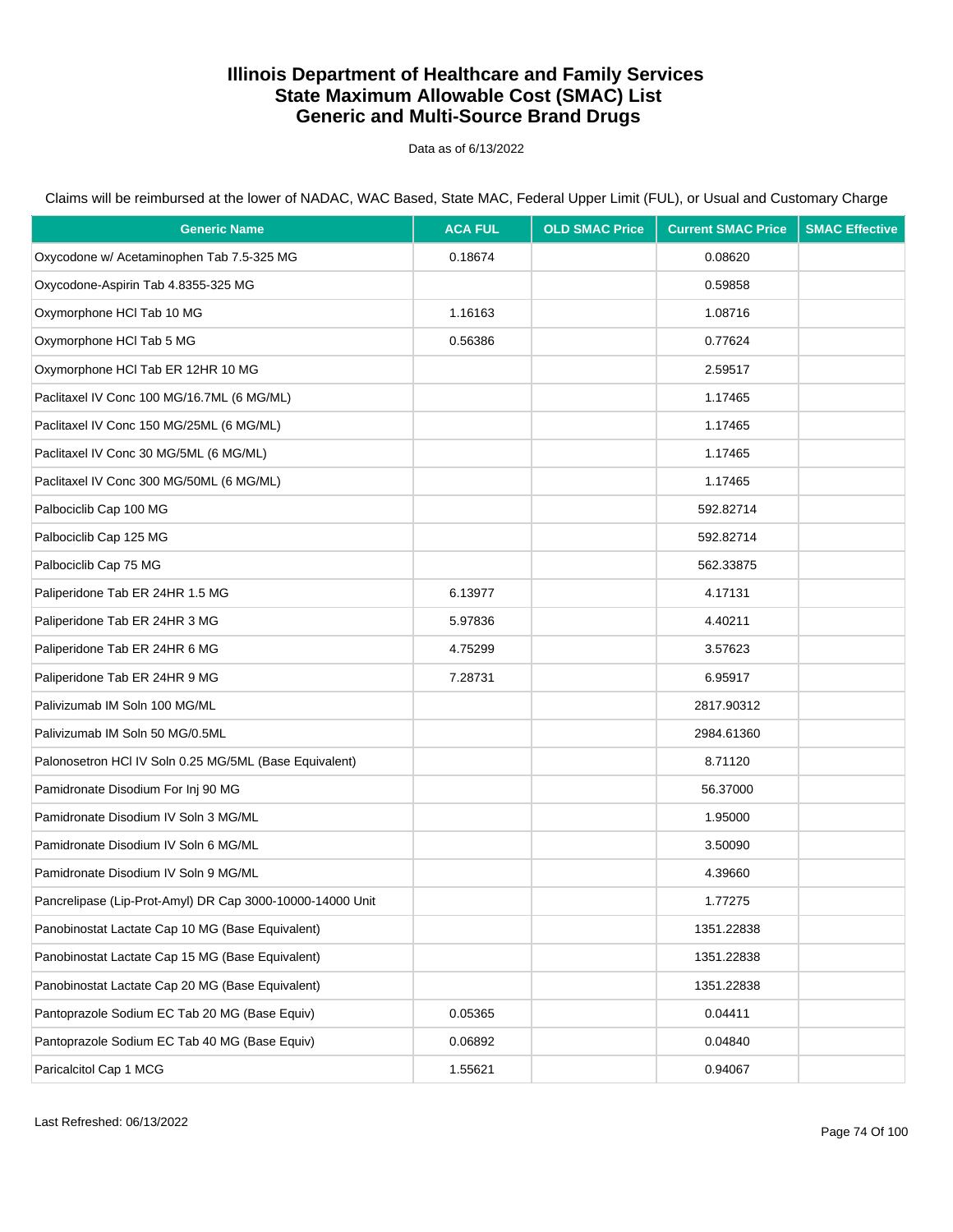Data as of 6/13/2022

Claims will be reimbursed at the lower of NADAC, WAC Based, State MAC, Federal Upper Limit (FUL), or Usual and Customary Charge

| <b>Generic Name</b>                                         | <b>ACA FUL</b> | <b>OLD SMAC Price</b> | <b>Current SMAC Price</b> | <b>SMAC Effective</b> |
|-------------------------------------------------------------|----------------|-----------------------|---------------------------|-----------------------|
| Paricalcitol Cap 2 MCG                                      |                |                       | 8.16667                   |                       |
| Paroxetine HCI Oral Susp 10 MG/5ML (Base Equiv)             |                |                       | 1.22326                   |                       |
| Paroxetine HCI Tab 10 MG                                    | 0.07347        |                       | 0.04078                   |                       |
| Paroxetine HCI Tab 20 MG                                    | 0.09397        |                       | 0.04700                   |                       |
| Paroxetine HCI Tab 30 MG                                    | 0.13675        |                       | 0.08261                   |                       |
| Paroxetine HCI Tab 40 MG                                    | 0.13671        |                       | 0.08511                   |                       |
| Paroxetine HCI Tab ER 24HR 12.5 MG                          | 1.01536        |                       | 1.31183                   |                       |
| Paroxetine HCI Tab ER 24HR 25 MG                            | 1.00626        |                       | 1.27800                   |                       |
| Paroxetine HCI Tab ER 24HR 37.5 MG                          | 1.14737        |                       | 0.83200                   |                       |
| Paroxetine Mesylate Cap 7.5 MG (Base Equiv)                 | 4.24627        |                       | 4.52294                   |                       |
| Pediatric Multiple Vitamins w/ FI-Fe Drops 0.25-10 MG/ML**  |                |                       | 0.11440                   |                       |
| Pediatric Multiple Vitamins w/ Fluoride Chew Tab 0.25 MG*** |                |                       | 0.06770                   |                       |
| Pediatric Multiple Vitamins w/ Fluoride Chew Tab 0.5 MG***  |                |                       | 0.06583                   |                       |
| Pediatric Multiple Vitamins w/ Fluoride Chew Tab 1 MG***    |                |                       | 0.07170                   |                       |
| Pediatric Multiple Vitamins w/ Fluoride Soln 0.25 MG/ML***  |                |                       | 0.10270                   |                       |
| Pediatric Multiple Vitamins w/ Fluoride Soln 0.5 MG/ML***   |                |                       | 0.11440                   |                       |
| Pediatric Vitamins ACD Fluoride & Fe Drops 0.25-10 MG/ML*** |                |                       | 0.12480                   |                       |
| Pediatric Vitamins ACD w/ Fluoride Soln 0.25 MG/ML***       |                |                       | 0.10270                   |                       |
| Pediatric Vitamins ACD w/ Fluoride Soln 0.5 MG/ML***        |                |                       | 0.10270                   |                       |
| PEG 3350-KCI-Na Bicarb-NaCI-Na Sulfate For Soln 236 GM      | 0.00385        |                       | 0.00275                   |                       |
| PEG 3350-KCI-Na Bicarb-NaCI-Na Sulfate For Soln 240 GM      |                |                       | 0.00226                   |                       |
| PEG 3350-KCI-NaCI-Na Sulfate-Na Ascorbate-C For Soln 100 GM |                |                       | 70.05462                  |                       |
| PEG 3350-KCI-Sod Bicarb-NaCl For Soln 420 GM                | 0.00947        |                       | 0.00380                   |                       |
| Peginterferon alfa-2a Inj 180 MCG/ML                        |                |                       | 1017.40404                |                       |
| Peginterferon alfa-2b For Inj Kit 150 MCG/0.5ML             |                |                       | 867.21720                 |                       |
| Peginterferon Beta-1a Soln Pen-injector 125 MCG/0.5ML       |                |                       | 6898.04700                |                       |
| Peginterferon Beta-1a Soln Prefilled Syringe 125 MCG/0.5ML  |                |                       | 6898.04700                |                       |
| Penicillin G Potassium For Inj 5000000 Unit                 |                |                       | 5.09100                   |                       |
| Penicillin V Potassium For Soln 125 MG/5ML                  |                |                       | 0.02880                   |                       |
| Penicillin V Potassium For Soln 250 MG/5ML                  |                |                       | 0.05925                   |                       |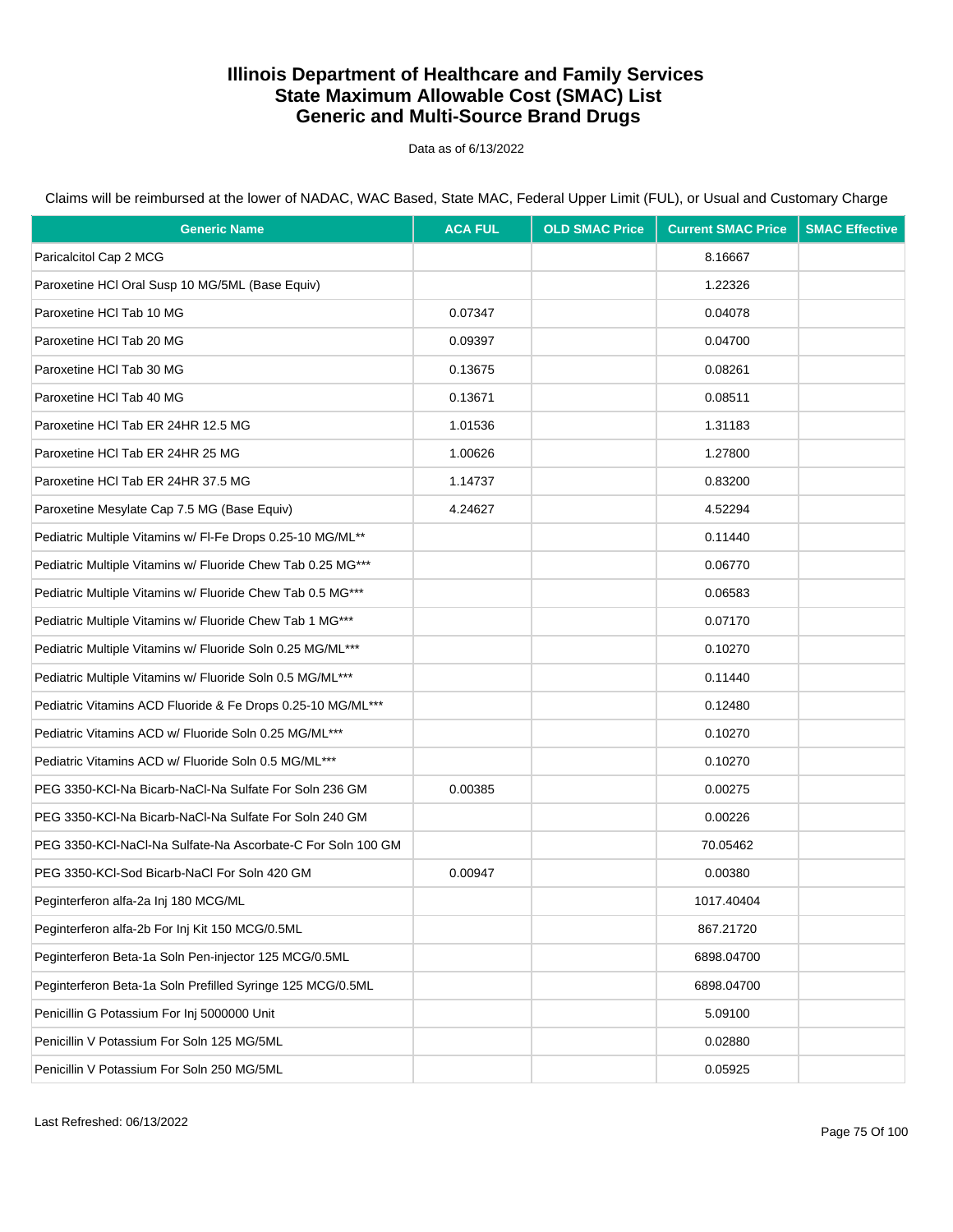Data as of 6/13/2022

| <b>Generic Name</b>                       | <b>ACA FUL</b> | <b>OLD SMAC Price</b> | <b>Current SMAC Price</b> | <b>SMAC Effective</b> |
|-------------------------------------------|----------------|-----------------------|---------------------------|-----------------------|
| Penicillin V Potassium Tab 250 MG         | 0.06733        |                       | 0.05000                   |                       |
| Penicillin V Potassium Tab 500 MG         | 0.11510        |                       | 0.05740                   |                       |
| Pentazocine w/ Naloxone HCI Tab 50-0.5 MG |                |                       | 1.05396                   |                       |
| Pentoxifylline Tab ER 400 MG              |                |                       | 0.12795                   |                       |
| Perindopril Erbumine Tab 2 MG             |                |                       | 0.72800                   |                       |
| Perindopril Erbumine Tab 4 MG             |                |                       | 0.44901                   |                       |
| Perindopril Erbumine Tab 8 MG             |                |                       | 0.44392                   |                       |
| Permethrin Cream 5%                       | 0.32574        |                       | 0.29678                   |                       |
| Permethrin Creme Rinse 1%                 |                |                       | 0.14150                   |                       |
| Perphenazine Tab 16 MG                    | 0.71779        |                       | 0.63256                   |                       |
| Perphenazine Tab 2 MG                     | 0.28354        |                       | 0.33598                   |                       |
| Perphenazine Tab 4 MG                     | 0.31595        |                       | 0.29070                   |                       |
| Perphenazine Tab 8 MG                     | 0.40488        |                       | 0.40647                   |                       |
| Perphenazine-Amitriptyline Tab 2-10 MG    |                |                       | 0.06450                   |                       |
| Perphenazine-Amitriptyline Tab 2-25 MG    |                |                       | 1.27540                   |                       |
| Perphenazine-Amitriptyline Tab 4-10 MG    |                |                       | 0.21320                   |                       |
| Perphenazine-Amitriptyline Tab 4-25 MG    |                |                       | 0.71400                   |                       |
| Perphenazine-Amitriptyline Tab 4-50 MG    |                |                       | 1.11240                   |                       |
| Phenazopyridine HCl Tab 100 MG            |                |                       | 0.27000                   |                       |
| Phenazopyridine HCl Tab 200 MG            |                |                       | 0.29990                   |                       |
| Phendimetrazine Tartrate Tab 35 MG        | 0.14809        |                       | 0.12531                   |                       |
| Phenelzine Sulfate Tab 15 MG              |                |                       | 0.54005                   |                       |
| Phenobarbital Elixir 20 MG/5ML            |                |                       | 0.10937                   |                       |
| Phenobarbital Sodium Inj 130 MG/ML        |                |                       | 47.46680                  |                       |
| Phenobarbital Tab 100 MG                  |                |                       | 0.08363                   |                       |
| Phenobarbital Tab 15 MG                   |                |                       | 0.11663                   |                       |
| Phenobarbital Tab 16.2 MG                 |                |                       | 0.32878                   |                       |
| Phenobarbital Tab 30 MG                   |                |                       | 0.16160                   |                       |
| Phenobarbital Tab 32.4 MG                 |                |                       | 0.14700                   |                       |
| Phenobarbital Tab 60 MG                   |                |                       | 0.22000                   |                       |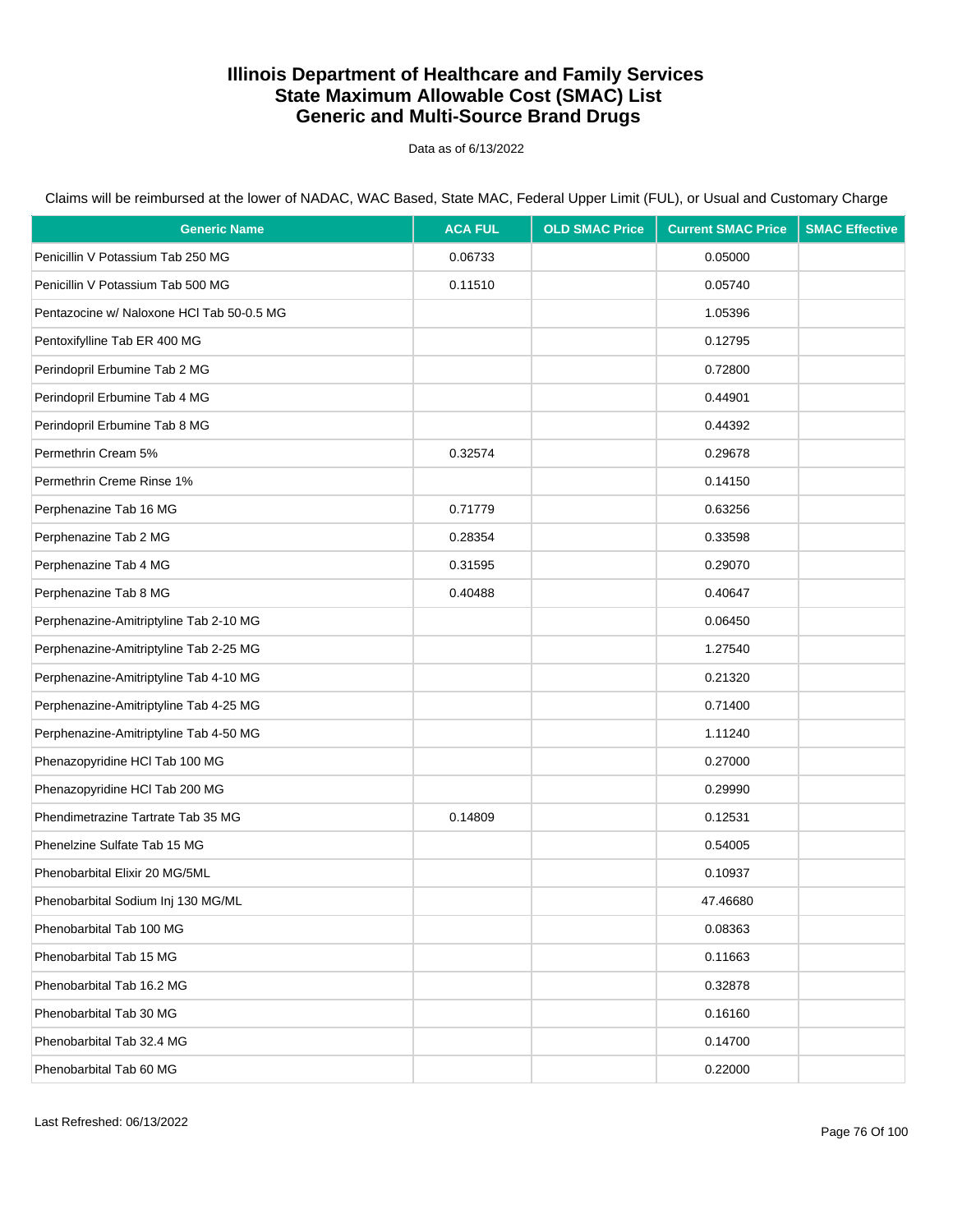Data as of 6/13/2022

Claims will be reimbursed at the lower of NADAC, WAC Based, State MAC, Federal Upper Limit (FUL), or Usual and Customary Charge

| <b>Generic Name</b>                          | <b>ACA FUL</b> | <b>OLD SMAC Price</b> | <b>Current SMAC Price</b> | <b>SMAC Effective</b> |
|----------------------------------------------|----------------|-----------------------|---------------------------|-----------------------|
| Phenobarbital Tab 64.8 MG                    |                |                       | 0.48560                   |                       |
| Phenobarbital Tab 97.2 MG                    |                |                       | 0.30326                   |                       |
| Phentermine HCl Cap 15 MG                    | 0.16812        |                       | 0.16000                   |                       |
| Phentermine HCl Cap 30 MG                    | 0.14020        |                       | 0.15680                   |                       |
| Phentermine HCl Cap 37.5 MG                  | 0.13935        |                       | 0.12359                   |                       |
| Phentermine HCl Tab 37.5 MG                  | 0.15125        |                       | 0.05568                   |                       |
| Phenylephrine HCl Ophth Soln 2.5%            |                |                       | 2.08607                   |                       |
| Phenytoin Chew Tab 50 MG                     | 0.39712        |                       | 0.19360                   |                       |
| Phenytoin Sodium Extended Cap 100 MG         | 0.52542        |                       | 0.11645                   |                       |
| Phenytoin Sodium Extended Cap 200 MG         |                |                       | 0.74933                   |                       |
| Phenytoin Sodium Extended Cap 300 MG         |                |                       | 1.06375                   |                       |
| Phenytoin Sodium Inj 50 MG/ML                |                |                       | 0.42900                   |                       |
| Phenytoin Susp 125 MG/5ML                    | 0.11102        |                       | 0.06283                   |                       |
| Phytonadione Inj 1 MG/0.5ML (2 MG/ML)        |                |                       | 8.54000                   |                       |
| Phytonadione Inj 10 MG/ML                    |                |                       | 45.19514                  |                       |
| Phytonadione Tab 5 MG                        |                |                       | 33.99967                  |                       |
| Pilocarpine HCI Ophth Soln 1%                | 4.02709        |                       | 3.03837                   |                       |
| Pilocarpine HCI Ophth Soln 2%                | 3.72200        |                       | 3.47330                   |                       |
| Pilocarpine HCI Ophth Soln 4%                | 3.67733        |                       | 4.14400                   |                       |
| Pilocarpine HCI Tab 5 MG                     | 0.22268        |                       | 0.28990                   |                       |
| Pilocarpine HCI Tab 7.5 MG                   | 0.84464        |                       | 1.04620                   |                       |
| Pimecrolimus Cream 1%                        |                |                       | 4.55123                   |                       |
| Pindolol Tab 10 MG                           |                |                       | 0.79990                   |                       |
| Pindolol Tab 5 MG                            | 0.81460        |                       | 0.47956                   |                       |
| Pioglitazone HCl Tab 15 MG (Base Equiv)      | 0.09117        |                       | 0.05857                   |                       |
| Pioglitazone HCl Tab 30 MG (Base Equiv)      | 0.12658        |                       | 0.07133                   |                       |
| Pioglitazone HCl Tab 45 MG (Base Equiv)      | 0.15243        |                       | 0.03389                   |                       |
| Pioglitazone HCl-Glimepiride Tab 30-4 MG     |                |                       | 10.22653                  |                       |
| Pioglitazone HCl-Metformin HCl Tab 15-500 MG | 0.65755        |                       | 0.84389                   |                       |
| Pioglitazone HCl-Metformin HCl Tab 15-850 MG | 0.31975        |                       | 0.61100                   |                       |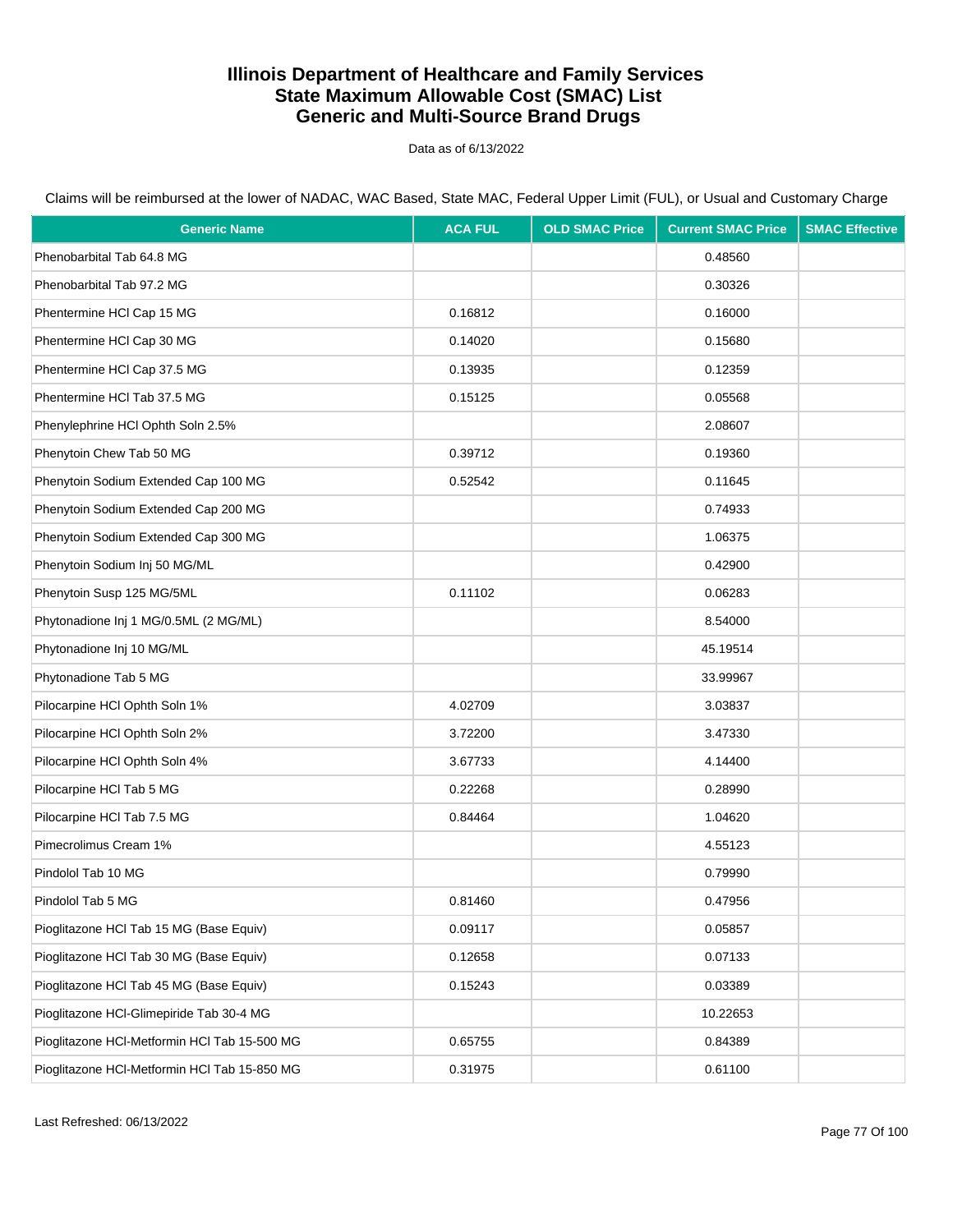Data as of 6/13/2022

Claims will be reimbursed at the lower of NADAC, WAC Based, State MAC, Federal Upper Limit (FUL), or Usual and Customary Charge

| <b>Generic Name</b>                                              | <b>ACA FUL</b> | <b>OLD SMAC Price</b> | <b>Current SMAC Price</b> | <b>SMAC Effective</b> |
|------------------------------------------------------------------|----------------|-----------------------|---------------------------|-----------------------|
| Piperacillin Sod-Tazobactam Na For Inj 3.375 GM (3-0.375 GM)     |                |                       | 3.25000                   |                       |
| Piperacillin Sod-Tazobactam Sod For Inj 2.25 GM (2-0.25 GM)      |                |                       | 9.43800                   |                       |
| Piperacillin Sod-Tazobactam Sod For Inj 4.5 GM (4-0.5 GM)        |                |                       | 4.35700                   |                       |
| Piroxicam Cap 10 MG                                              | 0.33507        |                       | 0.08918                   |                       |
| Piroxicam Cap 20 MG                                              | 0.47886        |                       | 0.23350                   |                       |
| Podofilox Soln 0.5%                                              |                |                       | 10.30953                  |                       |
| Podophyllum Resin Soln 25%                                       |                |                       | 6.44453                   |                       |
| Polyethylene Glycol 3350 Oral Packet 17 GM                       |                |                       | 1.35100                   |                       |
| Polyethylene Glycol 3350 Oral Powder 17 GM/SCOOP                 |                |                       | 0.02051                   |                       |
| Polyethylene Glycol 3350 Powder                                  |                |                       | 0.03096                   |                       |
| Polymyxin B-Trimethoprim Ophth Soln 10000 Unit/ML-0.1%           | 0.58723        |                       | 0.38700                   |                       |
| Posaconazole Tab Delayed Release 100 MG                          | 13.19073       |                       | 13.86700                  |                       |
| Pot Phos Monobasic w/Sod Phos Di & Monobas Tab 155-852-<br>130MG |                |                       | 0.17733                   |                       |
| Potassium Acetate Inj 2 mEq/ML                                   |                |                       | 0.17000                   |                       |
| Potassium Bicarbonate Effer Tab 25 mEq                           |                |                       | 0.18200                   |                       |
| Potassium Chloride 20 MEQ/L (0.15%) in Dextrose 5% Inj           |                |                       | 0.00303                   |                       |
| Potassium Chloride Cap ER 10 mEq                                 | 0.14092        |                       | 0.10374                   |                       |
| Potassium Chloride Cap ER 8 mEq                                  | 0.18491        |                       | 0.15000                   |                       |
| Potassium Chloride Inj 2 mEq/ML                                  |                |                       | 0.04150                   |                       |
| Potassium Chloride Microencapsulated Crys ER Tab 10 mEq          | 0.18769        |                       | 0.19245                   |                       |
| Potassium Chloride Microencapsulated Crys ER Tab 15 mEq          |                |                       | 0.79400                   |                       |
| Potassium Chloride Microencapsulated Crys ER Tab 20 mEq          | 0.18925        |                       | 0.12992                   |                       |
| Potassium Chloride Oral Soln 10% (20 MEQ/15ML)                   | 0.08652        |                       | 0.11734                   |                       |
| Potassium Chloride Oral Soln 20% (40 MEQ/15ML)                   | 0.22493        |                       | 0.38055                   |                       |
| Potassium Chloride Powder Packet 20 mEq                          |                |                       | 1.98359                   |                       |
| Potassium Chloride Powder Packet 25 mEq                          |                |                       | 0.23387                   |                       |
| Potassium Chloride Tab ER 10 mEq                                 | 0.14808        |                       | 0.11950                   |                       |
| Potassium Chloride Tab ER 20 mEq (1500 MG)                       |                |                       | 0.26000                   |                       |
| Potassium Chloride Tab ER 8 mEq (600 MG)                         | 0.16654        |                       | 0.13347                   |                       |
| Potassium Citrate & Citric Acid Soln 1100-334 MG/5ML             |                |                       | 0.08112                   |                       |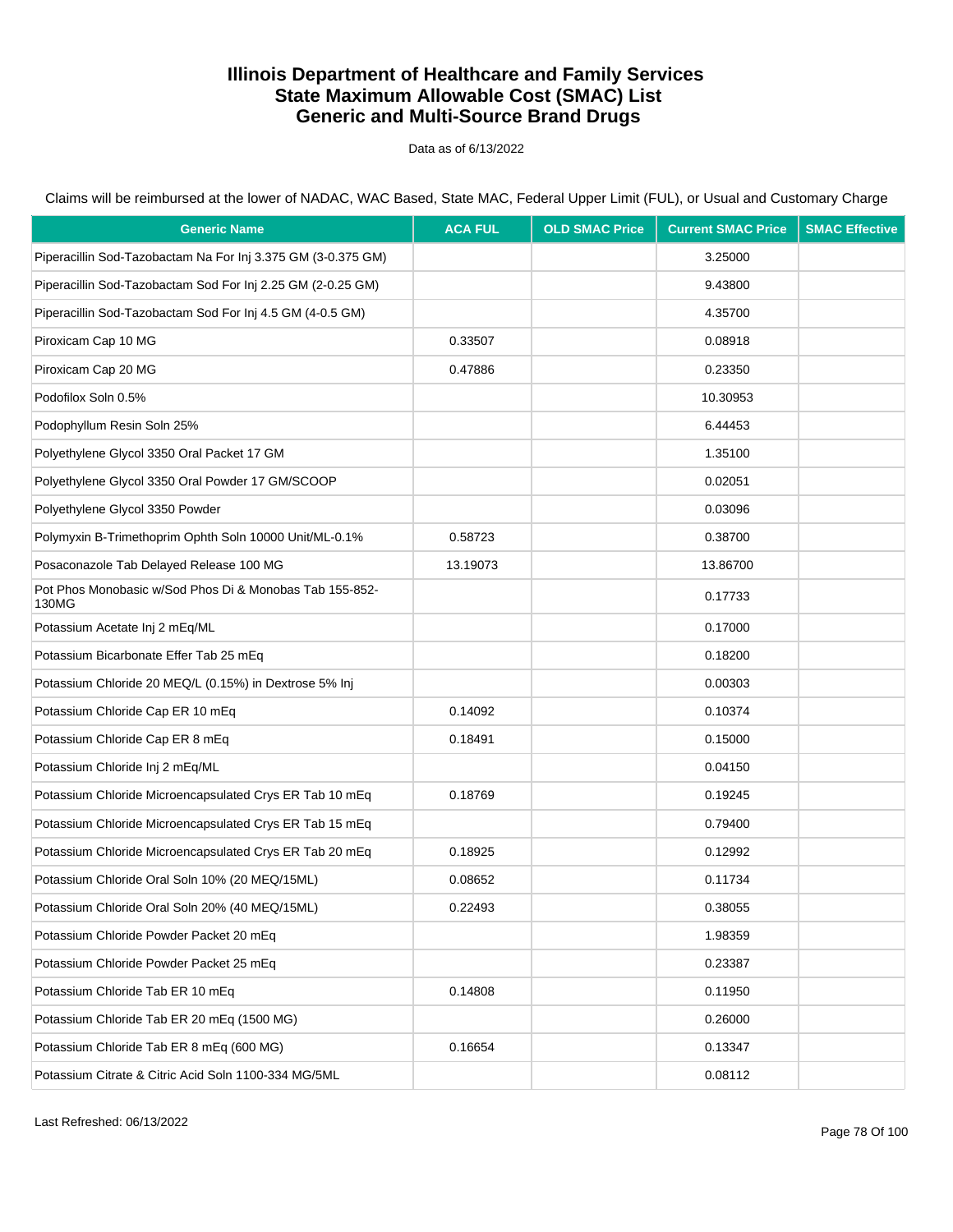Data as of 6/13/2022

Claims will be reimbursed at the lower of NADAC, WAC Based, State MAC, Federal Upper Limit (FUL), or Usual and Customary Charge

| <b>Generic Name</b>                                          | <b>ACA FUL</b> | <b>OLD SMAC Price</b> | <b>Current SMAC Price</b> | <b>SMAC Effective</b> |
|--------------------------------------------------------------|----------------|-----------------------|---------------------------|-----------------------|
| Potassium Citrate Tab ER 10 MEQ (1080 MG)                    |                |                       | 0.27126                   |                       |
| Potassium Citrate Tab ER 15 MEQ (1620 MG)                    | 0.64086        |                       | 0.40120                   |                       |
| Potassium Citrate Tab ER 5 MEQ (540 MG)                      | 0.45628        |                       | 0.52180                   |                       |
| Pramipexole Dihydrochloride Tab 0.125 MG                     | 0.05291        |                       | 0.03356                   |                       |
| Pramipexole Dihydrochloride Tab 0.25 MG                      | 0.05021        |                       | 0.03480                   |                       |
| Pramipexole Dihydrochloride Tab 0.5 MG                       | 0.06200        |                       | 0.02844                   |                       |
| Pramipexole Dihydrochloride Tab 0.75 MG                      |                |                       | 0.07100                   |                       |
| Pramipexole Dihydrochloride Tab 1 MG                         | 0.07362        |                       | 0.03333                   |                       |
| Pramipexole Dihydrochloride Tab 1.5 MG                       | 0.06840        |                       | 0.05300                   |                       |
| Pramipexole Dihydrochloride Tab ER 24HR 0.375 MG             |                |                       | 9.43194                   |                       |
| Pramipexole Dihydrochloride Tab ER 24HR 0.75 MG              | 7.80843        |                       | 6.15760                   |                       |
| Pramipexole Dihydrochloride Tab ER 24HR 1.5 MG               | 8.66190        |                       | 10.33089                  |                       |
| Prasugrel HCl Tab 10 MG (Base Equiv)                         | 0.36636        |                       | 0.23434                   |                       |
| Prasugrel HCl Tab 5 MG (Base Equiv)                          | 0.53547        |                       | 0.46458                   |                       |
| Pravastatin Sodium Tab 10 MG                                 | 0.06677        |                       | 0.04363                   |                       |
| Pravastatin Sodium Tab 20 MG                                 | 0.16290        |                       | 0.05534                   |                       |
| Pravastatin Sodium Tab 40 MG                                 | 0.27046        |                       | 0.06651                   |                       |
| Pravastatin Sodium Tab 80 MG                                 | 0.14790        |                       | 0.11322                   |                       |
| Prazosin HCI Cap 1 MG                                        | 0.20606        |                       | 0.16160                   |                       |
| Prazosin HCI Cap 2 MG                                        | 0.30165        |                       | 0.27003                   |                       |
| Prazosin HCI Cap 5 MG                                        | 0.49784        |                       | 0.36400                   |                       |
| Prednisolone Acetate Ophth Susp 1%                           |                |                       | 5.79248                   |                       |
| Prednisolone Sod Phosph Oral Soln 6.7 MG/5ML (5 MG/5ML Base) | 0.53492        |                       | 0.57465                   |                       |
| Prednisolone Sod Phosphate Oral Soln 10 MG/5ML (Base Equiv)  |                |                       | 2.48882                   |                       |
| Prednisolone Sod Phosphate Oral Soln 15 MG/5ML (Base Equiv)  |                |                       | 0.06224                   |                       |
| Prednisolone Syrup 15 MG/5ML (USP Solution Equivalent)       |                |                       | 0.03850                   |                       |
| Prednisolone Syrup 5 MG/5ML                                  |                |                       | 0.11750                   |                       |
| Prednisone Tab 1 MG                                          | 0.07576        |                       | 0.08132                   |                       |
| Prednisone Tab 10 MG                                         | 0.06823        |                       | 0.06777                   |                       |
| Prednisone Tab 2.5 MG                                        | 0.09274        |                       | 0.07430                   |                       |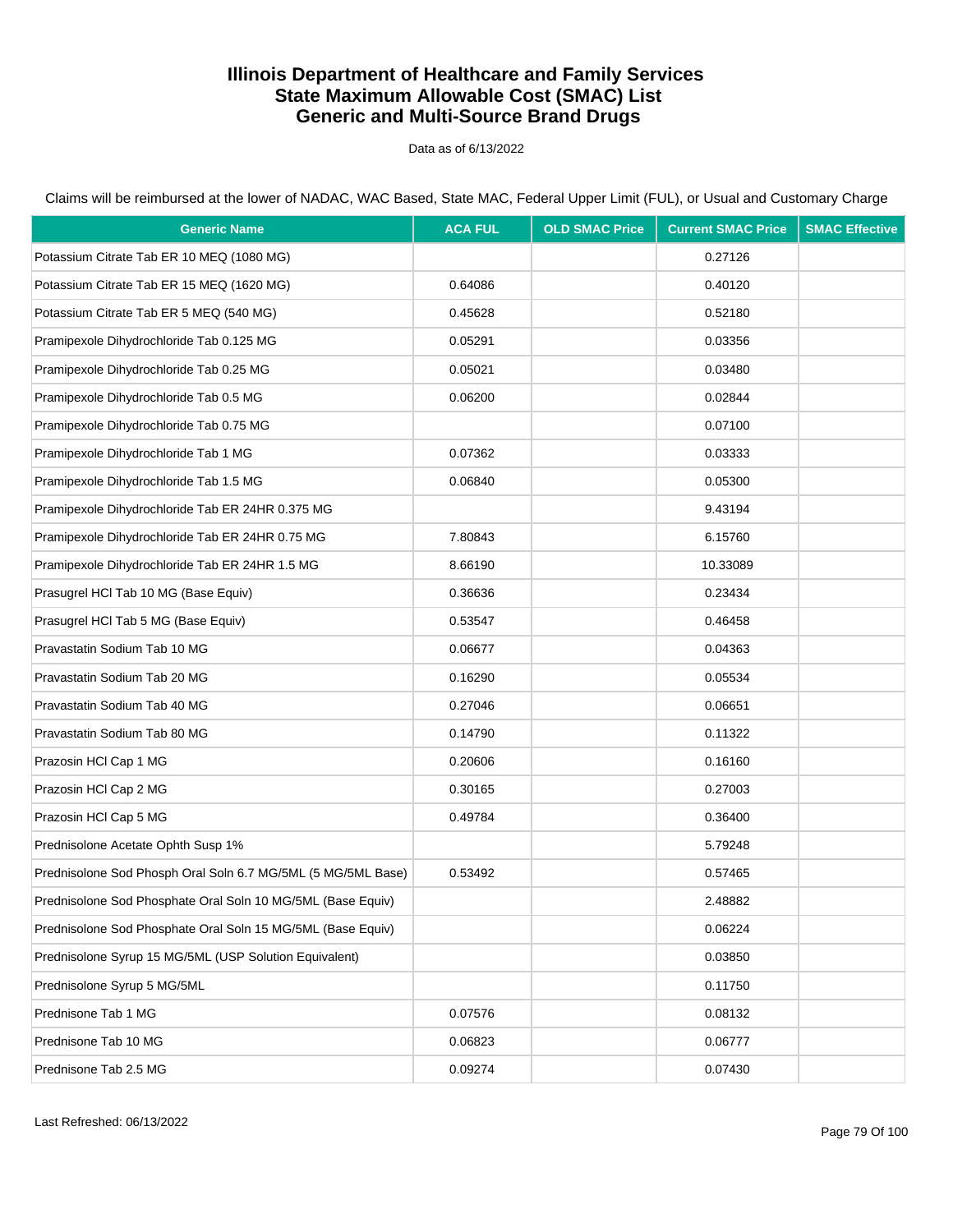Data as of 6/13/2022

| <b>Generic Name</b>                                       | <b>ACA FUL</b> | <b>OLD SMAC Price</b> | <b>Current SMAC Price</b> | <b>SMAC Effective</b> |
|-----------------------------------------------------------|----------------|-----------------------|---------------------------|-----------------------|
| Prednisone Tab 20 MG                                      | 0.13124        |                       | 0.07874                   |                       |
| Prednisone Tab 5 MG                                       | 0.08241        |                       | 0.03999                   |                       |
| Prednisone Tab 50 MG                                      |                |                       | 0.23360                   |                       |
| Prednisone Tab Therapy Pack 10 MG (21)                    | 0.64821        |                       | 0.26542                   |                       |
| Prednisone Tab Therapy Pack 10 MG (48)                    | 0.64821        |                       | 0.26542                   |                       |
| Prednisone Tab Therapy Pack 5 MG (21)                     | 0.42277        |                       | 0.12024                   |                       |
| Prednisone Tab Therapy Pack 5 MG (48)                     | 0.42277        |                       | 0.12024                   |                       |
| Pregabalin Cap 100 MG                                     | 0.42747        |                       | 0.08206                   |                       |
| Pregabalin Cap 150 MG                                     | 0.43858        |                       | 0.07167                   |                       |
| Pregabalin Cap 200 MG                                     | 0.62539        |                       | 0.12939                   |                       |
| Pregabalin Cap 225 MG                                     | 0.55851        |                       | 0.11633                   |                       |
| Pregabalin Cap 25 MG                                      | 0.25301        |                       | 0.11111                   |                       |
| Pregabalin Cap 300 MG                                     | 0.78162        |                       | 0.17767                   |                       |
| Pregabalin Cap 50 MG                                      | 0.33492        |                       | 0.07678                   |                       |
| Pregabalin Cap 75 MG                                      | 0.38755        |                       | 0.09333                   |                       |
| Pregabalin Soln 20 MG/ML                                  |                |                       | 0.14000                   |                       |
| Prenatal Vit w/ DSS-Fe Fumarate-FA Tab 29-1 MG***         |                |                       | 0.28847                   |                       |
| Prenatal Vit w/ DSS-Iron Carbonyl-FA Tab 90-1 MG***       |                |                       | 0.21653                   |                       |
| Prenatal Vit w/ Fe Bisglycinate Chelate-FA Tab 29-1 MG*** |                |                       | 0.29975                   |                       |
| Prenatal Vit w/ Fe Fumarate-FA Chew Tab 29-1 MG***        |                |                       | 0.52140                   |                       |
| Prenatal Vit w/ Fe Fumarate-FA Tab 27-1 MG***             |                |                       | 0.07721                   |                       |
| Prenatal Vit w/ Fe Fumarate-FA Tab 28-1 MG***             |                |                       | 0.18187                   |                       |
| Prenatal Vit w/ Fe Fumarate-FA Tab 29-1 MG***             |                |                       | 0.15587                   |                       |
| Prenatal Vit w/ Fe Fumarate-FA Tab 60-1 MG***             |                |                       | 0.17500                   |                       |
| Prenatal Vit w/ Iron Carbonyl-FA Tab 29-1 MG***           |                |                       | 0.16000                   |                       |
| Prenatal Vit w/ Sel-Fe Fumarate-FA Tab 27-1 MG***         |                |                       | 0.08435                   |                       |
| Prenatal w/o A Vit w/ Fe Fum-FA Tab Chew 29-1 MG***       |                |                       | 0.32000                   |                       |
| Primidone Tab 250 MG                                      | 0.67187        |                       | 0.13285                   |                       |
| Primidone Tab 50 MG                                       | 0.17536        |                       | 0.08207                   |                       |
| Probenecid Tab 500 MG                                     |                |                       | 0.37921                   |                       |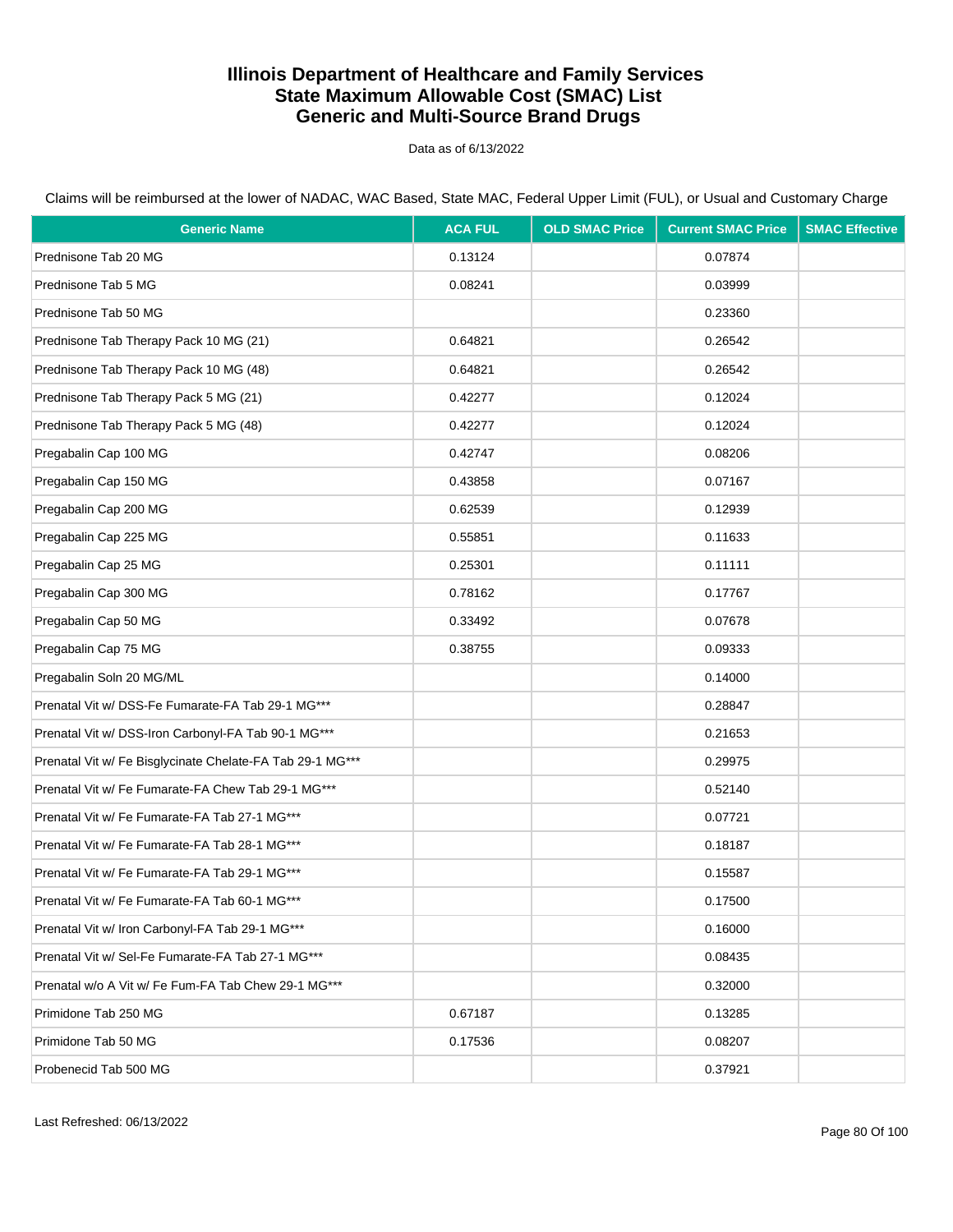Data as of 6/13/2022

Claims will be reimbursed at the lower of NADAC, WAC Based, State MAC, Federal Upper Limit (FUL), or Usual and Customary Charge

| <b>Generic Name</b>                                       | <b>ACA FUL</b> | <b>OLD SMAC Price</b> | <b>Current SMAC Price</b> | <b>SMAC Effective</b> |
|-----------------------------------------------------------|----------------|-----------------------|---------------------------|-----------------------|
| Procarbazine HCl Cap 50 MG                                |                |                       | 98.50440                  |                       |
| Prochlorperazine Maleate Tab 10 MG (Base Equivalent)      |                |                       | 0.20370                   |                       |
| Prochlorperazine Maleate Tab 5 MG (Base Equivalent)       |                |                       | 0.05210                   |                       |
| Prochlorperazine Suppos 25 MG                             |                |                       | 4.87250                   |                       |
| Progesterone Cap 100 MG                                   | 0.24203        |                       | 0.20810                   |                       |
| Progesterone Cap 200 MG                                   | 0.47072        |                       | 0.35000                   |                       |
| Progesterone IM in Oil 50 MG/ML                           |                |                       | 1.52800                   |                       |
| Progesterone Micronized Cap 100 MG                        |                |                       | 0.21878                   |                       |
| Progesterone Micronized Cap 200 MG                        |                |                       | 0.65200                   |                       |
| Progesterone Vaginal Gel 8%                               |                |                       | 26.45376                  |                       |
| Promethazine & Phenylephrine Syrup 6.25-5 MG/5ML          |                |                       | 0.01818                   |                       |
| Promethazine HCl Inj 25 MG/ML                             |                |                       | 0.90630                   |                       |
| Promethazine HCl Inj 50 MG/ML                             |                |                       | 1.77568                   |                       |
| Promethazine HCl Suppos 12.5 MG                           | 4.66967        |                       | 3.66597                   |                       |
| Promethazine HCI Suppos 25 MG                             | 3.84571        |                       | 3.57167                   |                       |
| Promethazine HCl Syrup 6.25 MG/5ML                        | 0.05001        |                       | 0.01551                   |                       |
| Promethazine HCl Tab 12.5 MG                              | 0.04544        |                       | 0.04160                   |                       |
| Promethazine HCI Tab 25 MG                                | 0.05428        |                       | 0.04365                   |                       |
| Promethazine HCI Tab 50 MG                                | 0.08228        |                       | 0.14205                   |                       |
| Promethazine w/ Codeine Syrup 6.25-10 MG/5ML              | 0.04114        |                       | 0.01268                   |                       |
| Promethazine-DM Syrup 6.25-15 MG/5ML                      |                |                       | 0.00863                   |                       |
| Promethazine-Phenylephrine-Codeine Syrup 6.25-5-10 MG/5ML |                |                       | 0.07010                   |                       |
| Propafenone HCI Cap ER 12HR 225 MG                        | 0.87455        |                       | 1.88000                   |                       |
| Propafenone HCI Cap ER 12HR 325 MG                        | 1.22612        |                       | 1.69967                   |                       |
| Propafenone HCI Cap ER 12HR 425 MG                        |                |                       | 5.68307                   |                       |
| Propafenone HCI Tab 150 MG                                | 0.14673        |                       | 0.10840                   |                       |
| Propafenone HCI Tab 225 MG                                | 0.23565        |                       | 0.19070                   |                       |
| Propafenone HCI Tab 300 MG                                | 0.42914        |                       | 0.62703                   |                       |
| Proparacaine HCl Ophth Soln 0.5%                          |                |                       | 0.19507                   |                       |
| Propranolol HCl Cap ER 24HR 120 MG                        | 0.43619        |                       | 0.40220                   |                       |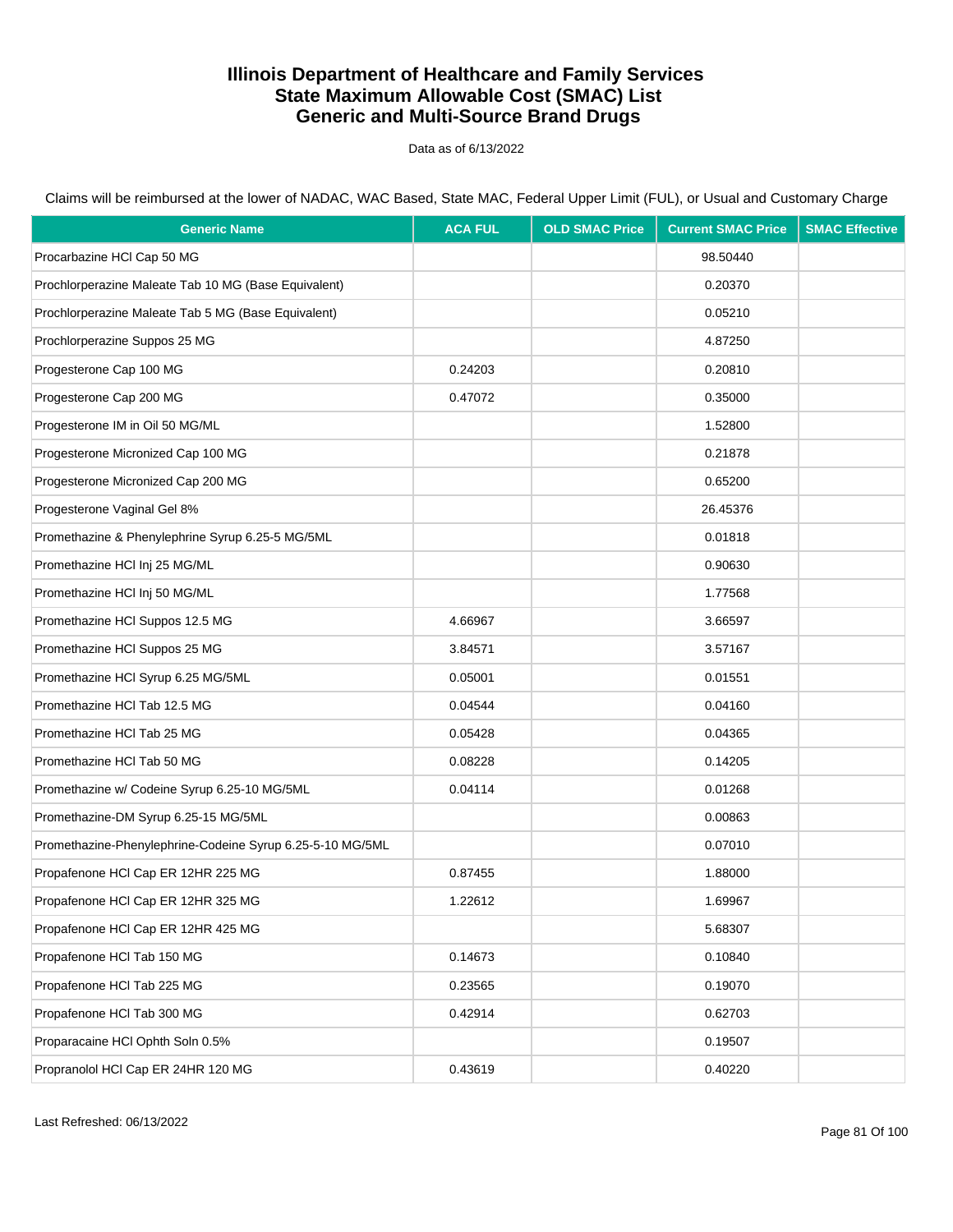Data as of 6/13/2022

| <b>Generic Name</b>                          | <b>ACA FUL</b> | <b>OLD SMAC Price</b> | <b>Current SMAC Price</b> | <b>SMAC Effective</b> |
|----------------------------------------------|----------------|-----------------------|---------------------------|-----------------------|
| Propranolol HCl Cap ER 24HR 160 MG           | 0.66480        |                       | 0.35770                   |                       |
| Propranolol HCI Cap ER 24HR 60 MG            | 0.31733        |                       | 0.24880                   |                       |
| Propranolol HCI Cap ER 24HR 80 MG            | 0.37509        |                       | 0.27910                   |                       |
| Propranolol HCI Oral Soln 20 MG/5ML          |                |                       | 0.09670                   |                       |
| Propranolol HCI Tab 10 MG                    | 0.08526        |                       | 0.04190                   |                       |
| Propranolol HCl Tab 20 MG                    | 0.10577        |                       | 0.07908                   |                       |
| Propranolol HCl Tab 40 MG                    | 0.12571        |                       | 0.09057                   |                       |
| Propranolol HCl Tab 60 MG                    | 0.55331        |                       | 0.25040                   |                       |
| Propranolol HCl Tab 80 MG                    | 0.26146        |                       | 0.15770                   |                       |
| Propylthiouracil Tab 50 MG                   |                |                       | 0.17870                   |                       |
| Protriptyline HCl Tab 10 MG                  | 3.06317        |                       | 1.43650                   |                       |
| Pseudoephed-Bromphen-DM Syrup 30-2-10 MG/5ML |                |                       | 0.05776                   |                       |
| Pyrazinamide Tab 500 MG                      |                |                       | 1.92400                   |                       |
| Pyridostigmine Bromide Oral Soln 60 MG/5ML   |                |                       | 1.79704                   |                       |
| Pyridostigmine Bromide Tab 60 MG             | 0.45414        |                       | 0.24830                   |                       |
| Pyridostigmine Bromide Tab ER 180 MG         | 6.03911        |                       | 5.46133                   |                       |
| Pyridoxine HCI Powder                        |                |                       | 0.24781                   |                       |
| Quetiapine Fumarate Tab 100 MG               | 0.05349        |                       | 0.04269                   |                       |
| Quetiapine Fumarate Tab 200 MG               | 0.09830        |                       | 0.07336                   |                       |
| Quetiapine Fumarate Tab 25 MG                | 0.03727        |                       | 0.03137                   |                       |
| Quetiapine Fumarate Tab 300 MG               | 0.14976        |                       | 0.12117                   |                       |
| Quetiapine Fumarate Tab 400 MG               | 0.16559        |                       | 0.12230                   |                       |
| Quetiapine Fumarate Tab 50 MG                | 0.04465        |                       | 0.03800                   |                       |
| Quetiapine Fumarate Tab ER 24HR 150 MG       | 0.53868        |                       | 0.18783                   |                       |
| Quetiapine Fumarate Tab ER 24HR 200 MG       | 0.72600        |                       | 0.22041                   |                       |
| Quetiapine Fumarate Tab ER 24HR 300 MG       | 1.08448        |                       | 0.28000                   |                       |
| Quetiapine Fumarate Tab ER 24HR 400 MG       | 1.47016        |                       | 0.36295                   |                       |
| Quetiapine Fumarate Tab ER 24HR 50 MG        | 0.32965        |                       | 0.13350                   |                       |
| Quinapril HCI Tab 10 MG                      | 0.12093        |                       | 0.09013                   |                       |
| Quinapril HCl Tab 20 MG                      | 0.10382        |                       | 0.07900                   |                       |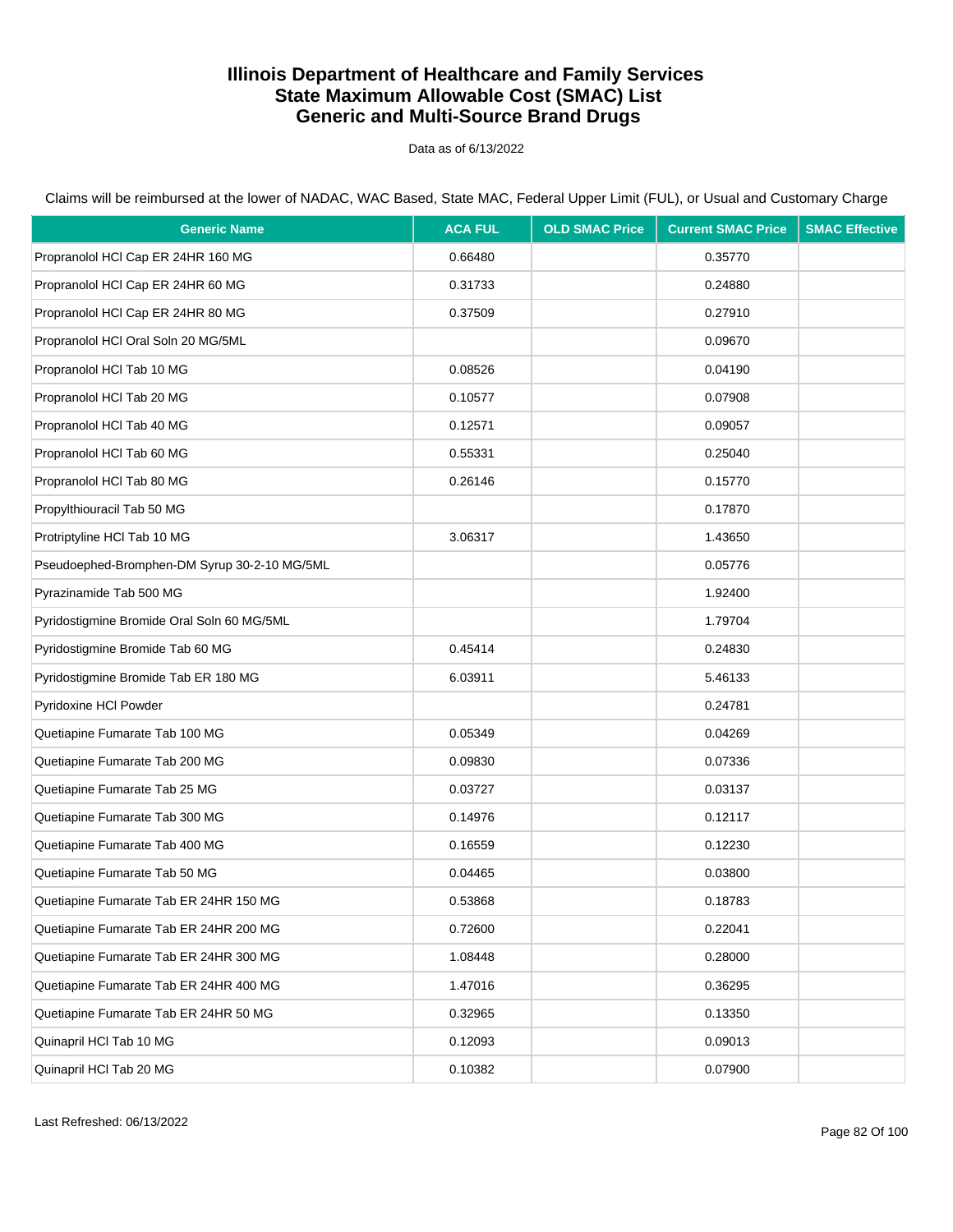Data as of 6/13/2022

| <b>Generic Name</b>                          | <b>ACA FUL</b> | <b>OLD SMAC Price</b> | <b>Current SMAC Price</b> | <b>SMAC Effective</b> |
|----------------------------------------------|----------------|-----------------------|---------------------------|-----------------------|
| Quinapril HCl Tab 40 MG                      | 0.12778        |                       | 0.07200                   |                       |
| Quinapril HCl Tab 5 MG                       | 0.11773        |                       | 0.08701                   |                       |
| Quinapril-Hydrochlorothiazide Tab 10-12.5 MG |                |                       | 0.44502                   |                       |
| Quinapril-Hydrochlorothiazide Tab 20-12.5 MG |                |                       | 0.36578                   |                       |
| Quinapril-Hydrochlorothiazide Tab 20-25 MG   |                |                       | 0.35755                   |                       |
| Quinidine Gluconate Tab ER 324 MG            |                |                       | 6.82330                   |                       |
| Quinine Sulfate Cap 324 MG                   | 1.65070        |                       | 1.69000                   |                       |
| Rabeprazole Sodium EC Tab 20 MG              | 1.00221        |                       | 0.19089                   |                       |
| Raloxifene HCl Tab 60 MG                     | 0.34946        |                       | 0.19067                   |                       |
| Ramelteon Tab 8 MG                           | 2.26684        |                       | 0.94567                   |                       |
| Ramipril Cap 1.25 MG                         | 0.11596        |                       | 0.08994                   |                       |
| Ramipril Cap 10 MG                           | 0.07184        |                       | 0.03375                   |                       |
| Ramipril Cap 2.5 MG                          | 0.09756        |                       | 0.03995                   |                       |
| Ramipril Cap 5 MG                            | 0.08691        |                       | 0.03974                   |                       |
| Ranitidine HCl Cap 150 MG                    |                |                       | 0.25625                   |                       |
| Ranitidine HCl Cap 300 MG                    |                |                       | 0.65926                   |                       |
| Ranitidine HCl Syrup 15 MG/ML (75 MG/5ML)    |                |                       | 0.01956                   |                       |
| Ranitidine HCl Tab 150 MG                    |                |                       | 0.03460                   |                       |
| Ranitidine HCl Tab 300 MG                    |                |                       | 0.09489                   |                       |
| Ranolazine Tab ER 12HR 1000 MG               | 0.42765        |                       | 0.43417                   |                       |
| Ranolazine Tab ER 12HR 500 MG                | 0.26727        |                       | 0.25194                   |                       |
| Rasagiline Mesylate Tab 0.5 MG (Base Equiv)  | 2.37905        |                       | 2.48667                   |                       |
| Rasagiline Mesylate Tab 1 MG (Base Equiv)    | 1.96425        |                       | 2.38313                   |                       |
| Repaglinide Tab 0.5 MG                       | 0.11108        |                       | 0.08777                   |                       |
| Repaglinide Tab 1 MG                         | 0.12059        |                       | 0.11823                   |                       |
| Repaglinide Tab 2 MG                         | 0.12489        |                       | 0.10198                   |                       |
| Reserpine Tab 0.1 MG                         |                |                       | 0.06000                   |                       |
| Ribavirin Cap 200 MG                         |                |                       | 0.93250                   |                       |
| Ribavirin Tab 200 MG                         |                |                       | 0.57350                   |                       |
| Rifabutin Cap 150 MG                         |                |                       | 11.95918                  |                       |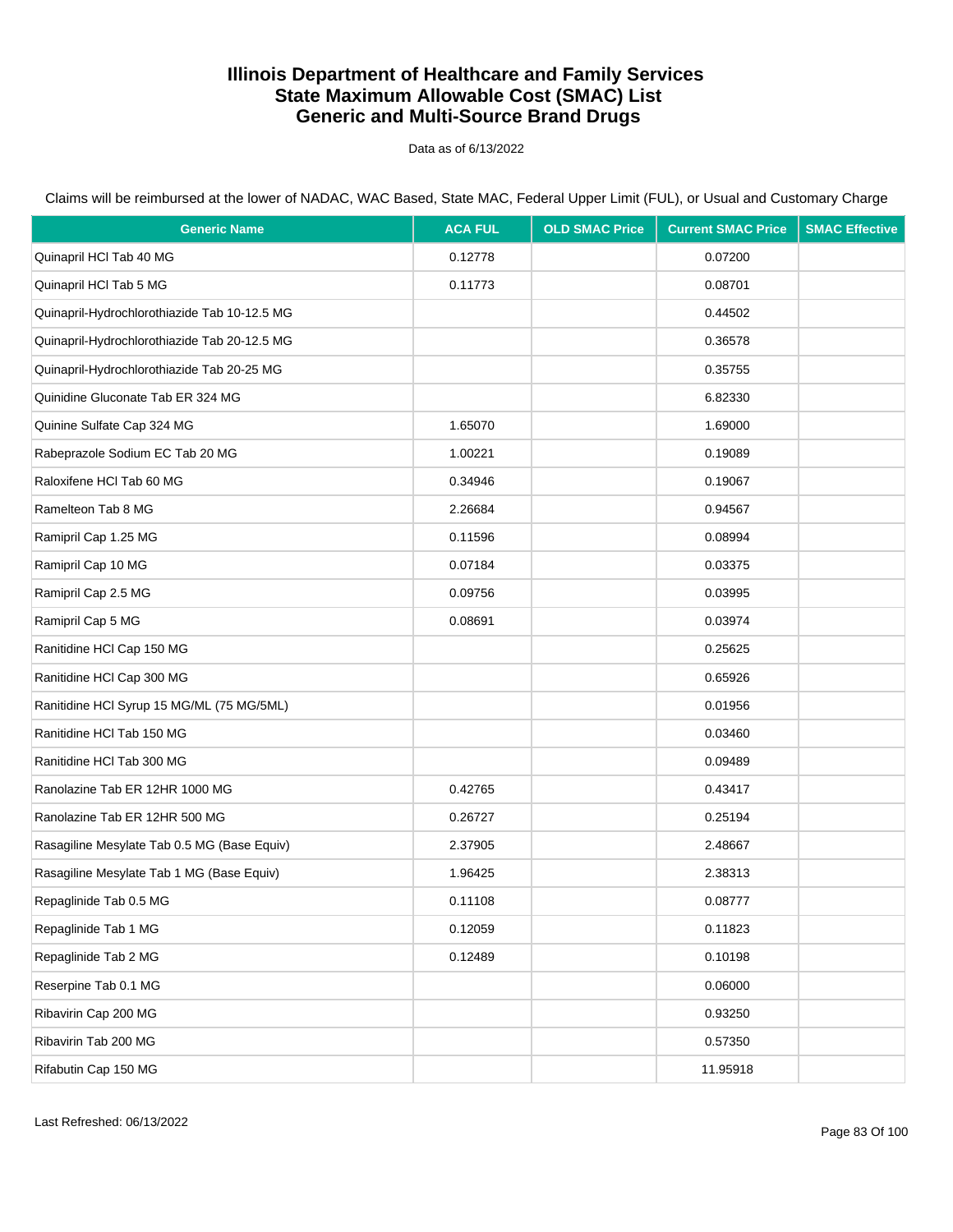Data as of 6/13/2022

Claims will be reimbursed at the lower of NADAC, WAC Based, State MAC, Federal Upper Limit (FUL), or Usual and Customary Charge

| <b>Generic Name</b>                                          | <b>ACA FUL</b> | <b>OLD SMAC Price</b> | <b>Current SMAC Price</b> | <b>SMAC Effective</b> |
|--------------------------------------------------------------|----------------|-----------------------|---------------------------|-----------------------|
| Rifampin Cap 150 MG                                          |                |                       | 0.79485                   |                       |
| Rifampin Cap 300 MG                                          | 2.07967        |                       | 0.41917                   |                       |
| Riluzole Tab 50 MG                                           | 0.36017        |                       | 0.28500                   |                       |
| Risedronate Sodium Tab 150 MG                                | 12.79175       |                       | 29.14556                  |                       |
| Risedronate Sodium Tab 35 MG                                 | 2.68065        |                       | 3.44000                   |                       |
| Risedronate Sodium Tab 5 MG                                  |                |                       | 2.33300                   |                       |
| Risedronate Sodium Tab Delayed Release 35 MG                 | 25.62150       |                       | 22.00000                  |                       |
| Risperidone Orally Disintegrating Tab 0.25 MG                |                |                       | 1.18967                   |                       |
| Risperidone Orally Disintegrating Tab 0.5 MG                 |                |                       | 0.63219                   |                       |
| Risperidone Orally Disintegrating Tab 1 MG                   |                |                       | 0.53571                   |                       |
| Risperidone Orally Disintegrating Tab 2 MG                   |                |                       | 1.40689                   |                       |
| Risperidone Orally Disintegrating Tab 3 MG                   |                |                       | 1.15500                   |                       |
| Risperidone Orally Disintegrating Tab 4 MG                   |                |                       | 2.31447                   |                       |
| Risperidone Soln 1 MG/ML                                     |                |                       | 0.33131                   |                       |
| Risperidone Tab 0.25 MG                                      | 0.04462        |                       | 0.02047                   |                       |
| Risperidone Tab 0.5 MG                                       | 0.04286        |                       | 0.03900                   |                       |
| Risperidone Tab 1 MG                                         | 0.06137        |                       | 0.03683                   |                       |
| Risperidone Tab 2 MG                                         | 0.08508        |                       | 0.04011                   |                       |
| Risperidone Tab 3 MG                                         | 0.13375        |                       | 0.04333                   |                       |
| Risperidone Tab 4 MG                                         | 0.14117        |                       | 0.06578                   |                       |
| Ritonavir Tab 100 MG                                         | 3.13821        |                       | 0.84400                   |                       |
| Rivastigmine Tartrate Cap 1.5 MG (Base Equivalent)           | 0.22559        |                       | 0.15325                   |                       |
| Rivastigmine Tartrate Cap 3 MG (Base Equivalent)             | 0.20670        |                       | 0.11583                   |                       |
| Rivastigmine Tartrate Cap 4.5 MG (Base Equivalent)           | 0.25608        |                       | 0.11583                   |                       |
| Rivastigmine Tartrate Cap 6 MG (Base Equivalent)             | 0.21786        |                       | 0.27576                   |                       |
| Rivastigmine TD Patch 24HR 13.3 MG/24HR                      | 4.73501        |                       | 2.78575                   |                       |
| Rivastigmine TD Patch 24HR 4.6 MG/24HR                       | 3.47542        |                       | 1.79500                   |                       |
| Rivastigmine TD Patch 24HR 9.5 MG/24HR                       | 4.46869        |                       | 2.99456                   |                       |
| Rizatriptan Benzoate Oral Disintegrating Tab 10 MG (Base Eq) | 0.90588        |                       | 0.59194                   |                       |
| Rizatriptan Benzoate Oral Disintegrating Tab 5 MG (Base Eq)  | 0.58014        |                       | 0.55500                   |                       |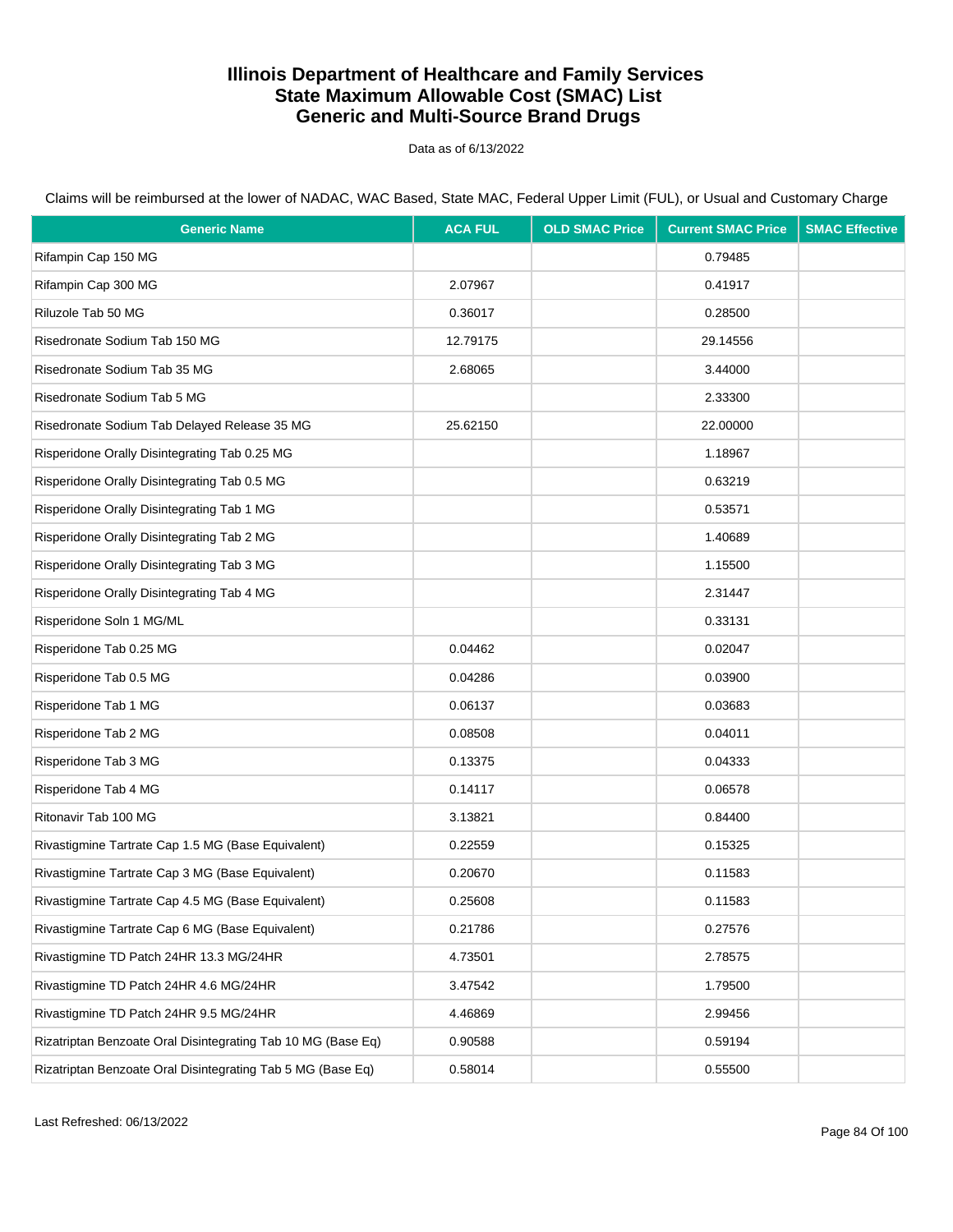Data as of 6/13/2022

Claims will be reimbursed at the lower of NADAC, WAC Based, State MAC, Federal Upper Limit (FUL), or Usual and Customary Charge

| <b>Generic Name</b>                                          | <b>ACA FUL</b> | <b>OLD SMAC Price</b> | <b>Current SMAC Price</b> | <b>SMAC Effective</b> |
|--------------------------------------------------------------|----------------|-----------------------|---------------------------|-----------------------|
| Rizatriptan Benzoate Tab 10 MG (Base Equivalent)             | 0.60759        |                       | 0.34874                   |                       |
| Rizatriptan Benzoate Tab 5 MG (Base Equivalent)              | 0.60800        |                       | 0.43333                   |                       |
| Ropinirole Hydrochloride Tab 0.25 MG                         | 0.05087        |                       | 0.04812                   |                       |
| Ropinirole Hydrochloride Tab 0.5 MG                          | 0.08154        |                       | 0.04000                   |                       |
| Ropinirole Hydrochloride Tab 1 MG                            | 0.04941        |                       | 0.03847                   |                       |
| Ropinirole Hydrochloride Tab 2 MG                            | 0.06551        |                       | 0.06414                   |                       |
| Ropinirole Hydrochloride Tab 3 MG                            | 0.09096        |                       | 0.06620                   |                       |
| Ropinirole Hydrochloride Tab 4 MG                            | 0.07942        |                       | 0.06920                   |                       |
| Ropinirole Hydrochloride Tab 5 MG                            | 0.09925        |                       | 0.08350                   |                       |
| Ropinirole Hydrochloride Tab ER 24HR 12 MG (Base Equivalent) | 2.40863        |                       | 3.63095                   |                       |
| Ropinirole Hydrochloride Tab ER 24HR 2 MG (Base Equivalent)  | 0.55955        |                       | 0.74883                   |                       |
| Ropinirole Hydrochloride Tab ER 24HR 4 MG (Base Equivalent)  | 0.87930        |                       | 1.00020                   |                       |
| Ropinirole Hydrochloride Tab ER 24HR 6 MG (Base Equivalent)  | 1.89693        |                       | 1.61926                   |                       |
| Ropinirole Hydrochloride Tab ER 24HR 8 MG (Base Equivalent)  | 1.52194        |                       | 1.88900                   |                       |
| Rosuvastatin Calcium Tab 10 MG                               | 0.10660        |                       | 0.04500                   |                       |
| Rosuvastatin Calcium Tab 20 MG                               | 0.12580        |                       | 0.07272                   |                       |
| Rosuvastatin Calcium Tab 40 MG                               | 0.16407        |                       | 0.10520                   |                       |
| Rosuvastatin Calcium Tab 5 MG                                | 0.25626        |                       | 0.04222                   |                       |
| Rufinamide Susp 40 MG/ML                                     |                |                       | 3.02211                   |                       |
| Rufinamide Tab 200 MG                                        |                |                       | 2.79106                   |                       |
| Rufinamide Tab 400 MG                                        | 22.62936       |                       | 4.94490                   |                       |
| Salicylic Acid Cream 6%                                      |                |                       | 0.06125                   |                       |
| Salicylic Acid Film Forming Liquid 27.5%                     |                |                       | 7.02400                   |                       |
| Salicylic Acid Lotion 6%                                     |                |                       | 0.08792                   |                       |
| Salicylic Acid Shampoo 6%                                    |                |                       | 0.14124                   |                       |
| Saline Injection w/ Benzyl Alcohol                           |                |                       | 0.03033                   |                       |
| Salsalate Tab 500 MG                                         |                |                       | 0.37549                   |                       |
| Salsalate Tab 750 MG                                         |                |                       | 0.60680                   |                       |
| Sapropterin Dihydrochloride Tab 100 MG                       |                |                       | 31.52340                  |                       |
| Scopolamine TD Patch 72HR 1 MG/3DAYS                         | 11.42131       |                       | 9.64767                   |                       |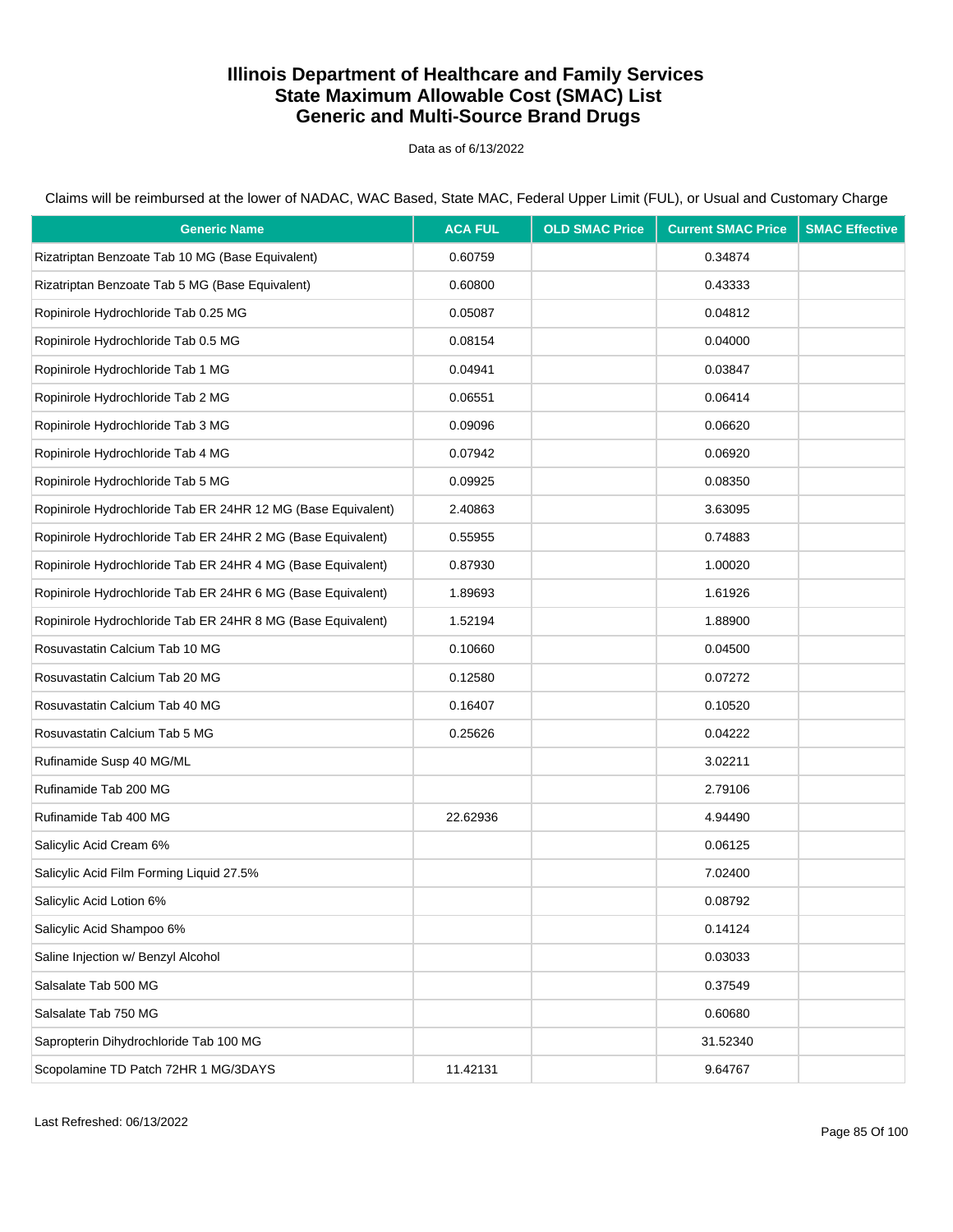Data as of 6/13/2022

| <b>Generic Name</b>                                   | <b>ACA FUL</b> | <b>OLD SMAC Price</b> | <b>Current SMAC Price</b> | <b>SMAC Effective</b> |
|-------------------------------------------------------|----------------|-----------------------|---------------------------|-----------------------|
| Selegiline HCl Cap 5 MG                               | 1.04774        |                       | 0.84167                   |                       |
| Selegiline HCI Tab 5 MG                               |                |                       | 1.03445                   |                       |
| Selenium Sulfide Lotion 2.5%                          |                |                       | 0.06809                   |                       |
| Selenium Sulfide Shampoo 2.25%                        |                |                       | 0.16000                   |                       |
| Sertraline HCI Oral Concentrate for Solution 20 MG/ML | 0.64962        |                       | 0.46243                   |                       |
| Sertraline HCI Tab 100 MG                             | 0.12528        |                       | 0.04360                   |                       |
| Sertraline HCI Tab 25 MG                              | 0.05408        |                       | 0.02148                   |                       |
| Sertraline HCI Tab 50 MG                              | 0.05832        |                       | 0.02816                   |                       |
| Sevelamer Carbonate Packet 0.8 GM                     |                |                       | 5.28000                   |                       |
| Sevelamer Carbonate Packet 2.4 GM                     |                |                       | 5.81956                   |                       |
| Sevelamer Carbonate Tab 800 MG                        | 0.27716        |                       | 0.22241                   |                       |
| Sevelamer HCI Tab 800 MG                              | 4.81750        |                       | 3.77928                   |                       |
| Sildenafil Citrate For Suspension 10 MG/ML            |                |                       | 8.92857                   |                       |
| Sildenafil Citrate Tab 100 MG                         | 0.83131        |                       | 0.54058                   |                       |
| Sildenafil Citrate Tab 20 MG                          | 0.16612        |                       | 0.07400                   |                       |
| Sildenafil Citrate Tab 25 MG                          | 0.35929        |                       | 0.15833                   |                       |
| Sildenafil Citrate Tab 50 MG                          | 0.48986        |                       | 0.16967                   |                       |
| Silodosin Cap 4 MG                                    | 0.77418        |                       | 0.81771                   |                       |
| Silodosin Cap 8 MG                                    | 0.89138        |                       | 0.58000                   |                       |
| Silver Sulfadiazine Cream 1%                          |                |                       | 0.11235                   |                       |
| Simple - Syrup                                        |                |                       | 0.02824                   |                       |
| Simvastatin Tab 10 MG                                 | 0.02883        |                       | 0.01851                   |                       |
| Simvastatin Tab 20 MG                                 | 0.03589        |                       | 0.01636                   |                       |
| Simvastatin Tab 40 MG                                 | 0.06016        |                       | 0.03360                   |                       |
| Simvastatin Tab 5 MG                                  | 0.03094        |                       | 0.02656                   |                       |
| Simvastatin Tab 80 MG                                 | 0.09163        |                       | 0.05544                   |                       |
| Sirolimus Oral Soln 1 MG/ML                           | 19.21740       |                       | 17.50000                  |                       |
| Sirolimus Tab 0.5 MG                                  | 4.84817        |                       | 2.95371                   |                       |
| Sirolimus Tab 1 MG                                    | 5.15476        |                       | 5.74220                   |                       |
| Sirolimus Tab 2 MG                                    |                |                       | 13.50950                  |                       |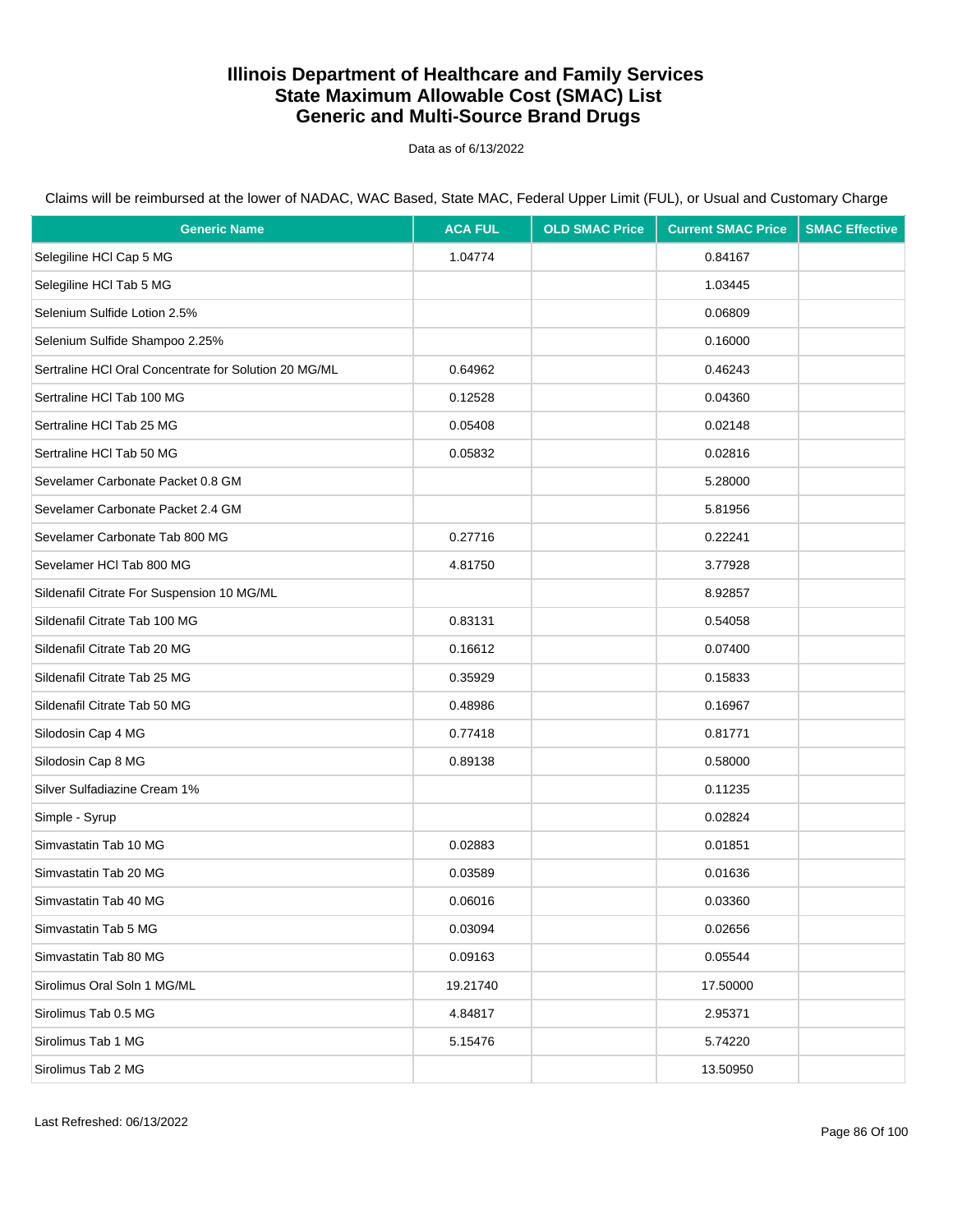Data as of 6/13/2022

| <b>Generic Name</b>                                         | <b>ACA FUL</b> | <b>OLD SMAC Price</b> | <b>Current SMAC Price</b> | <b>SMAC Effective</b> |
|-------------------------------------------------------------|----------------|-----------------------|---------------------------|-----------------------|
| Sodium Bicarbonate IV Soln 8.4%                             |                |                       | 0.15760                   |                       |
| Sodium Chloride Flush IV Soln 0.9%                          |                |                       | 0.03231                   |                       |
| Sodium Chloride Inj 0.9%                                    |                |                       | 0.03231                   |                       |
| Sodium Chloride Irrigation Soln 0.9%                        |                |                       | 0.00431                   |                       |
| Sodium Chloride IV Soln 0.45%                               |                |                       | 0.00202                   |                       |
| Sodium Chloride IV Soln 0.9%                                |                |                       | 0.02780                   |                       |
| Sodium Chloride IV Soln 4 mEq/ML (23.4%)                    |                |                       | 0.01648                   |                       |
| Sodium Chloride Preservative Free (PF) Inj 0.9%             |                |                       | 0.06960                   |                       |
| Sodium Chloride Soln Nebu 0.9%                              |                |                       | 0.09591                   |                       |
| Sodium Citrate & Citric Acid Soln 500-334 MG/5ML            |                |                       | 0.02296                   |                       |
| Sodium Fluoride Chew Tab 0.25 MG F (from 0.55 MG NaF)       |                |                       | 0.04095                   |                       |
| Sodium Fluoride Chew Tab 0.5 MG F (from 1.1 MG NaF)         |                |                       | 0.04146                   |                       |
| Sodium Fluoride Chew Tab 1 MG F (from 2.2 MG NaF)           |                |                       | 0.04125                   |                       |
| Sodium Fluoride Cream 1.1%                                  |                |                       | 0.07571                   |                       |
| Sodium Fluoride Gel 1.1% (0.5% F)                           |                |                       | 0.06196                   |                       |
| Sodium Fluoride Paste 1.1%                                  |                |                       | 0.11167                   |                       |
| Sodium Fluoride Rinse 0.2%                                  |                |                       | 0.01756                   |                       |
| Sodium Fluoride Soln 0.25 MG/DROP F (from 0.55 MG/DROP NaF) |                |                       | 0.18330                   |                       |
| Sodium Fluoride Soln 0.5 MG/ML F (from 1.1 MG/ML NaF)       |                |                       | 0.10320                   |                       |
| Sodium Fluoride-Potassium Nitrate Gel 1.1-5%                |                |                       | 0.09765                   |                       |
| Sodium Phenylbutyrate Oral Powder 3 GM/Teaspoonful          |                |                       | 18.03447                  |                       |
| Sodium Polystyrene Sulfonate Oral Susp 15 GM/60ML           |                |                       | 0.11862                   |                       |
| Sodium Polystyrene Sulfonate Powder**                       |                |                       | 0.08276                   |                       |
| Solifenacin Succinate Tab 10 MG                             | 0.34861        |                       | 0.15733                   |                       |
| Solifenacin Succinate Tab 5 MG                              | 0.28864        |                       | 0.17658                   |                       |
| Somatropin (Non-Refrigerated) For Inj 5 MG                  |                |                       | 617.90844                 |                       |
| Somatropin (Non-Refrigerated) For Inj 8.8 MG                |                |                       | 988.65948                 |                       |
| Somatropin (Non-Refrigerated) For Subcutaneous Inj 8.8 MG   |                |                       | 1274.78894                |                       |
| Somatropin For Inj 0.2 MG                                   |                |                       | 27.67030                  |                       |
| Somatropin For Inj 0.4 MG                                   |                |                       | 55.34772                  |                       |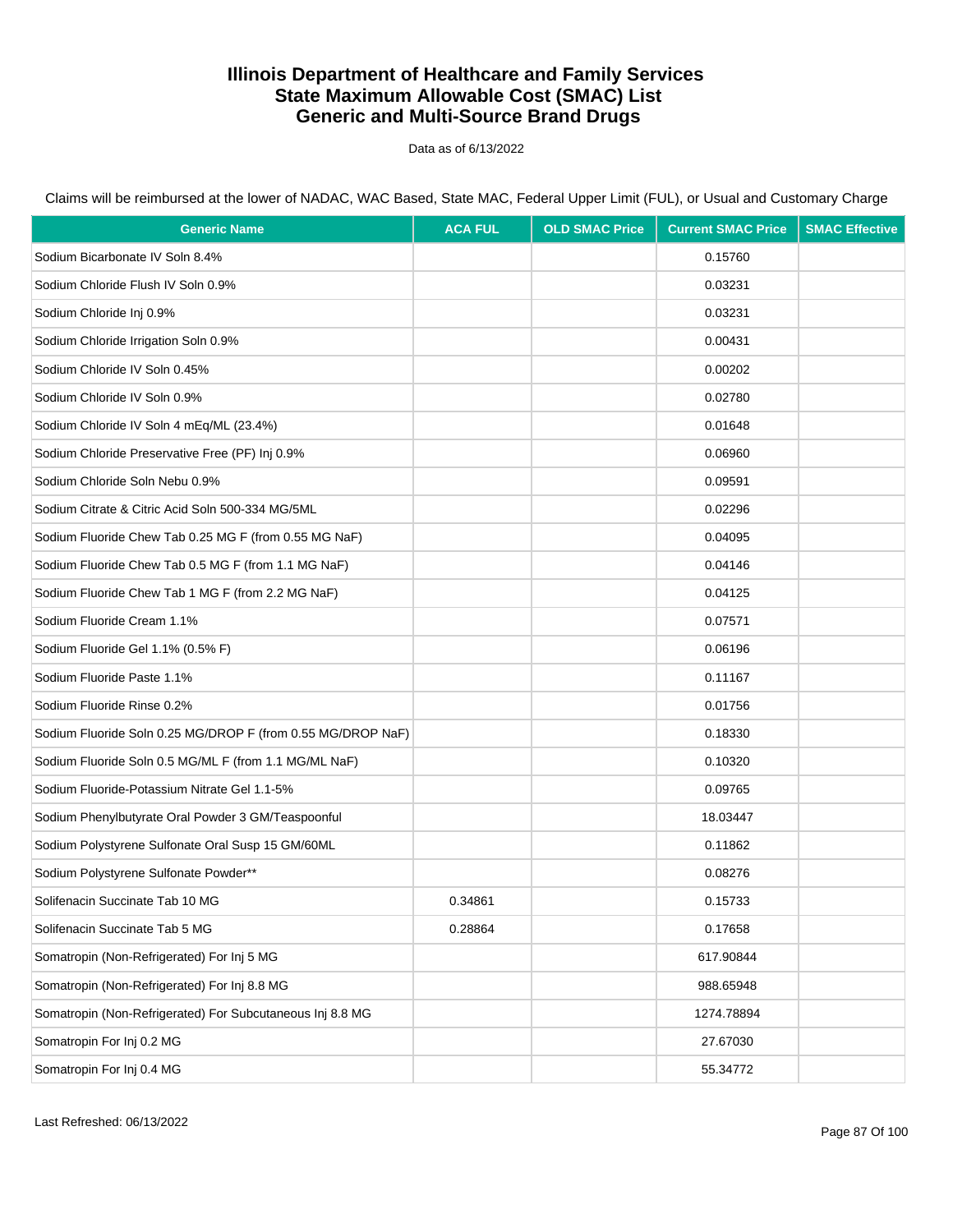Data as of 6/13/2022

Claims will be reimbursed at the lower of NADAC, WAC Based, State MAC, Federal Upper Limit (FUL), or Usual and Customary Charge

| <b>Generic Name</b>                               | <b>ACA FUL</b> | <b>OLD SMAC Price</b> | <b>Current SMAC Price</b> | <b>SMAC Effective</b> |
|---------------------------------------------------|----------------|-----------------------|---------------------------|-----------------------|
| Somatropin For Inj 0.6 MG                         |                |                       | 83.01802                  |                       |
| Somatropin For Inj 10 MG                          |                |                       | 577.68000                 |                       |
| Somatropin For Inj 12 MG (13.8 MG Overfill)       |                |                       | 1523.35212                |                       |
| Somatropin For Inj 12 MG (36 Unit)                |                |                       | 1525.07520                |                       |
| Somatropin For Inj 24 MG                          |                |                       | 3050.15040                |                       |
| Somatropin For Inj 5 MG                           |                |                       | 635.44800                 |                       |
| Somatropin For Inj 5.8 MG                         |                |                       | 313.78482                 |                       |
| Somatropin For Inj 6 MG (18 Unit)                 |                |                       | 762.53760                 |                       |
| Somatropin For Subcutaneous Inj 5 MG              |                |                       | 620.94000                 |                       |
| Somatropin Inj 10 MG/1.5ML                        |                |                       | 828.20720                 |                       |
| Somatropin Inj 5 MG/1.5ML                         |                |                       | 414.10360                 |                       |
| Sorafenib Tosylate Tab 200 MG (Base Equivalent)   |                |                       | 154.96407                 |                       |
| Sorbitol Oral Solution 70%                        |                |                       | 0.00899                   |                       |
| Sorbitol Rectal Solution 70%                      |                |                       | 0.00899                   |                       |
| Sorbitol Solution (Bulk)                          |                |                       | 0.00899                   |                       |
| Sotalol HCI (AFIB/AFL) Tab 120 MG                 | 0.11534        |                       | 0.13750                   |                       |
| Sotalol HCI (AFIB/AFL) Tab 160 MG                 | 0.29349        |                       | 0.18700                   |                       |
| Sotalol HCI (AFIB/AFL) Tab 80 MG                  | 0.08360        |                       | 0.08482                   |                       |
| Sotalol HCl Tab 120 MG                            | 0.11534        |                       | 0.07900                   |                       |
| Sotalol HCl Tab 160 MG                            | 0.29349        |                       | 0.18700                   |                       |
| Sotalol HCl Tab 240 MG                            |                |                       | 0.33276                   |                       |
| Sotalol HCl Tab 80 MG                             | 0.08360        |                       | 0.05260                   |                       |
| Spironolactone & Hydrochlorothiazide Tab 25-25 MG | 0.68162        |                       | 0.68200                   |                       |
| Spironolactone Tab 100 MG                         | 0.18943        |                       | 0.17885                   |                       |
| Spironolactone Tab 25 MG                          | 0.04979        |                       | 0.03604                   |                       |
| Spironolactone Tab 50 MG                          | 0.11000        |                       | 0.08910                   |                       |
| Stavudine Cap 15 MG                               |                |                       | 1.95477                   |                       |
| Stavudine Cap 20 MG                               |                |                       | 1.21300                   |                       |
| Stavudine Cap 30 MG                               |                |                       | 0.86000                   |                       |
| Stavudine Cap 40 MG                               |                |                       | 0.91833                   |                       |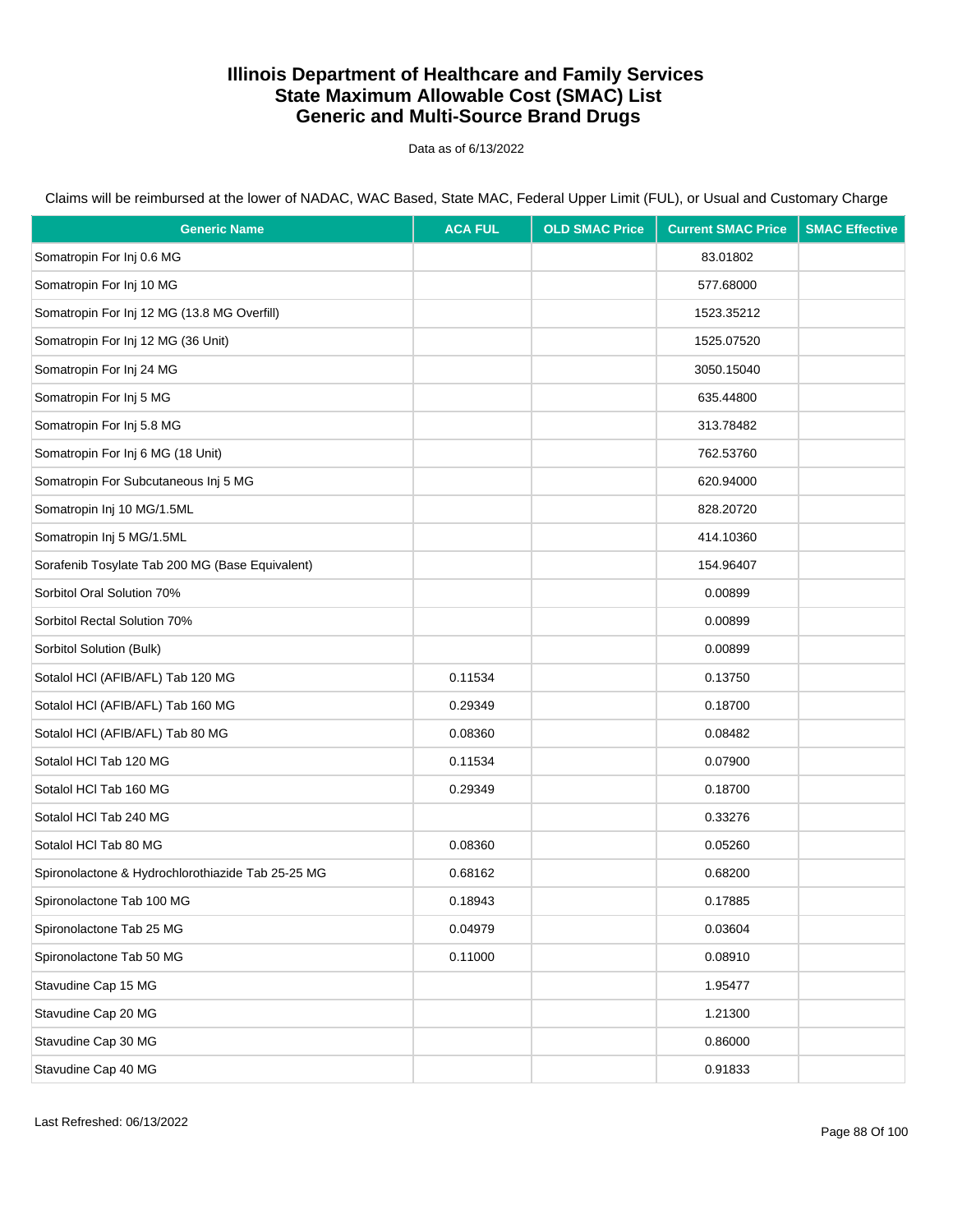Data as of 6/13/2022

Claims will be reimbursed at the lower of NADAC, WAC Based, State MAC, Federal Upper Limit (FUL), or Usual and Customary Charge

| <b>Generic Name</b>                                         | <b>ACA FUL</b> | <b>OLD SMAC Price</b> | <b>Current SMAC Price</b> | <b>SMAC Effective</b> |
|-------------------------------------------------------------|----------------|-----------------------|---------------------------|-----------------------|
| Sucralfate Susp 1 GM/10ML                                   | 0.38074        |                       | 0.32145                   |                       |
| Sucralfate Tab 1 GM                                         | 0.19497        |                       | 0.14940                   |                       |
| Sulfacetamide Sodium Lotion 10% (Acne)                      | 0.74216        |                       | 0.48687                   |                       |
| Sulfacetamide Sodium Ophth Oint 10%                         |                |                       | 15.68000                  |                       |
| Sulfacetamide Sodium Ophth Soln 10%                         |                |                       | 1.92933                   |                       |
| Sulfacetamide Sodium w/ Sulfur Cleanser 10-5%               |                |                       | 0.13728                   |                       |
| Sulfacetamide Sodium w/ Sulfur Cleanser 9.8-4.8%            |                |                       | 0.82435                   |                       |
| Sulfacetamide Sodium w/ Sulfur Cleansing Pad 10-4%          |                |                       | 4.23217                   |                       |
| Sulfacetamide Sodium w/ Sulfur Cream 10-2%                  |                |                       | 10.11965                  |                       |
| Sulfacetamide Sodium w/ Sulfur Cream 10-5%                  |                |                       | 3.12786                   |                       |
| Sulfacetamide Sodium w/ Sulfur Emulsion 10-5%               |                |                       | 0.05344                   |                       |
| Sulfacetamide Sodium w/ Sulfur Lotion 10-5%                 |                |                       | 2.01032                   |                       |
| Sulfacetamide Sodium w/ Sulfur Susp 8-4%                    |                |                       | 0.11345                   |                       |
| Sulfacetamide Sodium w/ Sulfur Wash 9-4%                    |                |                       | 0.15000                   |                       |
| Sulfacetamide Sodium w/ Sulfur Wash 9-4.5%                  |                |                       | 0.07379                   |                       |
| Sulfacetamide Sodium-Prednisolone Ophth Soln 10-0.23(0.25)% |                |                       | 2.23200                   |                       |
| Sulfamethoxazole-Trimethoprim IV Soln 400-80 MG/5ML         |                |                       | 0.92890                   |                       |
| Sulfamethoxazole-Trimethoprim Susp 200-40 MG/5ML            | 0.06983        |                       | 0.08457                   |                       |
| Sulfamethoxazole-Trimethoprim Tab 400-80 MG                 | 0.07216        |                       | 0.05025                   |                       |
| Sulfamethoxazole-Trimethoprim Tab 800-160 MG                | 0.07938        |                       | 0.04090                   |                       |
| Sulfasalazine Tab 500 MG                                    | 0.26680        |                       | 0.13500                   |                       |
| Sulfasalazine Tab Delayed Release 500 MG                    |                |                       | 0.19492                   |                       |
| Sulindac Tab 150 MG                                         | 0.16765        |                       | 0.12100                   |                       |
| Sulindac Tab 200 MG                                         | 0.25605        |                       | 0.13438                   |                       |
| Sumatriptan Nasal Spray 20 MG/ACT                           |                |                       | 29.16667                  |                       |
| Sumatriptan Nasal Spray 5 MG/ACT                            |                |                       | 34.59524                  |                       |
| Sumatriptan Succinate Inj 6 MG/0.5ML                        |                |                       | 23.01000                  |                       |
| Sumatriptan Succinate Solution Auto-injector 4 MG/0.5ML     |                |                       | 125.00000                 |                       |
| Sumatriptan Succinate Solution Auto-injector 6 MG/0.5ML     |                |                       | 68.86085                  |                       |
| Sumatriptan Succinate Solution Cartridge 4 MG/0.5ML         |                |                       | 147.72286                 |                       |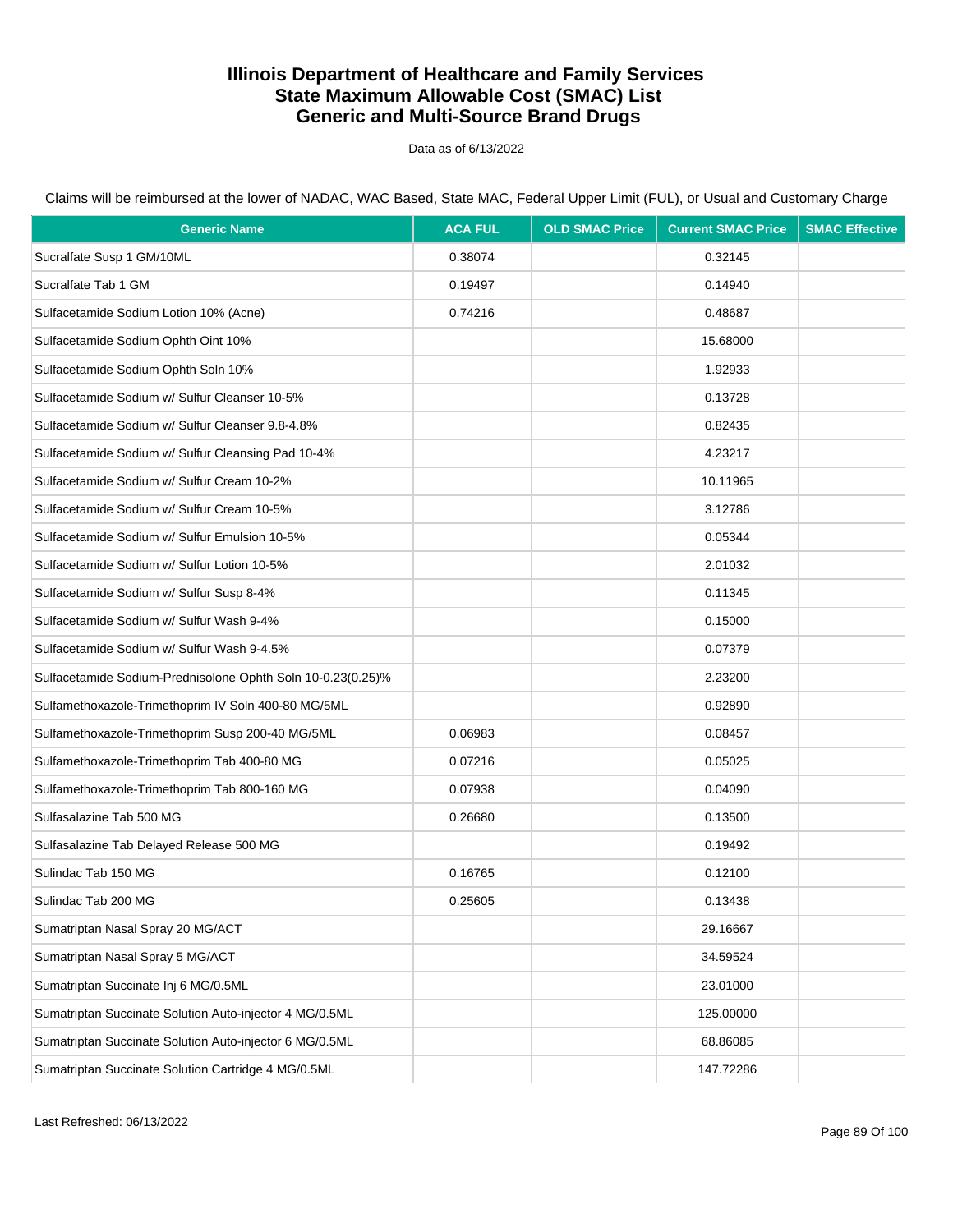Data as of 6/13/2022

Claims will be reimbursed at the lower of NADAC, WAC Based, State MAC, Federal Upper Limit (FUL), or Usual and Customary Charge

| <b>Generic Name</b>                                 | <b>ACA FUL</b> | <b>OLD SMAC Price</b> | <b>Current SMAC Price</b> | <b>SMAC Effective</b> |
|-----------------------------------------------------|----------------|-----------------------|---------------------------|-----------------------|
| Sumatriptan Succinate Solution Cartridge 6 MG/0.5ML |                |                       | 110.77440                 |                       |
| Sumatriptan Succinate Tab 100 MG                    | 0.58404        |                       | 0.44458                   |                       |
| Sumatriptan Succinate Tab 25 MG                     | 0.53466        |                       | 0.34111                   |                       |
| Sumatriptan Succinate Tab 50 MG                     | 0.51745        |                       | 0.33111                   |                       |
| Sumatriptan-Naproxen Sodium Tab 85-500 MG           | 41.61353       |                       | 20.88000                  |                       |
| Sunitinib Malate Cap 12.5 MG (Base Equivalent)      |                |                       | 173.87848                 |                       |
| Sunitinib Malate Cap 25 MG (Base Equivalent)        |                |                       | 347.75767                 |                       |
| Sunitinib Malate Cap 50 MG (Base Equivalent)        |                |                       | 605.39726                 |                       |
| Tacrolimus Cap 0.5 MG                               | 0.38632        |                       | 0.08055                   |                       |
| Tacrolimus Cap 1 MG                                 | 0.54028        |                       | 0.13478                   |                       |
| Tacrolimus Cap 5 MG                                 | 2.65197        |                       | 0.39610                   |                       |
| Tacrolimus Oint 0.03%                               |                |                       | 3.54733                   |                       |
| Tacrolimus Oint 0.1%                                |                |                       | 2.14549                   |                       |
| Tadalafil Tab 10 MG                                 | 0.42069        |                       | 0.54643                   |                       |
| Tadalafil Tab 2.5 MG                                | 0.22224        |                       | 0.22733                   |                       |
| Tadalafil Tab 20 MG                                 | 0.65986        |                       | 0.42967                   |                       |
| Tadalafil Tab 20 MG (PAH)                           | 0.55321        |                       | 0.46283                   |                       |
| Tadalafil Tab 5 MG                                  | 0.23228        |                       | 0.13767                   |                       |
| Tamoxifen Citrate Tab 10 MG (Base Equivalent)       | 0.22456        |                       | 0.15000                   |                       |
| Tamoxifen Citrate Tab 20 MG (Base Equivalent)       | 0.42423        |                       | 0.34317                   |                       |
| Tamsulosin HCl Cap 0.4 MG                           |                |                       | 0.05377                   |                       |
| Tavaborole Soln 5%                                  | 12.67867       |                       | 10.61900                  |                       |
| Tazarotene Cream 0.1%                               |                |                       | 3.43623                   |                       |
| Telmisartan Tab 20 MG                               | 0.21405        |                       | 0.22067                   |                       |
| Telmisartan Tab 40 MG                               | 0.31833        |                       | 0.12822                   |                       |
| Telmisartan Tab 80 MG                               | 0.30058        |                       | 0.21717                   |                       |
| Telmisartan-Amlodipine Tab 40-10 MG                 |                |                       | 3.87707                   |                       |
| Telmisartan-Hydrochlorothiazide Tab 40-12.5 MG      | 1.16543        |                       | 0.73467                   |                       |
| Telmisartan-Hydrochlorothiazide Tab 80-12.5 MG      | 1.16787        |                       | 1.17000                   |                       |
| Telmisartan-Hydrochlorothiazide Tab 80-25 MG        | 1.07788        |                       | 0.56667                   |                       |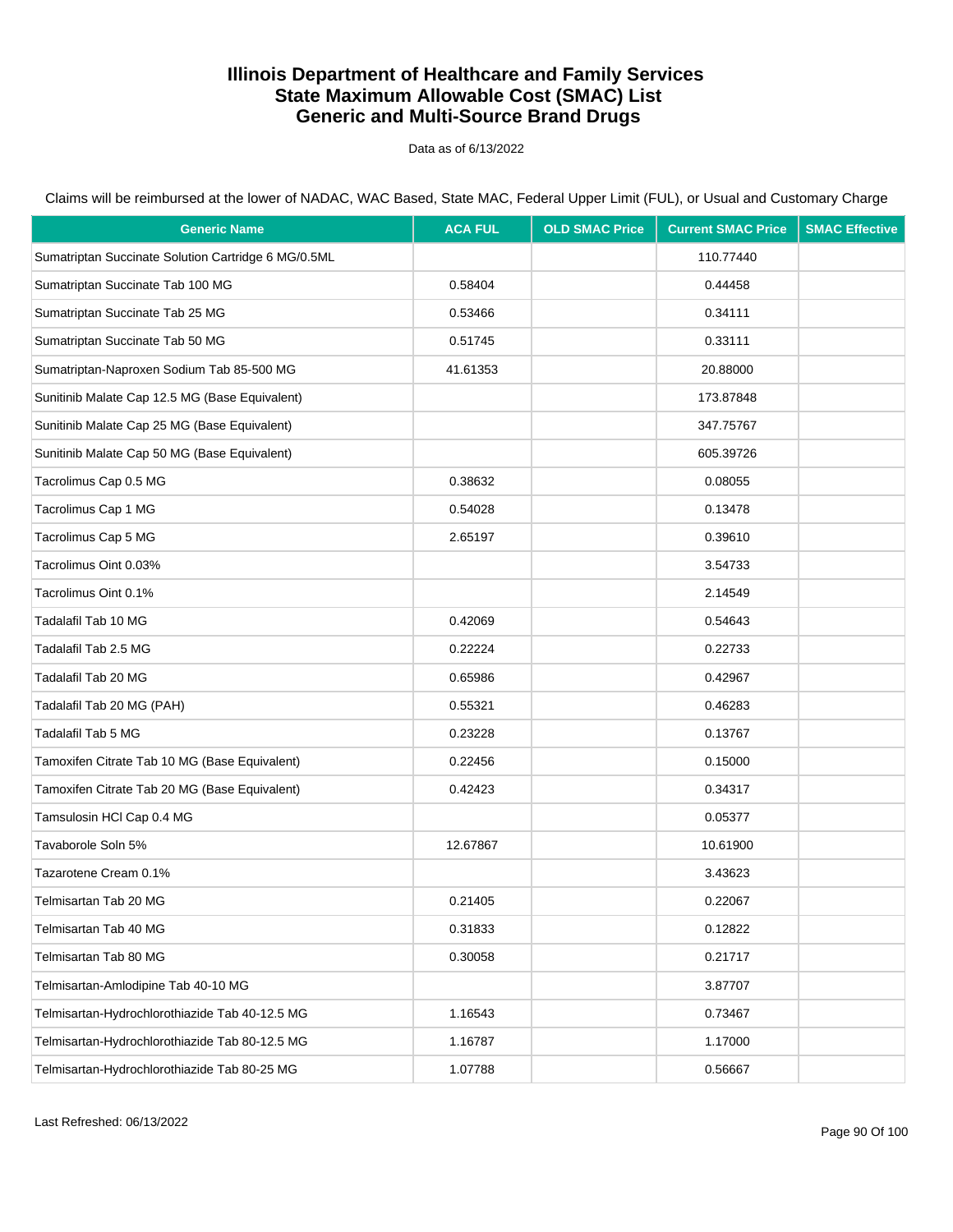Data as of 6/13/2022

| <b>Generic Name</b>                            | <b>ACA FUL</b> | <b>OLD SMAC Price</b> | <b>Current SMAC Price</b> | <b>SMAC Effective</b> |
|------------------------------------------------|----------------|-----------------------|---------------------------|-----------------------|
| Temazepam Cap 15 MG                            | 0.12307        |                       | 0.04590                   |                       |
| Temazepam Cap 22.5 MG                          |                |                       | 3.77648                   |                       |
| Temazepam Cap 30 MG                            | 0.14817        |                       | 0.07112                   |                       |
| Temazepam Cap 7.5 MG                           | 1.18214        |                       | 0.37420                   |                       |
| Temozolomide Cap 100 MG                        |                |                       | 9.86377                   |                       |
| Temozolomide Cap 140 MG                        | 17.21307       |                       | 11.93613                  |                       |
| Temozolomide Cap 180 MG                        |                |                       | 27.78000                  |                       |
| Temozolomide Cap 20 MG                         |                |                       | 4.07143                   |                       |
| Temozolomide Cap 250 MG                        |                |                       | 65.30400                  |                       |
| Temozolomide Cap 5 MG                          |                |                       | 1.35714                   |                       |
| Temsirolimus Soln For IV Infusion 25 MG/ML     |                |                       | 1433.21000                |                       |
| Tenofovir Disoproxil Fumarate Tab 300 MG       | 1.70392        |                       | 0.24167                   |                       |
| Terazosin HCl Cap 1 MG (Base Equivalent)       | 0.15968        |                       | 0.04550                   |                       |
| Terazosin HCl Cap 10 MG (Base Equivalent)      | 0.18906        |                       | 0.04670                   |                       |
| Terazosin HCl Cap 2 MG (Base Equivalent)       | 0.18277        |                       | 0.04550                   |                       |
| Terazosin HCl Cap 5 MG (Base Equivalent)       | 0.16393        |                       | 0.05040                   |                       |
| Terbinafine HCI Tab 250 MG                     | 0.18084        |                       | 0.08000                   |                       |
| Terbutaline Sulfate Tab 2.5 MG                 |                |                       | 0.85620                   |                       |
| Terbutaline Sulfate Tab 5 MG                   |                |                       | 1.60116                   |                       |
| Terconazole Vaginal Cream 0.4%                 |                |                       | 0.50889                   |                       |
| Terconazole Vaginal Cream 0.8%                 |                |                       | 1.19850                   |                       |
| Terconazole Vaginal Suppos 80 MG               |                |                       | 12.70933                  |                       |
| Tesamorelin Acetate For Inj 1 MG (Base Equiv)  |                |                       | 87.98000                  |                       |
| Testosterone Cypionate IM Inj in Oil 100 MG/ML |                |                       | 4.63220                   |                       |
| Testosterone Cypionate IM Inj in Oil 200 MG/ML |                |                       | 10.51200                  |                       |
| Testosterone Enanthate IM Inj in Oil 200 MG/ML |                |                       | 11.16600                  |                       |
| Testosterone TD Gel 10MG/ACT (2%)              |                |                       | 5.56080                   |                       |
| Testosterone TD Gel 12.5 MG/ACT (1%)           |                |                       | 0.98319                   |                       |
| Testosterone TD Gel 20.25 MG/1.25GM (1.62%)    | 9.03326        |                       | 6.61702                   |                       |
| Testosterone TD Gel 20.25 MG/ACT (1.62%)       |                |                       | 0.86000                   |                       |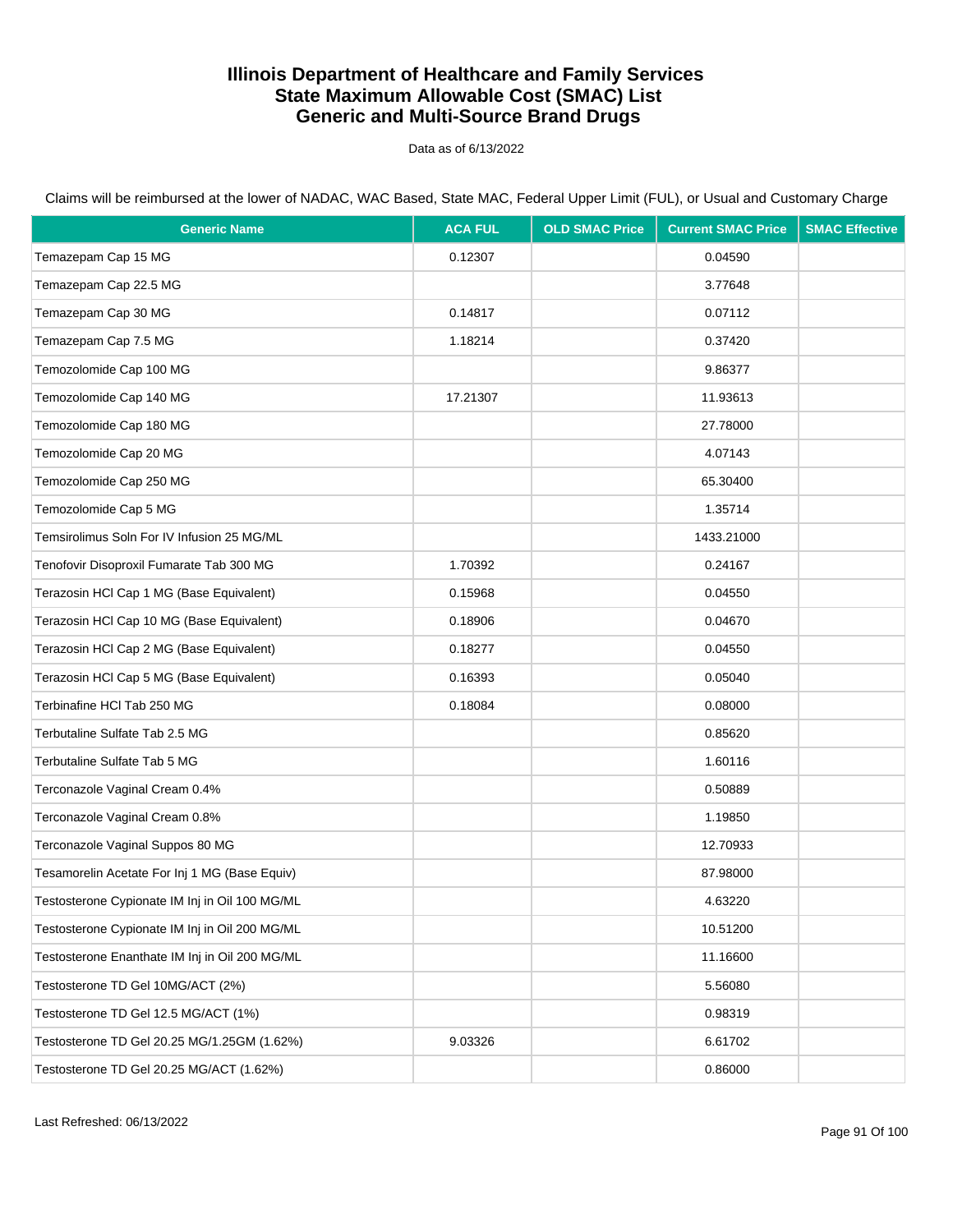Data as of 6/13/2022

| <b>Generic Name</b>                                         | <b>ACA FUL</b> | <b>OLD SMAC Price</b> | <b>Current SMAC Price</b> | <b>SMAC Effective</b> |
|-------------------------------------------------------------|----------------|-----------------------|---------------------------|-----------------------|
| Testosterone TD Gel 25 MG/2.5GM (1%)                        |                |                       | 2.32624                   |                       |
| Testosterone TD Gel 40.5 MG/2.5GM (1.62%)                   | 6.21748        |                       | 2.23400                   |                       |
| Testosterone TD Gel 50 MG/5GM (1%)                          | 0.83854        |                       | 1.01935                   |                       |
| Testosterone TD Soln 30 MG/ACT                              | 1.32972        |                       | 2.03210                   |                       |
| Tetrabenazine Tab 12.5 MG                                   |                |                       | 1.98289                   |                       |
| Tetrabenazine Tab 25 MG                                     |                |                       | 26.52000                  |                       |
| Tetracycline HCI Cap 250 MG                                 | 0.88478        |                       | 1.20000                   |                       |
| Tetracycline HCI Cap 500 MG                                 | 1.66440        |                       | 1.53190                   |                       |
| Tezacaftor-Ivacaftor 100-150 MG & Ivacaftor 150 MG Tab TBPK |                |                       | 398.40000                 |                       |
| Thalidomide Cap 50 MG                                       |                |                       | 170.21817                 |                       |
| Theophylline Tab ER 12HR 300 MG                             |                |                       | 1.40000                   |                       |
| Theophylline Tab ER 24HR 400 MG                             | 0.71445        |                       | 0.52770                   |                       |
| Theophylline Tab ER 24HR 600 MG                             | 1.31290        |                       | 1.11250                   |                       |
| Theophylline Tab SR 12HR 100 MG                             |                |                       | 0.12790                   |                       |
| Theophylline Tab SR 12HR 200 MG                             |                |                       | 0.34260                   |                       |
| Thioguanine Tab 40 MG                                       |                |                       | 25.17609                  |                       |
| Thioridazine HCI Tab 10 MG                                  |                |                       | 0.33367                   |                       |
| Thioridazine HCI Tab 100 MG                                 |                |                       | 0.61240                   |                       |
| Thioridazine HCI Tab 25 MG                                  |                |                       | 0.62230                   |                       |
| Thioridazine HCI Tab 50 MG                                  |                |                       | 0.56010                   |                       |
| Thiothixene Cap 1 MG                                        |                |                       | 0.74934                   |                       |
| Thiothixene Cap 10 MG                                       |                |                       | 1.46520                   |                       |
| Thiothixene Cap 2 MG                                        |                |                       | 0.89633                   |                       |
| Thiothixene Cap 5 MG                                        |                |                       | 1.52400                   |                       |
| Thyroid Tab 120 MG (2 Grain)                                |                |                       | 0.93670                   |                       |
| Thyroid Tab 15 MG (1/4 Grain)                               |                |                       | 0.40170                   |                       |
| Thyroid Tab 30 MG (1/2 Grain)                               |                |                       | 0.41000                   |                       |
| Thyroid Tab 60 MG (1 Grain)                                 |                |                       | 0.52000                   |                       |
| Thyroid Tab 90 MG (1 1/2 Grain)                             |                |                       | 0.82100                   |                       |
| Tiagabine HCI Tab 12 MG                                     |                |                       | 8.37633                   |                       |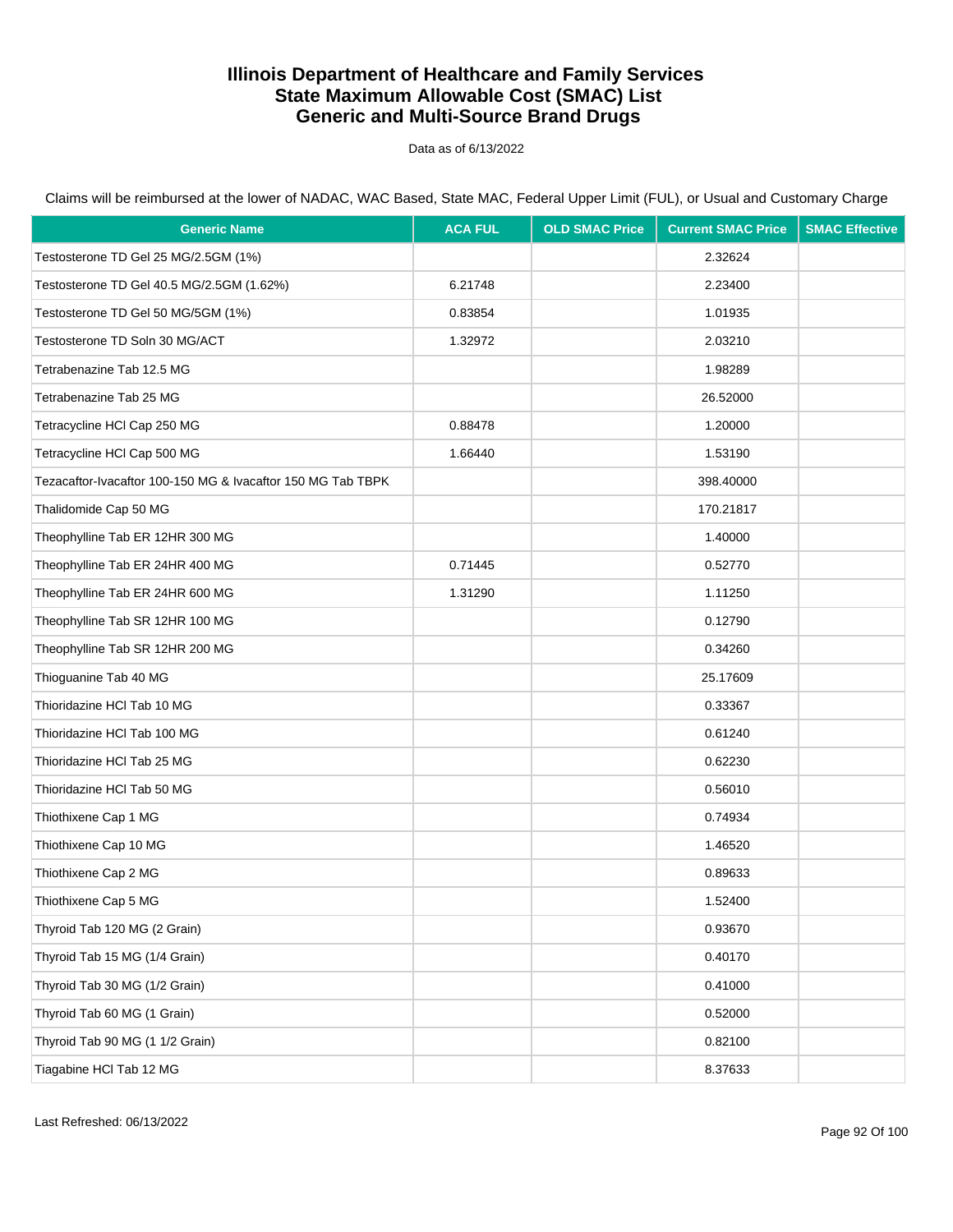Data as of 6/13/2022

| <b>Generic Name</b>                                        | <b>ACA FUL</b> | <b>OLD SMAC Price</b> | <b>Current SMAC Price</b> | <b>SMAC Effective</b> |
|------------------------------------------------------------|----------------|-----------------------|---------------------------|-----------------------|
| Tiagabine HCI Tab 2 MG                                     |                |                       | 4.79365                   |                       |
| Tiagabine HCI Tab 4 MG                                     | 4.02807        |                       | 3.86484                   |                       |
| Ticlopidine HCI Tab 250 MG                                 |                |                       | 0.16510                   |                       |
| Timolol Maleate Ophth Gel Forming Soln 0.25%               |                |                       | 20.20189                  |                       |
| Timolol Maleate Ophth Gel Forming Soln 0.5%                |                |                       | 20.87000                  |                       |
| Timolol Maleate Ophth Soln 0.25%                           |                |                       | 0.42234                   |                       |
| Timolol Maleate Ophth Soln 0.5%                            |                |                       | 0.96680                   |                       |
| Timolol Maleate Ophth Soln 0.5% (Once-Daily)               |                |                       | 40.02360                  |                       |
| Timolol Maleate Tab 10 MG                                  |                |                       | 0.38870                   |                       |
| Timolol Maleate Tab 20 MG                                  |                |                       | 0.71955                   |                       |
| Timolol Maleate Tab 5 MG                                   |                |                       | 0.28691                   |                       |
| Tinidazole Tab 500 MG                                      |                |                       | 2.19850                   |                       |
| Tizanidine HCl Cap 2 MG (Base Equivalent)                  | 0.14934        |                       | 0.12463                   |                       |
| Tizanidine HCI Cap 4 MG (Base Equivalent)                  | 0.36916        |                       | 0.40807                   |                       |
| Tizanidine HCl Cap 6 MG (Base Equivalent)                  | 0.19295        |                       | 0.26287                   |                       |
| Tizanidine HCl Tab 2 MG (Base Equivalent)                  | 0.05642        |                       | 0.02233                   |                       |
| Tizanidine HCl Tab 4 MG (Base Equivalent)                  | 0.05084        |                       | 0.03761                   |                       |
| Tobramycin Inhal Cap 28 MG                                 |                |                       | 45.07149                  |                       |
| Tobramycin Nebu Soln 300 MG/5ML                            |                |                       | 3.75611                   |                       |
| Tobramycin Ophth Soln 0.3%                                 | 1.41076        |                       | 0.81000                   |                       |
| Tobramycin Sulfate For Inj 1.2 GM                          |                |                       | 77.70000                  |                       |
| Tobramycin Sulfate Inj 1.2 GM/30ML (40 MG/ML) (Base Equiv) |                |                       | 0.75929                   |                       |
| Tobramycin Sulfate Inj 2 GM/50ML (40 MG/ML) (Base Equiv)   |                |                       | 0.75929                   |                       |
| Tobramycin Sulfate Inj 40 MG/ML                            |                |                       | 0.94410                   |                       |
| Tobramycin Sulfate Inj 80 MG/2ML (40 MG/ML) (Base Equiv)   |                |                       | 0.67440                   |                       |
| Tobramycin-Dexamethasone Ophth Susp 0.3-0.1%               |                |                       | 11.90100                  |                       |
| Tolbutamide Tab 500 MG                                     |                |                       | 0.20592                   |                       |
| Tolmetin Sodium Tab 600 MG                                 |                |                       | 1.52152                   |                       |
| Tolterodine Tartrate Cap ER 24HR 2 MG                      | 1.10421        |                       | 1.23116                   |                       |
| Tolterodine Tartrate Cap ER 24HR 4 MG                      | 1.01843        |                       | 0.90000                   |                       |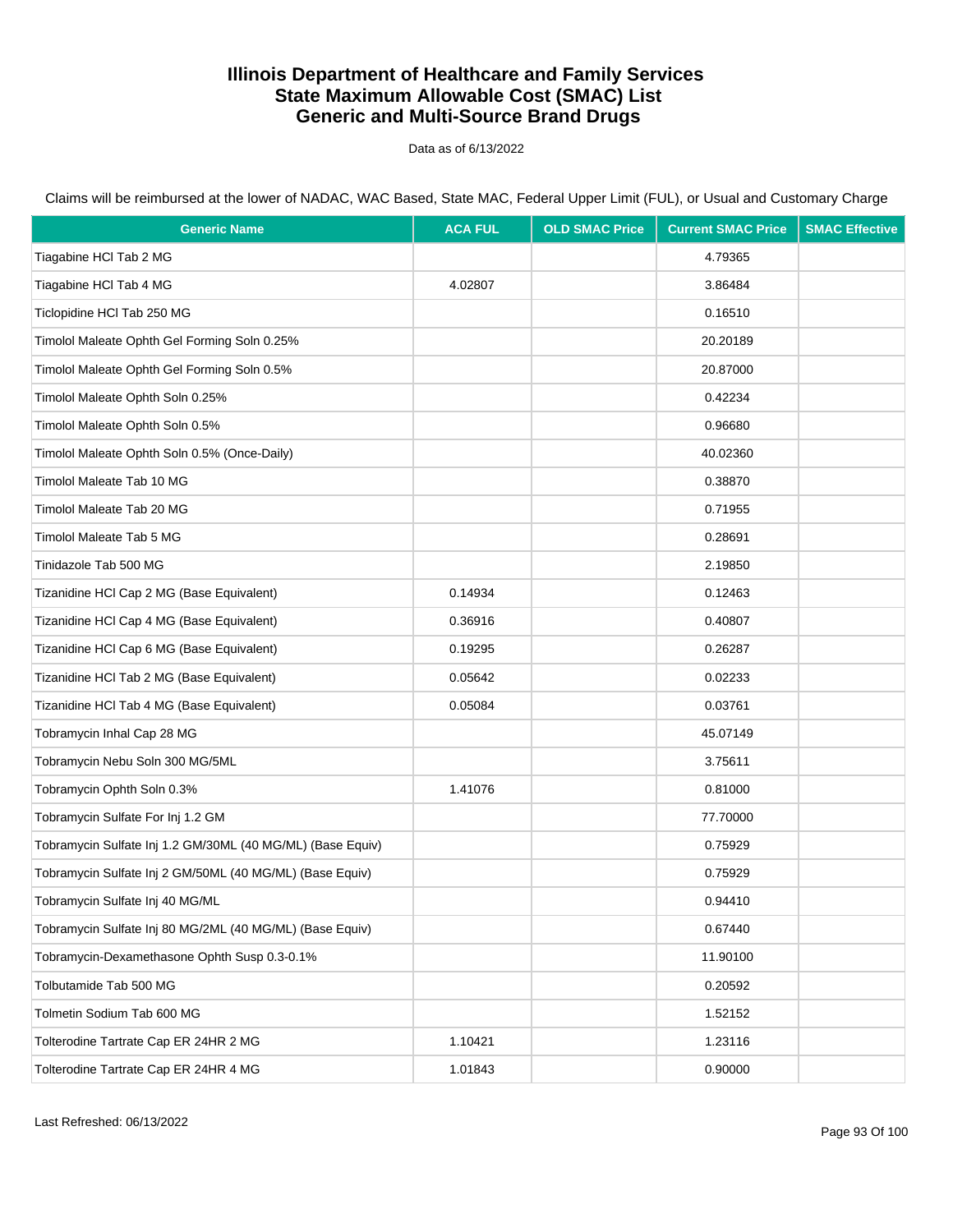Data as of 6/13/2022

| <b>Generic Name</b>                                        | <b>ACA FUL</b> | <b>OLD SMAC Price</b> | <b>Current SMAC Price</b> | <b>SMAC Effective</b> |
|------------------------------------------------------------|----------------|-----------------------|---------------------------|-----------------------|
| <b>Tolterodine Tartrate Tab 1 MG</b>                       | 0.53787        |                       | 0.43100                   |                       |
| Tolterodine Tartrate Tab 2 MG                              | 0.56918        |                       | 0.43000                   |                       |
| Topiramate Cap ER 24HR Sprinkle 100 MG                     |                |                       | 16.90700                  |                       |
| Topiramate Cap ER 24HR Sprinkle 150 MG                     |                |                       | 20.79947                  |                       |
| Topiramate Cap ER 24HR Sprinkle 200 MG                     |                |                       | 19.01467                  |                       |
| Topiramate Cap ER 24HR Sprinkle 50 MG                      |                |                       | 5.80386                   |                       |
| Topiramate Sprinkle Cap 15 MG                              |                |                       | 0.26700                   |                       |
| Topiramate Sprinkle Cap 25 MG                              |                |                       | 0.44250                   |                       |
| Topiramate Tab 100 MG                                      | 0.32247        |                       | 0.04248                   |                       |
| Topiramate Tab 200 MG                                      | 1.15525        |                       | 0.08979                   |                       |
| Topiramate Tab 25 MG                                       | 0.06622        |                       | 0.02346                   |                       |
| Topiramate Tab 50 MG                                       | 0.04416        |                       | 0.02333                   |                       |
| Torsemide Tab 10 MG                                        | 0.08630        |                       | 0.04670                   |                       |
| Torsemide Tab 100 MG                                       | 0.25235        |                       | 0.12655                   |                       |
| Torsemide Tab 20 MG                                        | 0.08265        |                       | 0.06643                   |                       |
| Torsemide Tab 5 MG                                         | 0.09381        |                       | 0.04710                   |                       |
| Trace Min (Cr-Cu-Mn-Se-Zn) Inj 0.01-1-0.5-0.06-5 MG/ML     |                |                       | 0.58500                   |                       |
| Trace Min (Cr-Cu-Mn-Zn) Inj 0.01-1-0.5-5 MG/ML             |                |                       | 1.29350                   |                       |
| Tramadol HCI Tab 50 MG                                     | 0.02454        |                       | 0.01633                   |                       |
| Tramadol HCI Tab ER 24HR 100 MG                            |                |                       | 1.07000                   |                       |
| Tramadol HCI Tab ER 24HR 200 MG                            |                |                       | 1.30933                   |                       |
| Tramadol HCI Tab ER 24HR 300 MG                            |                |                       | 2.41749                   |                       |
| Tramadol HCl Tab ER 24HR Biphasic Release 100 MG           |                |                       | 1.47156                   |                       |
| Tramadol HCI Tab ER 24HR Biphasic Release 200 MG           |                |                       | 1.88894                   |                       |
| Tramadol HCI Tab ER 24HR Biphasic Release 300 MG           |                |                       | 3.19340                   |                       |
| Tramadol-Acetaminophen Tab 37.5-325 MG                     | 0.11393        |                       | 0.08010                   |                       |
| Trametinib Dimethyl Sulfoxide Tab 0.5 MG (Base Equivalent) |                |                       | 110.43416                 |                       |
| Trandolapril Tab 1 MG                                      |                |                       | 0.21365                   |                       |
| Trandolapril Tab 2 MG                                      |                |                       | 0.13259                   |                       |
| Trandolapril Tab 4 MG                                      |                |                       | 0.19963                   |                       |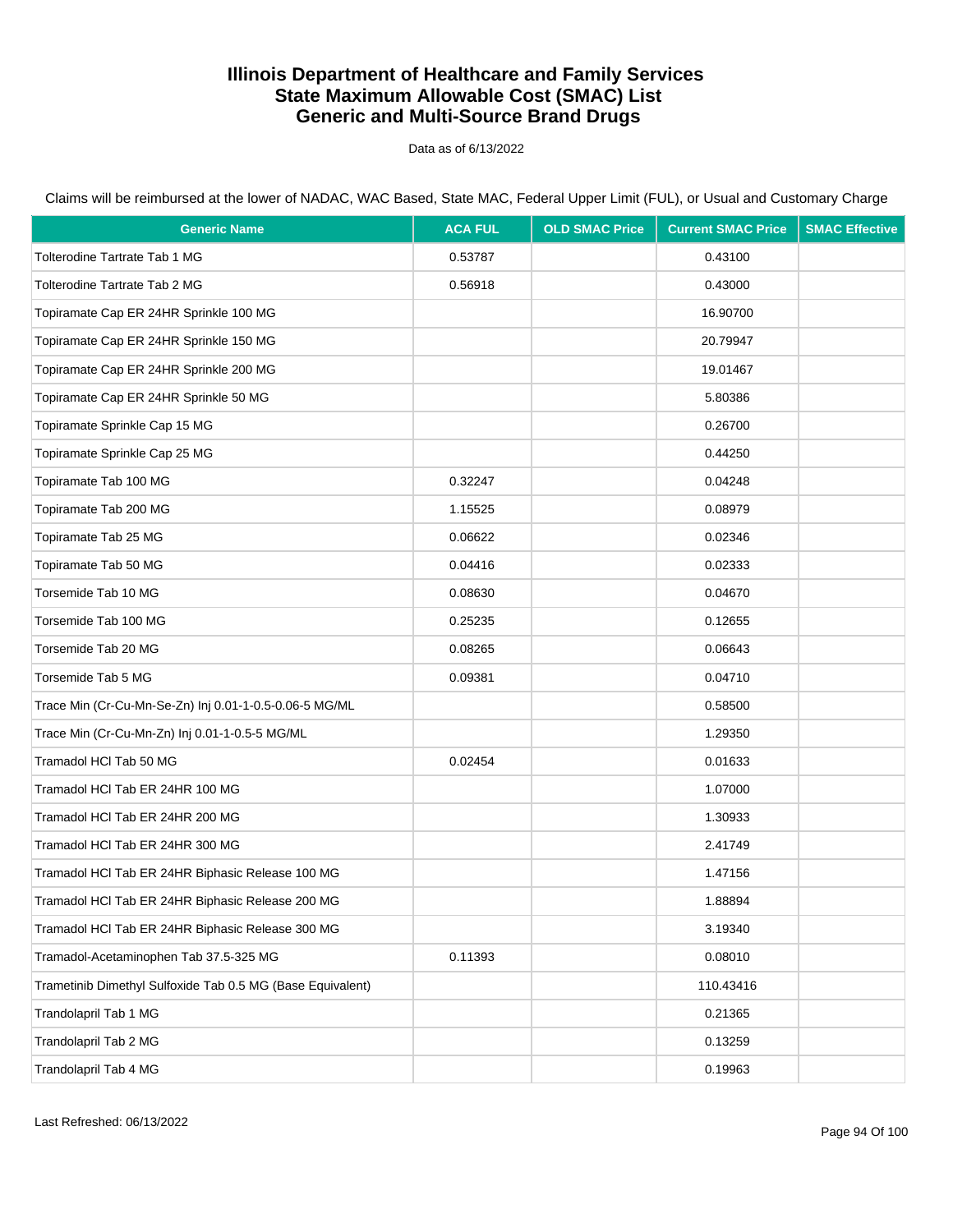Data as of 6/13/2022

| <b>Generic Name</b>                                         | <b>ACA FUL</b> | <b>OLD SMAC Price</b> | <b>Current SMAC Price</b> | <b>SMAC Effective</b> |
|-------------------------------------------------------------|----------------|-----------------------|---------------------------|-----------------------|
| Trandolapril-Verapamil HCl Tab ER 4-240 MG                  |                |                       | 3.63558                   |                       |
| Tranexamic Acid Tab 650 MG                                  |                |                       | 1.07000                   |                       |
| Tranylcypromine Sulfate Tab 10 MG                           | 1.34224        |                       | 0.89820                   |                       |
| Travoprost Ophth Soln 0.004% (Benzalkonium Free) (BAK Free) |                |                       | 31.84600                  |                       |
| Trazodone HCI Tab 100 MG                                    | 0.06786        |                       | 0.06378                   |                       |
| Trazodone HCI Tab 150 MG                                    | 0.13526        |                       | 0.08180                   |                       |
| Trazodone HCI Tab 300 MG                                    | 1.63832        |                       | 1.52750                   |                       |
| Trazodone HCI Tab 50 MG                                     | 0.03771        |                       | 0.03221                   |                       |
| Tretinoin Cap 10 MG                                         |                |                       | 10.73980                  |                       |
| Tretinoin Cream 0.025%                                      |                |                       | 1.86419                   |                       |
| Tretinoin Cream 0.05%                                       |                |                       | 1.95236                   |                       |
| Tretinoin Cream 0.1%                                        |                |                       | 3.12978                   |                       |
| Tretinoin Gel 0.01%                                         |                |                       | 3.28378                   |                       |
| Tretinoin Gel 0.025%                                        |                |                       | 2.68889                   |                       |
| Tretinoin Gel 0.05%                                         | 4.58521        |                       | 3.99000                   |                       |
| Tretinoin Microsphere Gel 0.04%                             |                |                       | 7.93267                   |                       |
| Tretinoin Microsphere Gel 0.1%                              | 8.37775        |                       | 8.32493                   |                       |
| Triamcinolone Acet Cr 0.1% & Dimeth Cr 5% & Silicone Tape*  |                |                       | 5158.51300                |                       |
| Triamcinolone Acetonide Aerosol Soln 0.147 MG/GM            |                |                       | 2.64159                   |                       |
| Triamcinolone Acetonide Cream 0.025%                        |                |                       | 0.07188                   |                       |
| Triamcinolone Acetonide Cream 0.1%                          |                |                       | 0.05313                   |                       |
| Triamcinolone Acetonide Cream 0.5%                          | 0.25276        |                       | 0.24200                   |                       |
| Triamcinolone Acetonide Dental Paste 0.1%                   | 4.86932        |                       | 4.25950                   |                       |
| Triamcinolone Acetonide Inj Susp 40 MG/ML                   |                |                       | 6.74900                   |                       |
| Triamcinolone Acetonide Lotion 0.025%                       |                |                       | 0.41583                   |                       |
| Triamcinolone Acetonide Lotion 0.1%                         | 0.35621        |                       | 0.31167                   |                       |
| Triamcinolone Acetonide Oint 0.025%                         |                |                       | 0.07946                   |                       |
| Triamcinolone Acetonide Oint 0.05%                          | 1.23712        |                       | 1.01692                   |                       |
| Triamcinolone Acetonide Oint 0.1%                           |                |                       | 0.07063                   |                       |
| Triamcinolone Acetonide Oint 0.5%                           | 0.35302        |                       | 0.33200                   |                       |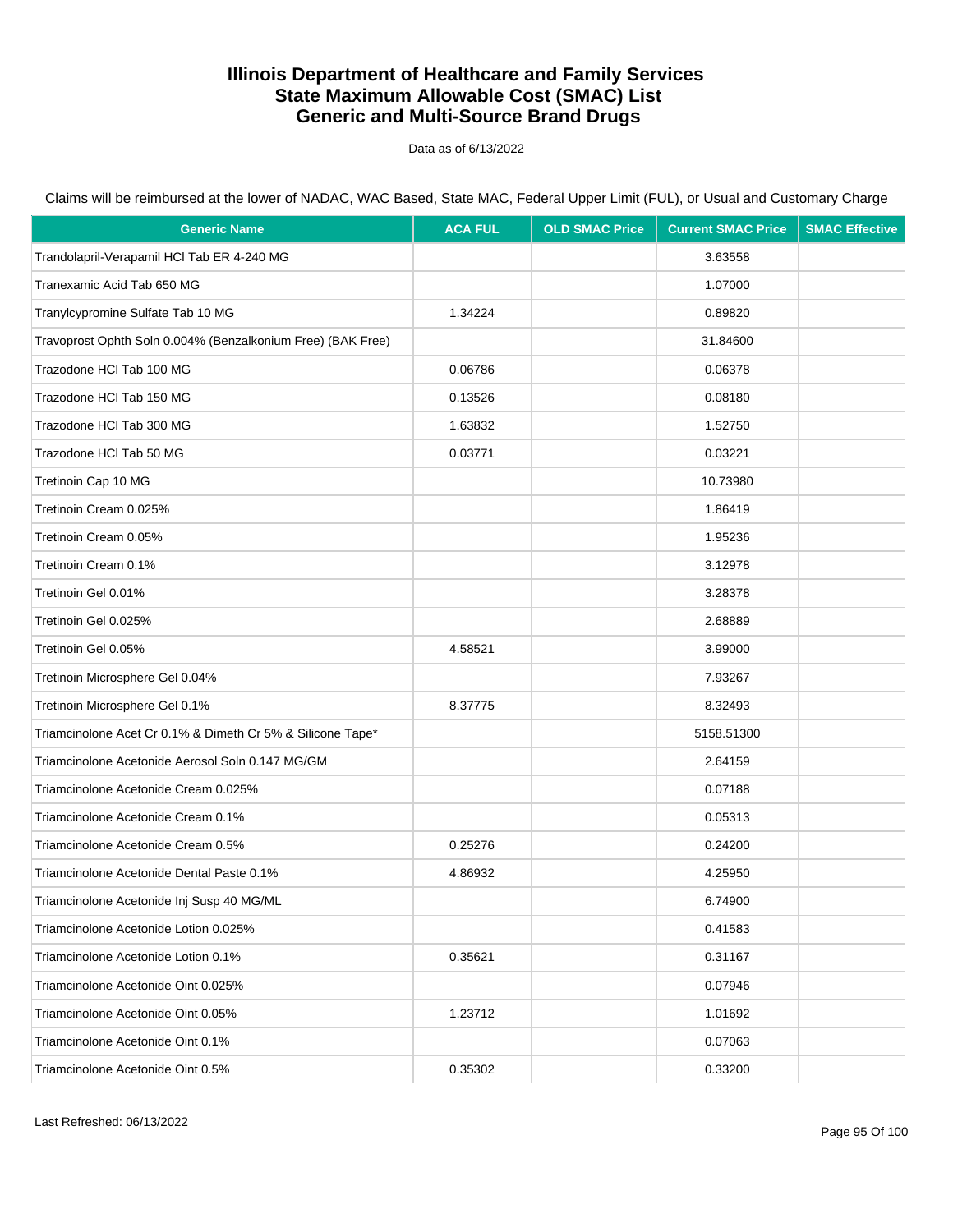Data as of 6/13/2022

| <b>Generic Name</b>                              | <b>ACA FUL</b> | <b>OLD SMAC Price</b> | <b>Current SMAC Price</b> | <b>SMAC Effective</b> |
|--------------------------------------------------|----------------|-----------------------|---------------------------|-----------------------|
| Triamterene & Hydrochlorothiazide Cap 37.5-25 MG | 0.14988        |                       | 0.07540                   |                       |
| Triamterene & Hydrochlorothiazide Cap 50-25 MG   |                |                       | 1.51850                   |                       |
| Triamterene & Hydrochlorothiazide Tab 37.5-25 MG | 0.09788        |                       | 0.08188                   |                       |
| Triamterene & Hydrochlorothiazide Tab 75-50 MG   | 0.13176        |                       | 0.05500                   |                       |
| Triamterene Cap 100 MG                           |                |                       | 5.10863                   |                       |
| Triamterene Cap 50 MG                            |                |                       | 5.83737                   |                       |
| Triazolam Tab 0.125 MG                           |                |                       | 0.19590                   |                       |
| Triazolam Tab 0.25 MG                            | 1.16411        |                       | 0.17110                   |                       |
| Trifluoperazine HCl Tab 1 MG (Base Equivalent)   |                |                       | 0.54492                   |                       |
| Trifluoperazine HCl Tab 10 MG (Base Equivalent)  |                |                       | 1.34032                   |                       |
| Trifluoperazine HCl Tab 2 MG (Base Equivalent)   |                |                       | 0.69000                   |                       |
| Trifluoperazine HCl Tab 5 MG (Base Equivalent)   |                |                       | 0.95030                   |                       |
| Trifluridine Ophth Soln 1%                       |                |                       | 15.62000                  |                       |
| Trihexyphenidyl HCI Elixir 0.4 MG/ML             |                |                       | 0.03584                   |                       |
| Trihexyphenidyl HCl Oral Soln 0.4 MG/ML          |                |                       | 0.06175                   |                       |
| Trihexyphenidyl HCl Tab 2 MG                     | 0.05900        |                       | 0.04600                   |                       |
| Trihexyphenidyl HCl Tab 5 MG                     | 0.11090        |                       | 0.06878                   |                       |
| Trimethobenzamide HCl Cap 300 MG                 |                |                       | 1.17796                   |                       |
| Trimethoprim Tab 100 MG                          |                |                       | 0.16520                   |                       |
| Triptorelin Pamoate For IM Susp 11.25 MG         |                |                       | 2429.95780                |                       |
| Triptorelin Pamoate For IM Susp 22.5 MG          |                |                       | 4859.92390                |                       |
| Triptorelin Pamoate For IM Susp 3.75 MG          |                |                       | 809.98870                 |                       |
| Tropicamide Ophth Soln 0.5%                      |                |                       | 0.56767                   |                       |
| Tropicamide Ophth Soln 1%                        | 0.59597        |                       | 0.34733                   |                       |
| Trospium Chloride Cap ER 24HR 60 MG              | 2.92101        |                       | 2.29204                   |                       |
| Trospium Chloride Tab 20 MG                      | 0.43490        |                       | 0.28183                   |                       |
| Urea Cream 40%                                   |                |                       | 0.32853                   |                       |
| Urea Cream 50%                                   |                |                       | 0.15778                   |                       |
| Urea Gel 40%                                     |                |                       | 3.42333                   |                       |
| Urea Lotion 40%                                  |                |                       | 0.06704                   |                       |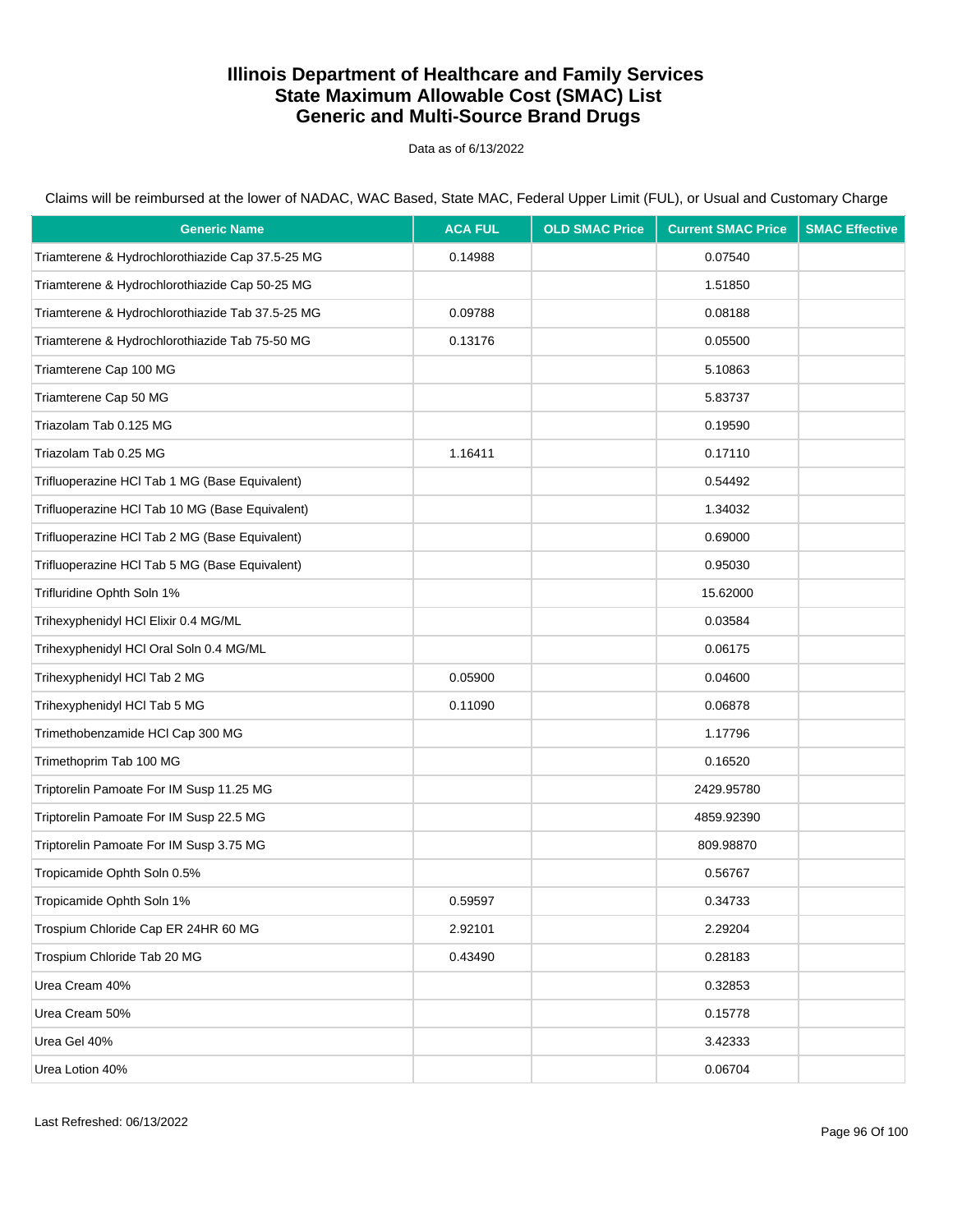Data as of 6/13/2022

| <b>Generic Name</b>                                 | <b>ACA FUL</b> | <b>OLD SMAC Price</b> | <b>Current SMAC Price</b> | <b>SMAC Effective</b> |
|-----------------------------------------------------|----------------|-----------------------|---------------------------|-----------------------|
| Ursodiol Cap 300 MG                                 | 0.62381        |                       | 0.50586                   |                       |
| Ursodiol Tab 250 MG                                 | 0.63469        |                       | 0.55937                   |                       |
| Ursodiol Tab 500 MG                                 | 0.90687        |                       | 0.86985                   |                       |
| Valacyclovir HCl Tab 1 GM                           | 0.54181        |                       | 0.42150                   |                       |
| Valacyclovir HCl Tab 500 MG                         | 0.34390        |                       | 0.18433                   |                       |
| Valganciclovir HCI For Soln 50 MG/ML (Base Equiv)   |                |                       | 8.42511                   |                       |
| Valganciclovir HCI Tab 450 MG (Base Equivalent)     | 4.19773        |                       | 2.93250                   |                       |
| Valproate Sodium Inj 100 MG/ML                      |                |                       | 3.46000                   |                       |
| Valproate Sodium Oral Soln 250 MG/5ML (Base Equiv)  | 0.02093        |                       | 0.01420                   |                       |
| Valproate Sodium Syrup 250 MG/5ML                   |                |                       | 0.03040                   |                       |
| Valproic Acid Cap 250 MG                            | 0.24275        |                       | 0.14010                   |                       |
| Valsartan Tab 160 MG                                | 0.35637        |                       | 0.09700                   |                       |
| Valsartan Tab 320 MG                                | 0.39882        |                       | 0.12938                   |                       |
| Valsartan Tab 40 MG                                 | 0.22307        |                       | 0.05556                   |                       |
| Valsartan Tab 80 MG                                 | 0.30624        |                       | 0.18891                   |                       |
| Valsartan-Hydrochlorothiazide Tab 160-12.5 MG       | 0.39447        |                       | 0.11778                   |                       |
| Valsartan-Hydrochlorothiazide Tab 160-25 MG         | 0.48607        |                       | 0.14689                   |                       |
| Valsartan-Hydrochlorothiazide Tab 320-12.5 MG       | 0.66288        |                       | 0.20556                   |                       |
| Valsartan-Hydrochlorothiazide Tab 320-25 MG         | 0.54270        |                       | 0.20818                   |                       |
| Valsartan-Hydrochlorothiazide Tab 80-12.5 MG        | 0.38139        |                       | 0.12778                   |                       |
| Vancomycin HCI Cap 125 MG (Base Equivalent)         | 2.02001        |                       | 1.72875                   |                       |
| Vancomycin HCI Cap 250 MG (Base Equivalent)         | 3.52114        |                       | 2.46900                   |                       |
| Vancomycin HCI For Inj 10 GM                        |                |                       | 40.99000                  |                       |
| Vancomycin HCI For Inj 1000 MG                      |                |                       | 5.57150                   |                       |
| Vancomycin HCI For Inj 500 MG                       |                |                       | 2.91853                   |                       |
| Vancomycin HCI For Inj 5000 MG                      |                |                       | 17.92667                  |                       |
| Vancomycin HCI For IV Soln 1 GM (Base Equivalent)   |                |                       | 4.73660                   |                       |
| Vancomycin HCI For IV Soln 500 MG (Base Equivalent) |                |                       | 3.43300                   |                       |
| Vancomycin HCI For IV Soln 750 MG (Base Equivalent) |                |                       | 7.13200                   |                       |
| Vardenafil HCI Tab 10 MG                            |                |                       | 23.05313                  |                       |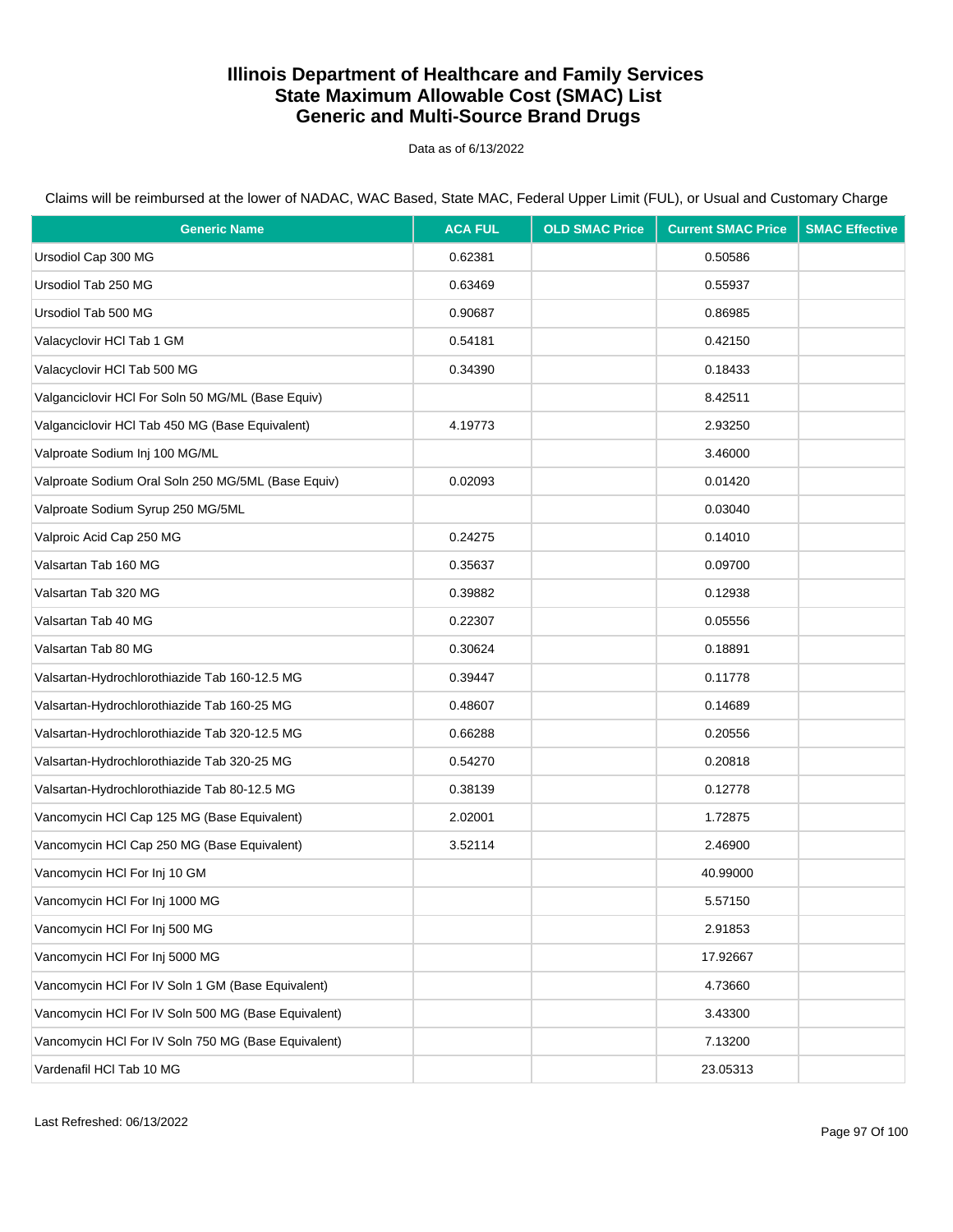Data as of 6/13/2022

Claims will be reimbursed at the lower of NADAC, WAC Based, State MAC, Federal Upper Limit (FUL), or Usual and Customary Charge

| <b>Generic Name</b>                                        | <b>ACA FUL</b> | <b>OLD SMAC Price</b> | <b>Current SMAC Price</b> | <b>SMAC Effective</b> |
|------------------------------------------------------------|----------------|-----------------------|---------------------------|-----------------------|
| Vardenafil HCl Tab 20 MG                                   | 4.41443        |                       | 18.61573                  |                       |
| Venlafaxine HCl Cap ER 24HR 150 MG (Base Equivalent)       | 0.22664        |                       | 0.11938                   |                       |
| Venlafaxine HCl Cap ER 24HR 37.5 MG (Base Equivalent)      | 0.12517        |                       | 0.09175                   |                       |
| Venlafaxine HCl Cap ER 24HR 75 MG (Base Equivalent)        | 0.18813        |                       | 0.10311                   |                       |
| Venlafaxine HCl Tab 100 MG (Base Equivalent)               | 0.13312        |                       | 0.05010                   |                       |
| Venlafaxine HCl Tab 25 MG (Base Equivalent)                | 0.09872        |                       | 0.11520                   |                       |
| Venlafaxine HCl Tab 37.5 MG (Base Equivalent)              | 0.08344        |                       | 0.07010                   |                       |
| Venlafaxine HCl Tab 50 MG (Base Equivalent)                | 0.13419        |                       | 0.08789                   |                       |
| Venlafaxine HCl Tab 75 MG (Base Equivalent)                | 0.09987        |                       | 0.09000                   |                       |
| Venlafaxine HCI Tab ER 24HR 150 MG (Base Equivalent)       | 2.17830        |                       | 2.20528                   |                       |
| Venlafaxine HCl Tab ER 24HR 225 MG (Base Equivalent)       | 2.81821        |                       | 2.75323                   |                       |
| Venlafaxine HCl Tab ER 24HR 37.5 MG (Base Equivalent)      | 3.19513        |                       | 2.55183                   |                       |
| Venlafaxine HCI Tab ER 24HR 75 MG (Base Equivalent)        | 1.59650        |                       | 2.29000                   |                       |
| Verapamil HCl Cap ER 24HR 100 MG                           |                |                       | 3.68996                   |                       |
| Verapamil HCl Cap ER 24HR 120 MG                           |                |                       | 0.80000                   |                       |
| Verapamil HCl Cap ER 24HR 180 MG                           |                |                       | 1.03620                   |                       |
| Verapamil HCl Cap ER 24HR 200 MG                           |                |                       | 1.04240                   |                       |
| Verapamil HCl Cap ER 24HR 240 MG                           |                |                       | 1.32330                   |                       |
| Verapamil HCl Cap ER 24HR 360 MG                           |                |                       | 3.86000                   |                       |
| Verapamil HCl Tab 120 MG                                   |                |                       | 0.05824                   |                       |
| Verapamil HCI Tab 40 MG                                    |                |                       | 0.09890                   |                       |
| Verapamil HCI Tab 80 MG                                    |                |                       | 0.04170                   |                       |
| Verapamil HCI Tab ER 120 MG                                |                |                       | 0.11030                   |                       |
| Verapamil HCl Tab ER 180 MG                                |                |                       | 0.22810                   |                       |
| Verapamil HCl Tab ER 240 MG                                | 0.30816        |                       | 0.07657                   |                       |
| Vigabatrin Powd Pack 500 MG                                |                |                       | 145.81778                 |                       |
| Vigabatrin Tab 500 MG                                      |                |                       | 95.20000                  |                       |
| Vincristine Sulfate IV Soln 1 MG/ML                        |                |                       | 7.11750                   |                       |
| Vinorelbine Tartrate Inj 10 MG/ML (Base Equiv)             |                |                       | 15.11900                  |                       |
| Vinorelbine Tartrate Inj 50 MG/5ML (10 MG/ML) (Base Equiv) |                |                       | 17.12360                  |                       |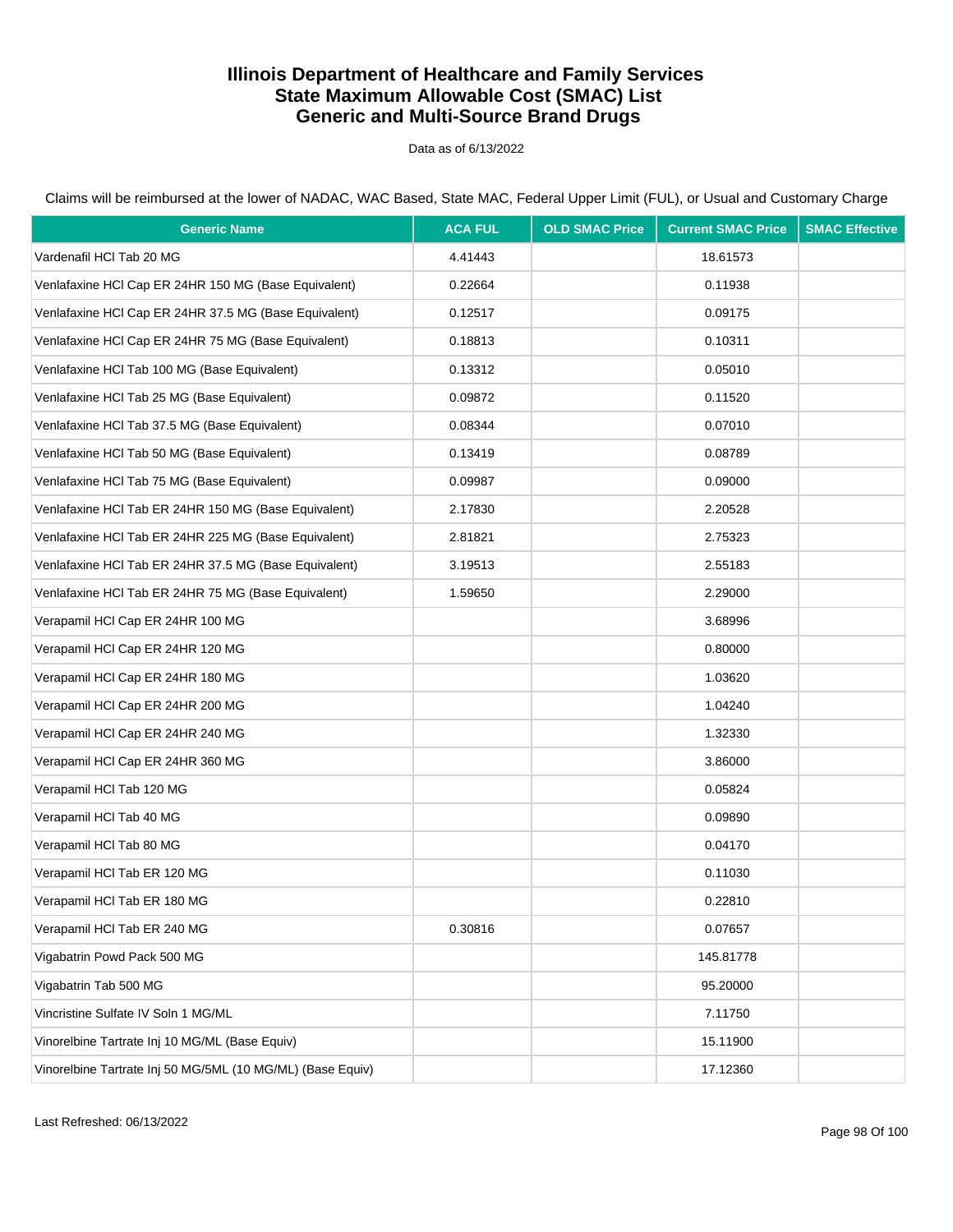Data as of 6/13/2022

| <b>Generic Name</b>                               | <b>ACA FUL</b> | <b>OLD SMAC Price</b> | <b>Current SMAC Price</b> | <b>SMAC Effective</b> |
|---------------------------------------------------|----------------|-----------------------|---------------------------|-----------------------|
| Voriconazole Tab 200 MG                           | 2.67642        |                       | 2.77833                   |                       |
| Voriconazole Tab 50 MG                            |                |                       | 1.51833                   |                       |
| Warfarin Sodium Tab 1 MG                          | 0.09676        |                       | 0.02470                   |                       |
| Warfarin Sodium Tab 10 MG                         | 0.12496        |                       | 0.08770                   |                       |
| Warfarin Sodium Tab 2 MG                          | 0.09728        |                       | 0.06659                   |                       |
| Warfarin Sodium Tab 2.5 MG                        | 0.08812        |                       | 0.05970                   |                       |
| Warfarin Sodium Tab 3 MG                          | 0.10750        |                       | 0.06967                   |                       |
| Warfarin Sodium Tab 4 MG                          | 0.09022        |                       | 0.07840                   |                       |
| Warfarin Sodium Tab 5 MG                          | 0.09716        |                       | 0.05246                   |                       |
| Warfarin Sodium Tab 6 MG                          | 0.12382        |                       | 0.07800                   |                       |
| Warfarin Sodium Tab 7.5 MG                        | 0.10299        |                       | 0.08960                   |                       |
| Water For Injection                               |                |                       | 0.03734                   |                       |
| Water For Irrigation, Sterile Irrigation Soln     |                |                       | 0.00390                   |                       |
| Water For IV Injection                            |                |                       | 0.00217                   |                       |
| Wound Dressings - Cream***                        |                |                       | 0.52347                   |                       |
| Zafirlukast Tab 10 MG                             | 1.02592        |                       | 1.16850                   |                       |
| Zafirlukast Tab 20 MG                             | 1.02720        |                       | 0.82500                   |                       |
| Zaleplon Cap 10 MG                                | 0.23142        |                       | 0.13820                   |                       |
| Zaleplon Cap 5 MG                                 | 0.18577        |                       | 0.17120                   |                       |
| Zidovudine Cap 100 MG                             |                |                       | 1.46290                   |                       |
| Zidovudine Syrup 10 MG/ML                         |                |                       | 0.09521                   |                       |
| Zidovudine Tab 300 MG                             |                |                       | 0.14500                   |                       |
| Zileuton Tab ER 12HR 600 MG                       |                |                       | 15.04897                  |                       |
| Zinc Sulfate Cap 220 MG (50 MG Elemental Zn)      |                |                       | 0.03887                   |                       |
| Ziprasidone HCl Cap 20 MG                         | 0.49796        |                       | 0.19433                   |                       |
| Ziprasidone HCI Cap 40 MG                         | 0.46539        |                       | 0.26000                   |                       |
| Ziprasidone HCI Cap 60 MG                         | 0.65026        |                       | 0.25015                   |                       |
| Ziprasidone HCI Cap 80 MG                         | 1.12588        |                       | 0.27141                   |                       |
| Zoledronic Acid Inj Conc For IV Infusion 4 MG/5ML |                |                       | 1.41600                   |                       |
| Zolmitriptan Nasal Spray 5 MG/Spray Unit          |                |                       | 66.93366                  |                       |